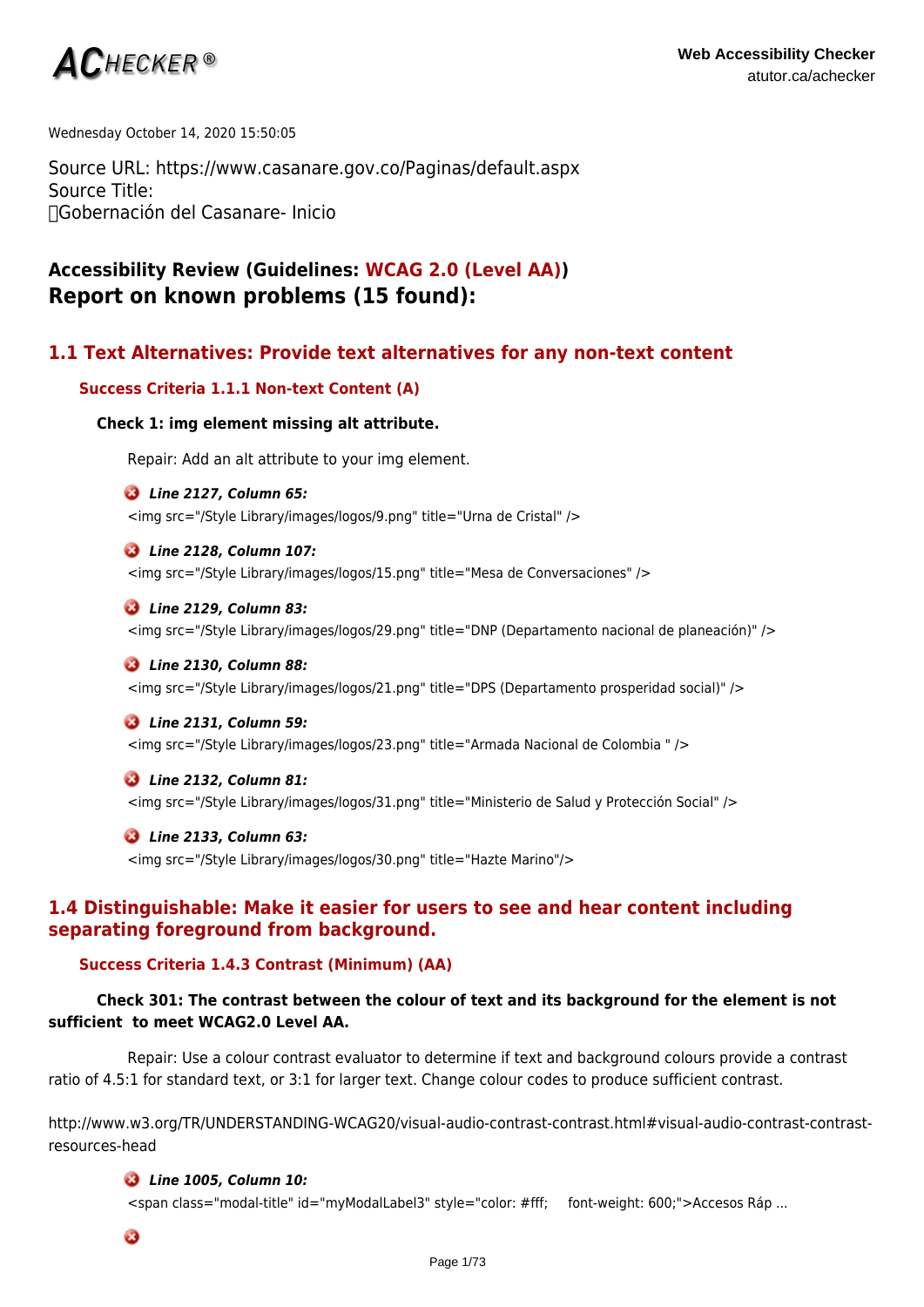# $AC$ HECKER®

### *Line 1349, Column 3:*

<span class="heading-agileinfo" data-aos="zoom-in" style="color: #fff !important;">Nuestro Gobernado ...

### *Line 1458, Column 4:*

<span class="heading-agileinfo" data-aos="zoom-in" style="color: #fff !important;">REDES SOCIALES</s ...

### *Line 1479, Column 4431:*

<div style=" color:#3897f0; font-family:Arial,sans-serif; font-size:14px; font-style:normal; font-we ...

### *Line 1479, Column 6573:*

<p style=" color:#c9c8cd; font-family:Arial,sans-serif; font-size:14px; line-height:17px; margin-bot ...

### **Success Criteria 1.4.4 Resize text (AA)**

### **Check 117: i (italic) element used.**

Repair: Replace your i elements with em or strong.

### *Line 1558, Column 24:*

<i class="glyphicon glyphicon-hand-right"></i>

# **3.1 Readable: Make text content readable and understandable.**

# **Success Criteria 3.1.1 Language of Page (A)**

### **Check 48: Document language not identified.**

Repair: For HTML documents add the lang attribute and a valid ISO-639-1 two letter language code to the opening HTML element. For XHTML documents add both the lang and xmllang attributes with a valid ISO-639-1 two letter language code to the opening HTML element.

### *Line 2, Column 1:*  $<$ html $>$

<doctypeHTML= > <html dir="ltr" class="ms-isBot" lang="es-ES"> <head><title>

...

### **Check 49: Document has invalid language code.**

Repair: Add a valid 2 letter or 3 letter language code as defined in the ISO 639 specification to the HTML 'lang' attribute. For XHTML, both 'lang' and 'xml:lang' must be set.

 *Line 2, Column 1:* <html>

```
<doctypeHTML= >
<html dir="ltr" class="ms-isBot" lang="es-ES">
```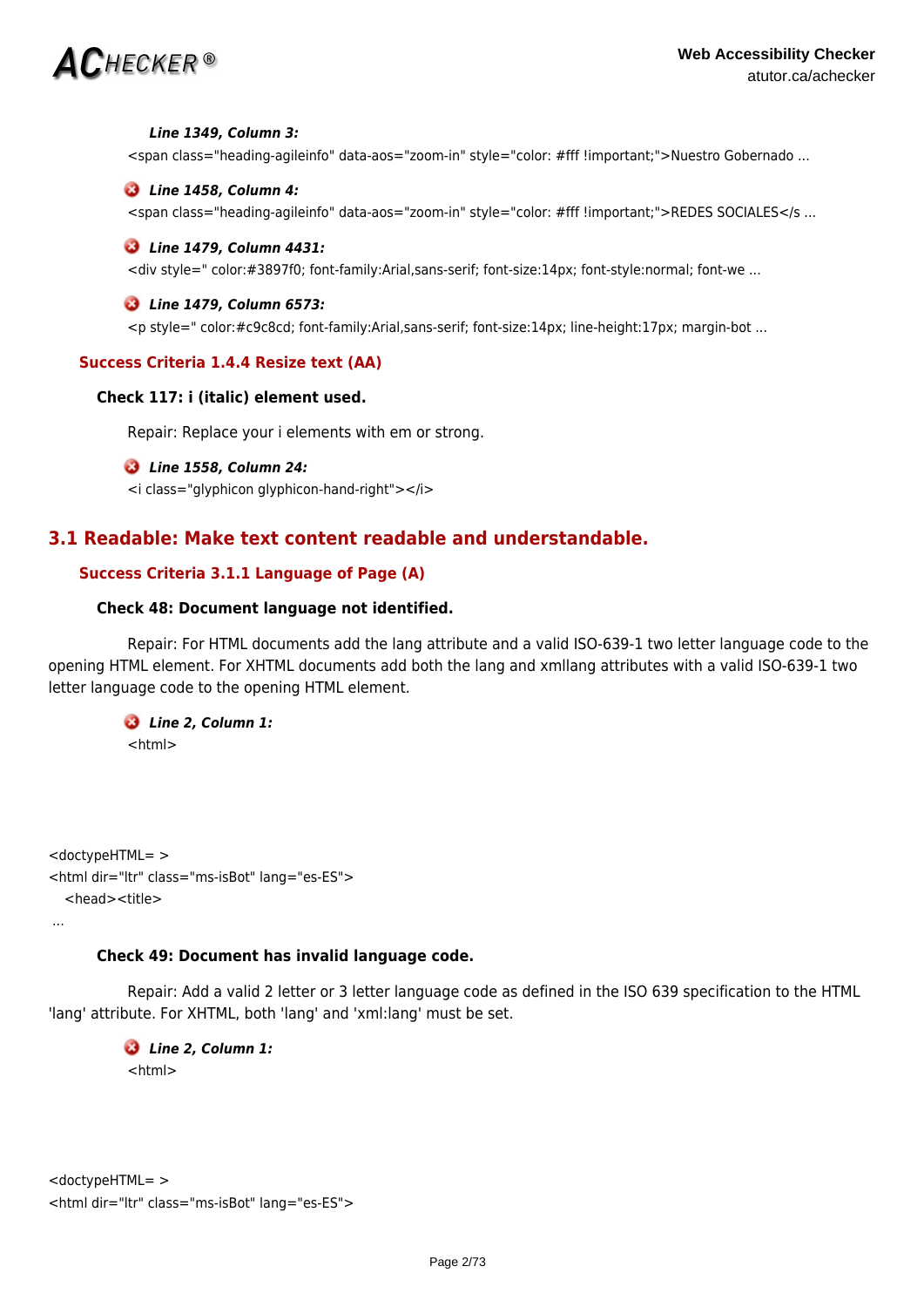

# <head><title>

...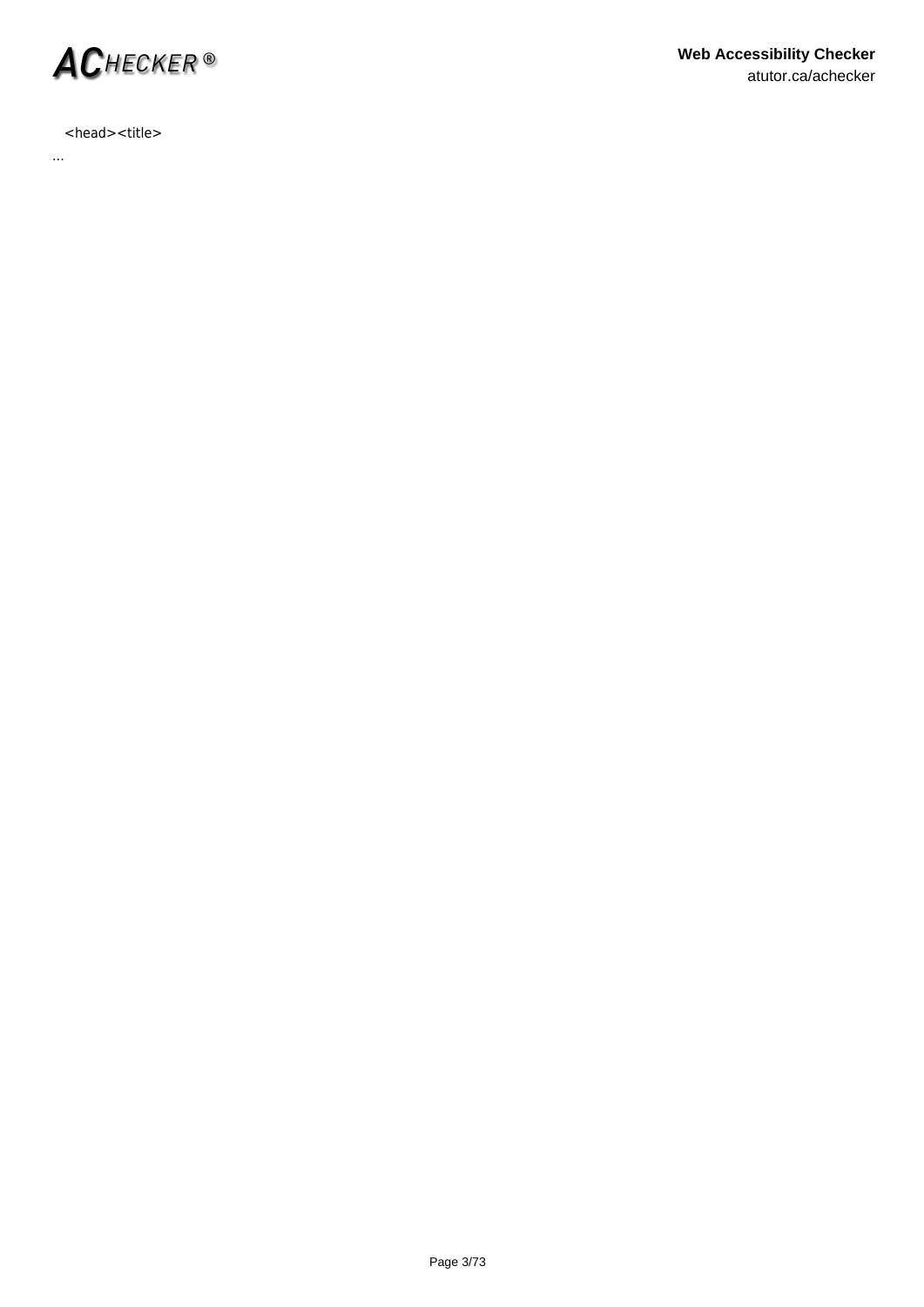

# **Report on likely problems (4 found):**

# **1.1 Text Alternatives: Provide text alternatives for any non-text content**

# **Success Criteria 1.1.1 Non-text Content (A)**

### **Check 3: Image Alt text may be too long.**

### *Line 1435, Column 185:*

<img src='/Prensa/PublishingImages/V\_as%20en%20buenas.jpeg' alt='Vías en buenas condiciones para la ..."https://www.casanare.gov.co/Prensa/PublishingImages/V\_as%20en%20buenas.jpeg" ...

# *Line 1435, Column 1151:*

<img src='/Prensa/PublishingImages/Falta%20un.jpeg' alt='Falta un día para el cierre de la Encuesta ..."https://www.casanare.gov.co/Prensa/PublishingImages/Falta%20un.jpeg" ...

# *Line 1435, Column 2149:*

<img src='/Prensa/PublishingImages/Gobernaci\_n%20de.jpeg' alt='Gobernación de Casanare hace entrega ..."https://www.casanare.gov.co/Prensa/PublishingImages/Gobernaci\_n%20de.jpeg" ...

# **3.2 Predictable: Make Web pages appear and operate in predictable ways.**

# **Success Criteria 3.2.4 Consistent Identification (AA)**

### **Check 81: List item used to format text.**

### *Line 932, Column 5:*

<ol id="ctl00\_g\_97f1643f\_4569\_4f7f\_8445\_c22f7bc9fd5a\_ctl00\_indicators" class="carousel-indicators">< ...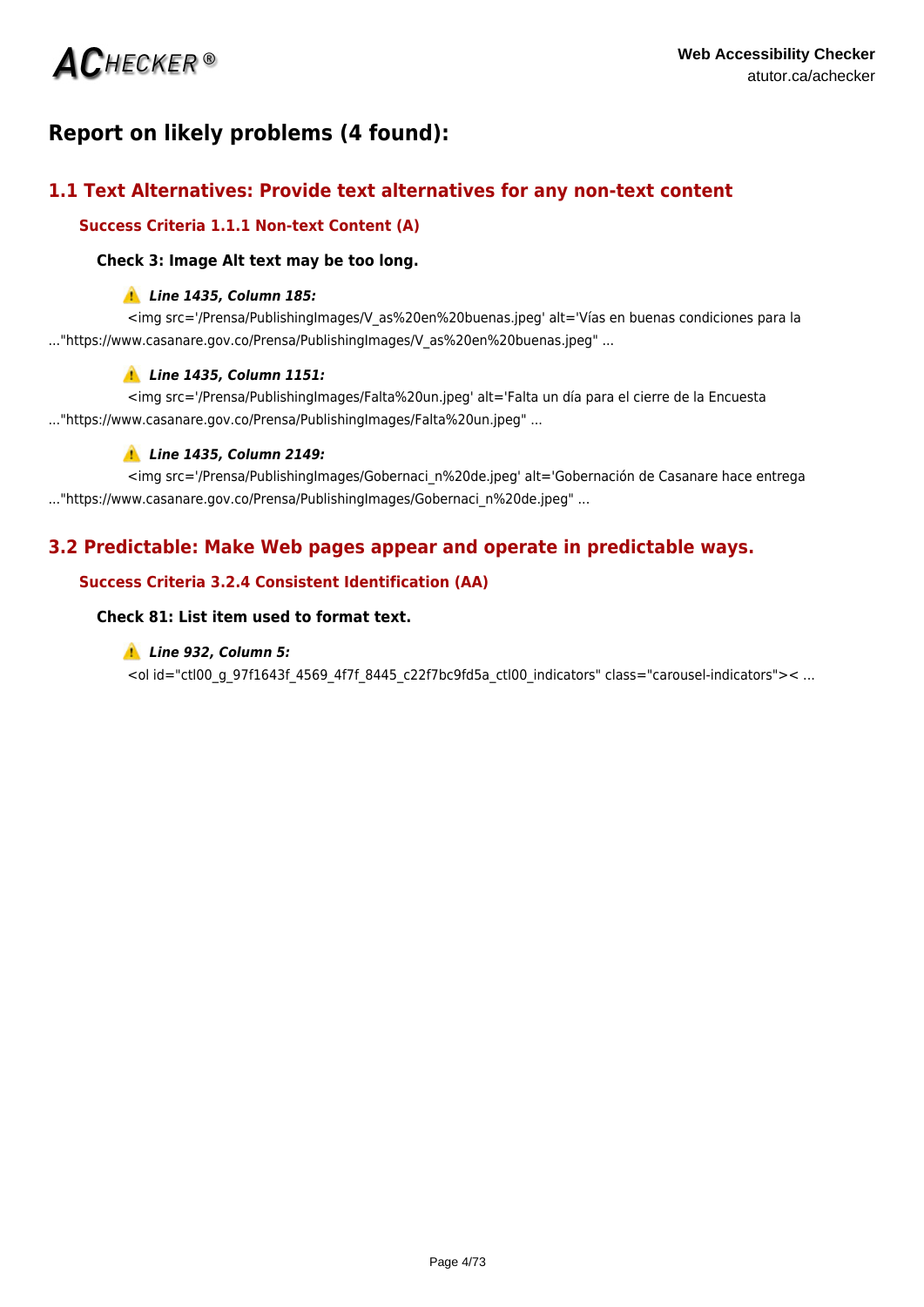# **ACHECKER®**

# **Report on potential problems (1138 found):**

# **1.1 Text Alternatives: Provide text alternatives for any non-text content**

# **Success Criteria 1.1.1 Non-text Content (A)**

# **Check 8: img element may require a long description.**

### *Line 2110, Column 80:*

<img src="/Style Library/images/logos/8.png" title="Portal de alcaldes y gobernadores de Colombia" a ...

### *Line 2111, Column 64:*

<img src="/Style Library/images/logos/6.png" title="Sirvo a mi País" alt="Sirvo a mi País">

### *Line 2112, Column 63:*

<img src="/Style Library/images/logos/27.png" title="No más filas" alt="No más filas">

## *Line 2113, Column 93:*

<img src="/Style Library/images/logos/3.png" title="Gobierno en línea" alt="Gobierno en línea">

### *Line 2114, Column 94:*

<img src="/Style Library/images/logos/5.png" title="Colombia Compra Eficiente" alt="Colombia Compra ...

### *Line 2115, Column 73:*

<img src="/Style Library/images/logos/10.png" title="No al Hurto de Celulares" alt="No al Hurto de C ...

### *Line 2116, Column 55:*

<img src="/Style Library/images/logos/12.png" title="Ventanilla única de Registro" alt="Ventanilla ...

### *Line 2117, Column 59:*

<img src="/Style Library/images/logos/13.png" title="SISBÉN" alt="SISBÉN">

### *Line 2118, Column 61:*

<img src="/Style Library/images/logos/7.png" title="Hora legal en Colombia" alt="Hora legal en Colom ...

### *Line 2119, Column 84:*

<img src="/Style Library/images/logos/4.png" title="MinTIC" alt="MinTIC">

### *Line 2120, Column 61:*

<img src="/Style Library/images/logos/22.png" title="Ejército Nacional de Colombia" alt="Ejército ...

### *Line 2121, Column 60:*

<img src="/Style Library/images/logos/17.png" title="Policía Nacional" alt="Policía Nacional">

### *Line 2122, Column 125:*

<img src="/Style Library/images/logos/31.png" title="Sistema para la información de la calidad" alt ...

### *Line 2123, Column 58:*

<img src="/Style Library/images/logos/32.png" title="SIMIT" alt="SIMIT">

### *Line 2124, Column 55:*

<img src="/Style Library/images/logos/20.png" title="LEXBASE" alt="LEXBASE">

### *Line 2125, Column 55:*

<img src="/Style Library/images/logos/33.png" title="1cero1 S.A.S." alt="1cero1 S.A.S.">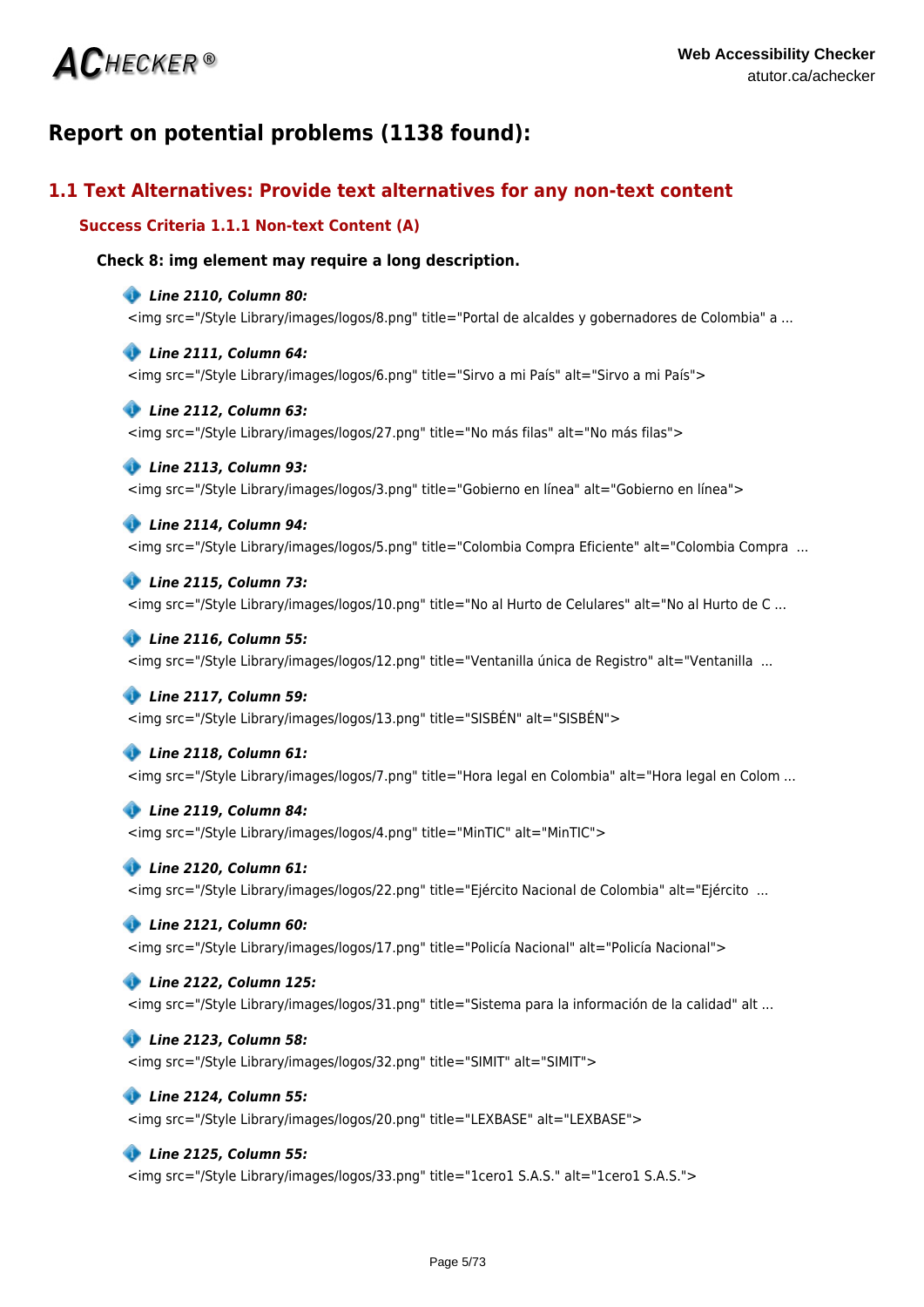# $\mathsf{AC}$ hecker ®

## **Check 16: Alt text is not empty and image may be decorative.**

### *Line 261, Column 4:*

<img alt="Logo" src="/\_layouts/15/images/favicon.ico?rev=40" longdesc="https://www.google.com.co/" / ...

### *Line 262, Column 4:*

<img alt="Logo" src="/\_layouts/15/images/spcommon.png?rev=40" longdesc="https://www.google.com.co/" ...

### *Line 263, Column 4:*

<img alt="Logo" src="/\_layouts/15/images/siteIcon.png?rev=40" longdesc="https://www.google.com.co/" ...

### *Line 641, Column 80:*

<img class="img-responsive" src="/SiteAssets/Images/Logosgobernacion.png" alt="SmartON Logo" longdes ...

### *Line 642, Column 117:*

<img class="img-responsive" src="/SiteAssets/Images/colombia.png" alt="SmartON Logo" longdesc="https ...

### *Line 935, Column 130:*

<img src='/SliderHome/WhatsApp Image 2020-06-09 at 6.10.21 PM.jpeg' longdesc='https://www.google.com ..."https://www.casanare.gov.co/SliderHome/WhatsApp Image 2020-06-09 at 6.10.21 PM.jpeg" ...

### *Line 935, Column 395:*

<img src='/SliderHome/WhatsApp Image 2020-06-11 at 10.38.52 AM.jpeg' longdesc='https://www.google.co ..."https://www.casanare.gov.co/SliderHome/WhatsApp Image 2020-06-11 at 10.38.52 AM.jpeg" ...

### *Line 935, Column 664:*

<img src='/SliderHome/banner12.jpg' longdesc='https://www.google.com.co/' alt='Asi vamos Casanare!' ..."https://www.casanare.gov.co/SliderHome/banner12.jpg" ...

### *Line 935, Column 909:*

<img src='/SliderHome/RENDICION DE CUE.jpg' longdesc='https://www.google.com.co/' alt='Web'>"https://www.casanare.gov.co/SliderHome/RENDICION DE CUE.jpg" ...

### *Line 935, Column 1259:*

<img src='/SliderHome/WhatsApp Image 2020-10-03 at 5.59.26 PM.jpeg' longdesc='https://www.google.com ..."https://www.casanare.gov.co/SliderHome/WhatsApp Image 2020-10-03 at 5.59.26 PM.jpeg" ...

### *Line 935, Column 1518:*

<img src='/SliderHome/Calendario impuestos de vehículos.jpg' longdesc='https://www.google.com.co/' ..."https://www.casanare.gov.co/SliderHome/Calendario impuestos de vehículos.jpg" ...

### *Line 1354, Column 7:*

<img class="card-img-top" src="/Style%20Library/Images/gobernador.jpg" alt="Gobernador" longdesc="ht ...

### *Line 1391, Column 392:*

<img src='/RendiciondeCuentas/RENDICION DE CUENTAS 2020.jpg' class='img-responsive' alt='1Participa ..."https://www.casanare.gov.co/RendiciondeCuentas/RENDICION DE CUENTAS 2020.jpg" ...

### *Line 1393, Column 219:*

<img src='/RendiciondeCuentas/Deudas-impuesto-fb.png' class='img-responsive' alt='1Ponte al día con ..."https://www.casanare.gov.co/RendiciondeCuentas/Deudas-impuesto-fb.png" ...

### *Line 1435, Column 185:*

<img src='/Prensa/PublishingImages/V\_as%20en%20buenas.jpeg' alt='Vías en buenas condiciones para la ..."https://www.casanare.gov.co/Prensa/PublishingImages/V\_as%20en%20buenas.jpeg" ...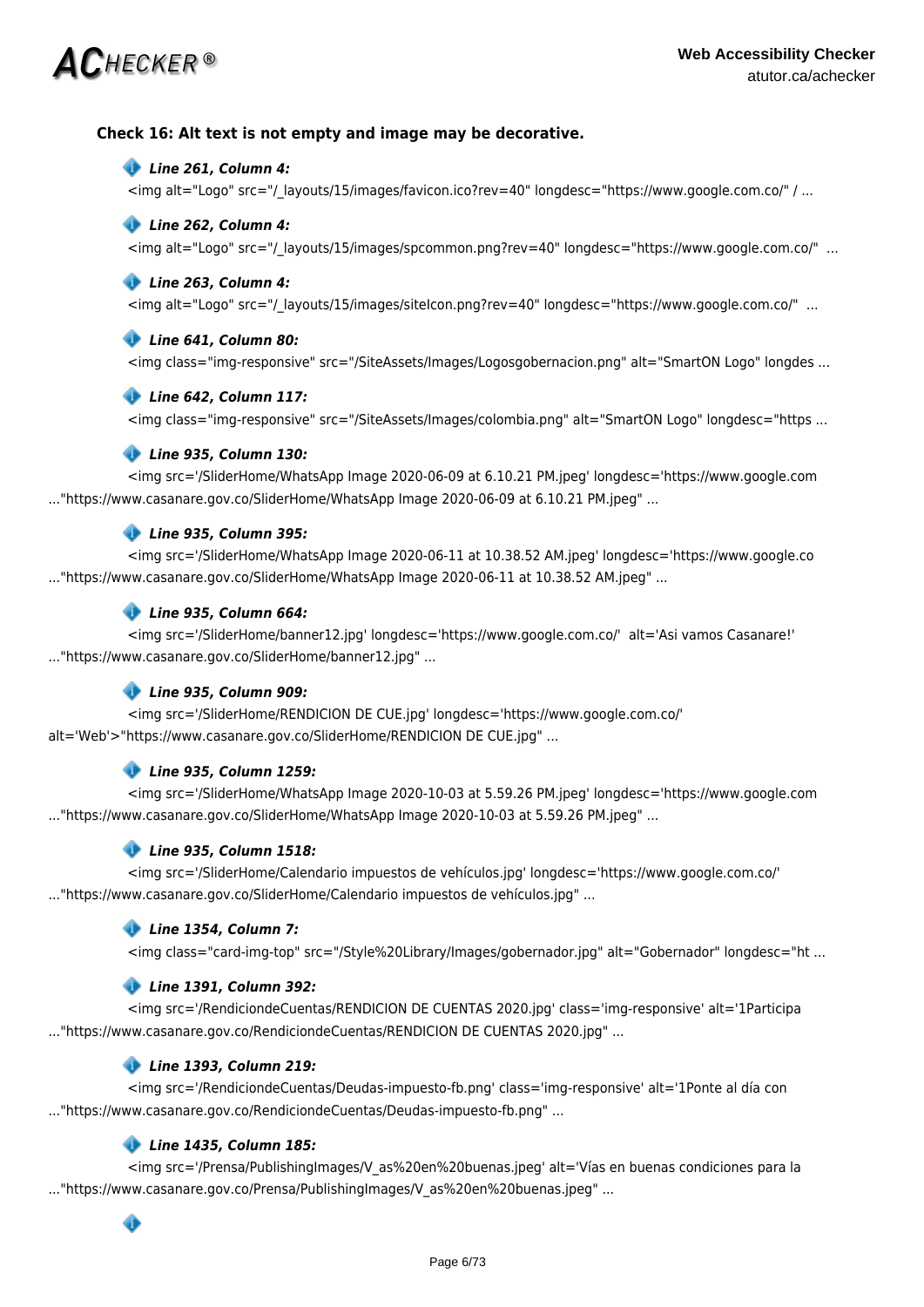

### *Line 1435, Column 1151:*

<img src='/Prensa/PublishingImages/Falta%20un.jpeg' alt='Falta un día para el cierre de la Encuesta ..."https://www.casanare.gov.co/Prensa/PublishingImages/Falta%20un.jpeg" ...

### *Line 1435, Column 2149:*

<img src='/Prensa/PublishingImages/Gobernaci\_n%20de.jpeg' alt='Gobernación de Casanare hace entrega ..."https://www.casanare.gov.co/Prensa/PublishingImages/Gobernaci\_n%20de.jpeg" ...

### *Line 1435, Column 3252:*

<img src='/Prensa/PublishingImages/Gobernaci\_n%20socializ.jpeg' alt='Gobernación socializó proyect ..."https://www.casanare.gov.co/Prensa/PublishingImages/Gobernaci\_n%20socializ.jpeg" ...

### *Line 1435, Column 4230:*

<img src='/Prensa/PublishingImages/88%20proyectos.jpeg' alt='88 proyectos de Casanare inscritos en e ..."https://www.casanare.gov.co/Prensa/PublishingImages/88%20proyectos.jpeg" ...

### *Line 1435, Column 5189:*

<img src='/Prensa/saladeprensa/PublishingImages/Paginas/Secretaría-de-la-Mujer-se-vinculó-a-la-cel ..."https://www.casanare.gov.co/Prensa/saladeprensa/PublishingImages/Paginas/Secretaría-de-la-Mujer-se-vinculó-a-la-celebracióndel-Día-Mundial-del-Árbol/celebraci\_n%20del%20D\_a%20Mundial%20del%20\_rbol-3.jpeg" ...

### *Line 1836, Column 52:*

<img src="/Style%20Library/Images/iconos/3.jpg" longdesc="https://www.google.com.co/" alt="Empleo" ...

### *Line 1849, Column 106:*

<img src="/Style%20Library/Images/iconos/4.jpg" longdesc="https://www.google.com.co/" alt="Departame ...

### *Line 1864, Column 91:*

<img src="/Style%20Library/Images/iconos/5.jpg" longdesc="https://www.google.com.co/" alt="Colombia" ...

### *Line 1877, Column 47:*

<img src="/Style%20Library/Images/iconos/01GobDig.png" longdesc="https://www.google.com.co/" alt="En ...

### *Line 1885, Column 48:*

<img src="/Style%20Library/Images/iconos/8.jpg" longdesc="https://www.google.com.co/" alt="Urna de C ...

### *Line 1913, Column 17:*

<img src="/Style%20Library/Images/iconos/11.jpg" longdesc="https://www.google.com.co/" alt="Viviend ...

### *Line 1927, Column 44:*

<img src="/Style%20Library/Images/iconos/12.jpg" longdesc="https://www.google.com.co/" alt="Hora Le ...

### *Line 1941, Column 48:*

<img src="/Style%20Library/Images/iconos/22.jpg" longdesc="https://www.google.com.co/" alt="Observa ...

### *Line 1969, Column 63:*

<img src="/Style%20Library/Images/iconos/14.jpg" longdesc="https://www.google.com.co/" alt="ConVert ...

### *Line 1982, Column 86:*

<img src="/Style%20Library/Images/iconos/15.jpg" longdesc="https://www.google.com.co/" alt="Encuesta ...

## *Line 1995, Column 111:*

<img src="/Style%20Library/Images/iconos/16.jpg" longdesc="https://www.google.com.co/" alt="CDGRD"/ ...

### *Line 2009, Column 51:*

<img src="/Style%20Library/Images/iconos/17.jpg" longdesc="https://www.google.com.co/" alt="Multileg ...

 $\bullet$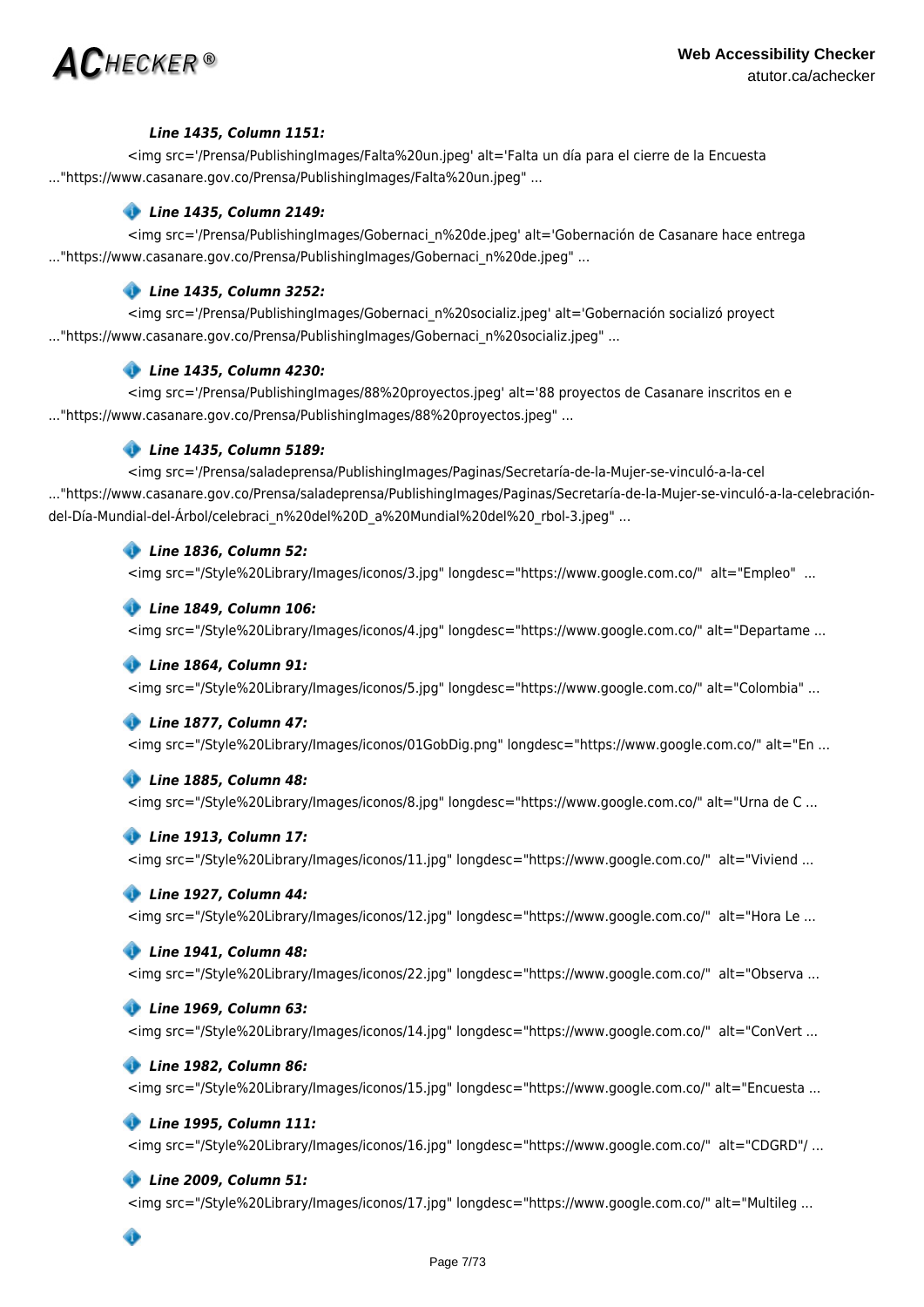# $\bm{AC}$ hecker ®

### *Line 2022, Column 91:*

<img src="/Style%20Library/Images/iconos/18.jpg" longdesc="https://www.google.com.co/" alt="Inscripc ...

### *Line 2035, Column 103:*

<img src="/Style%20Library/Images/iconos/18.jpg" longdesc="https://www.google.com.co/" alt="Inscripc ...

### *Line 2048, Column 59:*

<img src="/Style%20Library/Images/iconos/20.jpg" longdesc="https://www.google.com.co/" alt="Denunci ...

### *Line 2061, Column 97:*

<img src="/Style%20Library/Images/iconos/7.jpg" longdesc="https://www.google.com.co/" alt="Datos Abi ...

### *Line 2084, Column 116:*

<img src='/SliderPublicidad/Pagos en línea.jpg' style='width:100%;height:auto;' longdesc='https://w ..."https://www.casanare.gov.co/SliderPublicidad/Pagos en línea.jpg" ...

### *Line 2110, Column 80:*

<img src="/Style Library/images/logos/8.png" title="Portal de alcaldes y gobernadores de Colombia" a ...

### *Line 2111, Column 64:*

<img src="/Style Library/images/logos/6.png" title="Sirvo a mi País" alt="Sirvo a mi País">

### *Line 2112, Column 63:*

<img src="/Style Library/images/logos/27.png" title="No más filas" alt="No más filas">

### *Line 2113, Column 93:*

<img src="/Style Library/images/logos/3.png" title="Gobierno en línea" alt="Gobierno en línea">

### *Line 2114, Column 94:*

<img src="/Style Library/images/logos/5.png" title="Colombia Compra Eficiente" alt="Colombia Compra ...

### *Line 2115, Column 73:*

<img src="/Style Library/images/logos/10.png" title="No al Hurto de Celulares" alt="No al Hurto de C ...

### *Line 2116, Column 55:*

<img src="/Style Library/images/logos/12.png" title="Ventanilla única de Registro" alt="Ventanilla ...

### *Line 2117, Column 59:*

<img src="/Style Library/images/logos/13.png" title="SISBÉN" alt="SISBÉN">

### *Line 2118, Column 61:*

<img src="/Style Library/images/logos/7.png" title="Hora legal en Colombia" alt="Hora legal en Colom ...

### *Line 2119, Column 84:*

<img src="/Style Library/images/logos/4.png" title="MinTIC" alt="MinTIC">

### *Line 2120, Column 61:*

<img src="/Style Library/images/logos/22.png" title="Ejército Nacional de Colombia" alt="Ejército ...

### *Line 2121, Column 60:*

<img src="/Style Library/images/logos/17.png" title="Policía Nacional" alt="Policía Nacional">

### *Line 2122, Column 125:*

<img src="/Style Library/images/logos/31.png" title="Sistema para la información de la calidad" alt ...

 *Line 2123, Column 58:*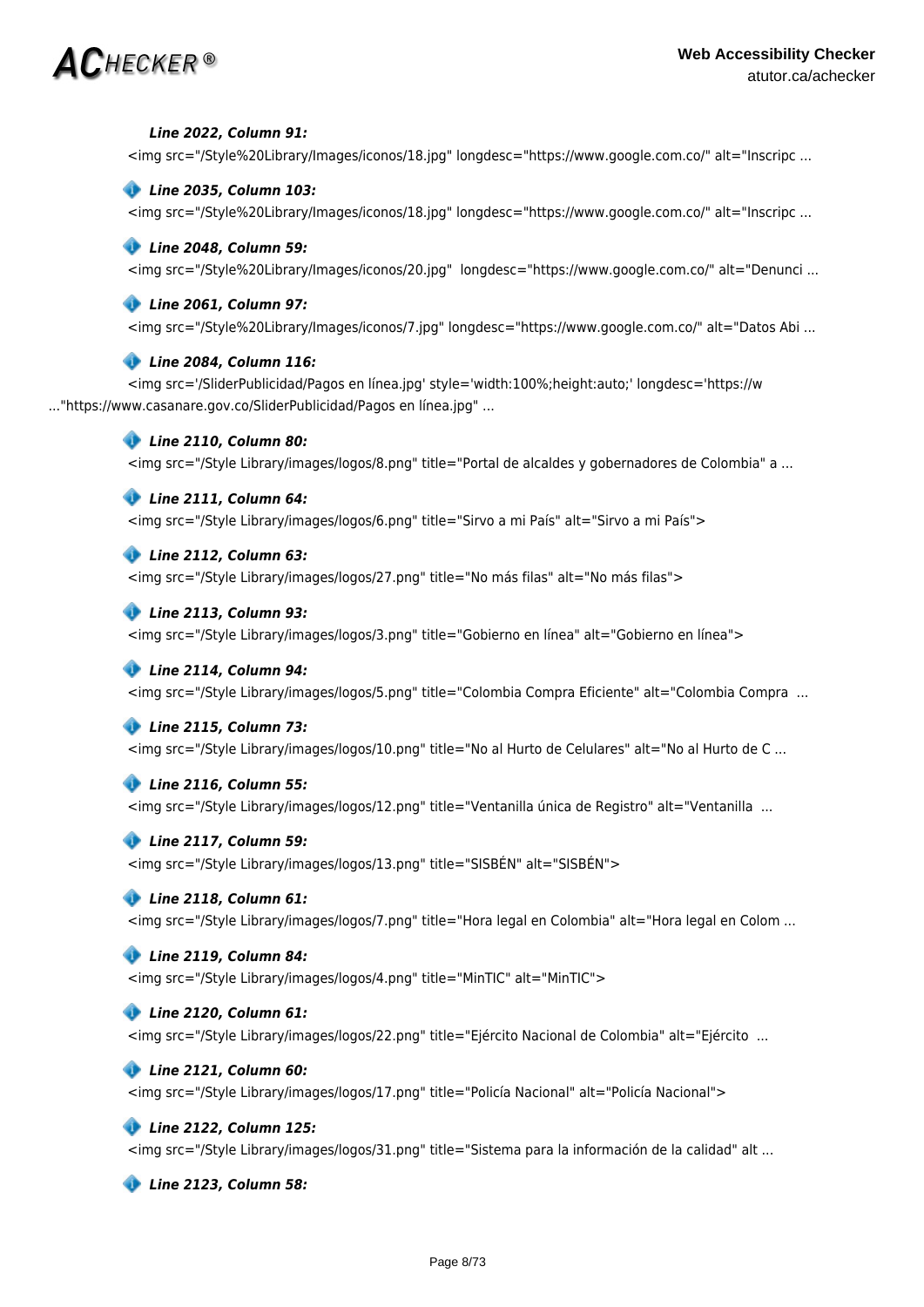# $\mathsf{AC}$ HECKER®

<img src="/Style Library/images/logos/32.png" title="SIMIT" alt="SIMIT">

### *Line 2124, Column 55:*

<img src="/Style Library/images/logos/20.png" title="LEXBASE" alt="LEXBASE">

### *Line 2125, Column 55:*

<img src="/Style Library/images/logos/33.png" title="1cero1 S.A.S." alt="1cero1 S.A.S.">

### *Line 2149, Column 67:*

<img src="/SiteAssets/Images/logo-escudo2.png" alt="Gobernación de Casanare" longdesc="https://www. ...

### *Line 2202, Column 146:*

<img src="/SiteAssets/Images/1cero1-c.png" style="width:15%;height:auto" alt="Logo" longdesc="https: ...

### **Check 178: Alt text does not convey the same information as the image.**

### *Line 261, Column 4:*

<img alt="Logo" src="/\_layouts/15/images/favicon.ico?rev=40" longdesc="https://www.google.com.co/" / ...

### *Line 262, Column 4:*

<img alt="Logo" src="/\_layouts/15/images/spcommon.png?rev=40" longdesc="https://www.google.com.co/" ...

### *Line 263, Column 4:*

<img alt="Logo" src="/\_layouts/15/images/siteIcon.png?rev=40" longdesc="https://www.google.com.co/" ...

### *Line 935, Column 130:*

<img src='/SliderHome/WhatsApp Image 2020-06-09 at 6.10.21 PM.jpeg' longdesc='https://www.google.com ..."https://www.casanare.gov.co/SliderHome/WhatsApp Image 2020-06-09 at 6.10.21 PM.jpeg" ...

### *Line 935, Column 395:*

<img src='/SliderHome/WhatsApp Image 2020-06-11 at 10.38.52 AM.jpeg' longdesc='https://www.google.co ..."https://www.casanare.gov.co/SliderHome/WhatsApp Image 2020-06-11 at 10.38.52 AM.jpeg" ...

### *Line 935, Column 664:*

<img src='/SliderHome/banner12.jpg' longdesc='https://www.google.com.co/' alt='Asi vamos Casanare!' ..."https://www.casanare.gov.co/SliderHome/banner12.jpg" ...

### *Line 935, Column 909:*

<img src='/SliderHome/RENDICION DE CUE.jpg' longdesc='https://www.google.com.co/' alt='Web'>"https://www.casanare.gov.co/SliderHome/RENDICION DE CUE.jpg" ...

### *Line 935, Column 1259:*

<img src='/SliderHome/WhatsApp Image 2020-10-03 at 5.59.26 PM.jpeg' longdesc='https://www.google.com ..."https://www.casanare.gov.co/SliderHome/WhatsApp Image 2020-10-03 at 5.59.26 PM.jpeg" ...

### *Line 935, Column 1518:*

<img src='/SliderHome/Calendario impuestos de vehículos.jpg' longdesc='https://www.google.com.co/' ..."https://www.casanare.gov.co/SliderHome/Calendario impuestos de vehículos.jpg" ...

### *Line 1354, Column 7:*

<img class="card-img-top" src="/Style%20Library/Images/gobernador.jpg" alt="Gobernador" longdesc="ht ...

### *Line 1435, Column 185:*

<img src='/Prensa/PublishingImages/V\_as%20en%20buenas.jpeg' alt='Vías en buenas condiciones para la ..."https://www.casanare.gov.co/Prensa/PublishingImages/V\_as%20en%20buenas.jpeg" ...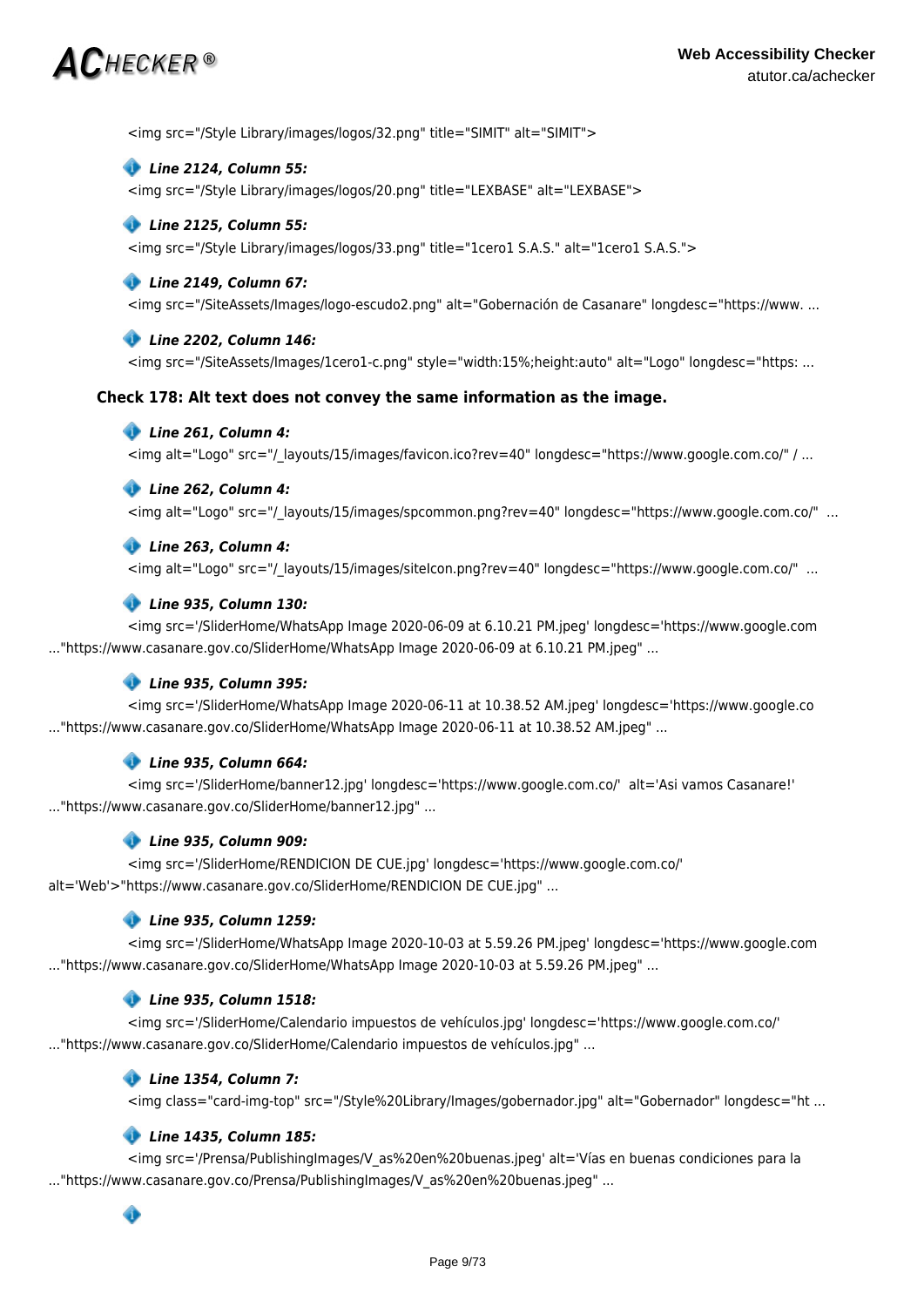

### *Line 1435, Column 1151:*

<img src='/Prensa/PublishingImages/Falta%20un.jpeg' alt='Falta un día para el cierre de la Encuesta ..."https://www.casanare.gov.co/Prensa/PublishingImages/Falta%20un.jpeg" ...

# *Line 1435, Column 2149:*

<img src='/Prensa/PublishingImages/Gobernaci\_n%20de.jpeg' alt='Gobernación de Casanare hace entrega ..."https://www.casanare.gov.co/Prensa/PublishingImages/Gobernaci\_n%20de.jpeg" ...

### *Line 1435, Column 3252:*

<img src='/Prensa/PublishingImages/Gobernaci\_n%20socializ.jpeg' alt='Gobernación socializó proyect ..."https://www.casanare.gov.co/Prensa/PublishingImages/Gobernaci\_n%20socializ.jpeg" ...

### *Line 1435, Column 4230:*

<img src='/Prensa/PublishingImages/88%20proyectos.jpeg' alt='88 proyectos de Casanare inscritos en e ..."https://www.casanare.gov.co/Prensa/PublishingImages/88%20proyectos.jpeg" ...

### *Line 1435, Column 5189:*

<img src='/Prensa/saladeprensa/PublishingImages/Paginas/Secretaría-de-la-Mujer-se-vinculó-a-la-cel ..."https://www.casanare.gov.co/Prensa/saladeprensa/PublishingImages/Paginas/Secretaría-de-la-Mujer-se-vinculó-a-la-celebracióndel-Día-Mundial-del-Árbol/celebraci\_n%20del%20D\_a%20Mundial%20del%20\_rbol-3.jpeg" ...

### *Line 2084, Column 116:*

<img src='/SliderPublicidad/Pagos en línea.jpg' style='width:100%;height:auto;' longdesc='https://w ..."https://www.casanare.gov.co/SliderPublicidad/Pagos en línea.jpg" ...

### *Line 2149, Column 67:*

<img src="/SiteAssets/Images/logo-escudo2.png" alt="Gobernación de Casanare" longdesc="https://www. ...

### **Check 239: img has title attribute and image may be decorative.**

### *Line 2110, Column 80:*

<img src="/Style Library/images/logos/8.png" title="Portal de alcaldes y gobernadores de Colombia" a ...

### *Line 2111, Column 64:*

<img src="/Style Library/images/logos/6.png" title="Sirvo a mi País" alt="Sirvo a mi País">

### *Line 2112, Column 63:*

<img src="/Style Library/images/logos/27.png" title="No más filas" alt="No más filas">

### *Line 2113, Column 93:*

<img src="/Style Library/images/logos/3.png" title="Gobierno en línea" alt="Gobierno en línea">

### *Line 2114, Column 94:*

<img src="/Style Library/images/logos/5.png" title="Colombia Compra Eficiente" alt="Colombia Compra ...

### *Line 2115, Column 73:*

<img src="/Style Library/images/logos/10.png" title="No al Hurto de Celulares" alt="No al Hurto de C ...

### *Line 2116, Column 55:*

<img src="/Style Library/images/logos/12.png" title="Ventanilla única de Registro" alt="Ventanilla ...

### *Line 2117, Column 59:*

<img src="/Style Library/images/logos/13.png" title="SISBÉN" alt="SISBÉN">

### *Line 2118, Column 61:*

<img src="/Style Library/images/logos/7.png" title="Hora legal en Colombia" alt="Hora legal en Colom ...

۰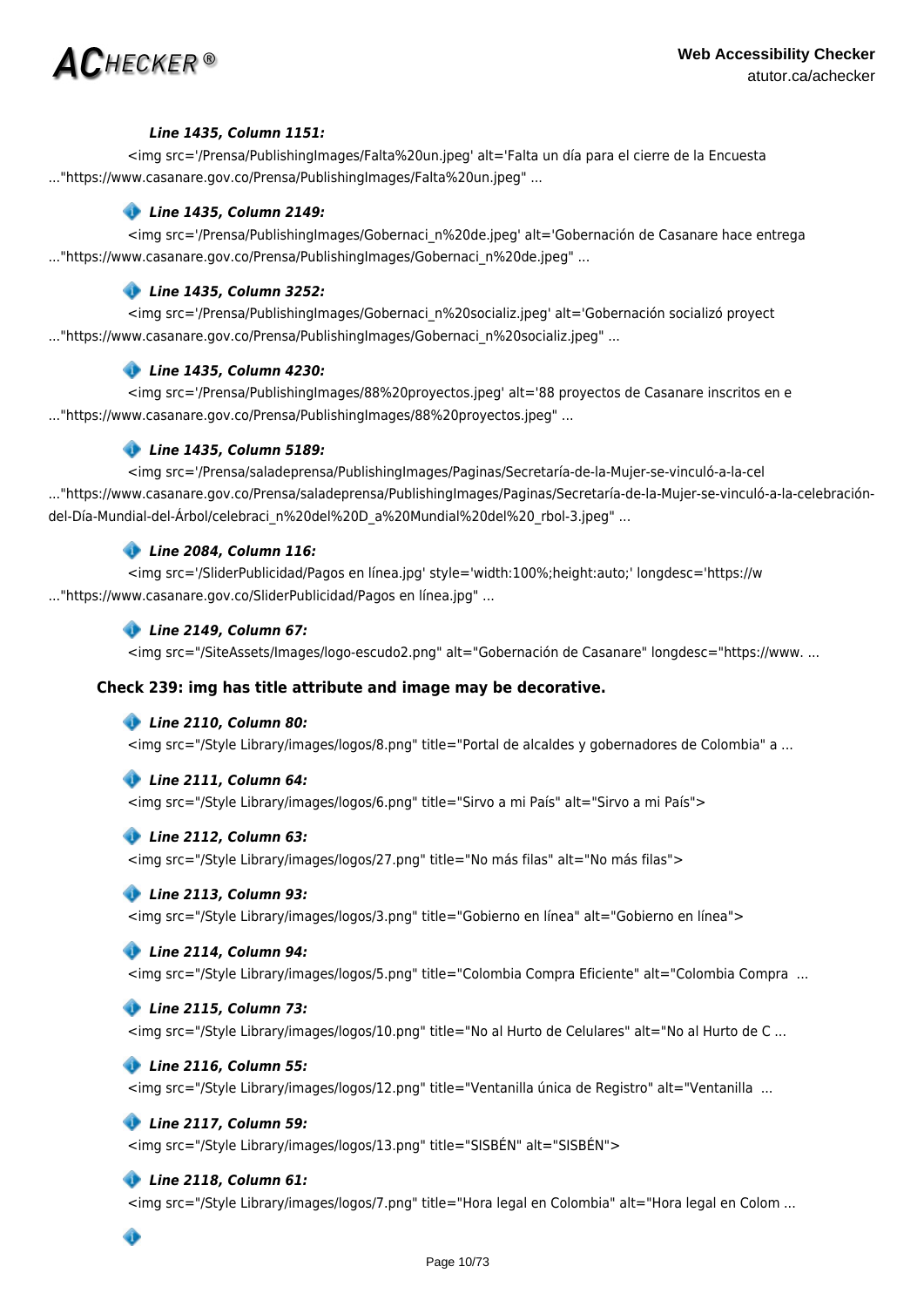# $\bm{AC}$ HECKER®

 *Line 2119, Column 84:* <img src="/Style Library/images/logos/4.png" title="MinTIC" alt="MinTIC">  *Line 2120, Column 61:* <img src="/Style Library/images/logos/22.png" title="Ejército Nacional de Colombia" alt="Ejército ...

### *Line 2121, Column 60:* <img src="/Style Library/images/logos/17.png" title="Policía Nacional" alt="Policía Nacional">

# *Line 2122, Column 125:*

<img src="/Style Library/images/logos/31.png" title="Sistema para la información de la calidad" alt ...

### *Line 2123, Column 58:*

<img src="/Style Library/images/logos/32.png" title="SIMIT" alt="SIMIT">

### *Line 2124, Column 55:*

<img src="/Style Library/images/logos/20.png" title="LEXBASE" alt="LEXBASE">

### *Line 2125, Column 55:*

<img src="/Style Library/images/logos/33.png" title="1cero1 S.A.S." alt="1cero1 S.A.S.">

# *Line 2127, Column 65:*

<img src="/Style Library/images/logos/9.png" title="Urna de Cristal" />

### *Line 2128, Column 107:*

<img src="/Style Library/images/logos/15.png" title="Mesa de Conversaciones" />

### *Line 2129, Column 83:*

<img src="/Style Library/images/logos/29.png" title="DNP (Departamento nacional de planeación)" />

### *Line 2130, Column 88:*

<img src="/Style Library/images/logos/21.png" title="DPS (Departamento prosperidad social)" />

### *Line 2131, Column 59:*

<img src="/Style Library/images/logos/23.png" title="Armada Nacional de Colombia " />

### *Line 2132, Column 81:*

<img src="/Style Library/images/logos/31.png" title="Ministerio de Salud y Protección Social" />

# *Line 2133, Column 63:*

<img src="/Style Library/images/logos/30.png" title="Hazte Marino"/>

# **1.3 Adaptable: Create content that can be presented in different ways (for example simpler layout) without losing information or structure.**

### **Success Criteria 1.3.1 Info and Relationships (A)**

### **Check 241: Tabular information may be missing table markup.**

### *Line 252, Column 2:*

<body onload="CoregirErrores(); CllZo(); startFunction();"> <!-- ===== STARTER: SP IDs / Prefetch ...

### **Check 248: Visual lists may not be properly marked.**

 *Line 252, Column 2:*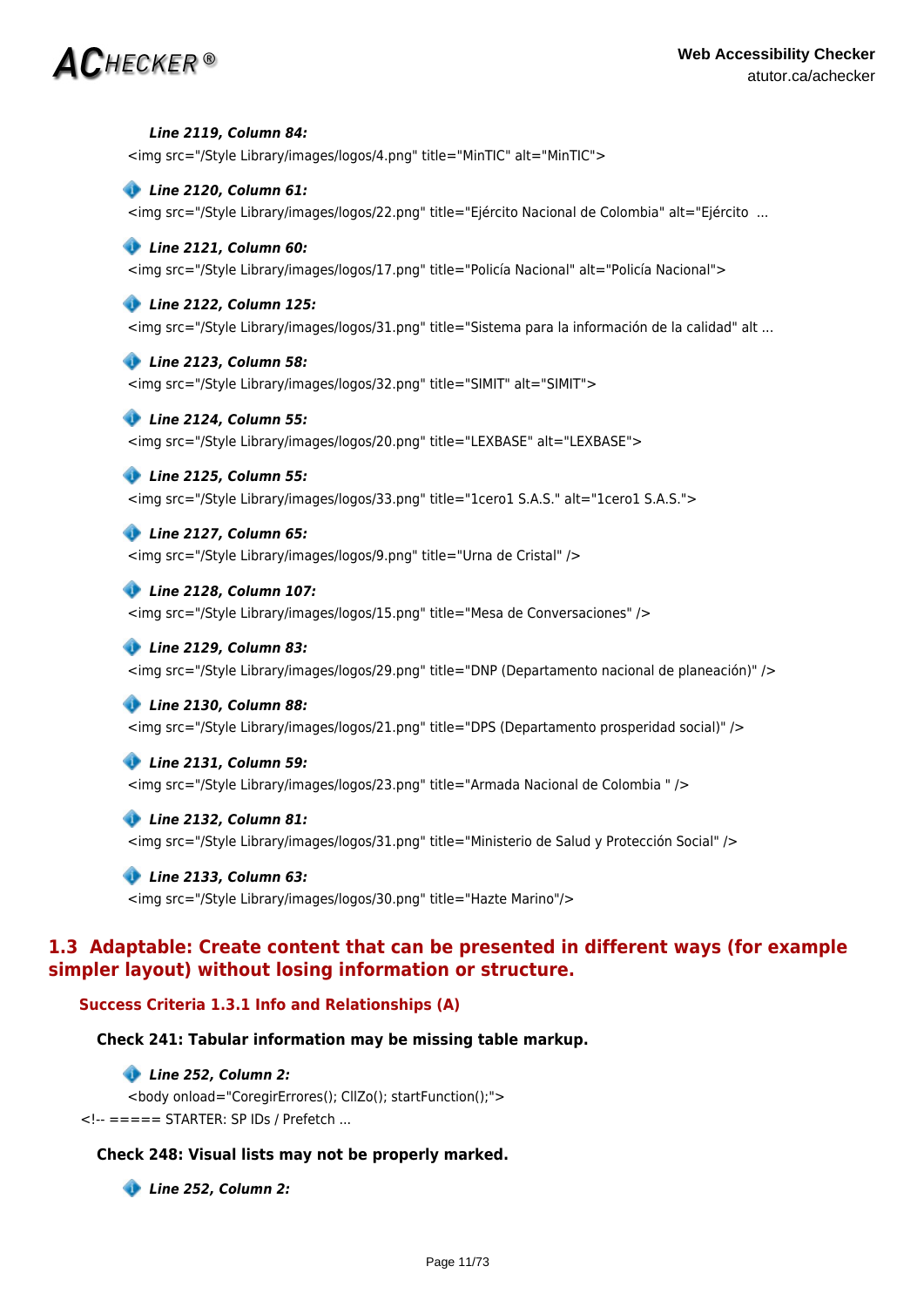# $\mathsf{AC}$ hecker®

<body onload="CoregirErrores(); CllZo(); startFunction();"> <!-- ===== STARTER: SP IDs / Prefetch ...

### **Check 270: Unicode right-to-left marks or left-to-right marks may be required.**

### *Line 252, Column 2:*

<body onload="CoregirErrores(); CllZo(); startFunction();"> <!-- ===== STARTER: SP IDs / Prefetch ...

### **Check 271: dir attribute may be required to identify changes in text direction.**

### *Line 252, Column 2:*

<body onload="CoregirErrores(); CllZo(); startFunction();"> <!-- ===== STARTER: SP IDs / Prefetch ...

### **Check 123: input element label, type of "checkbox" is not positioned close to control.**

### *Line 671, Column 9:*

<input id="main-menu-state" type="checkbox" title="Menu"/>

### **Check 125: input element label, type of "radio", is not positioned close to control.**

### *Line 1571, Column 161:*

<input id="ctl00\_PlaceHolderMain\_g\_984f9146\_9e05\_409a\_8808\_44b8d954b6bf\_ctl00\_RadioButtonListRespues ...

### *Line 1571, Column 542:*

<input id="ctl00\_PlaceHolderMain\_g\_984f9146\_9e05\_409a\_8808\_44b8d954b6bf\_ctl00\_RadioButtonListRespues ...

### *Line 1571, Column 901:*

<input id="ctl00\_PlaceHolderMain\_g\_984f9146\_9e05\_409a\_8808\_44b8d954b6bf\_ctl00\_RadioButtonListRespues ...

### *Line 1571, Column 1262:*

<input id="ctl00\_PlaceHolderMain\_g\_984f9146\_9e05\_409a\_8808\_44b8d954b6bf\_ctl00\_RadioButtonListRespues ...

### **Check 211: input element label, type of "text", is not positioned close to control.**

### *Line 980, Column 27:*

<input type="text" class="form-control input-lg" id="SBAc" onkeypress="SearchSt(event);" title="Bus ...

### **Success Criteria 1.3.3 Sensory Characteristics (A)**

### **Check 250: Text may refer to items by shape, size, or relative position alone.**

### *Line 252, Column 2:*

<body onload="CoregirErrores(); CllZo(); startFunction();"> <!-- ===== STARTER: SP IDs / Prefetch ...

# **1.4 Distinguishable: Make it easier for users to see and hear content including separating foreground from background.**

### **Success Criteria 1.4.1 Use of Color (A)**

### **Check 14: Image may be using color alone.**

### *Line 262, Column 4:*

<img alt="Logo" src="/\_layouts/15/images/spcommon.png?rev=40" longdesc="https://www.google.com.co/" ...

◈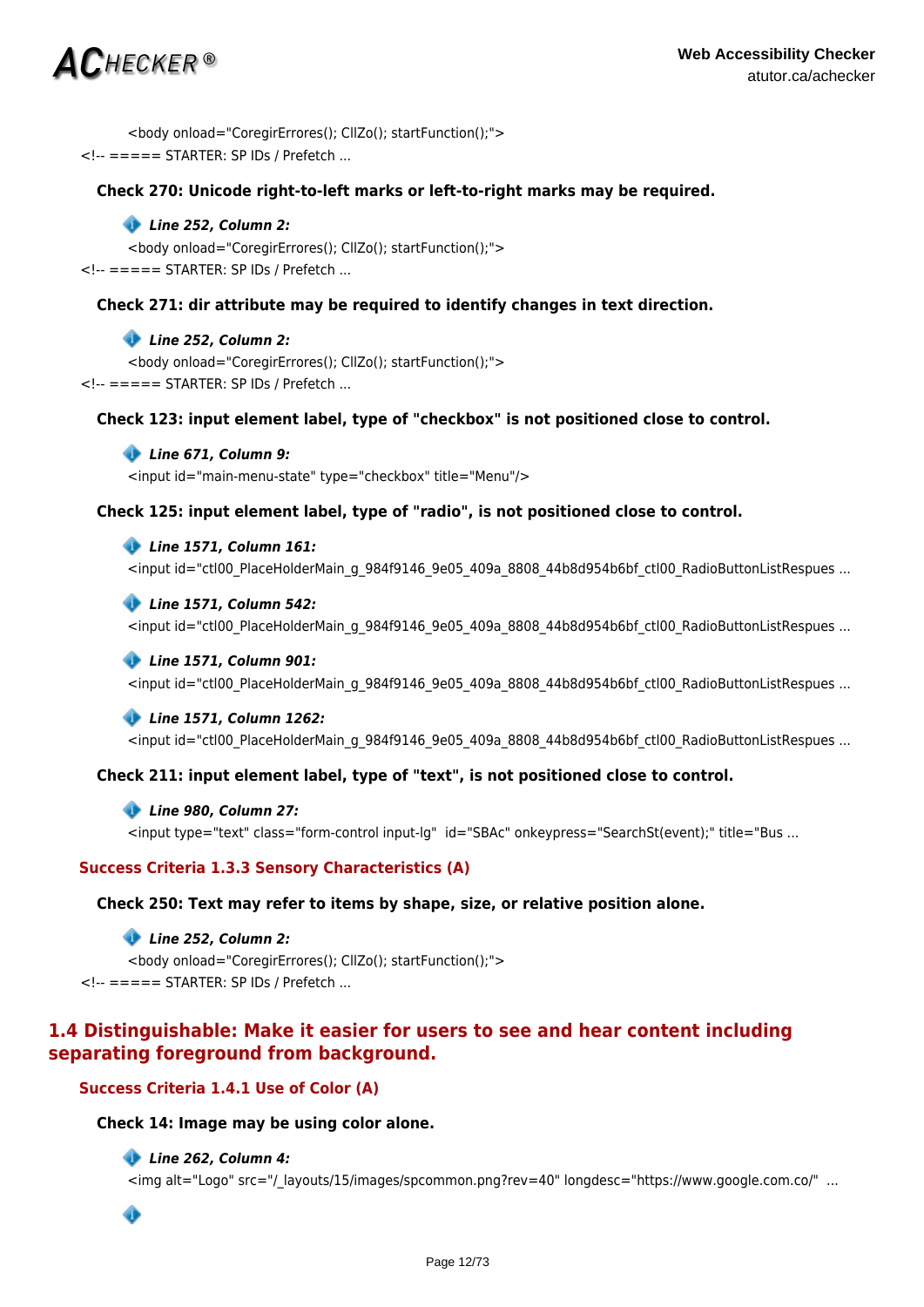

### *Line 935, Column 130:*

<img src='/SliderHome/WhatsApp Image 2020-06-09 at 6.10.21 PM.jpeg' longdesc='https://www.google.com ..."https://www.casanare.gov.co/SliderHome/WhatsApp Image 2020-06-09 at 6.10.21 PM.jpeg" ...

### *Line 935, Column 395:*

<img src='/SliderHome/WhatsApp Image 2020-06-11 at 10.38.52 AM.jpeg' longdesc='https://www.google.co ..."https://www.casanare.gov.co/SliderHome/WhatsApp Image 2020-06-11 at 10.38.52 AM.jpeg" ...

### *Line 935, Column 664:*

<img src='/SliderHome/banner12.jpg' longdesc='https://www.google.com.co/' alt='Asi vamos Casanare!' ..."https://www.casanare.gov.co/SliderHome/banner12.jpg" ...

### *Line 935, Column 909:*

<img src='/SliderHome/RENDICION DE CUE.jpg' longdesc='https://www.google.com.co/' alt='Web'>"https://www.casanare.gov.co/SliderHome/RENDICION DE CUE.jpg" ...

### *Line 935, Column 1259:*

<img src='/SliderHome/WhatsApp Image 2020-10-03 at 5.59.26 PM.jpeg' longdesc='https://www.google.com ..."https://www.casanare.gov.co/SliderHome/WhatsApp Image 2020-10-03 at 5.59.26 PM.jpeg" ...

### *Line 935, Column 1518:*

<img src='/SliderHome/Calendario impuestos de vehículos.jpg' longdesc='https://www.google.com.co/' ..."https://www.casanare.gov.co/SliderHome/Calendario impuestos de vehículos.jpg" ...

### *Line 1354, Column 7:*

<img class="card-img-top" src="/Style%20Library/Images/gobernador.jpg" alt="Gobernador" longdesc="ht ...

### *Line 1391, Column 392:*

<img src='/RendiciondeCuentas/RENDICION DE CUENTAS 2020.jpg' class='img-responsive' alt='1Participa ..."https://www.casanare.gov.co/RendiciondeCuentas/RENDICION DE CUENTAS 2020.jpg" ...

### *Line 1393, Column 219:*

<img src='/RendiciondeCuentas/Deudas-impuesto-fb.png' class='img-responsive' alt='1Ponte al día con ..."https://www.casanare.gov.co/RendiciondeCuentas/Deudas-impuesto-fb.png" ...

### *Line 1435, Column 185:*

<img src='/Prensa/PublishingImages/V\_as%20en%20buenas.jpeg' alt='Vías en buenas condiciones para la ..."https://www.casanare.gov.co/Prensa/PublishingImages/V as%20en%20buenas.jpeg" ...

### *Line 1435, Column 1151:*

<img src='/Prensa/PublishingImages/Falta%20un.jpeg' alt='Falta un día para el cierre de la Encuesta ..."https://www.casanare.gov.co/Prensa/PublishingImages/Falta%20un.jpeg" ...

### *Line 1435, Column 2149:*

<img src='/Prensa/PublishingImages/Gobernaci\_n%20de.jpeg' alt='Gobernación de Casanare hace entrega ..."https://www.casanare.gov.co/Prensa/PublishingImages/Gobernaci\_n%20de.jpeg" ...

### *Line 1435, Column 3252:*

<img src='/Prensa/PublishingImages/Gobernaci\_n%20socializ.jpeg' alt='Gobernación socializó proyect ..."https://www.casanare.gov.co/Prensa/PublishingImages/Gobernaci\_n%20socializ.jpeg" ...

### *Line 1435, Column 4230:*

<img src='/Prensa/PublishingImages/88%20proyectos.jpeg' alt='88 proyectos de Casanare inscritos en e ..."https://www.casanare.gov.co/Prensa/PublishingImages/88%20proyectos.jpeg" ...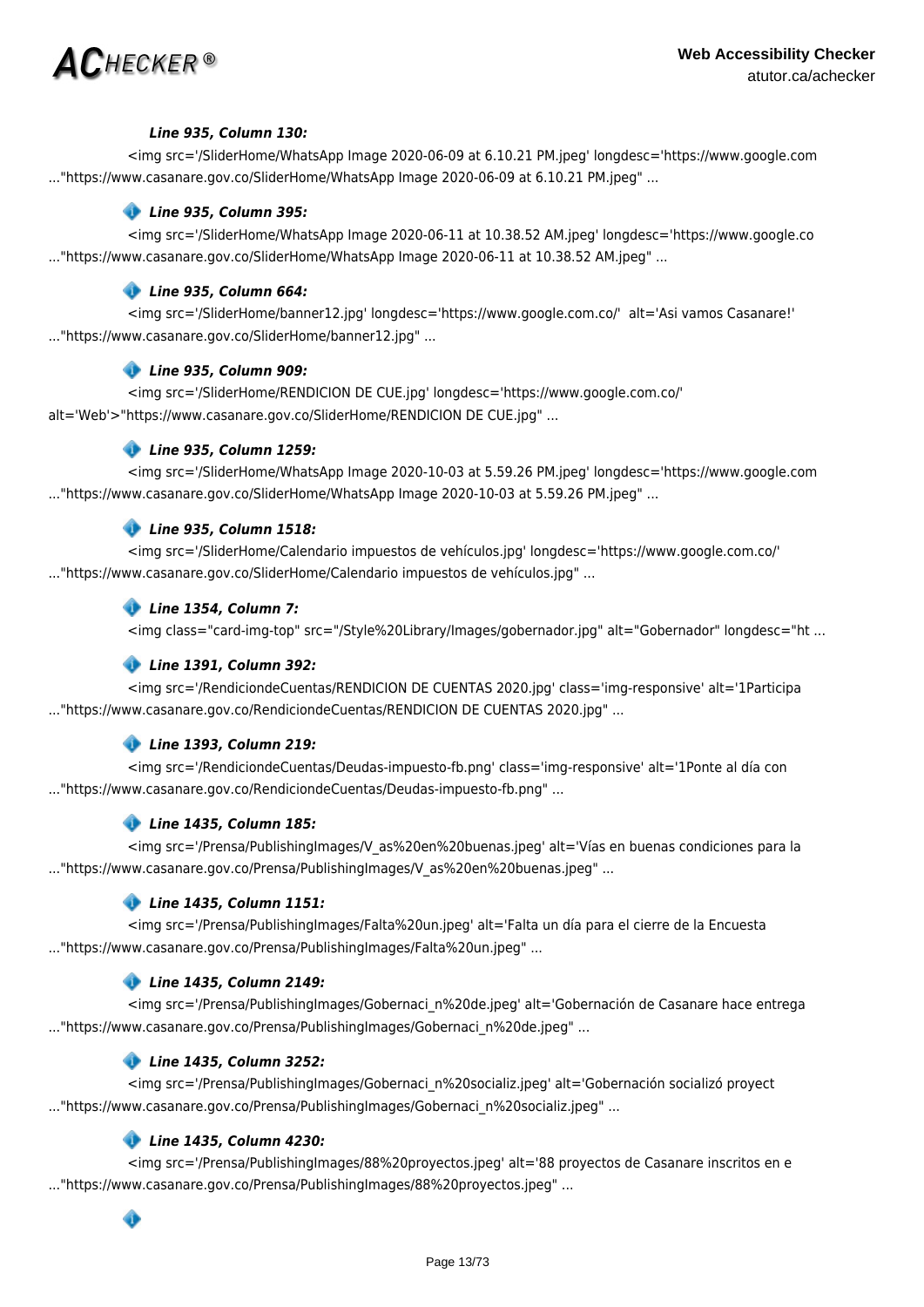

### *Line 1435, Column 5189:*

<img src='/Prensa/saladeprensa/PublishingImages/Paginas/Secretaría-de-la-Mujer-se-vinculó-a-la-cel ..."https://www.casanare.gov.co/Prensa/saladeprensa/PublishingImages/Paginas/Secretaría-de-la-Mujer-se-vinculó-a-la-celebracióndel-Día-Mundial-del-Árbol/celebraci\_n%20del%20D\_a%20Mundial%20del%20\_rbol-3.jpeg" ...

### *Line 1836, Column 52:*

<img src="/Style%20Library/Images/iconos/3.jpg" longdesc="https://www.google.com.co/" alt="Empleo" ...

### *Line 1849, Column 106:*

<img src="/Style%20Library/Images/iconos/4.jpg" longdesc="https://www.google.com.co/" alt="Departame ...

### *Line 1864, Column 91:*

<img src="/Style%20Library/Images/iconos/5.jpg" longdesc="https://www.google.com.co/" alt="Colombia" ...

### *Line 1877, Column 47:*

<img src="/Style%20Library/Images/iconos/01GobDig.png" longdesc="https://www.google.com.co/" alt="En ...

### *Line 1885, Column 48:*

<img src="/Style%20Library/Images/iconos/8.jpg" longdesc="https://www.google.com.co/" alt="Urna de C ...

### *Line 1913, Column 17:*

<img src="/Style%20Library/Images/iconos/11.jpg" longdesc="https://www.google.com.co/" alt="Viviend ...

### *Line 1927, Column 44:*

<img src="/Style%20Library/Images/iconos/12.jpg" longdesc="https://www.google.com.co/" alt="Hora Le ...

### *Line 1941, Column 48:*

<img src="/Style%20Library/Images/iconos/22.jpg" longdesc="https://www.google.com.co/" alt="Observa ...

### *Line 1969, Column 63:*

<img src="/Style%20Library/Images/iconos/14.jpg" longdesc="https://www.google.com.co/" alt="ConVert ...

### *Line 1982, Column 86:*

<img src="/Style%20Library/Images/iconos/15.jpg" longdesc="https://www.google.com.co/" alt="Encuesta ...

### *Line 1995, Column 111:*

<img src="/Style%20Library/Images/iconos/16.jpg" longdesc="https://www.google.com.co/" alt="CDGRD"/ ...

### *Line 2009, Column 51:*

<img src="/Style%20Library/Images/iconos/17.jpg" longdesc="https://www.google.com.co/" alt="Multileg ...

### *Line 2022, Column 91:*

<img src="/Style%20Library/Images/iconos/18.jpg" longdesc="https://www.google.com.co/" alt="Inscripc ...

### *Line 2035, Column 103:*

<img src="/Style%20Library/Images/iconos/18.jpg" longdesc="https://www.google.com.co/" alt="Inscripc ...

### *Line 2048, Column 59:*

<img src="/Style%20Library/Images/iconos/20.jpg" longdesc="https://www.google.com.co/" alt="Denunci ...

### *Line 2061, Column 97:*

<img src="/Style%20Library/Images/iconos/7.jpg" longdesc="https://www.google.com.co/" alt="Datos Abi ...

### *Line 2084, Column 116:*

<img src='/SliderPublicidad/Pagos en línea.jpg' style='width:100%;height:auto;' longdesc='https://w ..."https://www.casanare.gov.co/SliderPublicidad/Pagos en línea.jpg" ...

### ◈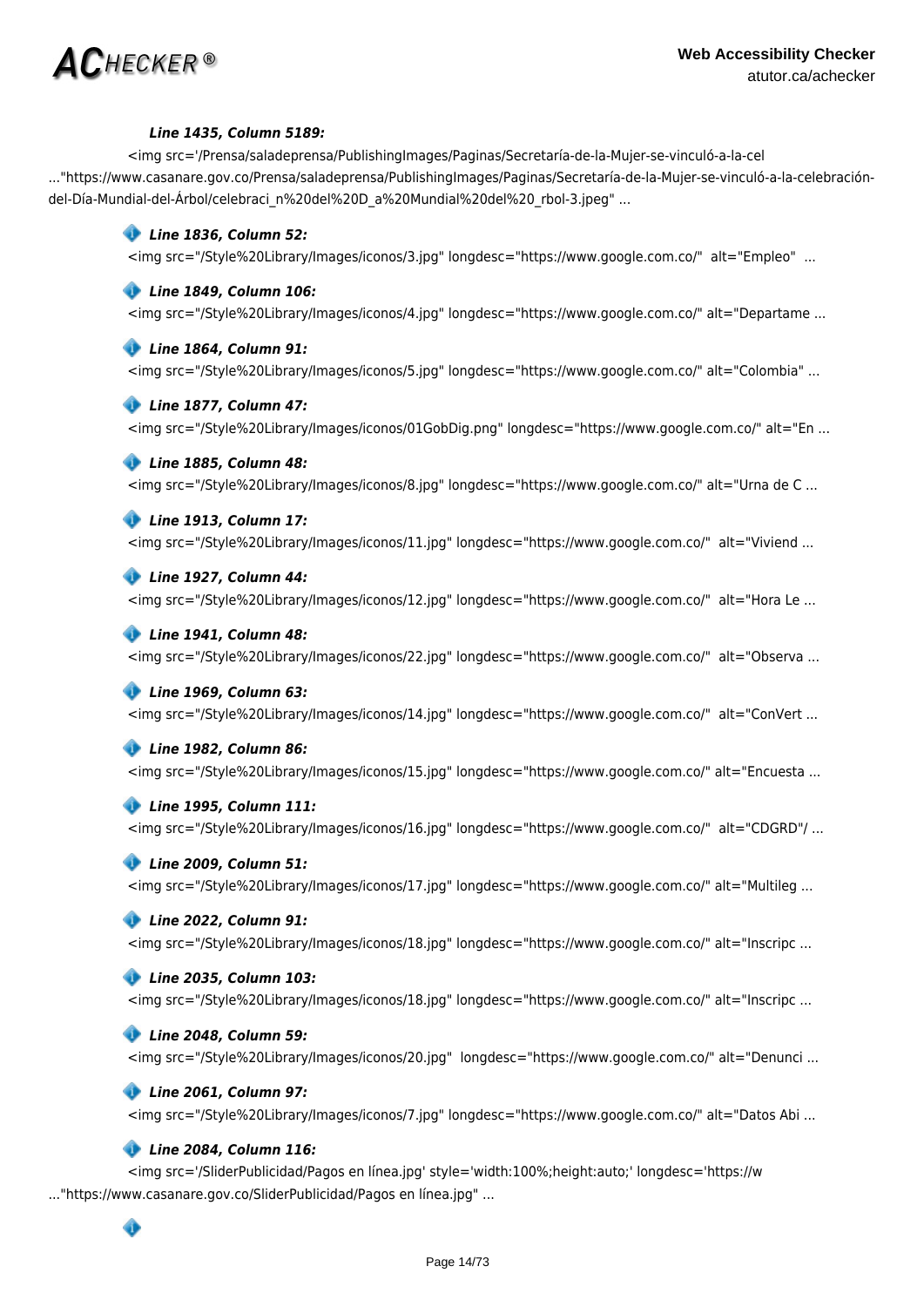# $\bm{AC}$ HECKER®

### *Line 2110, Column 80:*

<img src="/Style Library/images/logos/8.png" title="Portal de alcaldes y gobernadores de Colombia" a ...

### *Line 2111, Column 64:*

<img src="/Style Library/images/logos/6.png" title="Sirvo a mi País" alt="Sirvo a mi País">

### *Line 2112, Column 63:*

<img src="/Style Library/images/logos/27.png" title="No más filas" alt="No más filas">

### *Line 2113, Column 93:*

<img src="/Style Library/images/logos/3.png" title="Gobierno en línea" alt="Gobierno en línea">

### *Line 2114, Column 94:*

<img src="/Style Library/images/logos/5.png" title="Colombia Compra Eficiente" alt="Colombia Compra ...

### *Line 2115, Column 73:*

<img src="/Style Library/images/logos/10.png" title="No al Hurto de Celulares" alt="No al Hurto de C ...

### *Line 2116, Column 55:*

<img src="/Style Library/images/logos/12.png" title="Ventanilla única de Registro" alt="Ventanilla ...

### *Line 2117, Column 59:*

<img src="/Style Library/images/logos/13.png" title="SISBÉN" alt="SISBÉN">

### *Line 2118, Column 61:*

<img src="/Style Library/images/logos/7.png" title="Hora legal en Colombia" alt="Hora legal en Colom ...

### *Line 2119, Column 84:*

<img src="/Style Library/images/logos/4.png" title="MinTIC" alt="MinTIC">

### *Line 2120, Column 61:*

<img src="/Style Library/images/logos/22.png" title="Ejército Nacional de Colombia" alt="Ejército ...

### *Line 2121, Column 60:*

<img src="/Style Library/images/logos/17.png" title="Policía Nacional" alt="Policía Nacional">

### *Line 2122, Column 125:*

<img src="/Style Library/images/logos/31.png" title="Sistema para la información de la calidad" alt ...

### *Line 2123, Column 58:*

<img src="/Style Library/images/logos/32.png" title="SIMIT" alt="SIMIT">

### *Line 2124, Column 55:*

<img src="/Style Library/images/logos/20.png" title="LEXBASE" alt="LEXBASE">

### *Line 2125, Column 55:*

<img src="/Style Library/images/logos/33.png" title="1cero1 S.A.S." alt="1cero1 S.A.S.">

### *Line 2127, Column 65:*

<img src="/Style Library/images/logos/9.png" title="Urna de Cristal" />

### *Line 2128, Column 107:*

<img src="/Style Library/images/logos/15.png" title="Mesa de Conversaciones" />

### *Line 2129, Column 83:*

<img src="/Style Library/images/logos/29.png" title="DNP (Departamento nacional de planeación)" />

# ◈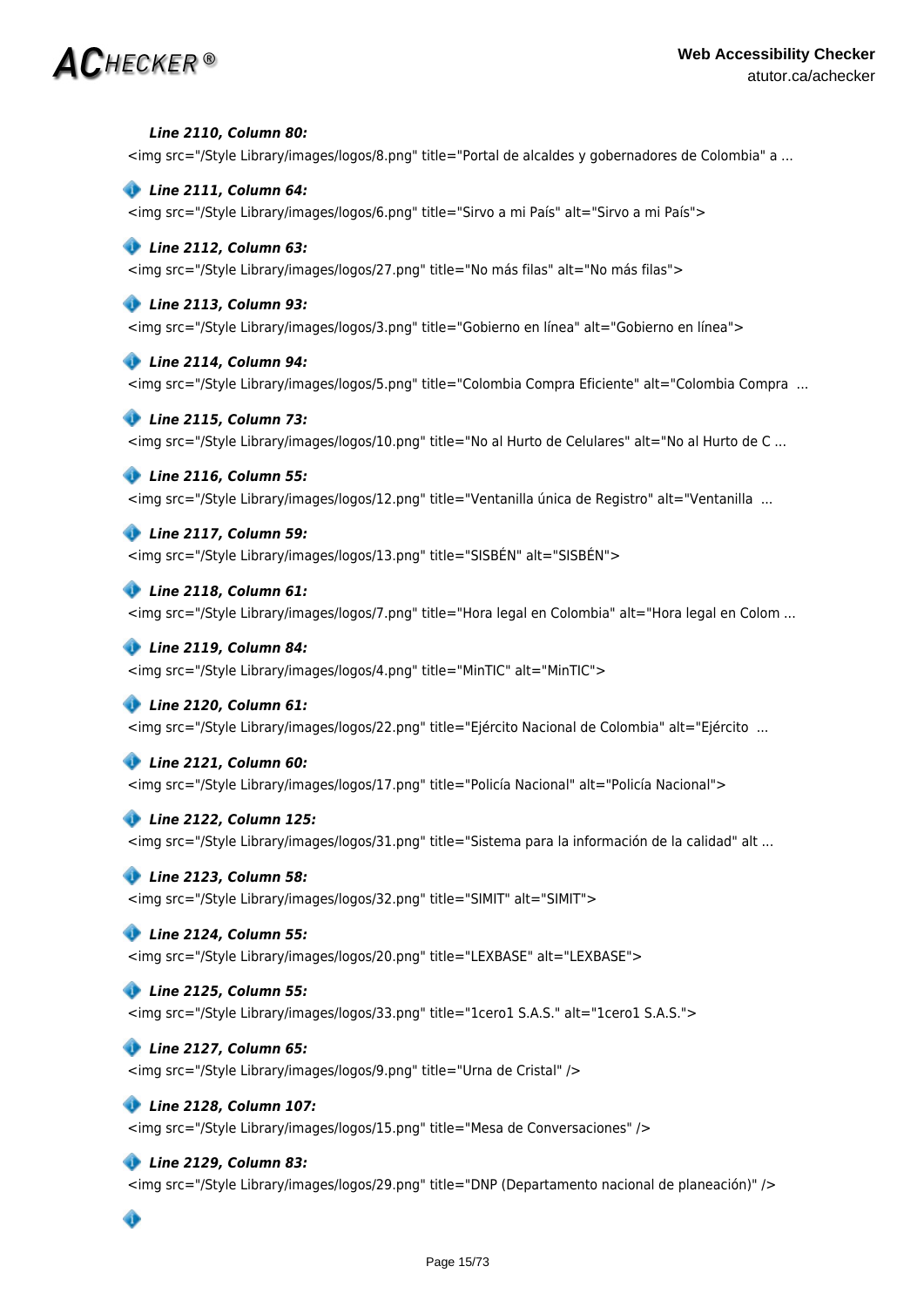# $\mathsf{AC}$ hecker®

### *Line 2130, Column 88:*

<img src="/Style Library/images/logos/21.png" title="DPS (Departamento prosperidad social)" />

### *Line 2131, Column 59:*

<img src="/Style Library/images/logos/23.png" title="Armada Nacional de Colombia " />

### *Line 2132, Column 81:*

<img src="/Style Library/images/logos/31.png" title="Ministerio de Salud y Protección Social" />

### *Line 2133, Column 63:*

<img src="/Style Library/images/logos/30.png" title="Hazte Marino"/>

### *Line 2149, Column 67:*

<img src="/SiteAssets/Images/logo-escudo2.png" alt="Gobernación de Casanare" longdesc="https://www. ...

### *Line 2202, Column 146:*

<img src="/SiteAssets/Images/1cero1-c.png" style="width:15%;height:auto" alt="Logo" longdesc="https: ...

### **Check 251: Image may contain text with poor contrast.**

### *Line 261, Column 4:*

<img alt="Logo" src="/\_layouts/15/images/favicon.ico?rev=40" longdesc="https://www.google.com.co/" / ...

### *Line 262, Column 4:*

<img alt="Logo" src="/\_layouts/15/images/spcommon.png?rev=40" longdesc="https://www.google.com.co/" ...

### *Line 263, Column 4:*

<img alt="Logo" src="/\_layouts/15/images/siteIcon.png?rev=40" longdesc="https://www.google.com.co/" ...

### *Line 641, Column 80:*

<img class="img-responsive" src="/SiteAssets/Images/Logosgobernacion.png" alt="SmartON Logo" longdes ...

### *Line 642, Column 117:*

<img class="img-responsive" src="/SiteAssets/Images/colombia.png" alt="SmartON Logo" longdesc="https ...

### *Line 935, Column 130:*

<img src='/SliderHome/WhatsApp Image 2020-06-09 at 6.10.21 PM.jpeg' longdesc='https://www.google.com ..."https://www.casanare.gov.co/SliderHome/WhatsApp Image 2020-06-09 at 6.10.21 PM.jpeg" ...

### *Line 935, Column 395:*

<img src='/SliderHome/WhatsApp Image 2020-06-11 at 10.38.52 AM.jpeg' longdesc='https://www.google.co ..."https://www.casanare.gov.co/SliderHome/WhatsApp Image 2020-06-11 at 10.38.52 AM.jpeg" ...

### *Line 935, Column 664:*

<img src='/SliderHome/banner12.jpg' longdesc='https://www.google.com.co/' alt='Asi vamos Casanare!' ..."https://www.casanare.gov.co/SliderHome/banner12.jpg" ...

### *Line 935, Column 909:*

<img src='/SliderHome/RENDICION DE CUE.jpg' longdesc='https://www.google.com.co/' alt='Web'>"https://www.casanare.gov.co/SliderHome/RENDICION DE CUE.jpg" ...

### *Line 935, Column 1259:*

<img src='/SliderHome/WhatsApp Image 2020-10-03 at 5.59.26 PM.jpeg' longdesc='https://www.google.com ..."https://www.casanare.gov.co/SliderHome/WhatsApp Image 2020-10-03 at 5.59.26 PM.jpeg" ...

### *Line 935, Column 1518:*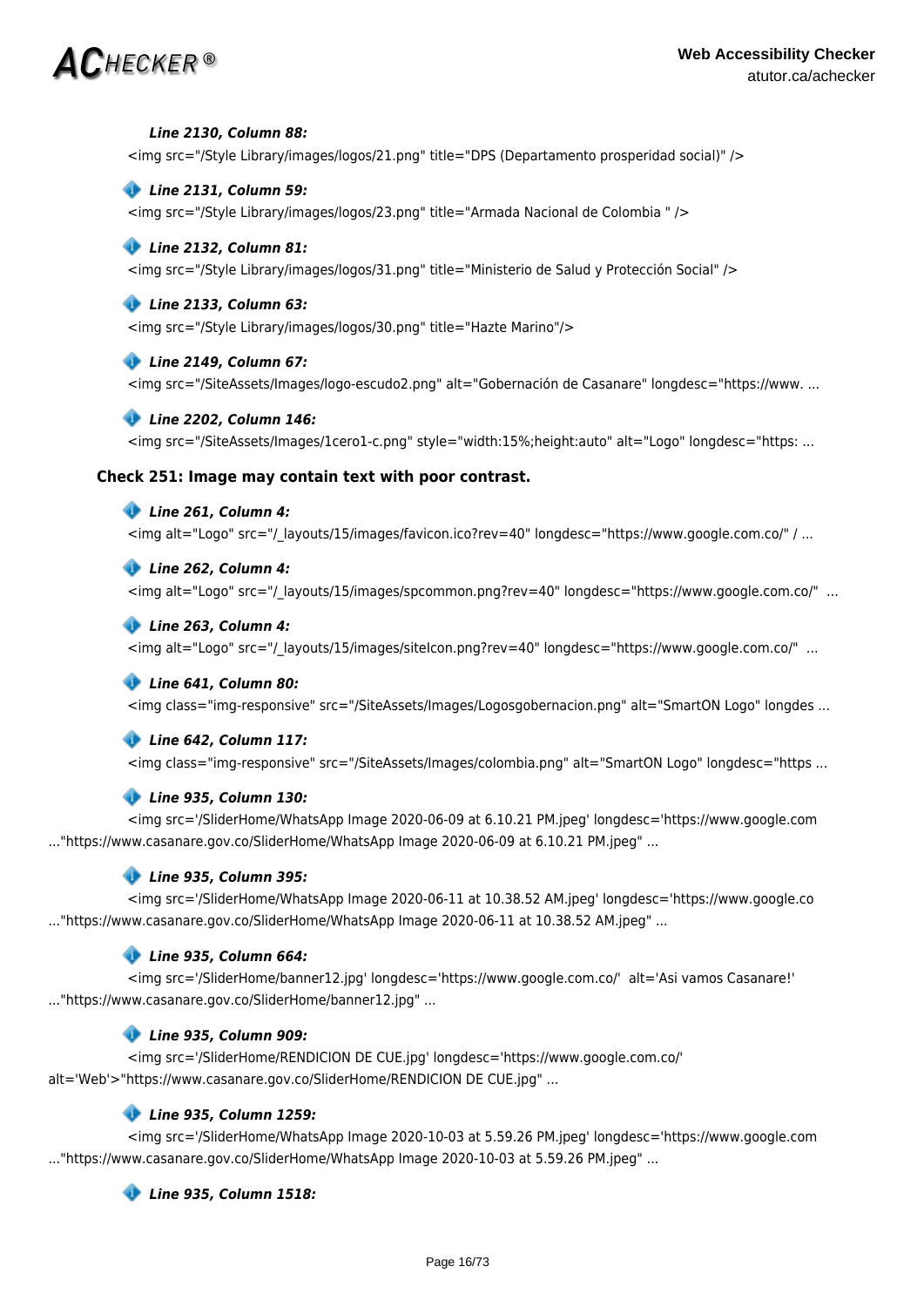# $\mathsf{AC}$ hecker ®

<img src='/SliderHome/Calendario impuestos de vehículos.jpg' longdesc='https://www.google.com.co/' ..."https://www.casanare.gov.co/SliderHome/Calendario impuestos de vehículos.jpg" ...

# *Line 1354, Column 7:*

<img class="card-img-top" src="/Style%20Library/Images/gobernador.jpg" alt="Gobernador" longdesc="ht ...

### *Line 1391, Column 392:*

<img src='/RendiciondeCuentas/RENDICION DE CUENTAS 2020.jpg' class='img-responsive' alt='1Participa ..."https://www.casanare.gov.co/RendiciondeCuentas/RENDICION DE CUENTAS 2020.jpg" ...

# *Line 1393, Column 219:*

<img src='/RendiciondeCuentas/Deudas-impuesto-fb.png' class='img-responsive' alt='1Ponte al día con ..."https://www.casanare.gov.co/RendiciondeCuentas/Deudas-impuesto-fb.png" ...

# *Line 1435, Column 185:*

<img src='/Prensa/PublishingImages/V\_as%20en%20buenas.jpeg' alt='Vías en buenas condiciones para la ..."https://www.casanare.gov.co/Prensa/PublishingImages/V\_as%20en%20buenas.jpeg" ...

# *Line 1435, Column 1151:*

<img src='/Prensa/PublishingImages/Falta%20un.jpeg' alt='Falta un día para el cierre de la Encuesta ..."https://www.casanare.gov.co/Prensa/PublishingImages/Falta%20un.jpeg" ...

# *Line 1435, Column 2149:*

<img src='/Prensa/PublishingImages/Gobernaci\_n%20de.jpeg' alt='Gobernación de Casanare hace entrega ..."https://www.casanare.gov.co/Prensa/PublishingImages/Gobernaci\_n%20de.jpeg" ...

# *Line 1435, Column 3252:*

<img src='/Prensa/PublishingImages/Gobernaci\_n%20socializ.jpeg' alt='Gobernación socializó proyect ..."https://www.casanare.gov.co/Prensa/PublishingImages/Gobernaci\_n%20socializ.jpeg" ...

# *Line 1435, Column 4230:*

<img src='/Prensa/PublishingImages/88%20proyectos.jpeg' alt='88 proyectos de Casanare inscritos en e ..."https://www.casanare.gov.co/Prensa/PublishingImages/88%20proyectos.jpeg" ...

# *Line 1435, Column 5189:*

<img src='/Prensa/saladeprensa/PublishingImages/Paginas/Secretaría-de-la-Mujer-se-vinculó-a-la-cel ..."https://www.casanare.gov.co/Prensa/saladeprensa/PublishingImages/Paginas/Secretaría-de-la-Mujer-se-vinculó-a-la-celebracióndel-Día-Mundial-del-Árbol/celebraci\_n%20del%20D\_a%20Mundial%20del%20\_rbol-3.jpeg" ...

### *Line 1836, Column 52:*

<img src="/Style%20Library/Images/iconos/3.jpg" longdesc="https://www.google.com.co/" alt="Empleo" ...

### *Line 1849, Column 106:*

<img src="/Style%20Library/Images/iconos/4.jpg" longdesc="https://www.google.com.co/" alt="Departame ...

### *Line 1864, Column 91:*

<img src="/Style%20Library/Images/iconos/5.jpg" longdesc="https://www.google.com.co/" alt="Colombia" ...

### *Line 1877, Column 47:*

<img src="/Style%20Library/Images/iconos/01GobDig.png" longdesc="https://www.google.com.co/" alt="En ...

### *Line 1885, Column 48:*

<img src="/Style%20Library/Images/iconos/8.jpg" longdesc="https://www.google.com.co/" alt="Urna de C ...

 *Line 1913, Column 17:*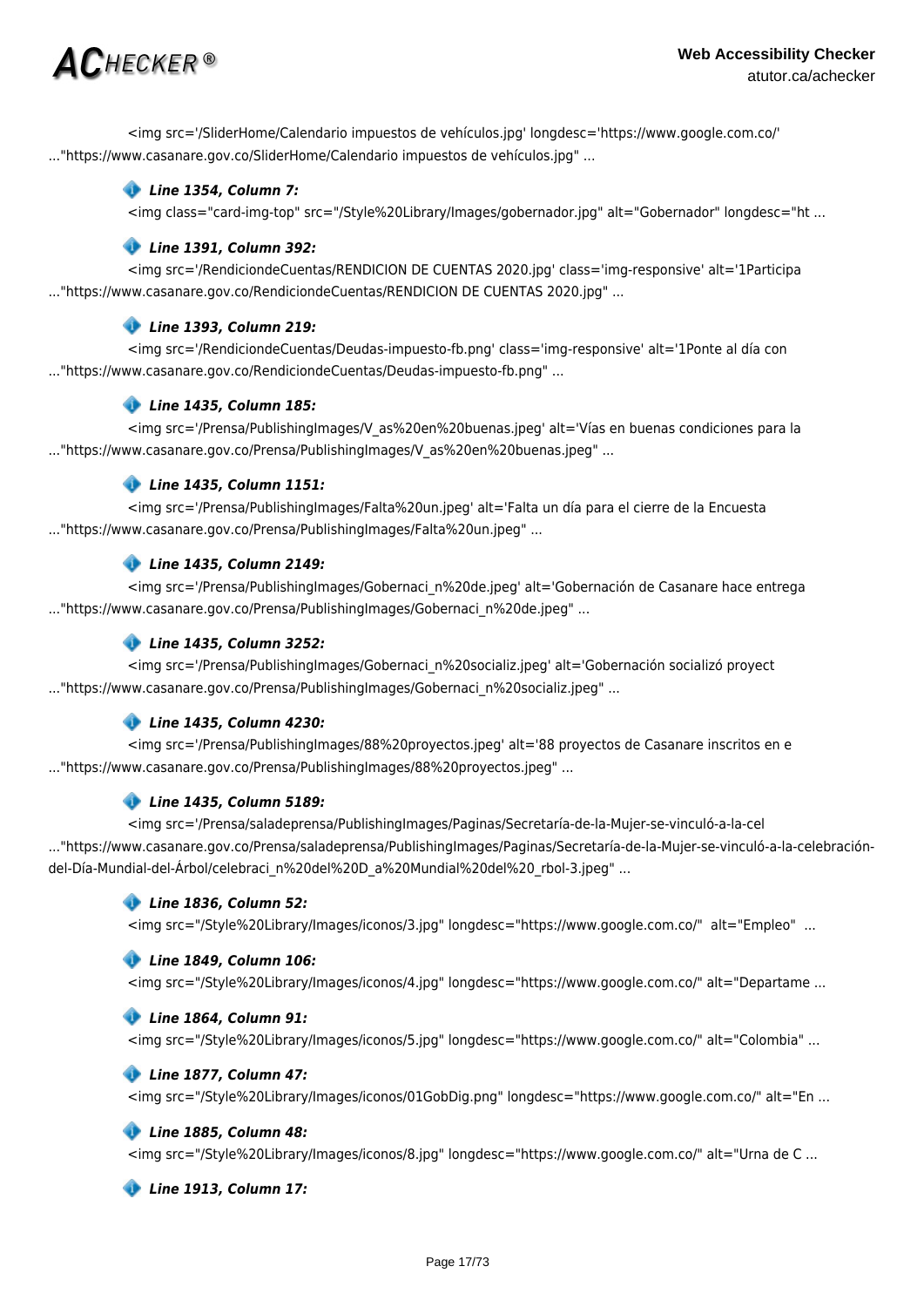# $\mathsf{AC}$ hecker ®

<img src="/Style%20Library/Images/iconos/11.jpg" longdesc="https://www.google.com.co/" alt="Viviend ...



<img src="/Style%20Library/Images/iconos/12.jpg" longdesc="https://www.google.com.co/" alt="Hora Le ...

### *Line 1941, Column 48:*

<img src="/Style%20Library/Images/iconos/22.jpg" longdesc="https://www.google.com.co/" alt="Observa ...

### *Line 1969, Column 63:*

<img src="/Style%20Library/Images/iconos/14.jpg" longdesc="https://www.google.com.co/" alt="ConVert ...

### *Line 1982, Column 86:*

<img src="/Style%20Library/Images/iconos/15.jpg" longdesc="https://www.google.com.co/" alt="Encuesta ...

### *Line 1995, Column 111:*

<img src="/Style%20Library/Images/iconos/16.jpg" longdesc="https://www.google.com.co/" alt="CDGRD"/ ...

### *Line 2009, Column 51:*

<img src="/Style%20Library/Images/iconos/17.jpg" longdesc="https://www.google.com.co/" alt="Multileg ...

### *Line 2022, Column 91:*

<img src="/Style%20Library/Images/iconos/18.jpg" longdesc="https://www.google.com.co/" alt="Inscripc ...

### *Line 2035, Column 103:*

<img src="/Style%20Library/Images/iconos/18.jpg" longdesc="https://www.google.com.co/" alt="Inscripc ...

#### *Line 2048, Column 59:*

<img src="/Style%20Library/Images/iconos/20.jpg" longdesc="https://www.google.com.co/" alt="Denunci ...

### *Line 2061, Column 97:*

<img src="/Style%20Library/Images/iconos/7.jpg" longdesc="https://www.google.com.co/" alt="Datos Abi ...

### *Line 2084, Column 116:*

<img src='/SliderPublicidad/Pagos en línea.jpg' style='width:100%;height:auto;' longdesc='https://w ..."https://www.casanare.gov.co/SliderPublicidad/Pagos en línea.jpg" ...

#### *Line 2110, Column 80:*

<img src="/Style Library/images/logos/8.png" title="Portal de alcaldes y gobernadores de Colombia" a ...

### *Line 2111, Column 64:*

<img src="/Style Library/images/logos/6.png" title="Sirvo a mi País" alt="Sirvo a mi País">

### *Line 2112, Column 63:*

<img src="/Style Library/images/logos/27.png" title="No más filas" alt="No más filas">

### *Line 2113, Column 93:*

<img src="/Style Library/images/logos/3.png" title="Gobierno en línea" alt="Gobierno en línea">

### *Line 2114, Column 94:*

<img src="/Style Library/images/logos/5.png" title="Colombia Compra Eficiente" alt="Colombia Compra ...

#### *Line 2115, Column 73:*

<img src="/Style Library/images/logos/10.png" title="No al Hurto de Celulares" alt="No al Hurto de C ...

### *Line 2116, Column 55:*

<img src="/Style Library/images/logos/12.png" title="Ventanilla única de Registro" alt="Ventanilla ...

# ◈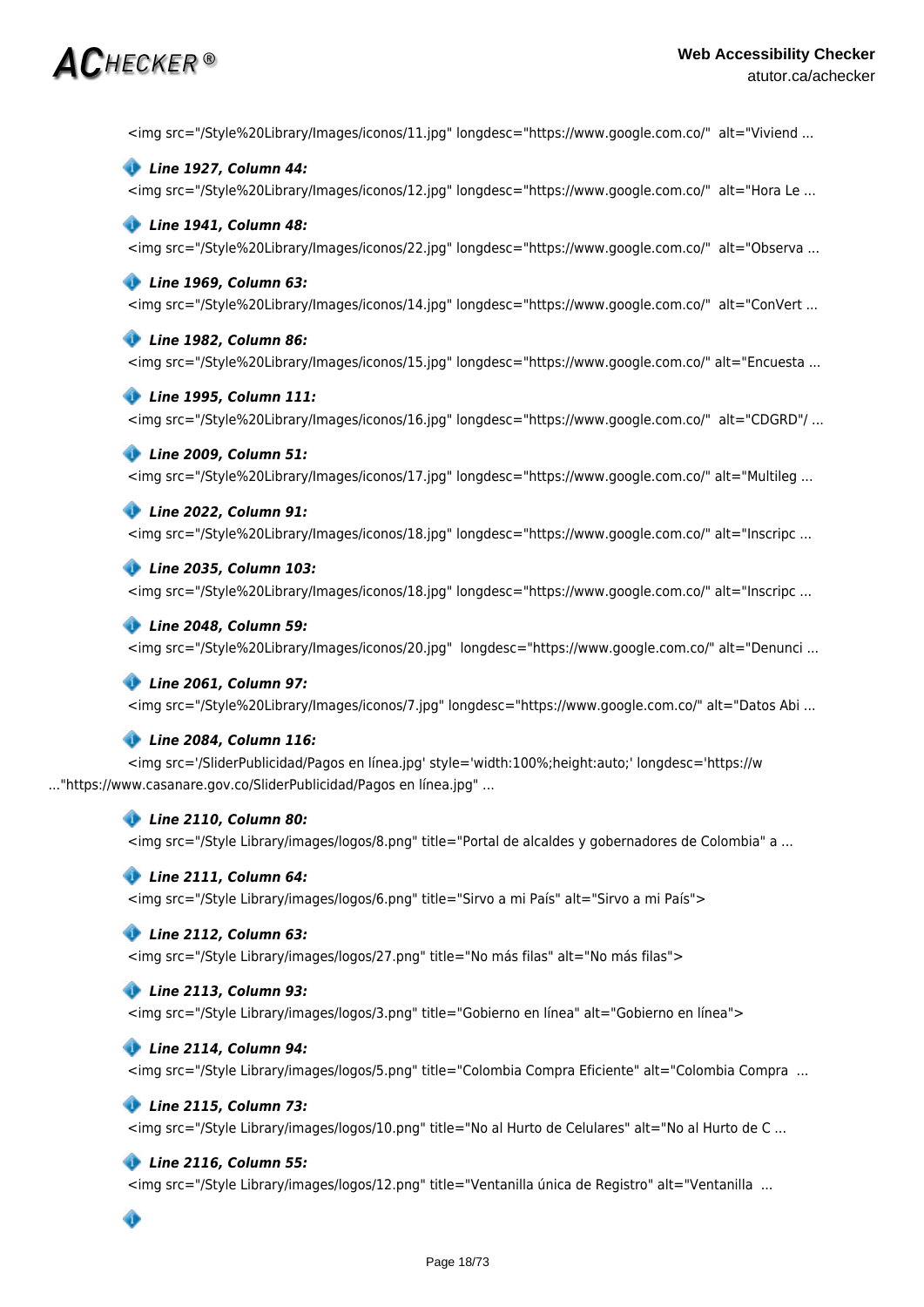# $\bm{AC}$ HECKER®

### *Line 2117, Column 59:*

<img src="/Style Library/images/logos/13.png" title="SISBÉN" alt="SISBÉN">

### *Line 2118, Column 61:*

<img src="/Style Library/images/logos/7.png" title="Hora legal en Colombia" alt="Hora legal en Colom ...

### *Line 2119, Column 84:*

<img src="/Style Library/images/logos/4.png" title="MinTIC" alt="MinTIC">

### *Line 2120, Column 61:*

<img src="/Style Library/images/logos/22.png" title="Ejército Nacional de Colombia" alt="Ejército ...

### *Line 2121, Column 60:*

<img src="/Style Library/images/logos/17.png" title="Policía Nacional" alt="Policía Nacional">

### *Line 2122, Column 125:*

<img src="/Style Library/images/logos/31.png" title="Sistema para la información de la calidad" alt ...

### *Line 2123, Column 58:*

<img src="/Style Library/images/logos/32.png" title="SIMIT" alt="SIMIT">

### *Line 2124, Column 55:*

<img src="/Style Library/images/logos/20.png" title="LEXBASE" alt="LEXBASE">

### *Line 2125, Column 55:*

<img src="/Style Library/images/logos/33.png" title="1cero1 S.A.S." alt="1cero1 S.A.S.">

### *Line 2127, Column 65:*

<img src="/Style Library/images/logos/9.png" title="Urna de Cristal" />

### *Line 2128, Column 107:*

<img src="/Style Library/images/logos/15.png" title="Mesa de Conversaciones" />

### *Line 2129, Column 83:*

<img src="/Style Library/images/logos/29.png" title="DNP (Departamento nacional de planeación)" />

### *Line 2130, Column 88:*

<img src="/Style Library/images/logos/21.png" title="DPS (Departamento prosperidad social)" />

### *Line 2131, Column 59:*

<img src="/Style Library/images/logos/23.png" title="Armada Nacional de Colombia " />

### *Line 2132, Column 81:*

<img src="/Style Library/images/logos/31.png" title="Ministerio de Salud y Protección Social" />

### *Line 2133, Column 63:*

<img src="/Style Library/images/logos/30.png" title="Hazte Marino"/>

### *Line 2149, Column 67:*

<img src="/SiteAssets/Images/logo-escudo2.png" alt="Gobernación de Casanare" longdesc="https://www. ...

#### *Line 2202, Column 146:*

<img src="/SiteAssets/Images/1cero1-c.png" style="width:15%;height:auto" alt="Logo" longdesc="https: ...

### **Check 55: input possibly using color alone.**

 *Line 671, Column 9:*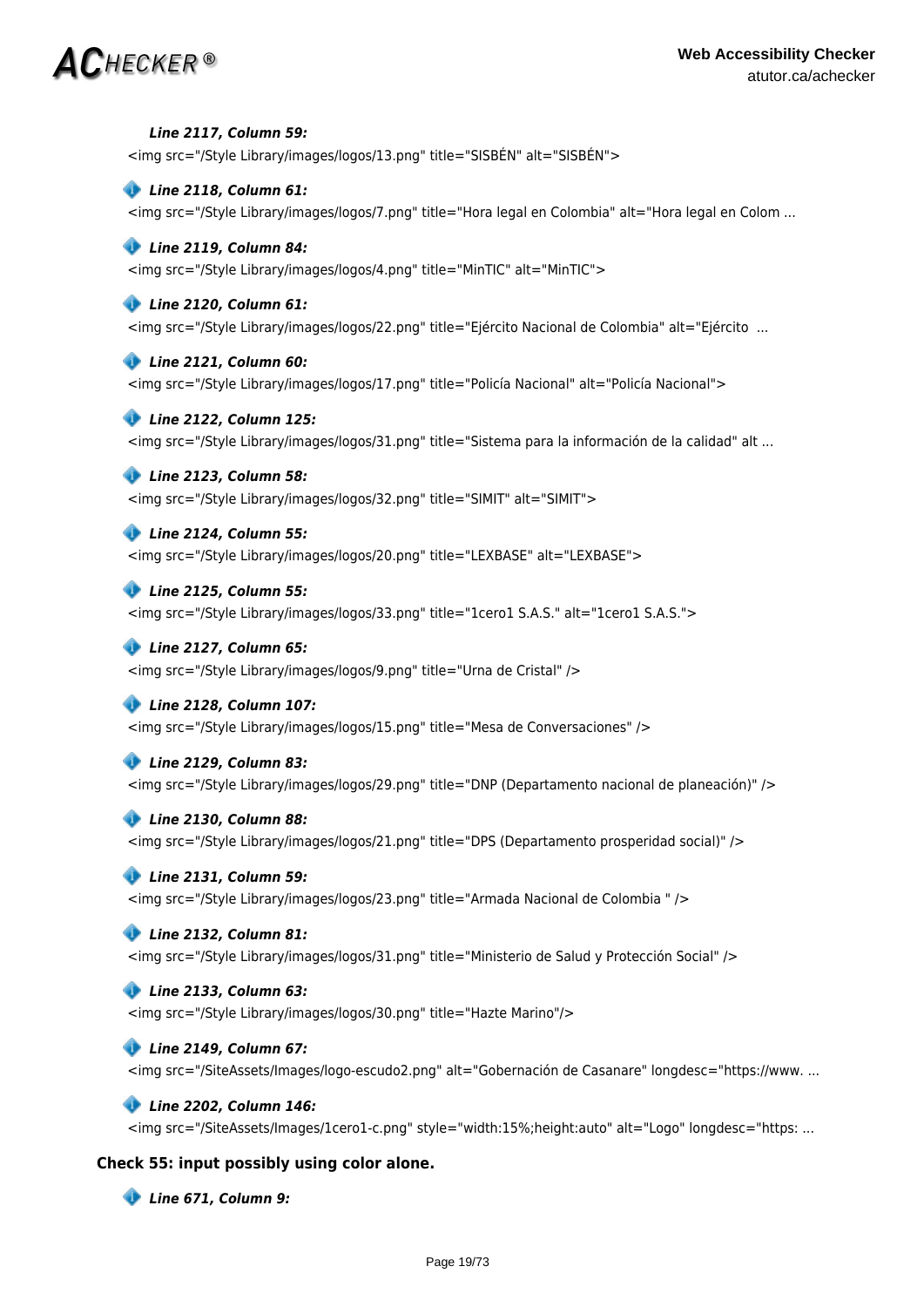# $\mathsf{AC}$ hecker ®

<input id="main-menu-state" type="checkbox" title="Menu"/>

### *Line 980, Column 27:*

<input type="text" class="form-control input-lg" id="SBAc" onkeypress="SearchSt(event);" title="Bus ...

### *Line 1571, Column 161:*

<input id="ctl00\_PlaceHolderMain\_g\_984f9146\_9e05\_409a\_8808\_44b8d954b6bf\_ctl00\_RadioButtonListRespues ...

### *Line 1571, Column 542:*

<input id="ctl00\_PlaceHolderMain\_g\_984f9146\_9e05\_409a\_8808\_44b8d954b6bf\_ctl00\_RadioButtonListRespues ...

### *Line 1571, Column 901:*

<input id="ctl00\_PlaceHolderMain\_g\_984f9146\_9e05\_409a\_8808\_44b8d954b6bf\_ctl00\_RadioButtonListRespues ...

### *Line 1571, Column 1262:*

<input id="ctl00\_PlaceHolderMain\_g\_984f9146\_9e05\_409a\_8808\_44b8d954b6bf\_ctl00\_RadioButtonListRespues ...

### *Line 1595, Column 14:*

<input type="submit" name="ctl00\$PlaceHolderMain\$g\_984f9146\_9e05\_409a\_8808\_44b8d954b6bf\$ctl00\$BtnVot ...

### **Check 86: script may use color alone.**

### *Line 36, Column 1:*

<script type="text/javascript" src="/\_layouts/15/init.js?rev=%2FWTxr8UesytJ8GB%2F5hOwZA%3D%3D"></scr ...

### *Line 37, Column 1:*

<script type="text/javascript" src="/ScriptResource.axd?d=96IWYChM6LPvL0NDD7MXSsyd2l2rom\_IYPP4u5DhoI ...

### *Line 38, Column 1:*

<script type="text/javascript" src="/\_layouts/15/blank.js?rev=ZaOXZEobVwykPO9g8hq%2F8A%3D%3D"></scri ...

### *Line 39, Column 1:*

<script type="text/javascript" src="/\_layouts/15/xui.js?rev=RukjqtAkjnCMsNCW4mWh%2Bg%3D%3D"></script ...

### *Line 40, Column 1:*

<script type="text/javascript" src="/ layouts/15/3082/initstrings.js?rev=5yF2QHJRKQAfwS09AiglDA%3D%3 ...

### *Line 41, Column 1:*

<script type="text/javascript" src="/\_layouts/15/sp.datetimeutil.js?rev=qKfaDTGLZr1Tzb9GwGylrQ%3D%3D ...

### *Line 42, Column 1:*

<script type="text/javascript" src="/\_layouts/15/sp.ui.timeline.js?rev=tZ%2BqKhMOJwnR1EhPLNzjlQ%3D%3 ...

### *Line 43, Column 1:*

<script type="text/javascript" src="/\_layouts/15/projectsummary.js?rev=94bVyIrH25Rdl32V1w8cLg%3D%3D" ...

### *Line 44, Column 1:*

<script type="text/javascript">RegisterSod("jsapiextensibilitymanager.js", "\u002f layouts\u002f15\u ...

### *Line 45, Column 1:*

<script type="text/javascript">RegisterSod("spssharedapi.generated.js", "\u002f\_layouts\u002f15\u002 ...

### *Line 46, Column 1:*

<script type="text/javascript">RegisterSod("spsapishim.generated.js", "\u002f\_layouts\u002f15\u002fs ...

### *Line 47, Column 1:*

<script type="text/javascript">RegisterSod("strings.js", "\u002f\_layouts\u002f15\u002f3082\u002fstri ...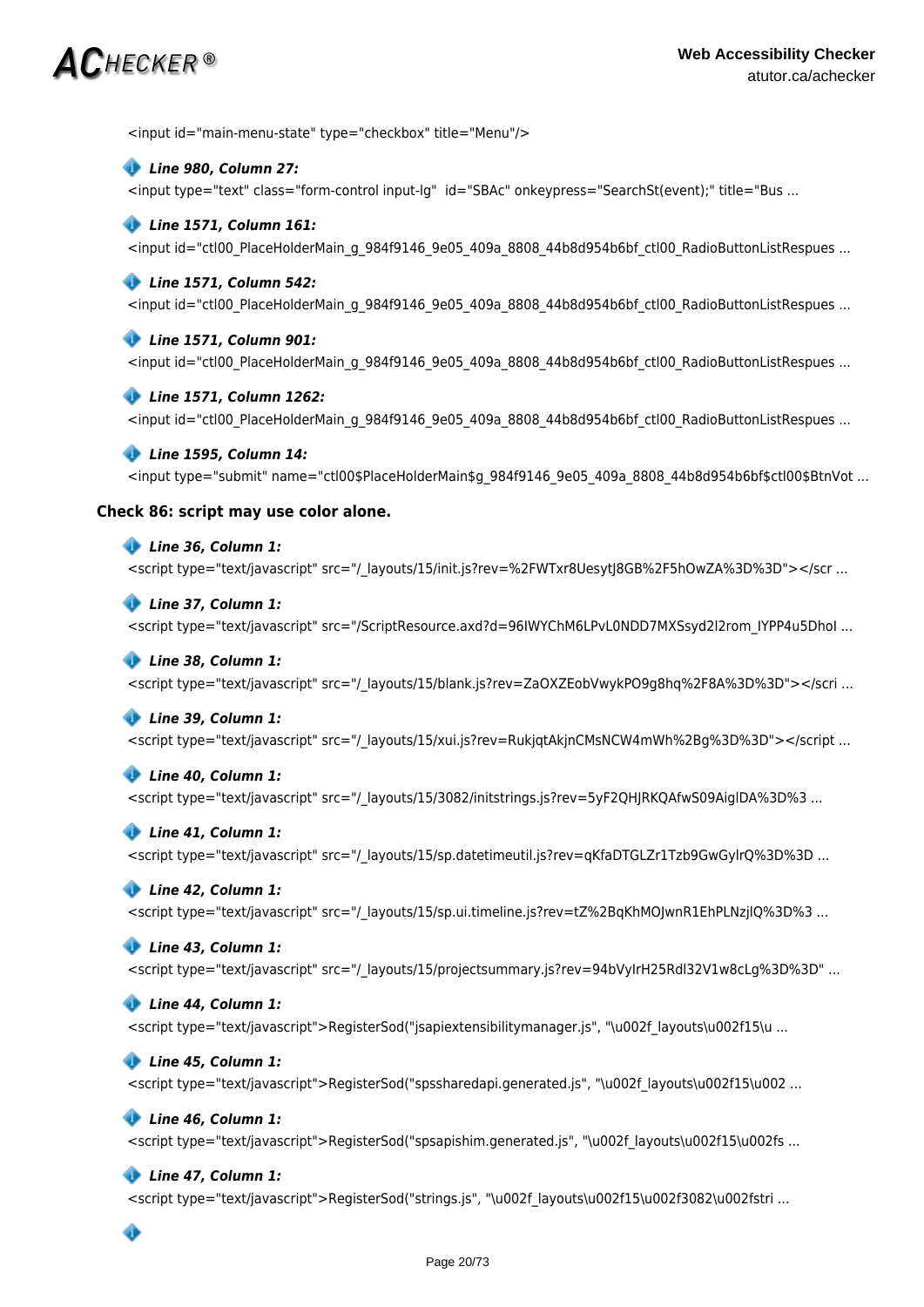# $\mathbf{AC}$ hecker®

 *Line 48, Column 1:* <script type="text/javascript">RegisterSod("sp.init.js", "\u002f\_layouts\u002f15\u002fsp.init.js?rev ...

 *Line 49, Column 1:* <script type="text/javascript">RegisterSod("sp.res.resx", "\u002f layouts\u002f15\u002fScriptResx.as ...

# *Line 50, Column 1:*

<script type="text/javascript">RegisterSod("sp.ui.dialog.js", "\u002f\_layouts\u002f15\u002fsp.ui.dia ...

### *Line 51, Column 1:*

<script type="text/javascript">RegisterSod("core.js", "\u002f\_layouts\u002f15\u002fcore.js?rev=uA2xj ...

### *Line 52, Column 1:*

<script type="text/javascript">RegisterSod("menu.js", "\u002f\_layouts\u002f15\u002fmenu.js?rev=Yb\u0 ...

### *Line 53, Column 1:*

<script type="text/javascript">RegisterSod("mQuery.js", "\u002f\_layouts\u002f15\u002fmquery.js?rev=V ...

### *Line 54, Column 1:*

<script type="text/javascript">RegisterSod("callout.js", "\u002f layouts\u002f15\u002fcallout.js?rev ...

### *Line 55, Column 1:*

<script type="text/javascript">RegisterSod("clienttemplates.js", "\u002f layouts\u002f15\u002fclient ...

### *Line 56, Column 1:*

<script type="text/javascript">RegisterSod("sharing.js", "\u002f layouts\u002f15\u002fsharing.js?rev ...

### *Line 57, Column 1:*

<script type="text/javascript">RegisterSod("suitelinks.js", "\u002f layouts\u002f15\u002fsuitelinks. ...

# *Line 58, Column 1:*

<script type="text/javascript">RegisterSod("sp.runtime.js", "\u002f\_layouts\u002f15\u002fsp.runtime. ...

# *Line 59, Column 1:*

<script type="text/javascript">RegisterSod("sp.js", "\u002f\_layouts\u002f15\u002fsp.js?rev=BZlBP\u00 ...

# *Line 60, Column 1:*

<script type="text/javascript">RegisterSod("userprofile", "\u002f\_layouts\u002f15\u002fsp.userprofil ...

# *Line 61, Column 1:*

<script type="text/javascript">RegisterSod("followingcommon.js", "\u002f layouts\u002f15\u002ffollow ...

# *Line 62, Column 1:*

<script type="text/javascript">RegisterSod("profilebrowserscriptres.resx", "\u002f\_layouts\u002f15\u ...

# *Line 63, Column 1:*

<script type="text/javascript">RegisterSod("sp.ui.mysitecommon.js", "\u002f\_layouts\u002f15\u002fsp. ...

# *Line 64, Column 1:*

<script type="text/javascript">RegisterSod("browserScript", "\u002f layouts\u002f15\u002fnon\_ie.js?r ...

# *Line 65, Column 1:*

<script type="text/javascript">RegisterSod("inplview", "\u002f\_layouts\u002f15\u002finplview.js?rev= ...

# *Line 66, Column 1:*

<script type="text/javascript">RegisterSod("hierarchytaskslist.js", "\u002f layouts\u002f15\u002fhie ...

# ◈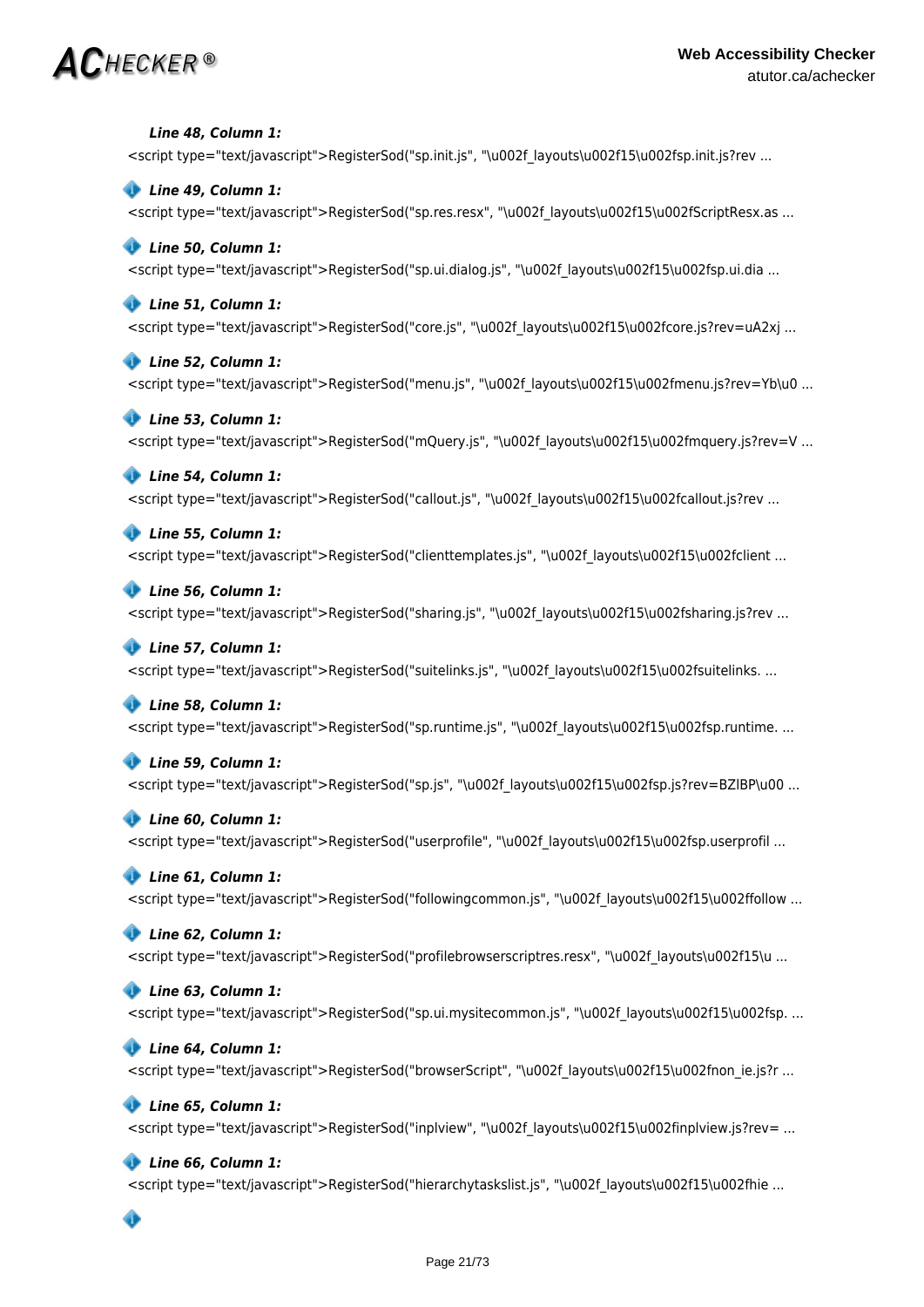# $\mathsf{AC}$ hecker®

 *Line 67, Column 1:* <script type="text/javascript">RegisterSod("sp.core.js", "\u002f layouts\u002f15\u002fsp.core.js?rev ...  *Line 68, Column 1:* <script type="text/javascript">RegisterSod("sp.ui.rte.js", "\u002f layouts\u002f15\u002fsp.ui.rte.js ...  *Line 69, Column 1:* <script type="text/javascript">RegisterSod("timelinesharedapi.generated.js", "\u002f\_layouts\u002f15 ...  *Line 70, Column 1:* <script type="text/javascript">RegisterSod("timelineapishim.generated.js", "\u002f\_layouts\u002f15\u ...  *Line 79, Column 3:* <script type="text/javascript" src="https://code.jquery.com/jquery-3.2.1.min.js"></script>  *Line 80, Column 3:* <script type="text/javascript" src="/SiteAssets/js/store.min.js"></script>  *Line 81, Column 3:* <script type="text/javascript" src="/SiteAssets/js/rv-jquery-fontsize-2.0.3.min.js"></script>  *Line 82, Column 3:* <script type="text/javascript" src="https://cdnjs.cloudflare.com/ajax/libs/moment.js/2.17.1/moment.m ...  *Line 84, Column 3:* <script type="text/javascript" src="/SiteAssets/js/jquery-migrate-1.4.1.min.js"></script>  *Line 85, Column 3:* <script type="text/javascript" src="/SiteAssets/js/primary.js"></script>  *Line 86, Column 3:* <script type="text/javascript" src="/SiteAssets/js/jAlert-v3.js"></script>  *Line 87, Column 3:* <script type="text/javascript" src="/SiteAssets/js/jquery.SPServices-2014.02.min.js"></script>  *Line 134, Column 3:* <script type="text/javascript"> \_spBodyOnLoadFunctionNames.push("CoregirErrores()");  $\_$ spB ...  *Line 193, Column 2:* <script type="text/javascript"> // SmartMenus init \$(function() { \$('#main-menu').smar ...  *Line 226, Column 4:*

<script> \$(document).ready(function() { var owl =  $$('.owl-carouse'')$ : owl.owlCarouse ...

> *Line 291, Column 1:* <script type="text/javascript">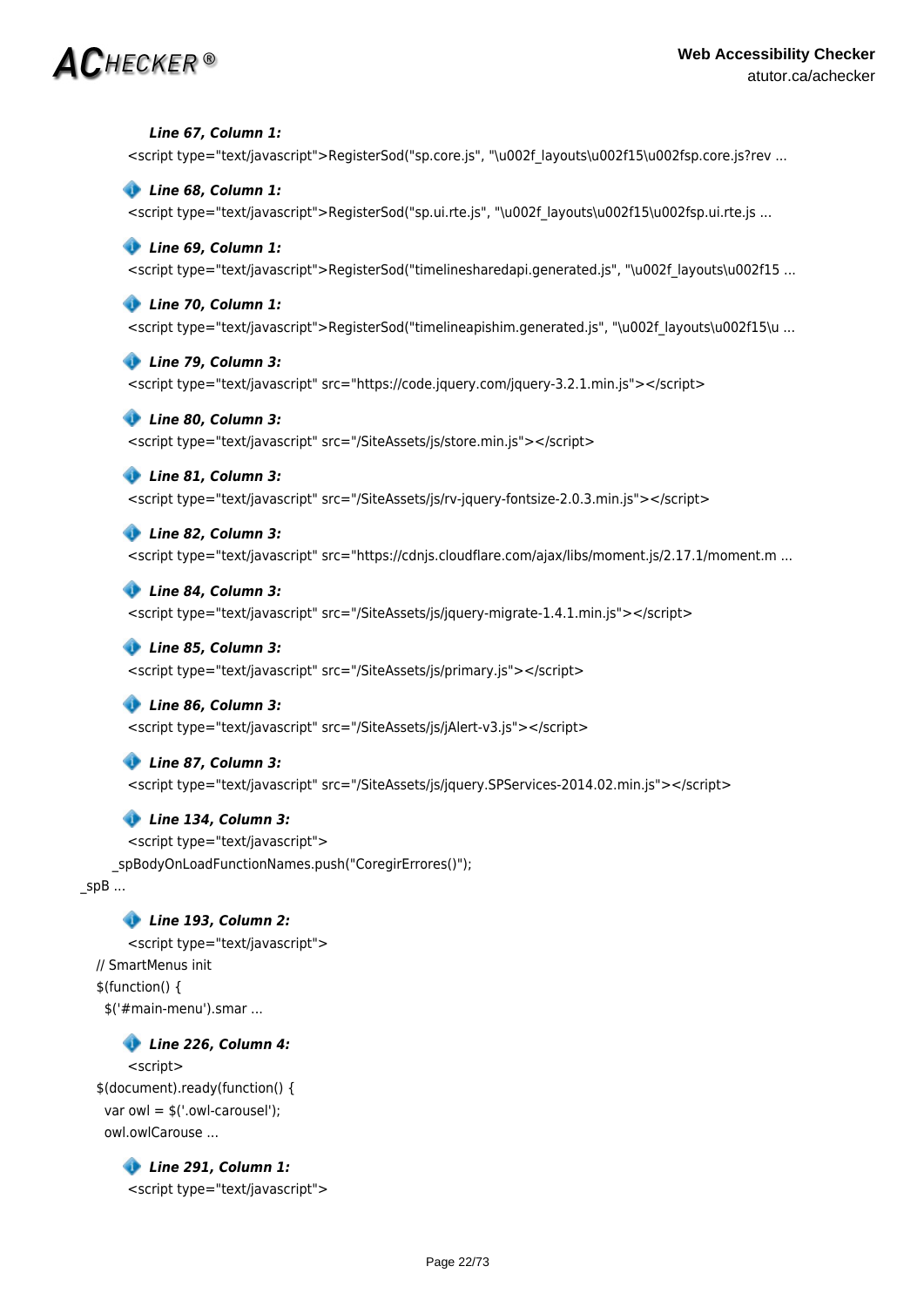

//<![CDATA[ var MSOWebPartPageFormName = 'aspnetForm';

var g\_prese ...

 *Line 304, Column 1:* <script src="/\_layouts/15/blank.js?rev=ZaOXZEobVwykPO9g8hq%2F8A%3D%3D" type="text/javascript"></scri ...

 *Line 305, Column 1:*

<script type="text/javascript">

//<![CDATA[ (function(){

if (typeof(\_spBodyOnLoadFuncti ...

### *Line 405, Column 3:*

 $\prec$ script type="text/javascript"> var submitHook = function () { return false; }; theForm. spOldSubmit ...

 *Line 472, Column 10:*

<script type="text/javascript">// <![CDATA[

spBodyOnLoadFunctionNames.push("setupPageDescription ...

# *Line 1161, Column 1:*

<script type="text/javascript"> \$(document).ready(function() { LoadPopUp(); LoadCalendari ...

### *Line 1472, Column 157:*

<script async src="https://platform.twitter.com/widgets.js" charset="utf-8"></script>

### *Line 1479, Column 7291:*

<script async src="/embed.js"></script>

 *Line 1772, Column 1:* <script type="text/javascript">

function MostrarMEnsaje(msn) {

\$.jAlert({

...

 *Line 2251, Column 1:*

<script type="text/javascript" src="/SiteAssets/css/wow/wow.js"></script>

 *Line 2252, Column 1:*

<script type="text/javascript" src="/SiteAssets/js/bootstrap.js"></script>

### *Line 2253, Column 1:*

<script type="text/javascript" src="/SiteAssets/js/jquery.smartmenus.js"></script>

### *Line 2254, Column 1:*

<script type="text/javascript" src="/SiteAssets/js/jquery.flexisel.js"></script>

 *Line 2255, Column 1:*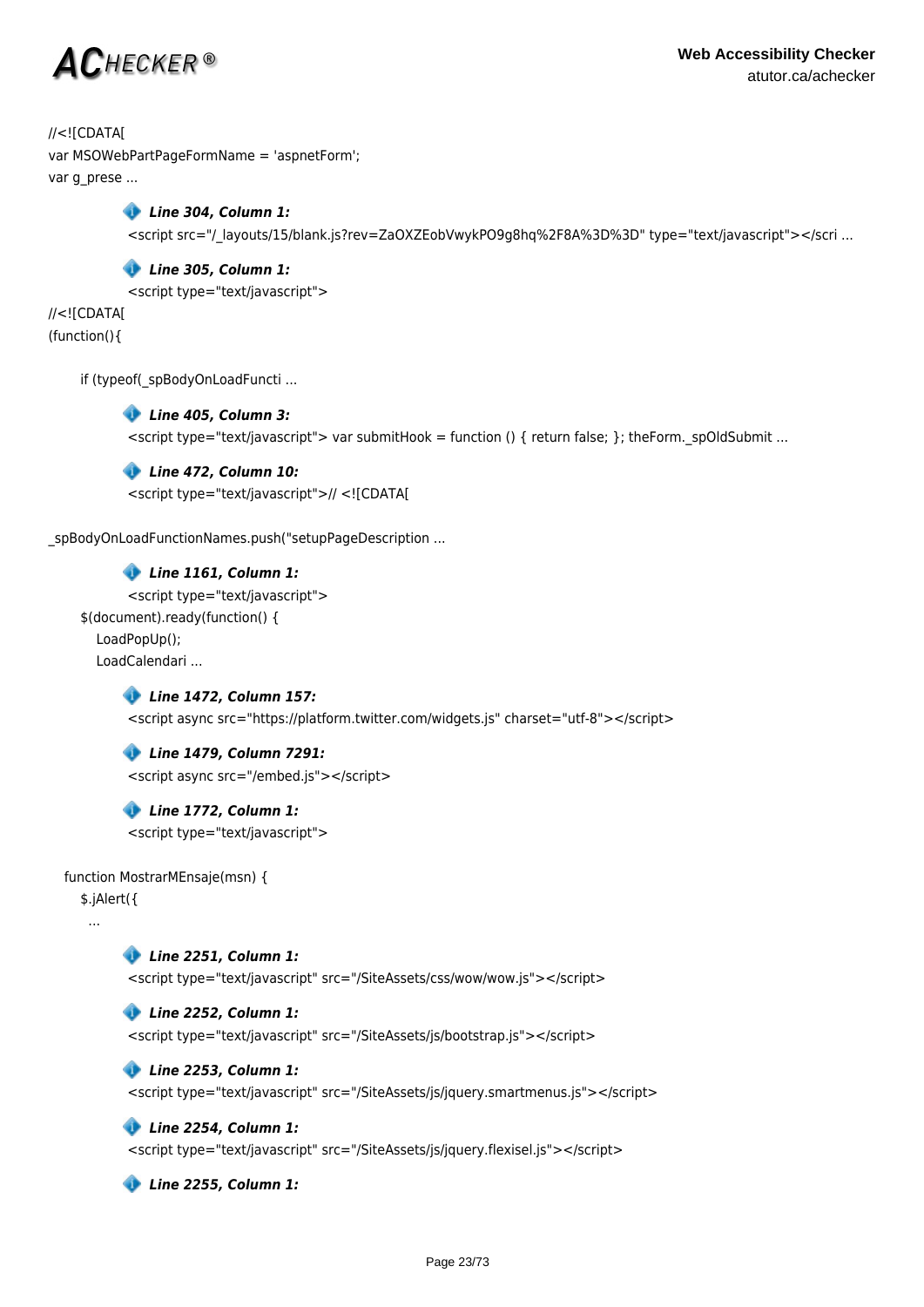# $\boldsymbol{C}$ hecker ®

<script type="text/javascript" src="/SiteAssets/js/jquery.easyResponsiveTabs.js"></script>

 *Line 2256, Column 1:*

<script type="text/javascript" src="/SiteAssets/js/jquery.stellar.js"></script>

### *Line 2257, Column 1:*

<script type="text/javascript" src="/SiteAssets/js/jquery.waypoints.min.js"></script>

### *Line 2258, Column 1:*

<script type="text/javascript" src="/SiteAssets/js/jquery.flexslider.js"></script>

### *Line 2259, Column 1:*

<script type="text/javascript" src="/SiteAssets/js/twitter.js"></script>

### *Line 2260, Column 1:*

<script type="text/javascript" src="/SiteAssets/js/owl.carousel.js"></script>

### *Line 2262, Column 1:*

<script type="text/javascript">

/\* ---------------------------------------------------

Panel Slid ...

# *Line 2273, Column 1:*

<script type="text/javascript"> \$(window).load(function() {

\$.rvFontsize({

targ ...

# *Line 2635, Column 1:*

<script type="text/javascript"> function googleTranslateElementInit() { new google.translate.Tra ...

### *Line 2751, Column 5:*

<script type="text/javascript">//<![CDATA[ var formDigestElement = document.getElementsByNa ...

### *Line 2768, Column 1:*

<script type="text/javascript">

//<![CDATA[

window.CoreJsApiPresent = true; window.ExecuteOrDel ...

### **Success Criteria 1.4.5 Images of Text (AA)**

### **Check 11: Image may contain text that is not in Alt text.**

### *Line 262, Column 4:*

<img alt="Logo" src="/\_layouts/15/images/spcommon.png?rev=40" longdesc="https://www.google.com.co/" ...

### *Line 263, Column 4:*

<img alt="Logo" src="/\_layouts/15/images/siteIcon.png?rev=40" longdesc="https://www.google.com.co/" ...

Ô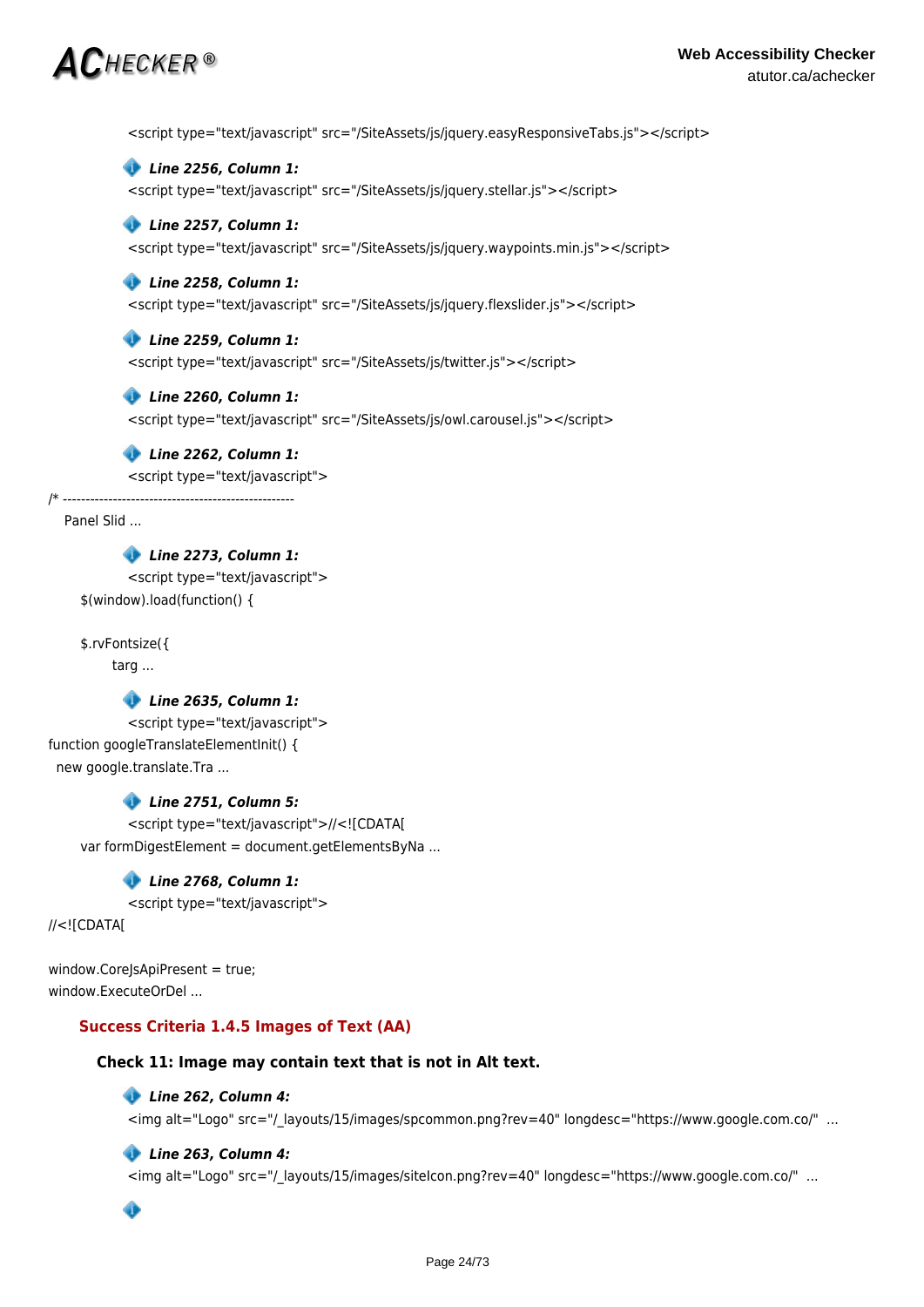

### *Line 641, Column 80:*

<img class="img-responsive" src="/SiteAssets/Images/Logosgobernacion.png" alt="SmartON Logo" longdes ...

### *Line 642, Column 117:*

<img class="img-responsive" src="/SiteAssets/Images/colombia.png" alt="SmartON Logo" longdesc="https ...

### *Line 935, Column 130:*

<img src='/SliderHome/WhatsApp Image 2020-06-09 at 6.10.21 PM.jpeg' longdesc='https://www.google.com ..."https://www.casanare.gov.co/SliderHome/WhatsApp Image 2020-06-09 at 6.10.21 PM.jpeg" ...

### *Line 935, Column 395:*

<img src='/SliderHome/WhatsApp Image 2020-06-11 at 10.38.52 AM.jpeg' longdesc='https://www.google.co ..."https://www.casanare.gov.co/SliderHome/WhatsApp Image 2020-06-11 at 10.38.52 AM.jpeg" ...

### *Line 935, Column 664:*

<img src='/SliderHome/banner12.jpg' longdesc='https://www.google.com.co/' alt='Asi vamos Casanare!' ..."https://www.casanare.gov.co/SliderHome/banner12.jpg" ...

### *Line 935, Column 909:*

<img src='/SliderHome/RENDICION DE CUE.jpg' longdesc='https://www.google.com.co/' alt='Web'>"https://www.casanare.gov.co/SliderHome/RENDICION DE CUE.jpg" ...

### *Line 935, Column 1259:*

<img src='/SliderHome/WhatsApp Image 2020-10-03 at 5.59.26 PM.jpeg' longdesc='https://www.google.com ..."https://www.casanare.gov.co/SliderHome/WhatsApp Image 2020-10-03 at 5.59.26 PM.jpeg" ...

### *Line 935, Column 1518:*

<img src='/SliderHome/Calendario impuestos de vehículos.jpg' longdesc='https://www.google.com.co/' ..."https://www.casanare.gov.co/SliderHome/Calendario impuestos de vehículos.jpg" ...

### *Line 1354, Column 7:*

<img class="card-img-top" src="/Style%20Library/Images/gobernador.jpg" alt="Gobernador" longdesc="ht ...

### *Line 1391, Column 392:*

<img src='/RendiciondeCuentas/RENDICION DE CUENTAS 2020.jpg' class='img-responsive' alt='1Participa ..."https://www.casanare.gov.co/RendiciondeCuentas/RENDICION DE CUENTAS 2020.jpg" ...

### *Line 1393, Column 219:*

<img src='/RendiciondeCuentas/Deudas-impuesto-fb.png' class='img-responsive' alt='1Ponte al día con ..."https://www.casanare.gov.co/RendiciondeCuentas/Deudas-impuesto-fb.png" ...

### *Line 1435, Column 185:*

<img src='/Prensa/PublishingImages/V\_as%20en%20buenas.jpeg' alt='Vías en buenas condiciones para la ..."https://www.casanare.gov.co/Prensa/PublishingImages/V\_as%20en%20buenas.jpeg" ...

### *Line 1435, Column 1151:*

<img src='/Prensa/PublishingImages/Falta%20un.jpeg' alt='Falta un día para el cierre de la Encuesta ..."https://www.casanare.gov.co/Prensa/PublishingImages/Falta%20un.jpeg" ...

# *Line 1435, Column 2149:*

<img src='/Prensa/PublishingImages/Gobernaci\_n%20de.jpeg' alt='Gobernación de Casanare hace entrega ..."https://www.casanare.gov.co/Prensa/PublishingImages/Gobernaci\_n%20de.jpeg" ...

### *Line 1435, Column 3252:*

<img src='/Prensa/PublishingImages/Gobernaci\_n%20socializ.jpeg' alt='Gobernación socializó proyect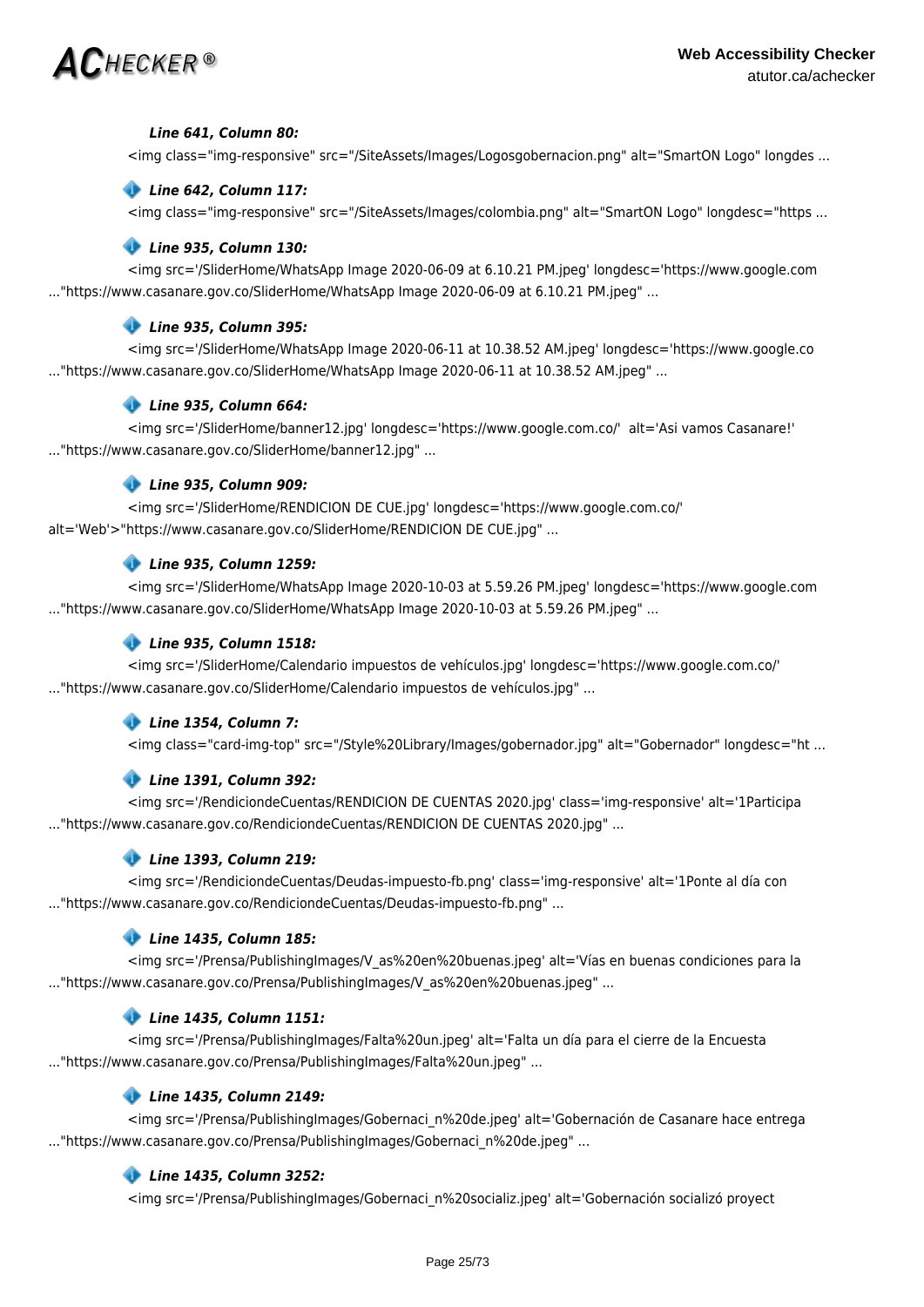# $\bm{AC}$ HECKER®

..."https://www.casanare.gov.co/Prensa/PublishingImages/Gobernaci\_n%20socializ.jpeg" ...

### *Line 1435, Column 4230:*

<img src='/Prensa/PublishingImages/88%20proyectos.jpeg' alt='88 proyectos de Casanare inscritos en e ..."https://www.casanare.gov.co/Prensa/PublishingImages/88%20proyectos.jpeg" ...

# *Line 1435, Column 5189:*

<img src='/Prensa/saladeprensa/PublishingImages/Paginas/Secretaría-de-la-Mujer-se-vinculó-a-la-cel ..."https://www.casanare.gov.co/Prensa/saladeprensa/PublishingImages/Paginas/Secretaría-de-la-Mujer-se-vinculó-a-la-celebracióndel-Día-Mundial-del-Árbol/celebraci\_n%20del%20D\_a%20Mundial%20del%20\_rbol-3.jpeg" ...

# *Line 1836, Column 52:*

<img src="/Style%20Library/Images/iconos/3.jpg" longdesc="https://www.google.com.co/" alt="Empleo" ...

### *Line 1849, Column 106:*

<img src="/Style%20Library/Images/iconos/4.jpg" longdesc="https://www.google.com.co/" alt="Departame ...

### *Line 1864, Column 91:*

<img src="/Style%20Library/Images/iconos/5.jpg" longdesc="https://www.google.com.co/" alt="Colombia" ...

### *Line 1877, Column 47:*

<img src="/Style%20Library/Images/iconos/01GobDig.png" longdesc="https://www.google.com.co/" alt="En ...

### *Line 1885, Column 48:*

<img src="/Style%20Library/Images/iconos/8.jpg" longdesc="https://www.google.com.co/" alt="Urna de C ...

### *Line 1913, Column 17:*

<img src="/Style%20Library/Images/iconos/11.jpg" longdesc="https://www.google.com.co/" alt="Viviend ...

### *Line 1927, Column 44:*

<img src="/Style%20Library/Images/iconos/12.jpg" longdesc="https://www.google.com.co/" alt="Hora Le ...

### *Line 1941, Column 48:*

<img src="/Style%20Library/Images/iconos/22.jpg" longdesc="https://www.google.com.co/" alt="Observa ...

### *Line 1969, Column 63:*

<img src="/Style%20Library/Images/iconos/14.jpg" longdesc="https://www.google.com.co/" alt="ConVert ...

### *Line 1982, Column 86:*

<img src="/Style%20Library/Images/iconos/15.jpg" longdesc="https://www.google.com.co/" alt="Encuesta ...

### *Line 1995, Column 111:*

<img src="/Style%20Library/Images/iconos/16.jpg" longdesc="https://www.google.com.co/" alt="CDGRD"/ ...

## *Line 2009, Column 51:*

<img src="/Style%20Library/Images/iconos/17.jpg" longdesc="https://www.google.com.co/" alt="Multileg ...

### *Line 2022, Column 91:*

<img src="/Style%20Library/Images/iconos/18.jpg" longdesc="https://www.google.com.co/" alt="Inscripc ...

### *Line 2035, Column 103:*

<img src="/Style%20Library/Images/iconos/18.jpg" longdesc="https://www.google.com.co/" alt="Inscripc ...

### *Line 2048, Column 59:*

<img src="/Style%20Library/Images/iconos/20.jpg" longdesc="https://www.google.com.co/" alt="Denunci ...

Ô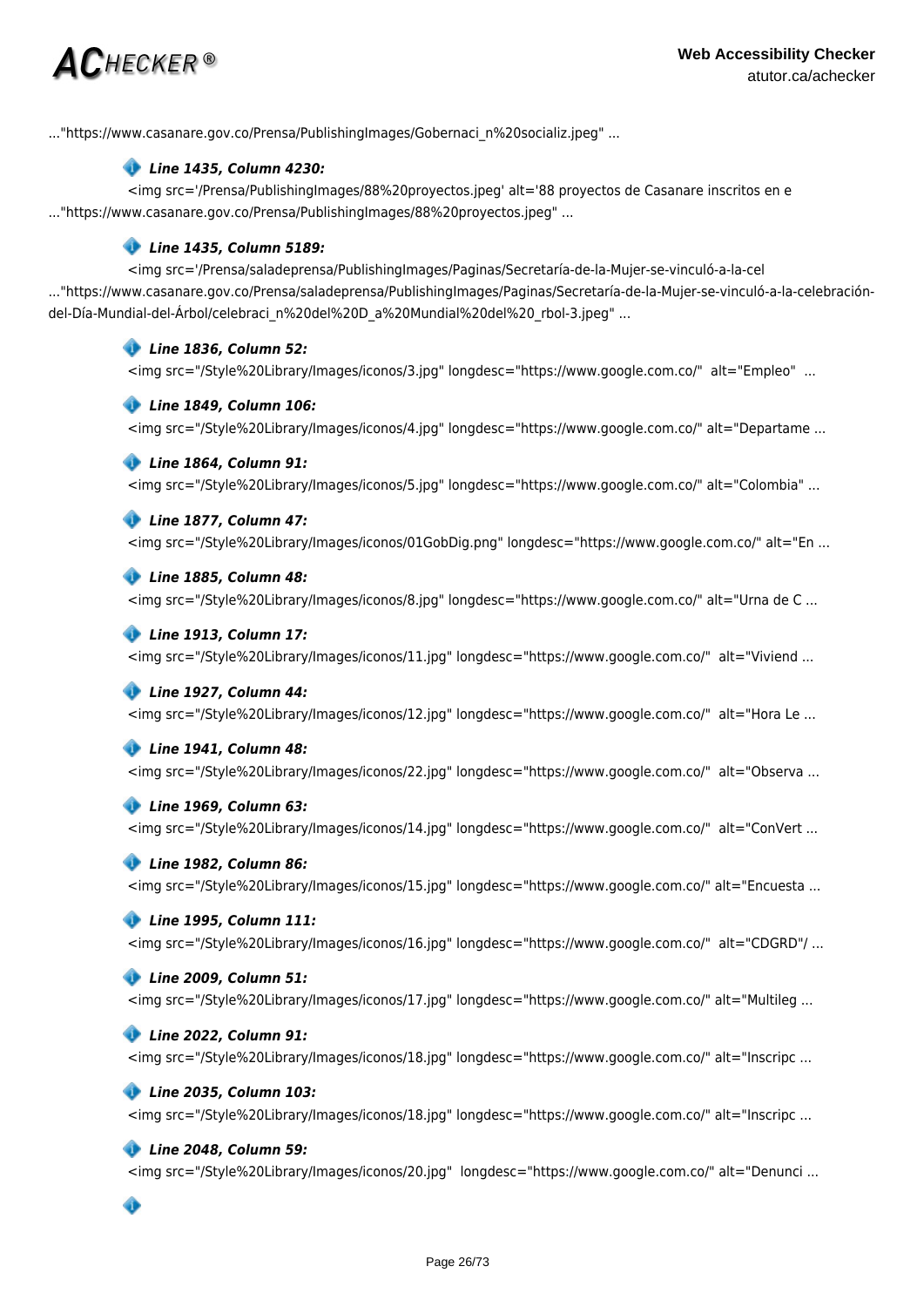

### *Line 2061, Column 97:*

<img src="/Style%20Library/Images/iconos/7.jpg" longdesc="https://www.google.com.co/" alt="Datos Abi ...

### *Line 2084, Column 116:*

<img src='/SliderPublicidad/Pagos en línea.jpg' style='width:100%;height:auto;' longdesc='https://w ..."https://www.casanare.gov.co/SliderPublicidad/Pagos en línea.jpg" ...

### *Line 2110, Column 80:*

<img src="/Style Library/images/logos/8.png" title="Portal de alcaldes y gobernadores de Colombia" a ...

### *Line 2111, Column 64:*

<img src="/Style Library/images/logos/6.png" title="Sirvo a mi País" alt="Sirvo a mi País">

### *Line 2112, Column 63:*

<img src="/Style Library/images/logos/27.png" title="No más filas" alt="No más filas">

### *Line 2113, Column 93:*

<img src="/Style Library/images/logos/3.png" title="Gobierno en línea" alt="Gobierno en línea">

### *Line 2114, Column 94:*

<img src="/Style Library/images/logos/5.png" title="Colombia Compra Eficiente" alt="Colombia Compra ...

### *Line 2115, Column 73:*

<img src="/Style Library/images/logos/10.png" title="No al Hurto de Celulares" alt="No al Hurto de C ...

### *Line 2116, Column 55:*

<img src="/Style Library/images/logos/12.png" title="Ventanilla única de Registro" alt="Ventanilla ...

### *Line 2117, Column 59:*

<img src="/Style Library/images/logos/13.png" title="SISBÉN" alt="SISBÉN">

### *Line 2118, Column 61:*

<img src="/Style Library/images/logos/7.png" title="Hora legal en Colombia" alt="Hora legal en Colom ...

### *Line 2119, Column 84:*

<img src="/Style Library/images/logos/4.png" title="MinTIC" alt="MinTIC">

### *Line 2120, Column 61:*

<img src="/Style Library/images/logos/22.png" title="Ejército Nacional de Colombia" alt="Ejército ...

### *Line 2121, Column 60:*

<img src="/Style Library/images/logos/17.png" title="Policía Nacional" alt="Policía Nacional">

### *Line 2122, Column 125:*

<img src="/Style Library/images/logos/31.png" title="Sistema para la información de la calidad" alt ...

### *Line 2123, Column 58:*

<img src="/Style Library/images/logos/32.png" title="SIMIT" alt="SIMIT">

### *Line 2124, Column 55:*

<img src="/Style Library/images/logos/20.png" title="LEXBASE" alt="LEXBASE">

### *Line 2125, Column 55:*

<img src="/Style Library/images/logos/33.png" title="1cero1 S.A.S." alt="1cero1 S.A.S.">

 *Line 2149, Column 67:*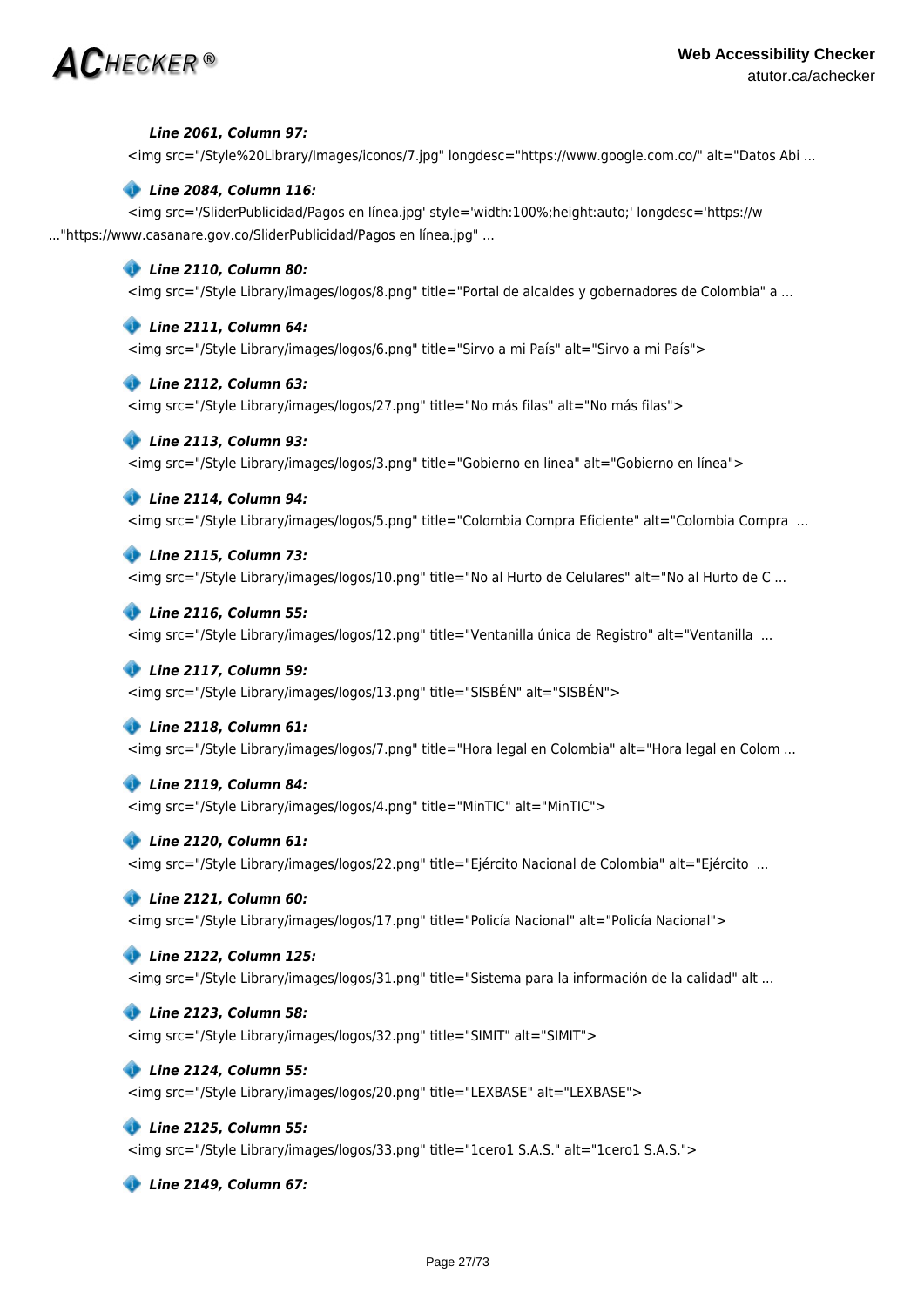

<img src="/SiteAssets/Images/logo-escudo2.png" alt="Gobernación de Casanare" longdesc="https://www. ...

### *Line 2202, Column 146:*

<img src="/SiteAssets/Images/1cero1-c.png" style="width:15%;height:auto" alt="Logo" longdesc="https: ...

# **2.1 Keyboard Accessible: Make all functionality available from a keyboard.**

### **Success Criteria 2.1.1 Keyboard (A)**

### **Check 89: script user interface may not be accessible.**

 *Line 36, Column 1:* <script type="text/javascript" src="/\_layouts/15/init.js?rev=%2FWTxr8UesytJ8GB%2F5hOwZA%3D%3D"></scr ...

 *Line 37, Column 1:* <script type="text/javascript" src="/ScriptResource.axd?d=96IWYChM6LPvL0NDD7MXSsyd2l2rom\_IYPP4u5DhoI ...

### *Line 38, Column 1:*

<script type="text/javascript" src="/\_layouts/15/blank.js?rev=ZaOXZEobVwykPO9g8hq%2F8A%3D%3D"></scri ...

 *Line 39, Column 1:*

<script type="text/javascript" src="/\_layouts/15/xui.js?rev=RukjqtAkjnCMsNCW4mWh%2Bg%3D%3D"></script ...

## *Line 40, Column 1:*

<script type="text/javascript" src="/ layouts/15/3082/initstrings.js?rev=5yF2QHJRKQAfwS09AiglDA%3D%3 ...

#### *Line 41, Column 1:*

<script type="text/javascript" src="/\_layouts/15/sp.datetimeutil.js?rev=qKfaDTGLZr1Tzb9GwGylrQ%3D%3D ...

### *Line 42, Column 1:*

<script type="text/javascript" src="/\_layouts/15/sp.ui.timeline.js?rev=tZ%2BqKhMOJwnR1EhPLNzjlQ%3D%3 ...

#### *Line 43, Column 1:*

<script type="text/javascript" src="/\_layouts/15/projectsummary.js?rev=94bVyIrH25Rdl32V1w8cLg%3D%3D" ...

#### *Line 44, Column 1:*

<script type="text/javascript">RegisterSod("jsapiextensibilitymanager.js", "\u002f layouts\u002f15\u ...

#### *Line 45, Column 1:*

<script type="text/javascript">RegisterSod("spssharedapi.generated.js", "\u002f\_layouts\u002f15\u002 ...

### *Line 46, Column 1:*

<script type="text/javascript">RegisterSod("spsapishim.generated.js", "\u002f layouts\u002f15\u002fs ...

### *Line 47, Column 1:*

<script type="text/javascript">RegisterSod("strings.js", "\u002f\_layouts\u002f15\u002f3082\u002fstri ...

### *Line 48, Column 1:*

<script type="text/javascript">RegisterSod("sp.init.js", "\u002f\_layouts\u002f15\u002fsp.init.js?rev ...

### *Line 49, Column 1:*

<script type="text/javascript">RegisterSod("sp.res.resx", "\u002f\_layouts\u002f15\u002fScriptResx.as ...

#### *Line 50, Column 1:*

<script type="text/javascript">RegisterSod("sp.ui.dialog.js", "\u002f\_layouts\u002f15\u002fsp.ui.dia ...

 *Line 51, Column 1:*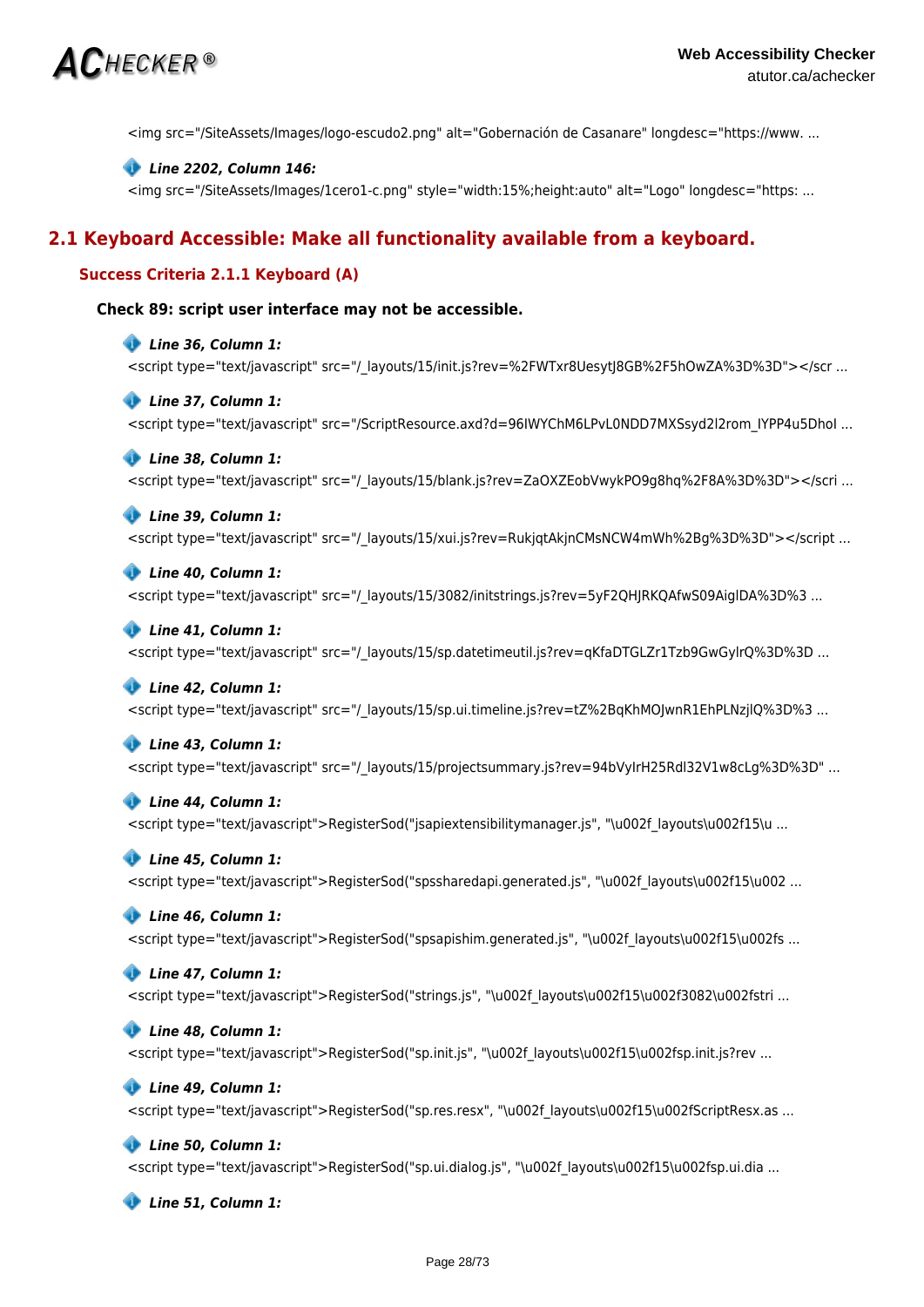# $\bm{AC}$ HECKER®

<script type="text/javascript">RegisterSod("core.js", "\u002f\_layouts\u002f15\u002fcore.js?rev=uA2xj ...

 *Line 52, Column 1:* <script type="text/javascript">RegisterSod("menu.js", "\u002f\_layouts\u002f15\u002fmenu.js?rev=Yb\u0 ...

### *Line 53, Column 1:*

<script type="text/javascript">RegisterSod("mQuery.js", "\u002f\_layouts\u002f15\u002fmquery.js?rev=V ...

### *Line 54, Column 1:*

<script type="text/javascript">RegisterSod("callout.js", "\u002f\_layouts\u002f15\u002fcallout.js?rev ...

### *Line 55, Column 1:*

<script type="text/javascript">RegisterSod("clienttemplates.js", "\u002f layouts\u002f15\u002fclient ...

### *Line 56, Column 1:*

<script type="text/javascript">RegisterSod("sharing.js", "\u002f\_layouts\u002f15\u002fsharing.js?rev ...

### *Line 57, Column 1:*

<script type="text/javascript">RegisterSod("suitelinks.js", "\u002f layouts\u002f15\u002fsuitelinks. ...

### *Line 58, Column 1:*

<script type="text/javascript">RegisterSod("sp.runtime.js", "\u002f\_layouts\u002f15\u002fsp.runtime. ...

### *Line 59, Column 1:*

<script type="text/javascript">RegisterSod("sp.js", "\u002f\_layouts\u002f15\u002fsp.js?rev=BZlBP\u00 ...

### *Line 60, Column 1:*

<script type="text/javascript">RegisterSod("userprofile", "\u002f layouts\u002f15\u002fsp.userprofil ...

### *Line 61, Column 1:*

<script type="text/javascript">RegisterSod("followingcommon.js", "\u002f layouts\u002f15\u002ffollow ...

### *Line 62, Column 1:*

<script type="text/javascript">RegisterSod("profilebrowserscriptres.resx", "\u002f\_layouts\u002f15\u ...

### *Line 63, Column 1:*

<script type="text/javascript">RegisterSod("sp.ui.mysitecommon.js", "\u002f\_layouts\u002f15\u002fsp. ...

### *Line 64, Column 1:*

<script type="text/javascript">RegisterSod("browserScript", "\u002f layouts\u002f15\u002fnon\_ie.js?r ...

### *Line 65, Column 1:*

<script type="text/javascript">RegisterSod("inplview", "\u002f layouts\u002f15\u002finplview.js?rev= ...

### *Line 66, Column 1:*

<script type="text/javascript">RegisterSod("hierarchytaskslist.js", "\u002f layouts\u002f15\u002fhie ...

### *Line 67, Column 1:*

<script type="text/javascript">RegisterSod("sp.core.js", "\u002f layouts\u002f15\u002fsp.core.js?rev ...

### *Line 68, Column 1:*

<script type="text/javascript">RegisterSod("sp.ui.rte.js", "\u002f layouts\u002f15\u002fsp.ui.rte.js ...

### *Line 69, Column 1:*

<script type="text/javascript">RegisterSod("timelinesharedapi.generated.js", "\u002f layouts\u002f15 ...

 *Line 70, Column 1:*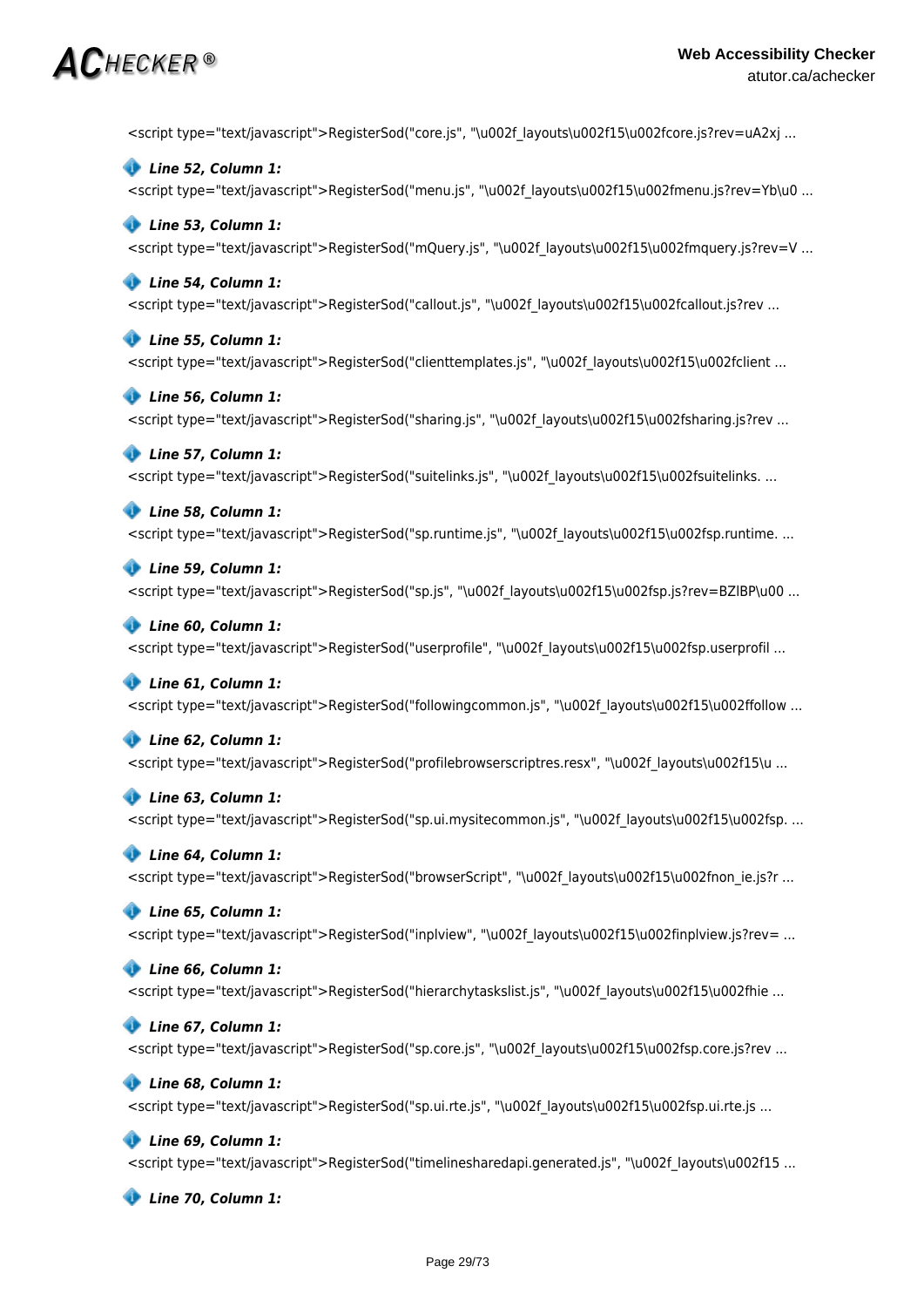# $\mathsf{AC}$ hecker ®

<script type="text/javascript">RegisterSod("timelineapishim.generated.js", "\u002f\_layouts\u002f15\u ...

 *Line 79, Column 3:* <script type="text/javascript" src="https://code.jquery.com/jquery-3.2.1.min.js"></script>  *Line 80, Column 3:*

<script type="text/javascript" src="/SiteAssets/js/store.min.js"></script>

### *Line 81, Column 3:*

<script type="text/javascript" src="/SiteAssets/js/rv-jquery-fontsize-2.0.3.min.js"></script>

## *Line 82, Column 3:*

<script type="text/javascript" src="https://cdnjs.cloudflare.com/ajax/libs/moment.js/2.17.1/moment.m ...

### *Line 84, Column 3:*

<script type="text/javascript" src="/SiteAssets/js/jquery-migrate-1.4.1.min.js"></script>

### *Line 85, Column 3:*

<script type="text/javascript" src="/SiteAssets/js/primary.js"></script>

# *Line 86, Column 3:*

<script type="text/javascript" src="/SiteAssets/js/jAlert-v3.js"></script>

### *Line 87, Column 3:*

<script type="text/javascript" src="/SiteAssets/js/jquery.SPServices-2014.02.min.js"></script>

### *Line 134, Column 3:*

<script type="text/javascript"> \_spBodyOnLoadFunctionNames.push("CoregirErrores()");  $spB$  ...

### *Line 193, Column 2:*

<script type="text/javascript"> // SmartMenus init \$(function() { \$('#main-menu').smar ...

### *Line 226, Column 4:*

<script> \$(document).ready(function() { var owl = \$('.owl-carousel'); owl.owlCarouse ...

### *Line 291, Column 1:*

<script type="text/javascript">

### //<![CDATA[ var MSOWebPartPageFormName = 'aspnetForm'; var g\_prese ...

 *Line 304, Column 1:*

<script src="/\_layouts/15/blank.js?rev=ZaOXZEobVwykPO9g8hq%2F8A%3D%3D" type="text/javascript"></scri ...

### *Line 305, Column 1:*

<script type="text/javascript">

//<![CDATA[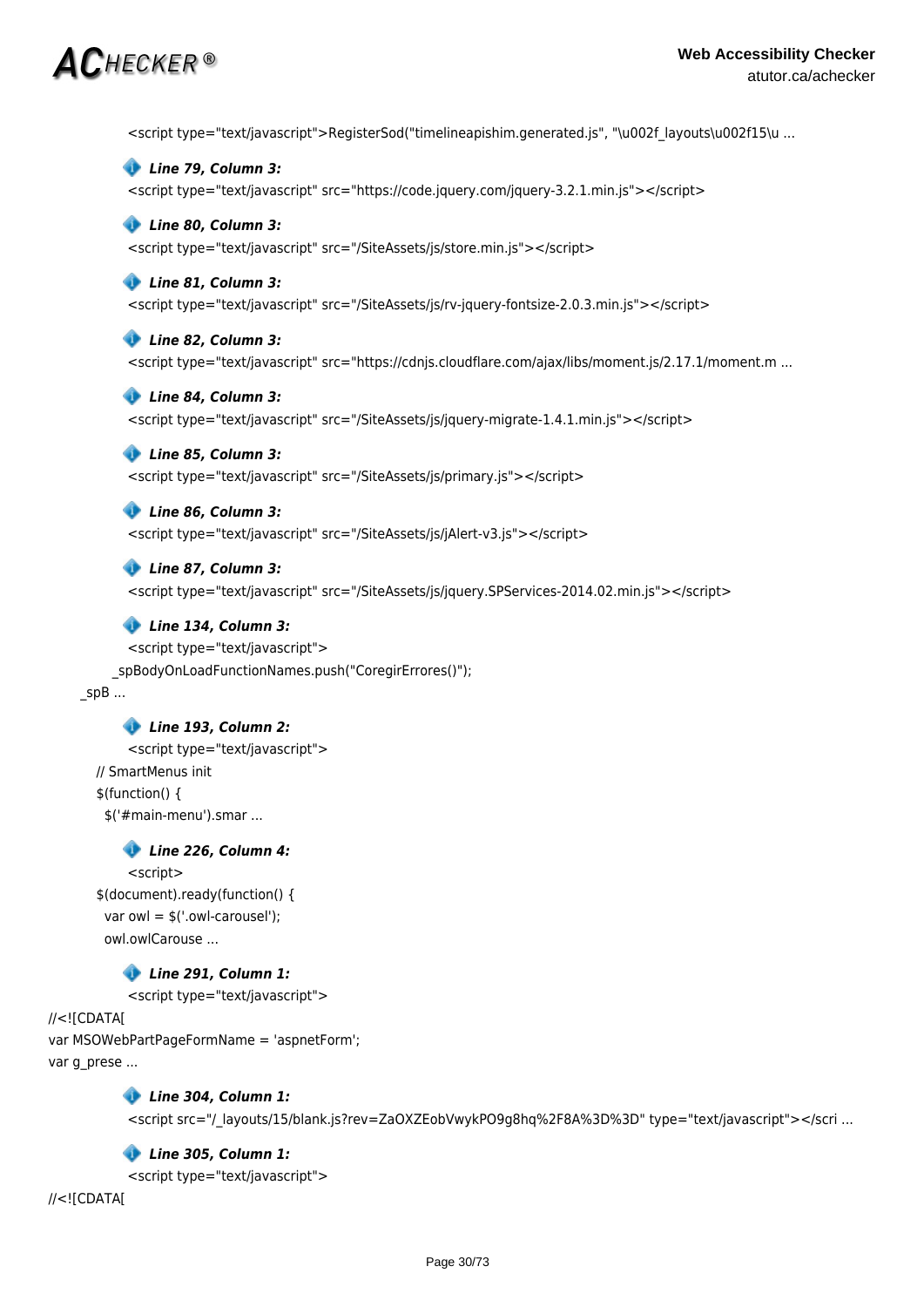# $\bm{AC}$ hecker ®

(function(){

if (typeof(\_spBodyOnLoadFuncti ...

# *Line 405, Column 3:*

 $\le$ script type="text/javascript"> var submitHook = function () { return false; }; theForm. spOldSubmit ...

## *Line 472, Column 10:*

<script type="text/javascript">// <![CDATA[

spBodyOnLoadFunctionNames.push("setupPageDescription ...

# *Line 1161, Column 1:*

<script type="text/javascript"> \$(document).ready(function() { LoadPopUp(); LoadCalendari ...

 *Line 1472, Column 157:*

<script async src="https://platform.twitter.com/widgets.js" charset="utf-8"></script>

 *Line 1479, Column 7291:* <script async src="/embed.js"></script>

 *Line 1772, Column 1:* <script type="text/javascript">

### function MostrarMEnsaje(msn) {

\$.jAlert({

...

 *Line 2251, Column 1:*

<script type="text/javascript" src="/SiteAssets/css/wow/wow.js"></script>

### *Line 2252, Column 1:*

<script type="text/javascript" src="/SiteAssets/js/bootstrap.js"></script>

### *Line 2253, Column 1:*

<script type="text/javascript" src="/SiteAssets/js/jquery.smartmenus.js"></script>

# *Line 2254, Column 1:*

<script type="text/javascript" src="/SiteAssets/js/jquery.flexisel.js"></script>

# *Line 2255, Column 1:*

<script type="text/javascript" src="/SiteAssets/js/jquery.easyResponsiveTabs.js"></script>

# *Line 2256, Column 1:*

<script type="text/javascript" src="/SiteAssets/js/jquery.stellar.js"></script>

# *Line 2257, Column 1:*

<script type="text/javascript" src="/SiteAssets/js/jquery.waypoints.min.js"></script>

# *Line 2258, Column 1:*

<script type="text/javascript" src="/SiteAssets/js/jquery.flexslider.js"></script>

 $\bullet$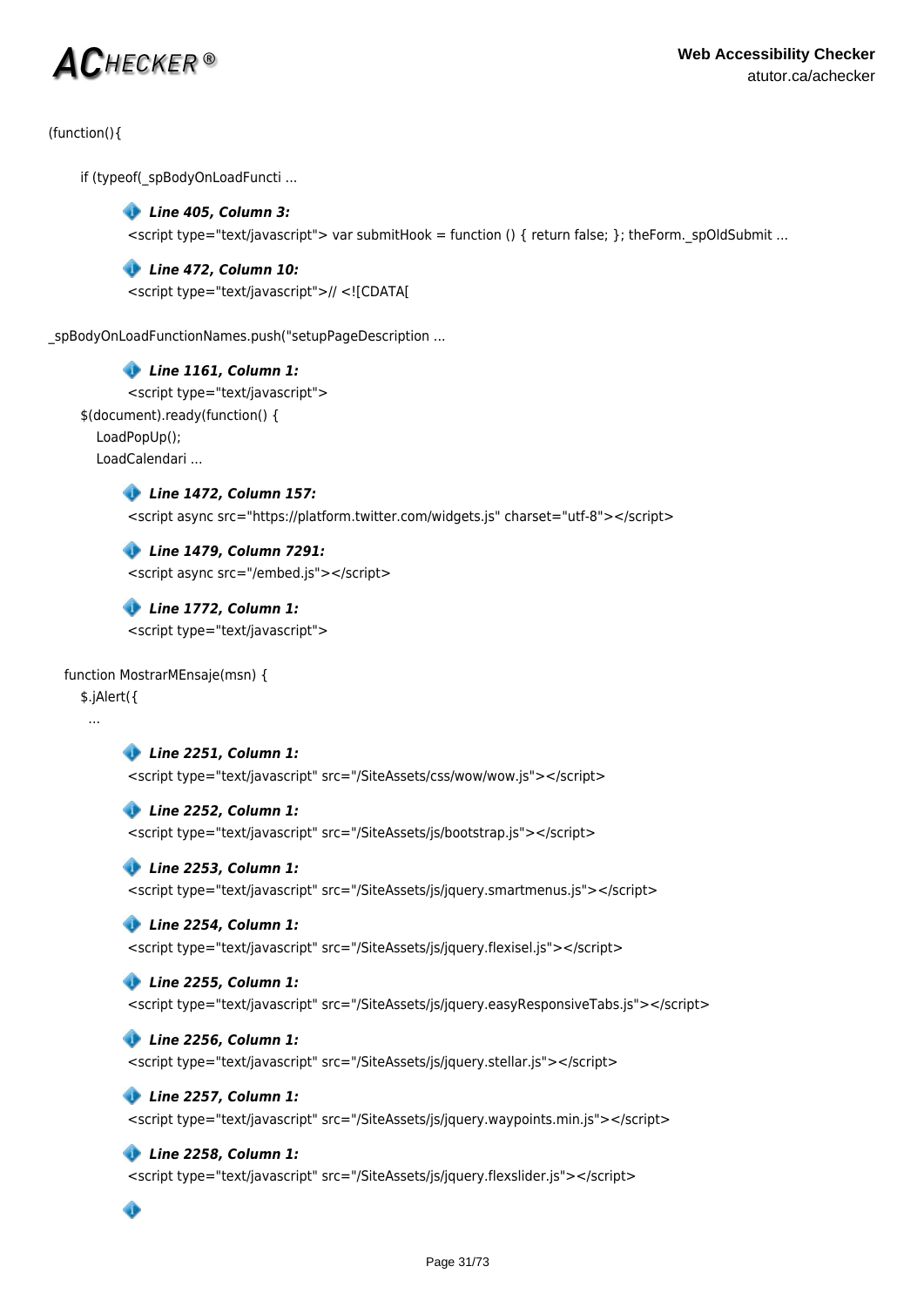

### *Line 2259, Column 1:*

<script type="text/javascript" src="/SiteAssets/js/twitter.js"></script>

 *Line 2260, Column 1:*

<script type="text/javascript" src="/SiteAssets/js/owl.carousel.js"></script>

### *Line 2262, Column 1:*

<script type="text/javascript">

/\* --------------------------------------------------- Panel Slid ...

> *Line 2273, Column 1:* <script type="text/javascript"> \$(window).load(function() {

\$.rvFontsize({

targ ...

 *Line 2635, Column 1:*

<script type="text/javascript"> function googleTranslateElementInit() { new google.translate.Tra ...

 *Line 2751, Column 5:*

<script type="text/javascript">//<![CDATA[ var formDigestElement = document.getElementsByNa ...

# *Line 2768, Column 1:*

<script type="text/javascript">

//<![CDATA[

window.CoreJsApiPresent = true; window.ExecuteOrDel ...

# **2.3 Seizures: Do not design content in a way that is known to cause seizures.**

# **Success Criteria 2.3.1 Three Flashes or Below Threshold (A)**

### **Check 87: script may cause screen flicker.**

```
 Line 36, Column 1:
```
<script type="text/javascript" src="/\_layouts/15/init.js?rev=%2FWTxr8UesytJ8GB%2F5hOwZA%3D%3D"></scr ...

 *Line 37, Column 1:* <script type="text/javascript" src="/ScriptResource.axd?d=96IWYChM6LPvL0NDD7MXSsyd2l2rom\_IYPP4u5DhoI ...

 *Line 38, Column 1:* <script type="text/javascript" src="/\_layouts/15/blank.js?rev=ZaOXZEobVwykPO9g8hq%2F8A%3D%3D"></scri ...

### *Line 39, Column 1:*

<script type="text/javascript" src="/\_layouts/15/xui.js?rev=RukjqtAkjnCMsNCW4mWh%2Bg%3D%3D"></script ...

### *Line 40, Column 1:*

<script type="text/javascript" src="/ layouts/15/3082/initstrings.js?rev=5yF2QHJRKQAfwS09AiglDA%3D%3 ...

Ô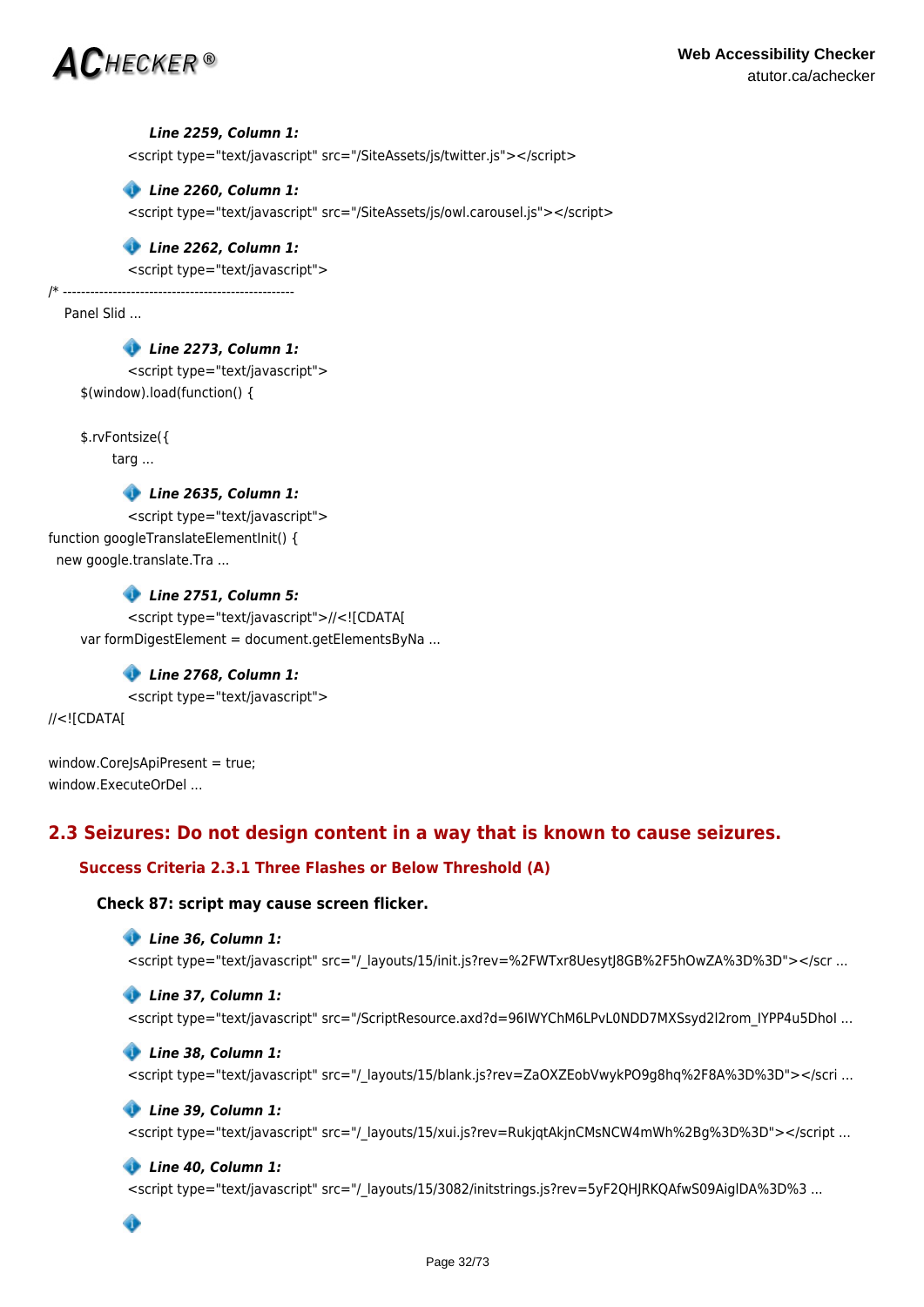# $\mathbf{AC}$ hecker®

 *Line 41, Column 1:* <script type="text/javascript" src="/\_layouts/15/sp.datetimeutil.js?rev=qKfaDTGLZr1Tzb9GwGylrQ%3D%3D ...

 *Line 42, Column 1:* <script type="text/javascript" src="/\_layouts/15/sp.ui.timeline.js?rev=tZ%2BqKhMOJwnR1EhPLNzjlQ%3D%3 ...

# *Line 43, Column 1:*

<script type="text/javascript" src="/\_layouts/15/projectsummary.js?rev=94bVyIrH25Rdl32V1w8cLg%3D%3D" ...

### *Line 44, Column 1:*

<script type="text/javascript">RegisterSod("jsapiextensibilitymanager.js", "\u002f\_layouts\u002f15\u ...

### *Line 45, Column 1:*

<script type="text/javascript">RegisterSod("spssharedapi.generated.js", "\u002f\_layouts\u002f15\u002 ...

### *Line 46, Column 1:*

<script type="text/javascript">RegisterSod("spsapishim.generated.js", "\u002f\_layouts\u002f15\u002fs ...

### *Line 47, Column 1:*

<script type="text/javascript">RegisterSod("strings.js", "\u002f\_layouts\u002f15\u002f3082\u002fstri ...

### *Line 48, Column 1:*

<script type="text/javascript">RegisterSod("sp.init.js", "\u002f\_layouts\u002f15\u002fsp.init.js?rev ...

### *Line 49, Column 1:*

<script type="text/javascript">RegisterSod("sp.res.resx", "\u002f layouts\u002f15\u002fScriptResx.as ...

### *Line 50, Column 1:*

<script type="text/javascript">RegisterSod("sp.ui.dialog.js", "\u002f layouts\u002f15\u002fsp.ui.dia ...

# *Line 51, Column 1:*

<script type="text/javascript">RegisterSod("core.js", "\u002f\_layouts\u002f15\u002fcore.js?rev=uA2xj ...

# *Line 52, Column 1:*

<script type="text/javascript">RegisterSod("menu.js", "\u002f layouts\u002f15\u002fmenu.js?rev=Yb\u0 ...

# *Line 53, Column 1:*

<script type="text/javascript">RegisterSod("mQuery.js", "\u002f\_layouts\u002f15\u002fmquery.js?rev=V ...

# *Line 54, Column 1:*

<script type="text/javascript">RegisterSod("callout.js", "\u002f layouts\u002f15\u002fcallout.js?rev ...

# *Line 55, Column 1:*

<script type="text/javascript">RegisterSod("clienttemplates.js", "\u002f layouts\u002f15\u002fclient ...

# *Line 56, Column 1:*

<script type="text/javascript">RegisterSod("sharing.js", "\u002f layouts\u002f15\u002fsharing.js?rev ...

# *Line 57, Column 1:*

<script type="text/javascript">RegisterSod("suitelinks.js", "\u002f layouts\u002f15\u002fsuitelinks. ...

# *Line 58, Column 1:*

<script type="text/javascript">RegisterSod("sp.runtime.js", "\u002f\_layouts\u002f15\u002fsp.runtime. ...

# *Line 59, Column 1:*

<script type="text/javascript">RegisterSod("sp.js", "\u002f\_layouts\u002f15\u002fsp.js?rev=BZlBP\u00 ...

# ◈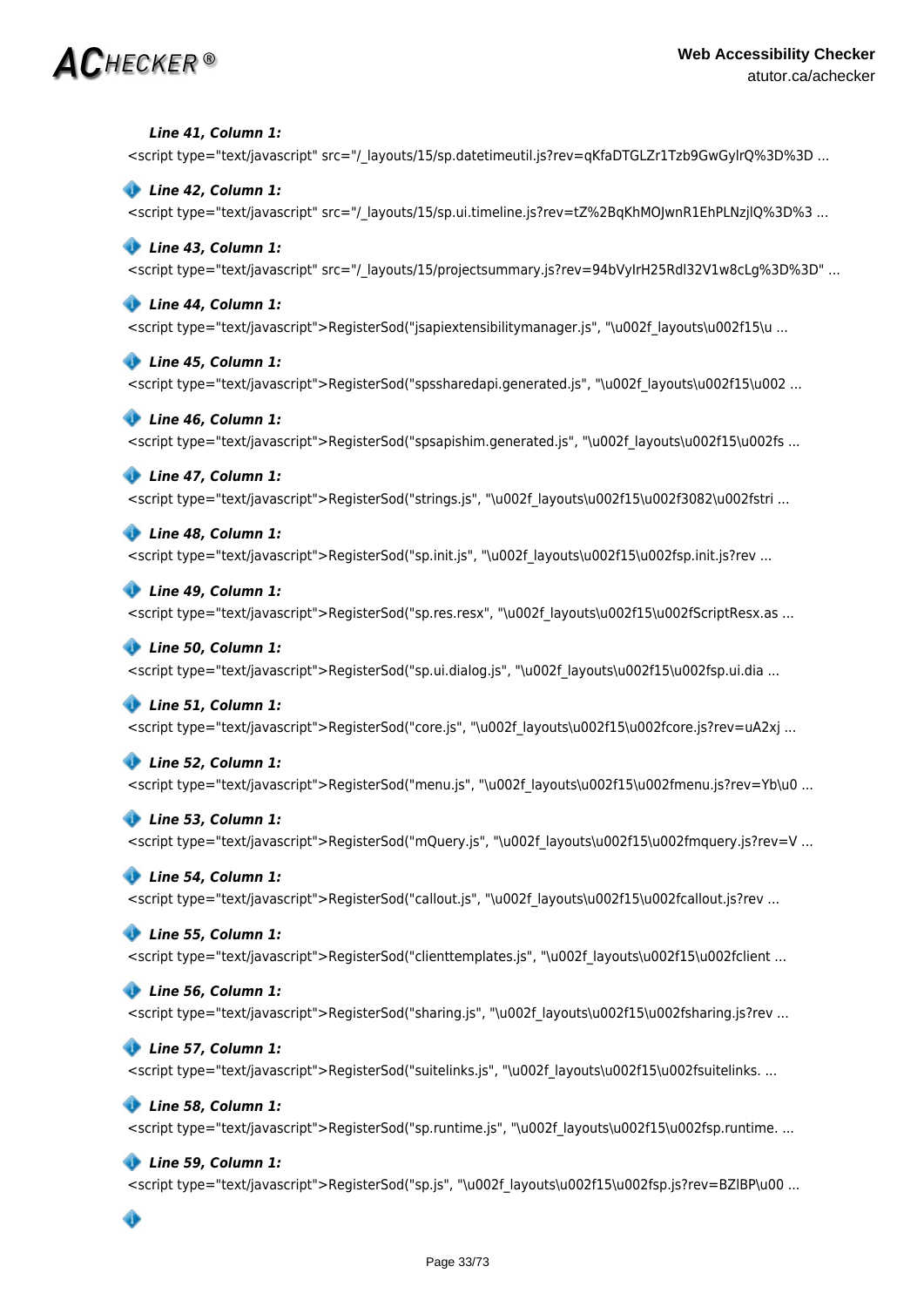# $\mathbf{AC}$ hecker ®

 *Line 60, Column 1:* <script type="text/javascript">RegisterSod("userprofile", "\u002f layouts\u002f15\u002fsp.userprofil ...

 *Line 61, Column 1:* <script type="text/javascript">RegisterSod("followingcommon.js", "\u002f layouts\u002f15\u002ffollow ...

### *Line 62, Column 1:* <script type="text/javascript">RegisterSod("profilebrowserscriptres.resx", "\u002f\_layouts\u002f15\u ...

 *Line 63, Column 1:* <script type="text/javascript">RegisterSod("sp.ui.mysitecommon.js", "\u002f\_layouts\u002f15\u002fsp. ...

# *Line 64, Column 1:* <script type="text/javascript">RegisterSod("browserScript", "\u002f layouts\u002f15\u002fnon\_ie.js?r ...

 *Line 65, Column 1:* <script type="text/javascript">RegisterSod("inplview", "\u002f\_layouts\u002f15\u002finplview.js?rev= ...

# *Line 66, Column 1:*

<script type="text/javascript">RegisterSod("hierarchytaskslist.js", "\u002f layouts\u002f15\u002fhie ...

### *Line 67, Column 1:*

<script type="text/javascript">RegisterSod("sp.core.js", "\u002f layouts\u002f15\u002fsp.core.js?rev ...

### *Line 68, Column 1:*

<script type="text/javascript">RegisterSod("sp.ui.rte.js", "\u002f layouts\u002f15\u002fsp.ui.rte.js ...

# *Line 69, Column 1:*

<script type="text/javascript">RegisterSod("timelinesharedapi.generated.js", "\u002f layouts\u002f15 ...

# *Line 70, Column 1:*

<script type="text/javascript">RegisterSod("timelineapishim.generated.js", "\u002f\_layouts\u002f15\u ...

# *Line 79, Column 3:*

<script type="text/javascript" src="https://code.jquery.com/jquery-3.2.1.min.js"></script>

# *Line 80, Column 3:*

<script type="text/javascript" src="/SiteAssets/js/store.min.js"></script>

# *Line 81, Column 3:*

<script type="text/javascript" src="/SiteAssets/js/rv-jquery-fontsize-2.0.3.min.js"></script>

# *Line 82, Column 3:*

<script type="text/javascript" src="https://cdnjs.cloudflare.com/ajax/libs/moment.js/2.17.1/moment.m ...

# *Line 84, Column 3:*

<script type="text/javascript" src="/SiteAssets/js/jquery-migrate-1.4.1.min.js"></script>

# *Line 85, Column 3:*

<script type="text/javascript" src="/SiteAssets/js/primary.js"></script>

# *Line 86, Column 3:*

<script type="text/javascript" src="/SiteAssets/js/jAlert-v3.js"></script>

# *Line 87, Column 3:*

<script type="text/javascript" src="/SiteAssets/js/jquery.SPServices-2014.02.min.js"></script>

# ◈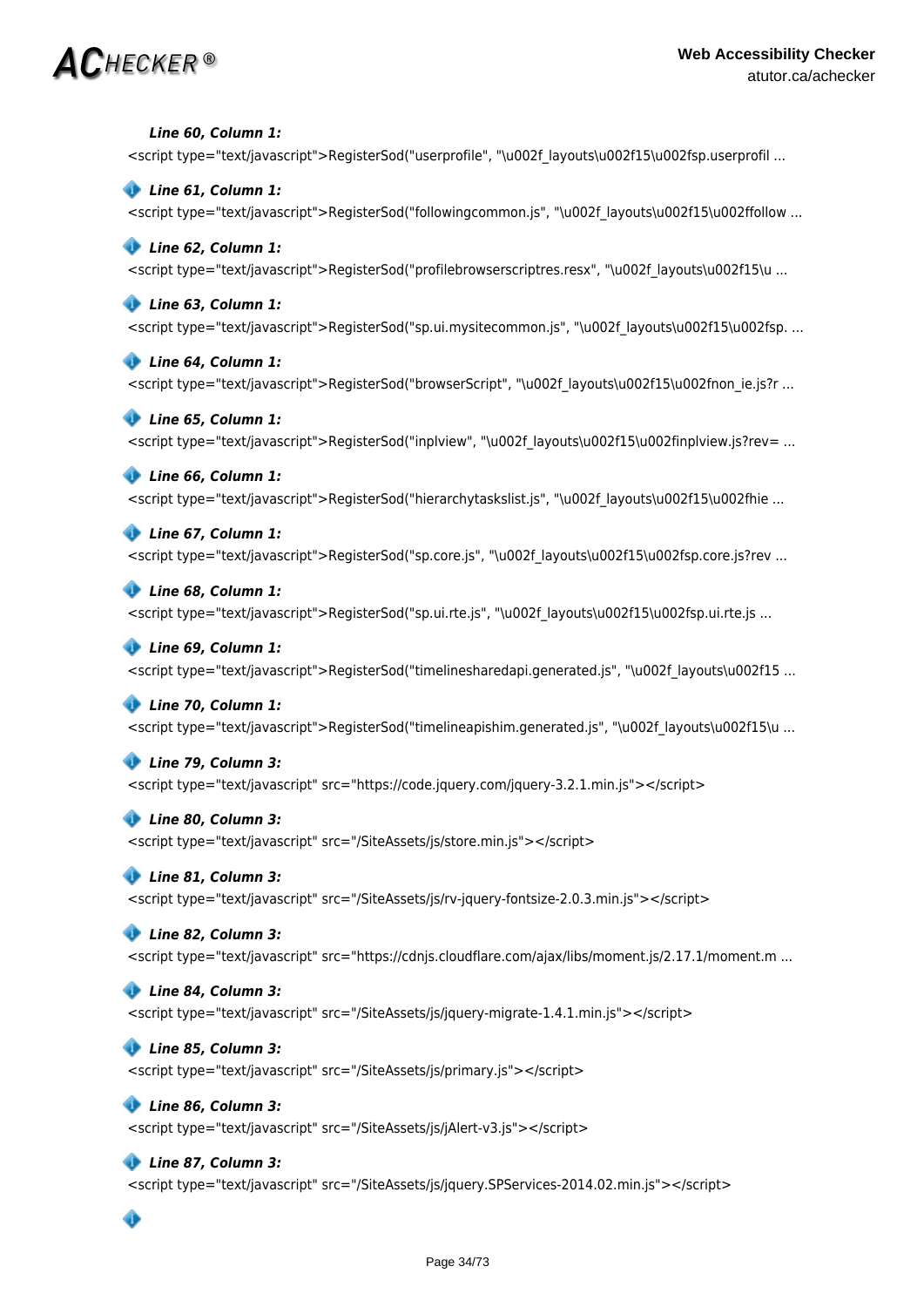

### *Line 134, Column 3:*

<script type="text/javascript"> \_spBodyOnLoadFunctionNames.push("CoregirErrores()"); \_spB ...

# *Line 193, Column 2:*

<script type="text/javascript"> // SmartMenus init \$(function() { \$('#main-menu').smar ...

# *Line 226, Column 4:*

<script> \$(document).ready(function() { var owl = \$('.owl-carousel'); owl.owlCarouse ...

# *Line 291, Column 1:*

<script type="text/javascript">

//<![CDATA[ var MSOWebPartPageFormName = 'aspnetForm'; var g\_prese ...

### *Line 304, Column 1:*

<script src="/\_layouts/15/blank.js?rev=ZaOXZEobVwykPO9g8hq%2F8A%3D%3D" type="text/javascript"></scri ...

### *Line 305, Column 1:*

<script type="text/javascript">

//<![CDATA[ (function(){

if (typeof( spBodyOnLoadFuncti ...

 *Line 405, Column 3:*  $\le$ script type="text/javascript"> var submitHook = function () { return false; }; theForm. spOldSubmit ...

# *Line 472, Column 10:*

<script type="text/javascript">// <![CDATA[

\_spBodyOnLoadFunctionNames.push("setupPageDescription ...

 *Line 1161, Column 1:* <script type="text/javascript"> \$(document).ready(function() { LoadPopUp(); LoadCalendari ...

> *Line 1472, Column 157:* <script async src="https://platform.twitter.com/widgets.js" charset="utf-8"></script>

 *Line 1479, Column 7291:* <script async src="/embed.js"></script>

 *Line 1772, Column 1:*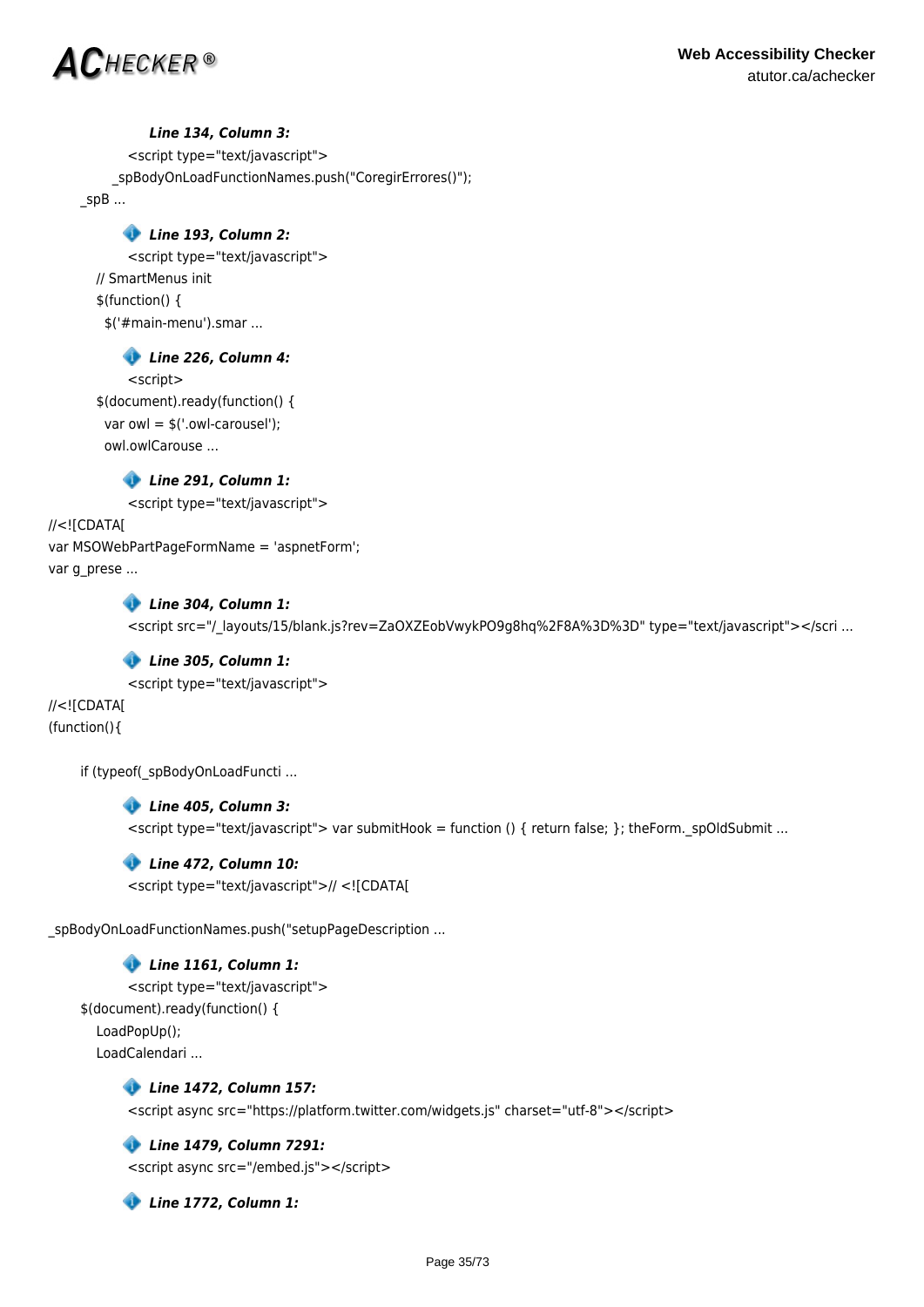

<script type="text/javascript">

### function MostrarMEnsaje(msn) {

\$.jAlert({

...

 *Line 2251, Column 1:* <script type="text/javascript" src="/SiteAssets/css/wow/wow.js"></script>

 *Line 2252, Column 1:* <script type="text/javascript" src="/SiteAssets/js/bootstrap.js"></script>

 *Line 2253, Column 1:*

<script type="text/javascript" src="/SiteAssets/js/jquery.smartmenus.js"></script>

 *Line 2254, Column 1:* <script type="text/javascript" src="/SiteAssets/js/jquery.flexisel.js"></script>

 *Line 2255, Column 1:* <script type="text/javascript" src="/SiteAssets/js/jquery.easyResponsiveTabs.js"></script>

 *Line 2256, Column 1:* <script type="text/javascript" src="/SiteAssets/js/jquery.stellar.js"></script>

 *Line 2257, Column 1:* <script type="text/javascript" src="/SiteAssets/js/jquery.waypoints.min.js"></script>

 *Line 2258, Column 1:* <script type="text/javascript" src="/SiteAssets/js/jquery.flexslider.js"></script>

 *Line 2259, Column 1:* <script type="text/javascript" src="/SiteAssets/js/twitter.js"></script>

 *Line 2260, Column 1:* <script type="text/javascript" src="/SiteAssets/js/owl.carousel.js"></script>

 *Line 2262, Column 1:* <script type="text/javascript">

/\* ---------------------------------------------------

Panel Slid ...

 *Line 2273, Column 1:* <script type="text/javascript">

\$(window).load(function() {

\$.rvFontsize({

targ ...

 *Line 2635, Column 1:*

<script type="text/javascript"> function googleTranslateElementInit() { new google.translate.Tra ...

> *Line 2751, Column 5:* <script type="text/javascript">//<![CDATA[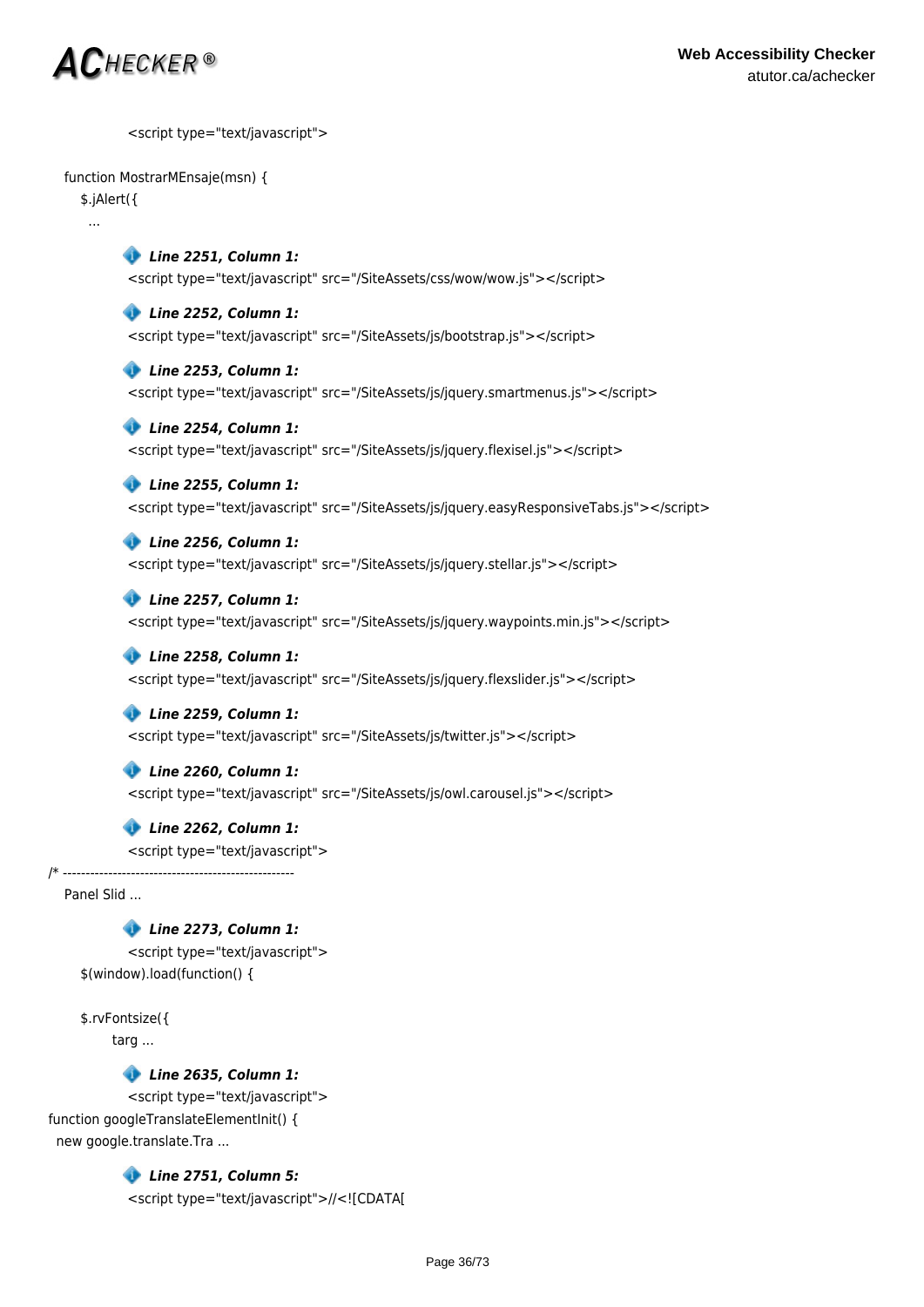

var formDigestElement = document.getElementsByNa ...

# *Line 2768, Column 1:*

<script type="text/javascript">

//<![CDATA[

window.CoreJsApiPresent = true; window.ExecuteOrDel ...

# **2.4 Navigable: Provide ways to help users navigate, find content, and determine where they are.**

# **Success Criteria 2.4.1 Bypass Blocks (A)**

```
Check 28: Document may be missing a "skip to content" link.
```
### *Line 252, Column 2:*

```
<body onload="CoregirErrores(); CllZo(); startFunction();">
<!-- ===== STARTER: SP IDs / Prefetch ...
```
# **Check 262: Groups of links with a related purpose are not marked.**

 *Line 252, Column 2:*

```
<body onload="CoregirErrores(); CllZo(); startFunction();">
<!-- ===== STARTER: SP IDs / Prefetch ...
```
## **Success Criteria 2.4.2 Page Titled (A)**

#### **Check 54: title might not describe the document.**

 *Line 9, Column 11:* <title> Gobernación del Casanare- Inicio </title>

# **Success Criteria 2.4.4 Link Purpose (In Context) (A)**

#### **Check 19: Link text may not be meaningful.**

#### *Line 466, Column 10:*

<a title="Image" href="javascript:;" id="ms-pageDescriptionDiv" style="display:none;">  $\leq$ s.

#### *Line 532, Column 86:*

<a style="margin:0" target=" blank" href="http://www.essentialaccessibility.com/es/download" title=" ...

#### *Line 533, Column 85:*

<a style="margin:0" target="\_blank" href="http://micrositios.mintic.gov.co/convertic/" title="CONVER ...

#### *Line 575, Column 42:*

```
<a title="slidebtn" href="/" class="slide-panel-btn"><span style="display:none">.</span></a>
```
#### *Line 592, Column 23:*

<a title="Inicio" href="/"><span class="glyphicon glyphicon-home"></span>Inicio</a>

 *Line 593, Column 25:*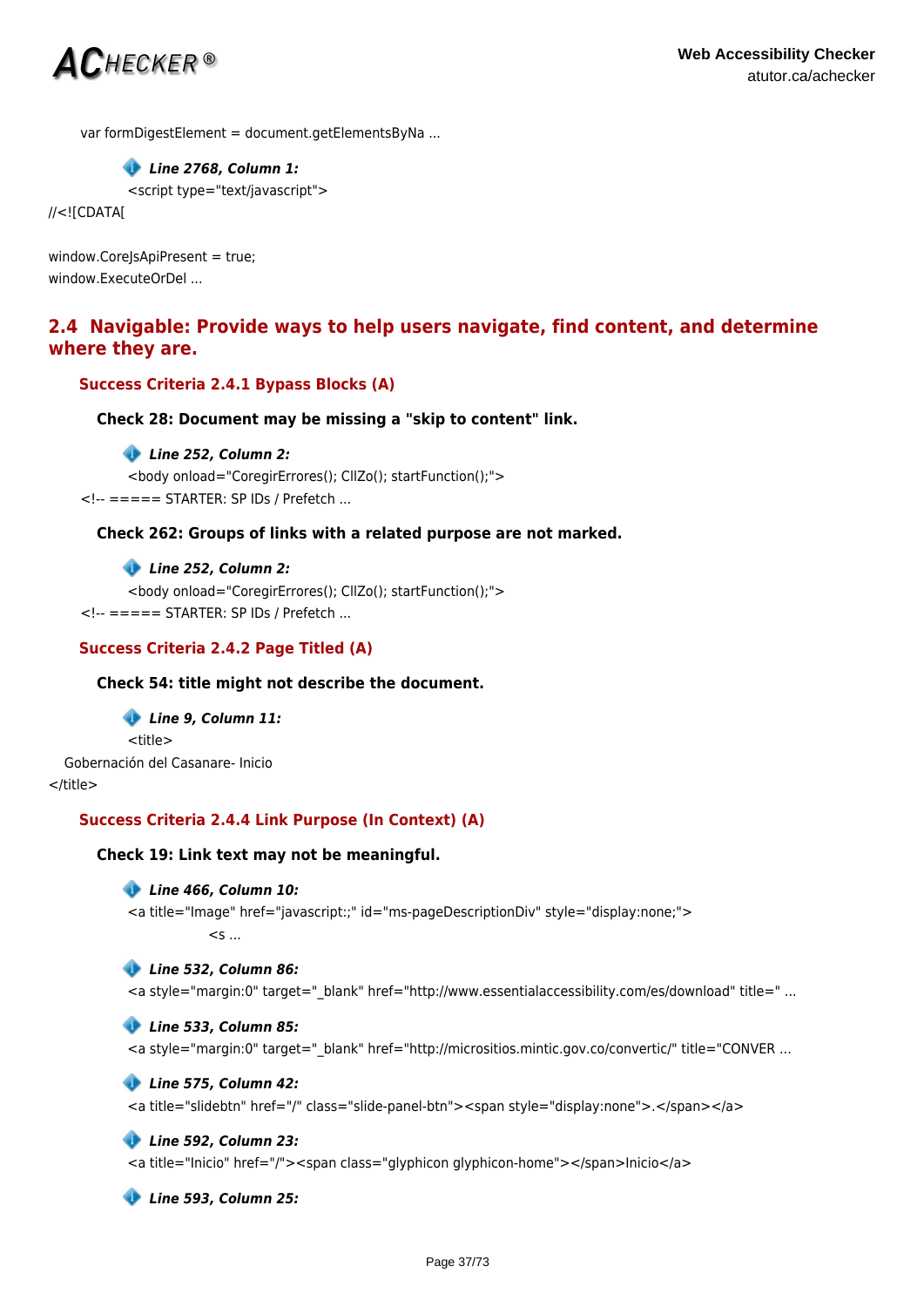<a title="Ayudas" class="dropdown-toggle" data-toggle="dropdown" href="#">Ayudas para navegar en el ...

 *Line 596, Column 29:*

<a title="Mapa del Sitio" href="/Paginas/Mapa-del-Sitio.aspx"><span>Mapa del Sitio</span></a>

# *Line 597, Column 29:*

<a title="Glosario" href="/Paginas/Glosario.aspx"><span>Glosario</span></a>

# *Line 598, Column 29:*

<a title="Preguntas" href="/Paginas/Preguntas-Frecuentes.aspx"><span>Preguntas Frecuentes</span></a>

# *Line 599, Column 29:*

<a title="Tutorial Búsqueda" href="/Paginas/Tutorial-de-busqueda.aspx"><span>Tutorial de búsqueda< ...

### *Line 600, Column 29:*

<a title="Tutorial Trámites" href="/Paginas/Tutorial-de-tramites-y-servicios.aspx"><span>Tutorial d ...

# *Line 603, Column 25:*

<a title="Correo" target="\_blank" href="https://mail.casanare.gov.co/"><span class="glyphicon glyphi ...

# *Line 604, Column 25:*

<a title="Tic" target="\_blank" href="/Paginas/TIC.aspx">TIC</a>

### *Line 605, Column 42:*

<a href="javascript:AltoContraste();"><span class="glyphicon glyphicon-adjust"></span>Alto Contraste ...

### *Line 616, Column 2:*

<a href="/ layouts/15/Authenticate.aspx?Source=/Paginas/default.aspx" id="ctl00 q 14c144a5 a61f 47c5 ...

# *Line 621, Column 42:*

<a title="Inciar sesión" href="#"><span class="glyphicon glyphicon-log-in"></span>Iniciar sesión</ ...

# *Line 641, Column 35:*

<a href="/" title="Gobernación de Casanare"><img class="img-responsive" src="/SiteAssets/Images/Log ...

# *Line 642, Column 29:*

<a target="\_blank" title="República de Colombia" href="https://id.presidencia.gov.co/"><img class=" ...

# *Line 676, Column 21:*

<a title="El Casanare" href="#/">EL CASANARE</a>

# *Line 678, Column 31:*

<a accesskey="p" href="/ElCasanare/Paginas/Presentacion.aspx">Presentación</a>

# *Line 679, Column 34:*

<a accesskey="i" href="/ElCasanare/Paginas/Informacion-del-Departamento.aspx">Información del Depar ...

#### *Line 680, Column 34:*

<a href="/ElCasanare/Paginas/Municipios.aspx">Municipios</a>

# *Line 681, Column 34:*

<a href="/ElCasanare/Paginas/Localizacion-Fisica.aspx">Localización Física</a>

# *Line 682, Column 34:*

<a href="/ElCasanare/Paginas/Historia.aspx">Historia</a>

 *Line 683, Column 34:*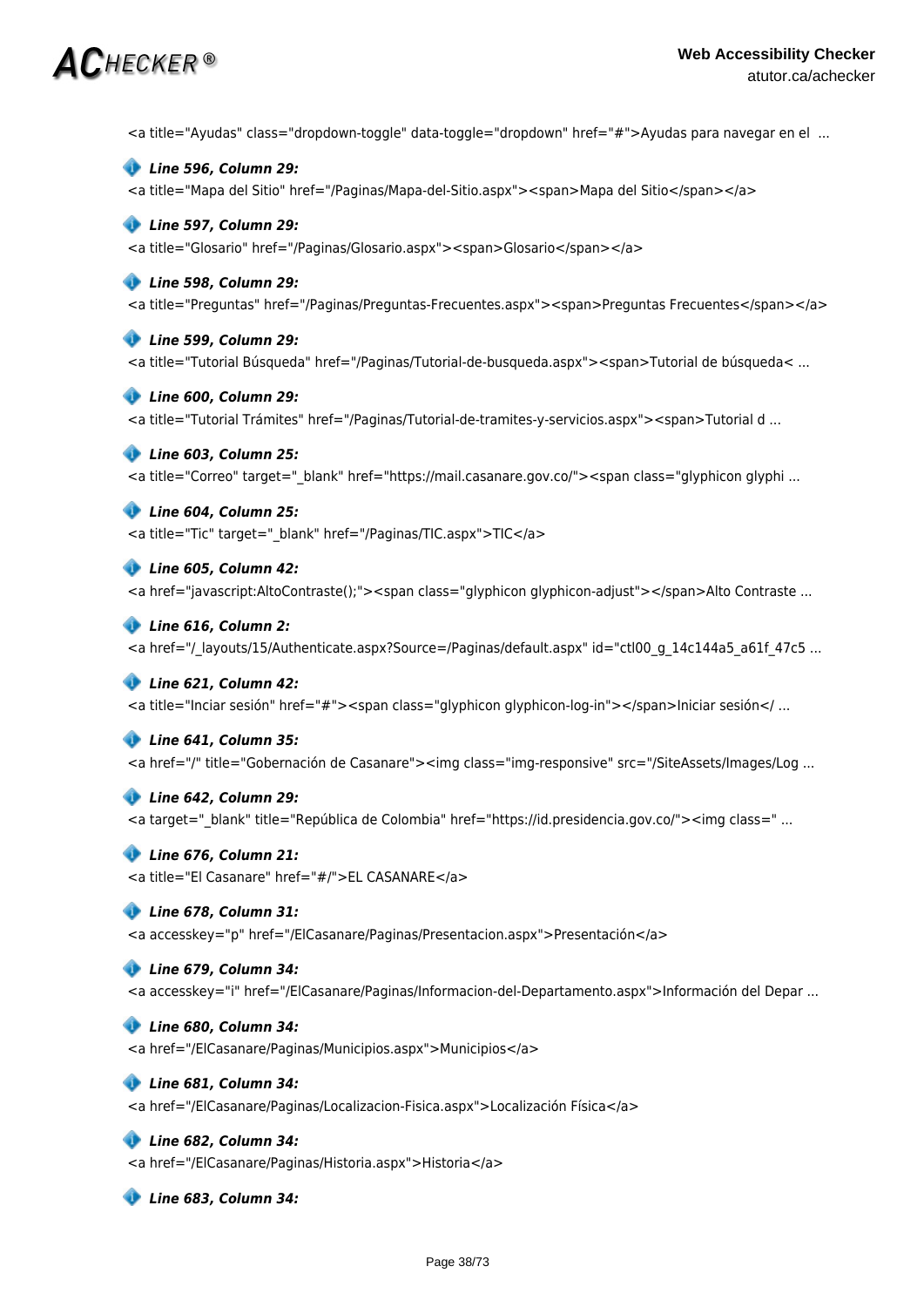<a href="/ElCasanare/Paginas/Nuestros-Simbolos.aspx">Nuestros Símbolos</a>

 *Line 684, Column 34:* <a href="#">Turismo</a>

### *Line 686, Column 36:*

<a href="/ElCasanare/Paginas/Vias-de-Comunicacion.aspx">Vías de Comunicación</a>

#### *Line 687, Column 36:*

<a href="/ElCasanare/Paginas/Ecologia.aspx">Ecología</a>

 *Line 688, Column 36:*

<a href="/ElCasanare/Paginas/Economia.aspx">Economía</a>

# *Line 692, Column 34:* <a href="/ElCasanare/Paginas/Cifras.aspx">Cifras</a>

 *Line 693, Column 34:* <a href="/ElCasanare/Paginas/Gente.aspx">Gente</a>

 *Line 697, Column 10:* <a href="#/">LA GOBERNACIÓN</a>

 *Line 699, Column 16:* <a>La Entidad</a>

 *Line 701, Column 35:* <a href="/LaGobernacion/Paginas/Mision.aspx">Misión</a>

# *Line 702, Column 35:*

<a href="/LaGobernacion/Paginas/Vision.aspx">Visión</a>

# *Line 703, Column 35:*

<a href="/LaGobernacion/Paginas/Objetivos-y-Funciones.aspx">Objetivos y Funciones</a>

# *Line 704, Column 35:*

<a href="/LaGobernacion/Paginas/Organigrama.aspx">Organigrama</a>

#### *Line 707, Column 31:* <a >Gobernador</a>

# *Line 709, Column 35:*

<a accesskey="g" href="/LaGobernacion/Paginas/Perfil.aspx">Perfil</a>

# *Line 710, Column 35:*

<a href="/LaGobernacion/Paginas/Gabinete.aspx">Gabinete</a>

# *Line 711, Column 35:*

<a href="/LaGobernacion/Paginas/Historico-Gobernadores.aspx">Histórico Gobernadores</a>

### *Line 714, Column 31:* <a>Entes de Control</a>

 *Line 716, Column 35:* <a href="/LaGobernacion/Paginas/Defensoria-del-Pueblo.aspx">Defensoría del Pueblo</a>

 *Line 717, Column 35:*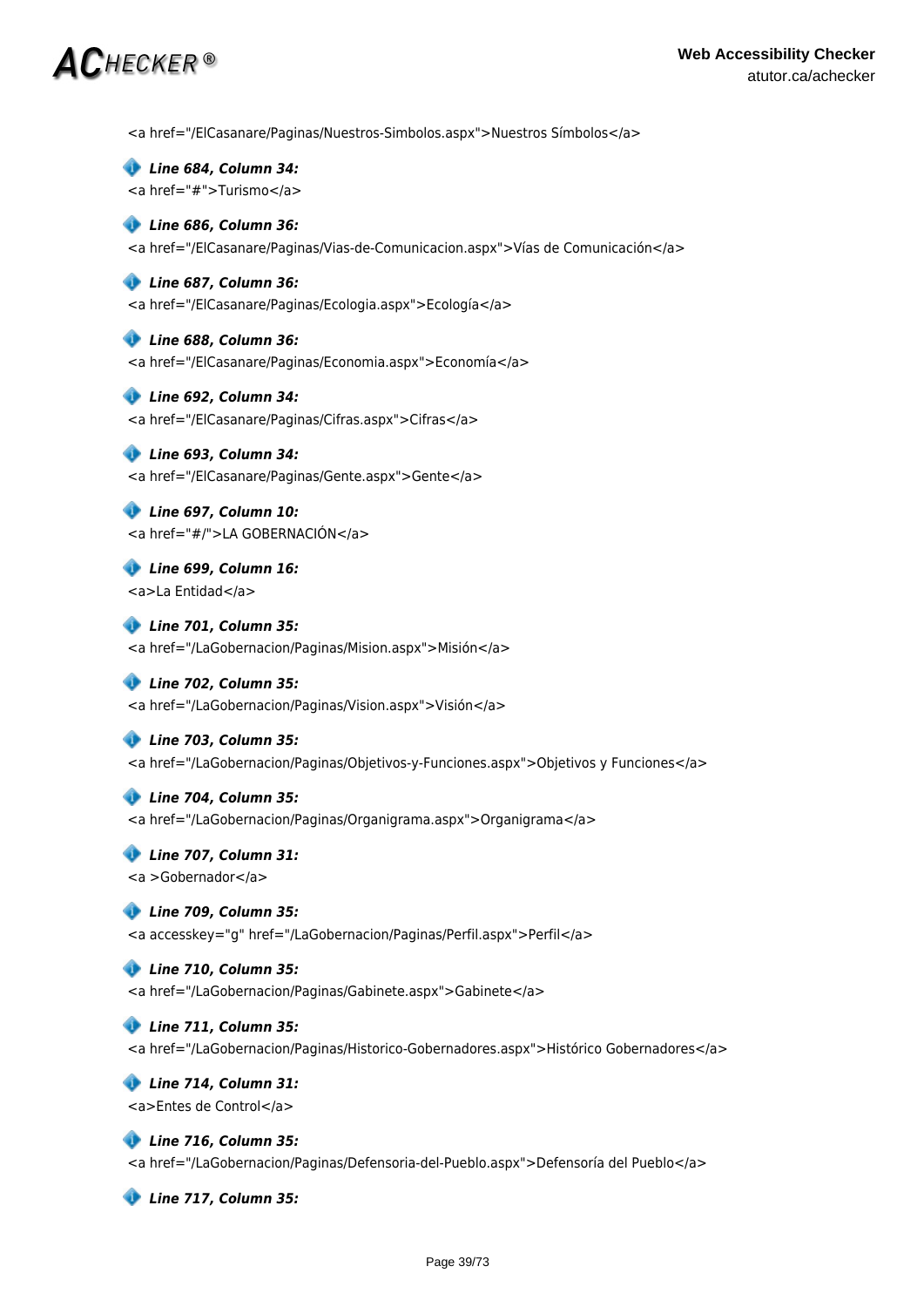# $\bm{AC}$ hecker ®

<a href="/LaGobernacion/Paginas/Transparencia-por-Colombia.aspx">Transparencia por Colombia</a>

 *Line 718, Column 35:*

<a href="/LaGobernacion/Paginas/Fiscalia-General-de-la-Nacion.aspx">Fiscalía General de la Nación< ...

## *Line 719, Column 35:*

<a href="/LaGobernacion/Paginas/Contaduria-General-de-la-Nacion.aspx">Contaduría General de la Naci ...

### *Line 720, Column 35:*

<a href="/LaGobernacion/Paginas/Procuraduria-General-de-la-Nacion.aspx">Procuraduría General de la ...

### *Line 721, Column 35:*

<a href="/LaGobernacion/Paginas/Contraloria-General-de-la-Republica.aspx">Contraloría General de la ...

# *Line 722, Column 35:*

<a href="/LaGobernacion/Paginas/Contraloria-Departamental-de-Casanare.aspx">Contraloría Departament ...

### *Line 723, Column 35:*

<a href="/LaGobernacion/Paginas/Programa-presidencial-de-lucha-contra-la-corrupcion.aspx">Programa P ...

### *Line 726, Column 31:*

<a href="/LaGobernacion/Paginas/Manuales.aspx">Manuales</a>

### *Line 727, Column 31:*

<a href="/LaGobernacion/Paginas/Directorio-de-Dependencias.aspx">Directorio de Dependencias</a>

#### *Line 728, Column 31:*

<a href="/LaGobernacion/Paginas/Directorio-de-Entidades-Descentralizadas.aspx">Directorio de Entidad ...

#### *Line 729, Column 31:*

<a href="/LaGobernacion/Paginas/Calendario-de-Eventos.aspx">Calendario de Eventos</a>

 *Line 735, Column 10:* <a href="#/">PRENSA</a>

# *Line 737, Column 14:*

<a accesskey="n" href="/Prensa/Paginas/Noticias.aspx">Noticias</a>

#### *Line 738, Column 14:*

<a href="/Prensa/Paginas/Galeria-de-Imagenes.aspx">Galería de Imágenes</a>

#### *Line 739, Column 14:*

<a href="/Prensa/Paginas/Galeria-de-Mapas.aspx">Galería de Mapas</a>

#### *Line 740, Column 14:*

<a href="/Prensa/Paginas/Galeria-de-Audios.aspx">Galería de Audios</a>

### *Line 741, Column 14:*

<a href="/Prensa/Paginas/Galeria-Videos.aspx">Galería de Videos</a>

# *Line 742, Column 14:*

<a href="/Prensa/Paginas/Foro.aspx">Foro</a>

# *Line 743, Column 14:*

<a href="/Prensa/Paginas/Boletin-Virtual.aspx">Boletín Virtual</a>

 *Line 744, Column 14:*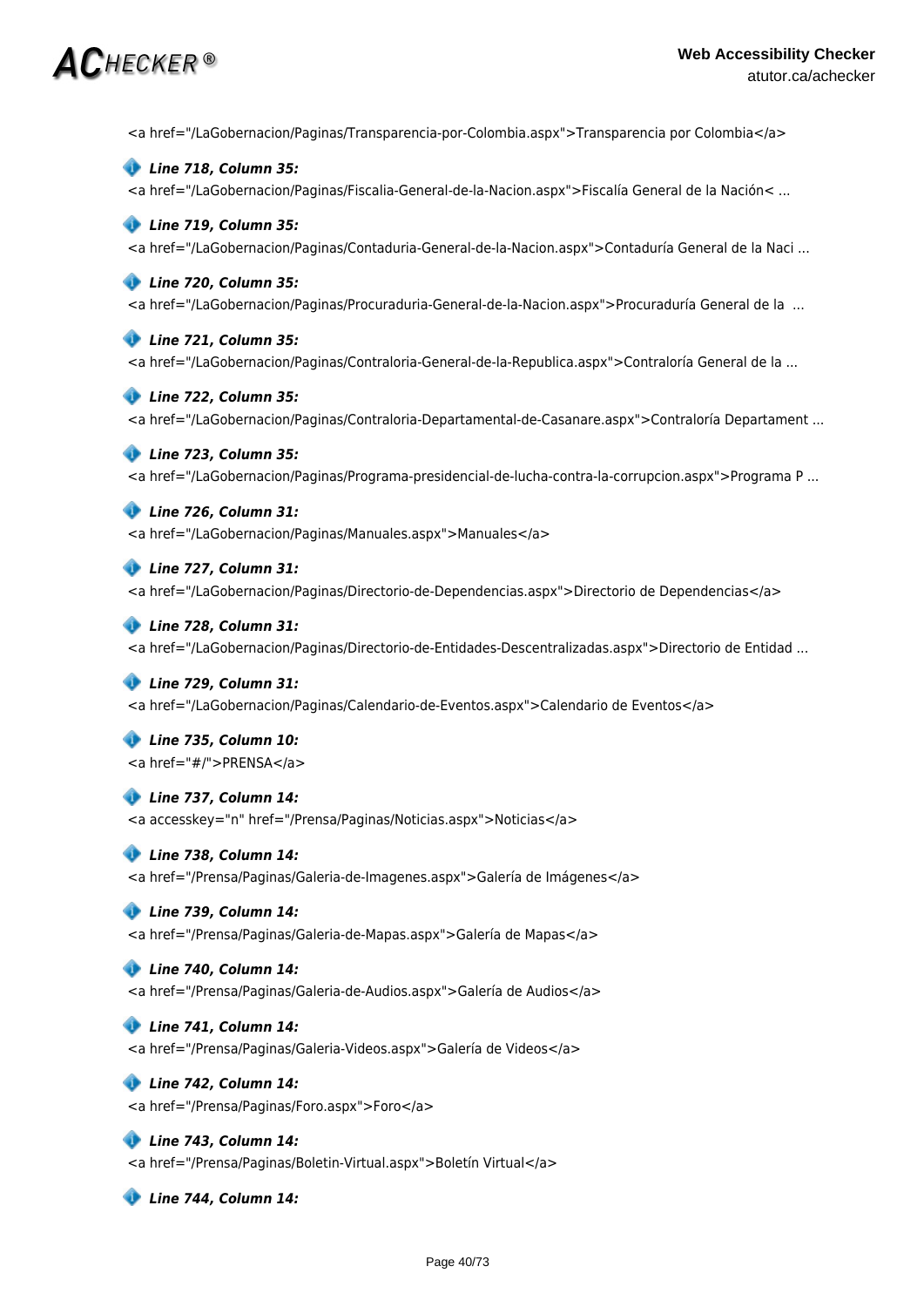# $\bm{AC}$ hecker ®

<a href="/Prensa/Ninos/Paginas/default.aspx">Niños</a>

 *Line 748, Column 10:* <a href="#/">ATENCIÓN AL CIUDADANO</a>

#### *Line 750, Column 14:*

<a accesskey="t" href="/AtencionalCiudadano/Paginas/Tramites-y-Servicios-.aspx">Trámites y Servicio ...

#### *Line 751, Column 14:*

<a accesskey="l" href="/AtencionalCiudadano/Paginas/Pagos-.aspx">Pagos</a>

### *Line 752, Column 14:*

<a target="\_blank" accesskey="q" href="https://apps.casanare.gov.co/correspondencia/pqrs?/pqrs">Peti ...

### *Line 753, Column 14:*

<a href="/Paginas/Preguntas-Frecuentes.aspx">Preguntas Frecuentes</a>

### *Line 754, Column 14:*

<a href="/Paginas/Glosario.aspx">Glosario</a>

# *Line 755, Column 14:*

<a href="/AtencionalCiudadano/Paginas/Notificaciones-.aspx">Notificaciones</a>

### *Line 756, Column 14:*

<a target=" blank" href="https://agenciapublicadeempleo.sena.edu.co/Paginas/inicio.aspx">Ofertas de ...

#### *Line 757, Column 14:*

<a href="/AtencionalCiudadano/Paginas/Encuestas.aspx">Encuestas</a>

#### *Line 758, Column 14:*

<a href="/AtencionalCiudadano/Paginas/Carta-del-trato-digno.aspx">Carta del Trato Digno</a>

#### *Line 759, Column 14:*

<a href="/AtencionalCiudadano/Paginas/Escribale-al-Gobernador-.aspx">Escríbale al Gobernador</a>

#### *Line 760, Column 14:*

<a target=" blank" href="https://www.datos.gov.co/browse?q=casanare&sortBy=relevance">Datos Abiertos ...

#### *Line 761, Column 14:*

<a href="/AtencionalCiudadano/Paginas/Estadisticas-del-sitio-web.aspx">Estadísiticas del Sitio Web< ...

#### *Line 765, Column 10:*

<a href="#/">NUESTRA GESTIÓN</a>

#### *Line 767, Column 16:*

<a href="/NuestraGestion/Paginas/Transparencia-y-acceso-a-informacion-publica.aspx">Transparencia y ...

#### *Line 768, Column 14:*

<a href="/NuestraGestion/Paginas/Normatividad.aspx">Normatividad</a>

#### *Line 769, Column 14:*

<a href="/NuestraGestion/Paginas/Planeacion-Gestion-y-Control.aspx">Planeación, Gestión y Control< ...

#### *Line 770, Column 14:*

<a href="/NuestraGestion/Paginas/Control-y-Rendicion-de-Cuentas.aspx">Control y Rendición de Cuenta ...

 *Line 771, Column 14:*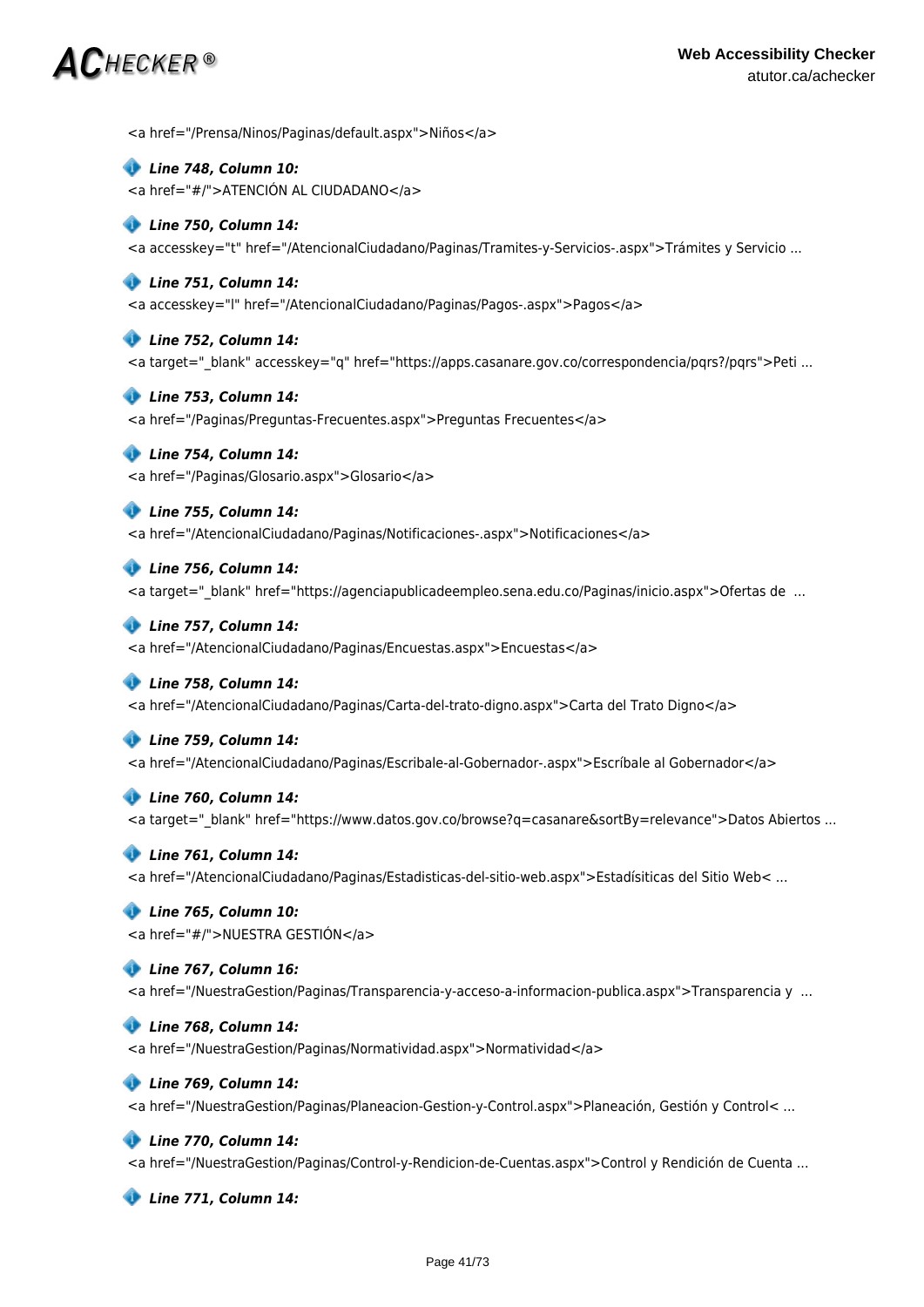<a href="/NuestraGestion/Paginas/Informacion-Financiera-y-Contable.aspx">Información Financiera y C ...

 *Line 772, Column 14:* <a href="/Dependencias/SecretariaGeneral/Paginas/Datos-Abiertos.aspx">Datos Abiertos</a>

# *Line 773, Column 14:*

<a href="/NuestraGestion/Paginas/Ciencia-Tecnologia-e-Innovacion-de-Casanare.aspx">Ciencia, Tecnolog ...

# *Line 774, Column 14:*

<a href="/NuestraGestion/Paginas/Informacion-Adicional.aspx">Información Adicional</a>

### *Line 775, Column 14:*

<a href="/NuestraGestion/Paginas/Estudios-Investigaciones-y-otras-Publicaciones.aspx">Estudios, Inve ...

 *Line 776, Column 14:* <a>Presupuesto</a>

# *Line 778, Column 16:*

<a href="/NuestraGestion/Paginas/Presupuesto-General-Asignado.aspx">Presupuesto General Asignado</a>

# *Line 779, Column 16:*

<a href="/NuestraGestion/Paginas/Ejecucion-Presupuestal-Historica-Anual.aspx">Ejecución Presupuesta ...

# *Line 780, Column 16:*

<a href="/NuestraGestion/Paginas/Estados-Financieros.aspx">Estados Financieros</a>

### *Line 783, Column 14:* <a>Sistema de Gestión Integrado</a>

 *Line 785, Column 16:* <a href="/NuestraGestion/Paginas/Boletines.aspx">Boletines</a>

# *Line 786, Column 16:*

<a href="/NuestraGestion/Paginas/Manual-Procesos-y-Procedimientos.aspx">Manual, Procesos y Procedimi ...

# *Line 787, Column 16:*

<a href="/NuestraGestion/Paginas/Mapa-de-Procesos.aspx">Mapa de Procesos</a>

# *Line 790, Column 14:*

<a href="/NuestraGestion/Paginas/Defensa.aspx">Defensa</a>

# *Line 791, Column 14:*

<a href="/NuestraGestion/Paginas/Contratacion.aspx">Contratación</a>

# *Line 792, Column 14:*

<a href="/NuestraGestion/Paginas/Convocatorias.aspx">Convocatorias</a>

# *Line 793, Column 14:*

<a href="/NuestraGestion/Paginas/Gestion-Humana.aspx">Gestión Humana</a>

# *Line 794, Column 14:*

<a href="/NuestraGestion/Paginas/Gestion-Documental.aspx">Gestión Documental</a>

# *Line 795, Column 14:*

<a href="/NuestraGestion/Paginas/Informes.aspx">Informes</a>

 *Line 796, Column 14:*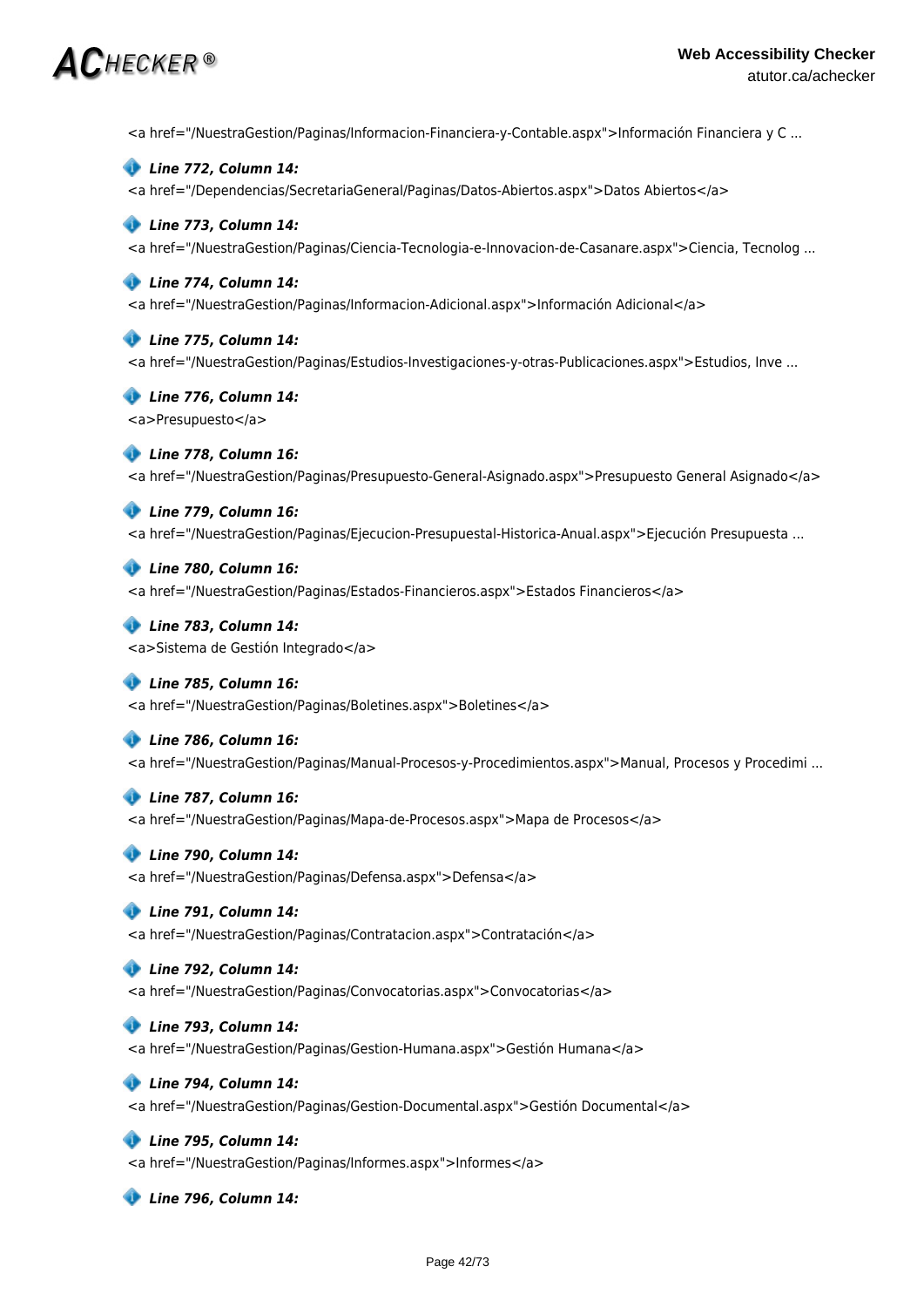# $\bm{AC}$ hecker ®

<a href="/NuestraGestion/Paginas/Seguimiento-al-Plan-Anticorrupcion-y-de-Servicio-al-Ciudadano.aspx" ...

 *Line 797, Column 14:*

<a href="/NuestraGestion/Paginas/Banco-de-Documentos.aspx">Banco de Documentos</a>

 *Line 798, Column 14:*

## *Line 799, Column 14:*

<a href="/NuestraGestion/Paginas/Informes-Pormenorizado-y-de-Gestion.aspx">Reportes de Control Inter ...

#### *Line 800, Column 14:*

<a href="/NuestraGestion/Paginas/Metas-Objetivos-e-Indicadores-de-Gestion-yo-Desempeno.aspx">Metas, ...

#### *Line 801, Column 14:*

<a href="/NuestraGestion/Paginas/Protocolo-de-Comunicaciones.aspx">Protocolo de Comunicaciones</a>

#### *Line 802, Column 14:*

<a href="/NuestraGestion/Paginas/Plan-Estrategico-Institucional.aspx">Plan Estratégico Instituciona ...

### *Line 803, Column 14:*

<a href="/NuestraGestion/Paginas/Plan-Anual-de-Adquisiciones.aspx">Plan Anual de Adquisiciones</a>

### *Line 804, Column 14:*

<a href="/NuestraGestion/Paginas/Estadistica-SIIC.aspx">Estadística SIIC</a>

#### *Line 805, Column 14:*

<a href="/NuestraGestion/Paginas/Rendicion-de-Cuentas.aspx">Rendición de Cuentas</a>

#### *Line 806, Column 14:*

<a href="/NuestraGestion/PlaneacionGestionyControl/Plan%20de%20Desarrollo%202016%20-%202019.pdf">Pla ...

#### *Line 807, Column 14:*

<a target="\_blank" href="https://www.casanare.gov.co/NuestraGestion/Paginas/Gestion-Documental.aspx" ...

#### *Line 808, Column 14:*

<a target=" blank" href="https://sites.google.com/site/sgigobcasanare/HOME/gestin-documental/">Índi ...

#### *Line 809, Column 14:*

<a href="/NuestraGestion/Paginas/Sistema-General-de-Regalias.aspx">Sistema General de Regalías</a>

### *Line 810, Column 14:*

<a href="/NuestraGestion/Paginas/Esquema-de-Publicacion-de-Informacion.aspx">Esquema de Publicación ...

#### *Line 811, Column 14:*

<a href="/NuestraGestion/Paginas/Registro-de-Publicaciones.aspx">Registro de Publicaciones</a>

#### *Line 812, Column 14:*

<a href="/NuestraGestion/Paginas/Acto-Administrativo-de-Costos-de-Reproduccion-de-la-Informacion-Pub ...

#### *Line 816, Column 10:* <a href="#/">PROYECTOS</a>

 *Line 818, Column 14:* <a href="/Proyectos/Paginas/Proyectos-Vigentes.aspx">Proyectos Vigentes</a>

 *Line 819, Column 14:*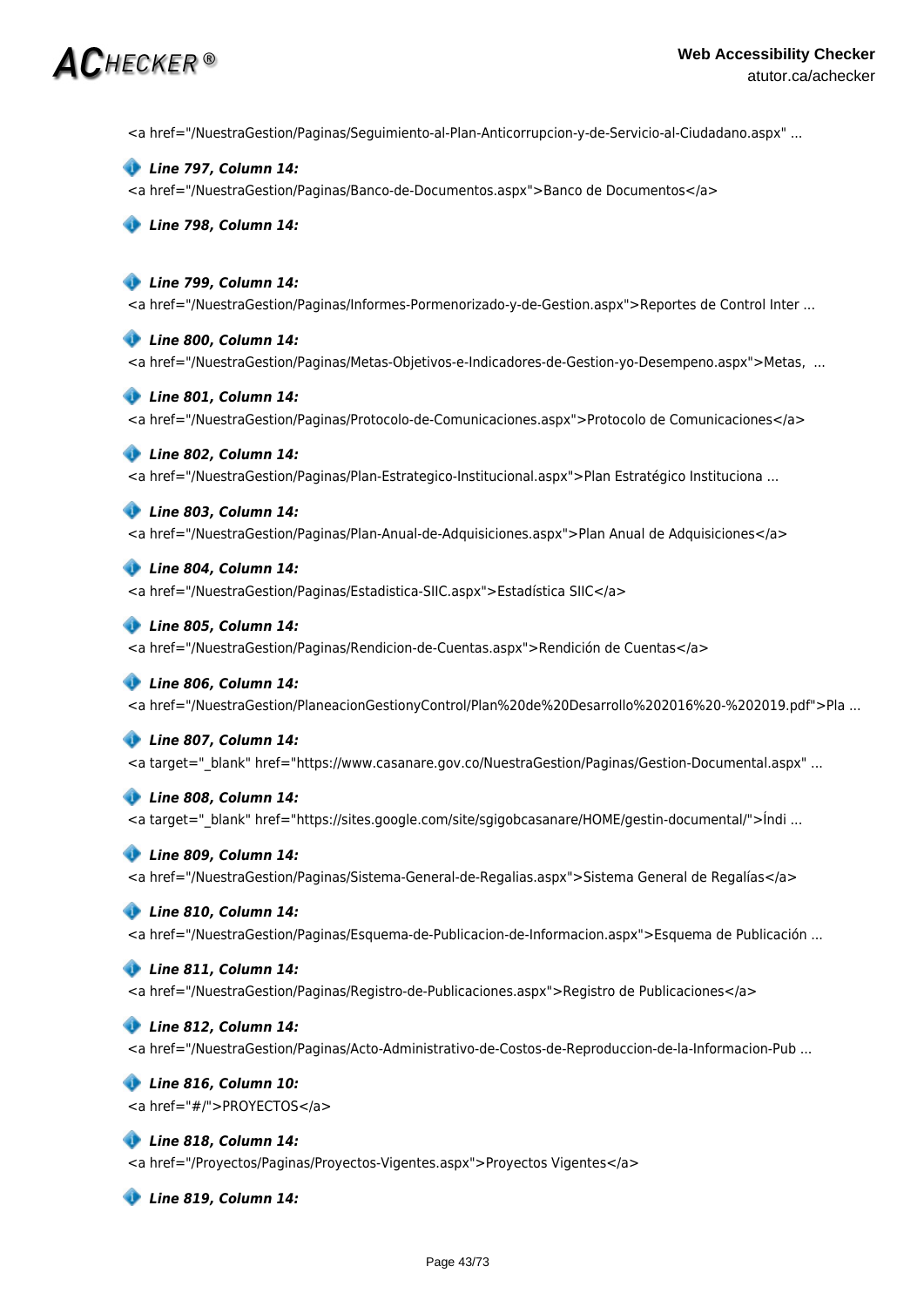# $\bm{AC}$ HECKER®

<a href="/Proyectos/Paginas/Conozca-mas-proyectos.aspx">Conozca más Proyectos</a>

 *Line 820, Column 14:* <a href="/Proyectos/Paginas/SECOP.aspx">SECOP</a>

# *Line 825, Column 10:* <a href="#/">DEPENDENCIAS</a>

 *Line 827, Column 16:* <a href="/LaGobernacion/Paginas/Perfil.aspx">Despacho del Gobernador</a>

 *Line 829, Column 34:* <a href="/Dependencias/SecretariaPrivada/Paginas/default.aspx">Secretaría Privada</a>

 *Line 830, Column 34:* <a href="/Dependencias/Paginas/Oficina-Asesora-Juridica.aspx">Oficina Asesora Juridica</a>

# *Line 831, Column 34:*

<a href="/LaGobernacion/Paginas/Gabinete/Oficina-de-Defensa-Judicial.aspx">Oficina de Defensa Judici ...

# *Line 832, Column 34:*

<a href="/LaGobernacion/Paginas/Gabinete/Oficina-de-Control-Interno-Disciplinario.aspx">Oficina de C ...

### *Line 833, Column 34:*

<a href="/LaGobernacion/Paginas/Gabinete/ControlInternodeGestión/Oficina-de-Control-Interno-de-Gest ...

#### *Line 834, Column 31:*

<a href="/Dependencias/PrensayComunicacion/Paginas/Oficina-de-Comunicaciones.aspx">Oficina Asesora d ...

#### *Line 835, Column 34:*

<a href="/Dependencias/CulturayTurismo">Dirección Departamental de Cultura y Turismo</a>

#### *Line 838, Column 44:*

<a href="/Dependencias/SecretariaPrivada/Paginas/default.aspx">Secretaría Privada</a>

#### *Line 840, Column 29:*

<a href="/Dependencias/Secretariageneral">Secretaría General</a>

#### *Line 842, Column 34:*

<a href="/Dependencias/SecretariaGeneral/Paginas/Dirección%20TIC.aspx">Dirección de Tecnologías d ...

#### *Line 843, Column 34:*

<a href="/Dependencias/SecretariaGeneral/Paginas/Dirección-de-Servicios-Administrativos.aspx">Direc ...

#### *Line 844, Column 34:*

<a href="/Dependencias/SecretariaGeneral/Paginas/Direccion-de-Talento-Humano.aspx">Dirección de Tal ...

#### *Line 847, Column 23:*

<a href="/Dependencias/SecretariadeHacienda">Secretaría de Hacienda</a>

### *Line 849, Column 34:*

<a href="/Dependencias/SecretariadeHacienda/Paginas/Direccion-de-Rentas.aspx">Dirección de Rentas</ ...

#### *Line 851, Column 34:*

<a href="/Dependencias/SecretariadeHacienda/ProgramaAnticontrabando/Paginas/default.aspx" style="fon ...

 *Line 854, Column 34:*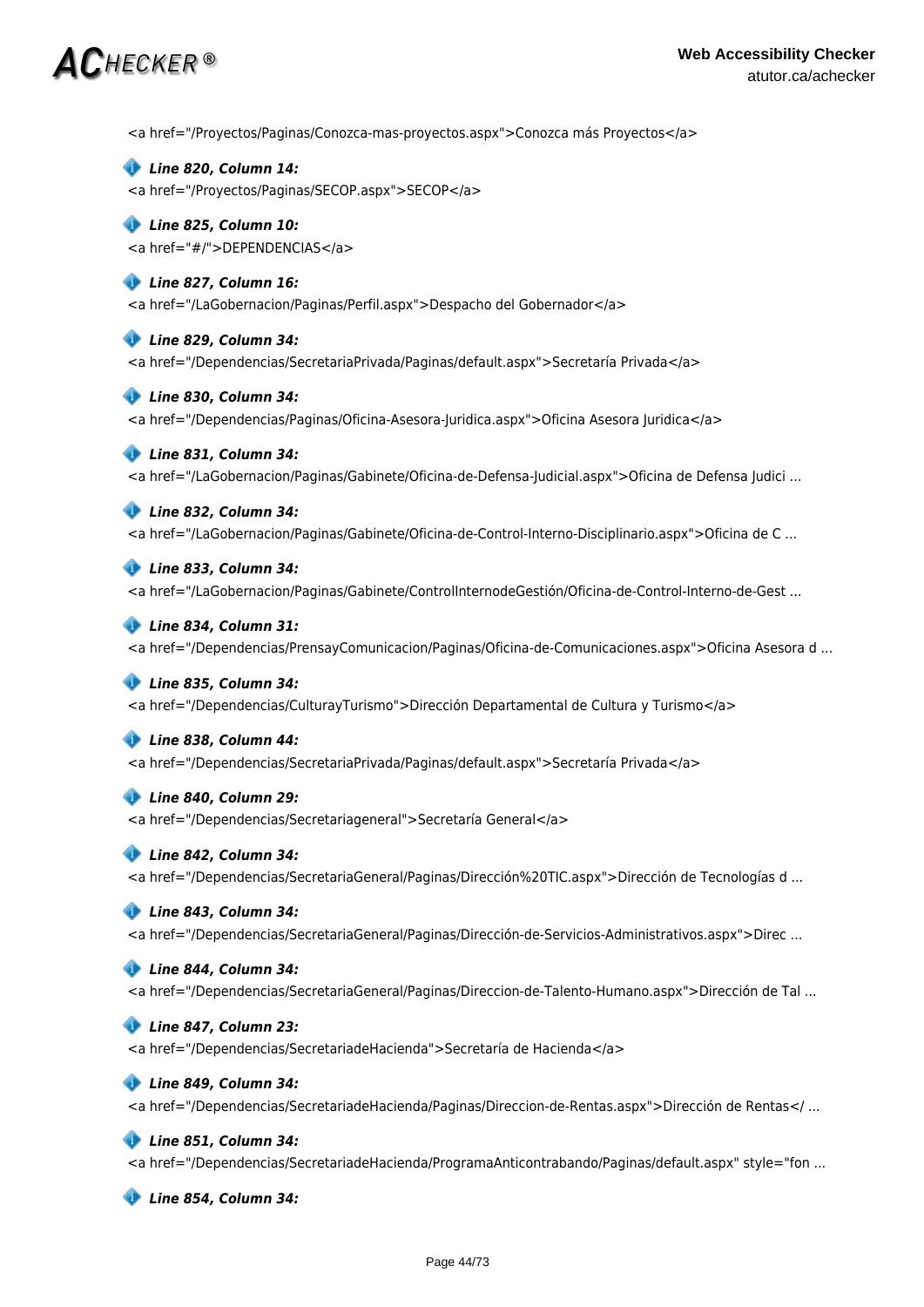# $\bm{AC}$ HECKER®

<a href="/Dependencias/SecretariadeHacienda/Paginas/Direccion-de-Presupuesto.aspx">Dirección de Pre ...

 *Line 855, Column 34:* <a href="/Dependencias/SecretariadeHacienda/Paginas/Direccion-de-Tesoreria.aspx">Dirección de Tesor ...

# *Line 856, Column 34:*

<a href="/Dependencias/SecretariadeHacienda/Paginas/Direccion-de-Contabilidad.aspx">Dirección de Co ...

## *Line 857, Column 34:*

<a href="/Dependencias/SecretariadeHacienda/Paginas/Direccion-de-CobroCoactivo.aspx">Dirección de C ...

### *Line 860, Column 24:*

<a href="/Dependencias/Gobierno">Secretaría de Gobierno, Convivencia y Seguridad Ciudadana</a>

# *Line 863, Column 34:*

<a href="/Dependencias/Gobierno/Paginas/Dirección-de-Desarrollo-Comunitario.aspx">Dirección de Des ...

# *Line 864, Column 34:*

<a href="/Dependencias/Gobierno/Paginas/Direccion-de-Asuntos-Municipales.aspx">Dirección de Segurid ...

 *Line 865, Column 34:* <a href="/Dependencias/Gobierno/Paginas/Oficina-de-Prevencion-y-Atencion-de-Emergencias-y-Desastres. ...

# *Line 868, Column 23:*

<a href="/Dependencias/ObrasPublicas">Secretaría de Infraestructura</a>

 *Line 870, Column 34:*

#### *Line 871, Column 34:*

<a href="/Dependencias/ObrasPublicas/Paginas/Direccion-de-Construcciones.aspx">Dirección de Constru ...

#### *Line 872, Column 34:*

<a href="/Dependencias/Transito/Paginas/default.aspx">Dirección de Tránsito, Transporte y Movilida ...

#### *Line 876, Column 10:*

<a href="/Dependencias/SecretariadelaMujer/Paginas/default.aspx">Secretaría de Integración, Desarr ...

#### *Line 878, Column 34:*

<a href="/Dependencias/SecretariadelaMujer/Paginas/DireccionIyDS.aspx">Dirección de Inclusión y De ...

#### *Line 879, Column 34:*

<a href="/Dependencias/DirecciondeVivienda">Dirección de Vivienda</a>

#### *Line 882, Column 24:*

<a href="/Dependencias/Educacion">Secretaría de Educación</a>

# *Line 884, Column 34:*

<a href="/Dependencias/Educacion/Paginas/Direccion-de-Calidad-Educativa.aspx">Dirección de Calidad ...

# *Line 885, Column 34:*

<a href="/Dependencias/Educacion/Paginas/Direccion-de-Cobertura-Educativa.aspx">Dirección de Cobert ...

# *Line 886, Column 34:*

<a href="/Dependencias/Educacion/Paginas/Direccion-Administrativa.aspx">Dirección Administrativa</a ...

 *Line 889, Column 23:*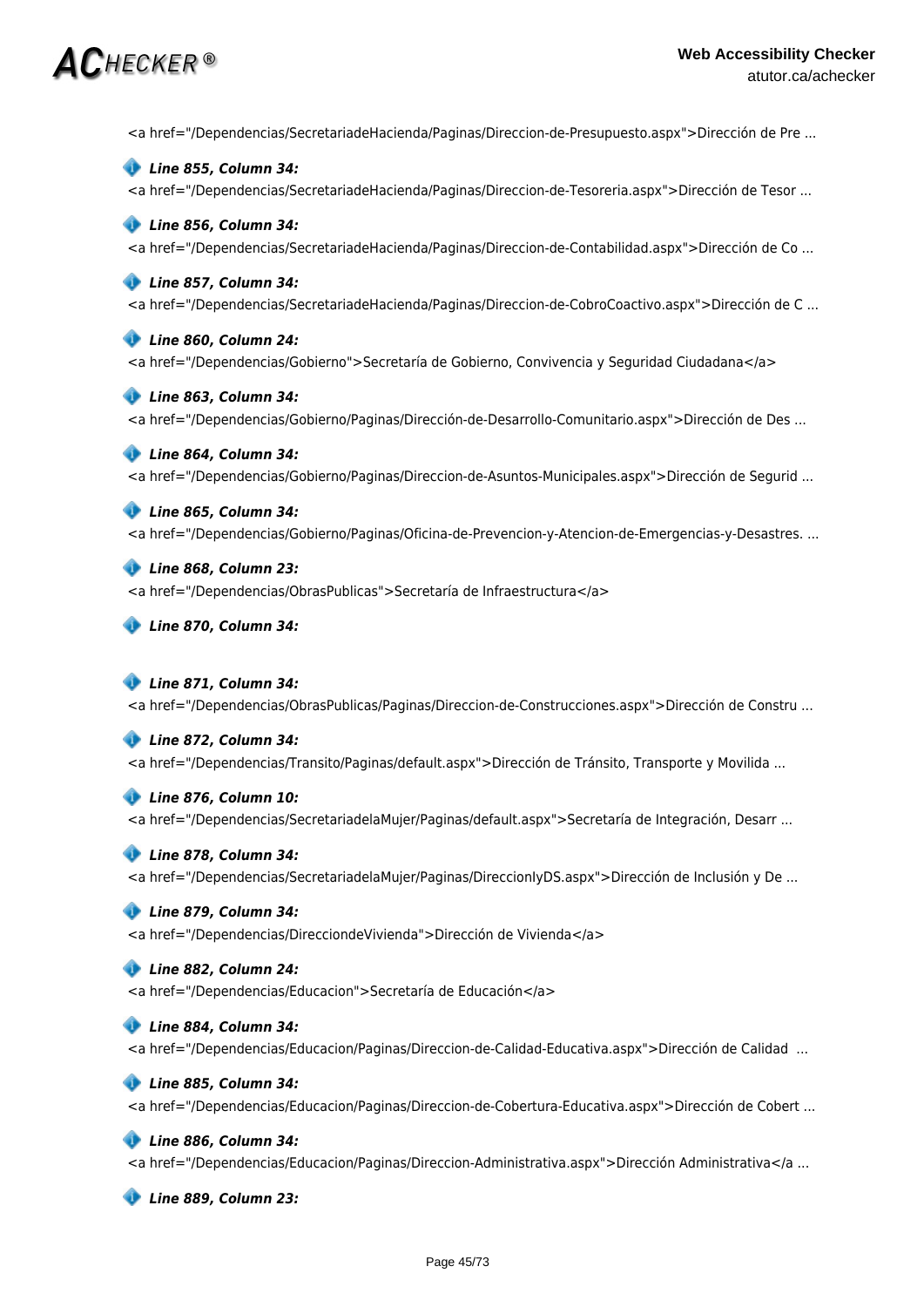# $\bm{AC}$ hecker ®

<a href="/Dependencias/Salud">Secretaría de Salud</a>

#### *Line 891, Column 34:*

<a href="/Dependencias/Salud/Paginas/Direccion-Administrativa-y-Financiera.aspx">Dirección Administ ...

### *Line 892, Column 34:*

<a href="/Dependencias/Salud/Paginas/Direccion-de-Salud-Publica.aspx">Dirección de Salud Pública</ ...

### *Line 893, Column 34:*

<a href="/Dependencias/Salud/Paginas/Direccion-de-Seguridad-Social-y-Garantia-de-la-Calidad.aspx">Di ...

### *Line 897, Column 24:*

<a href="/Dependencias/Agricultura">Secretaria de Desarrollo Economico,<br>Agricultura,Ganaderia y M ...

### *Line 899, Column 34:*

<a href="/Dependencias/Agricultura/Paginas/Dirección-Empresarial-.aspx">Dirección Empresarial</a>

### *Line 900, Column 34:*

<a href="/Dependencias/Agricultura/Paginas/Desarrollo-Rural.aspx">Dirección de Desarrollo Rural</a>

# *Line 901, Column 34:*

<a href="/Dependencias/Agricultura/Paginas/Medio-Ambiente.aspx">Dirección de Medio Ambiente</a>

### *Line 904, Column 13:*

<a href="/Dependencias/Planeacion">Departamento Administrativo de Planeación</a>

#### *Line 906, Column 34:*

<a href="/Dependencias/Planeacion/Paginas/Directora-Tecnica-de-Politica-Sectorial.aspx">Dirección d ...

# *Line 907, Column 34:*

<a href="/Dependencias/Planeacion/Paginas/Director-Tecnico-de-Banco-Programas-y-Proyectos.aspx">Dire ...

# *Line 911, Column 12:*

<a href="/Dependencias/PrensayComunicacion/Paginas/NoticiasCovid-19.aspx">COVID-19</a>

#### *Line 935, Column 282:*

<a href='javascript:void(0);' class='btn btn-primary' role='button'>Ver más...</a>

#### *Line 935, Column 551:*

<a href='javascript:void(0);' class='btn btn-primary' role='button'>Ver más...</a>

# *Line 935, Column 796:*

<a href='javascript:void(0);' class='btn btn-primary' role='button'>Ver más...</a>

# *Line 935, Column 1033:*

<a href='https://forms.office.com/Pages/ResponsePage.aspx?id=syGTxwCy-Um2iRgN5gvj518W00D1Pa5BvxMv-0x ...

# *Line 935, Column 1405:*

<a href='javascript:void(0);' class='btn btn-primary' role='button'>Ver más...</a>

# *Line 935, Column 1694:*

<a href='https://vehiculos.casanare.gov.co/impuesto-vehiculos' class='btn btn-primary' role='button' ...

# *Line 938, Column 5:*

<a class="left carousel-control" href="#myCarousel" data-slide="prev"> <span class="glyphicon gl ...

# ◈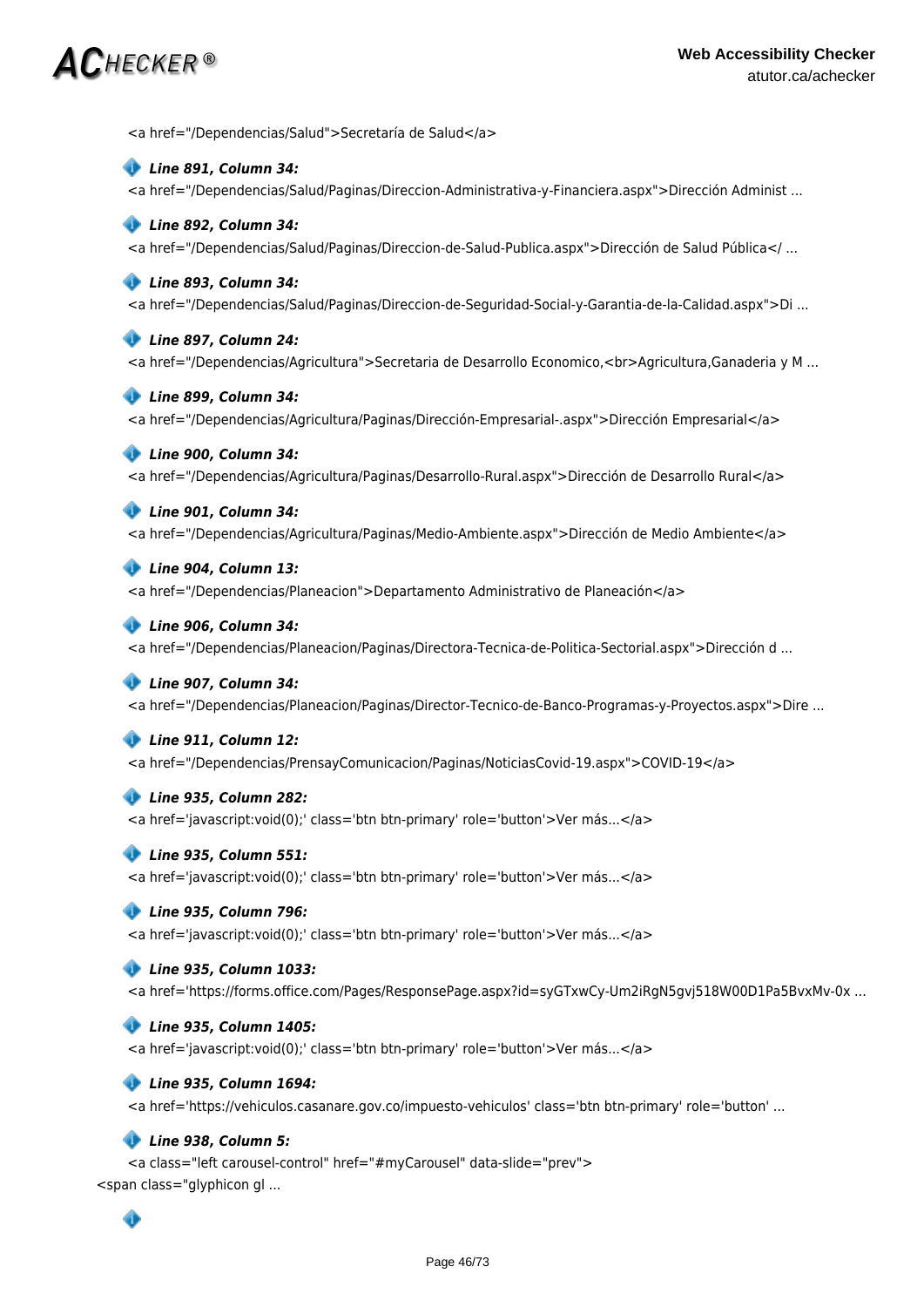# $\mathbf C$ hecker ®

#### *Line 942, Column 5:*

<a class="right carousel-control" href="#myCarousel" data-slide="next"> <span class="glyphicon g ...

### *Line 971, Column 23:*

<a target=" blank" href="https://www.facebook.com/GobCasanare" class="icoFacebook" title="Facebook"> ...

#### *Line 972, Column 23:*

<a target=" blank" href="https://twitter.com/GobCasanare" class="icoTwitter" title="Twitter"><span c ...

#### *Line 973, Column 23:*

<a target="\_blank" href="https://www.youtube.com/user/prensagobcasanare/videos" class="icoGoogle" ti ...

#### *Line 974, Column 23:*

<a target=" blank" href="https://www.instagram.com/gobcasanare/" class="icoRss" title="Instagram"><s ...

#### *Line 995, Column 11:*

<a data-toggle="modal" data-target="#myModal3" class="btn btn-demo"> <span class="fas fa-co ...

#### *Line 1013, Column 20:*

<a href="/AtencionalCiudadano/Paginas/Tramites-y-Servicios-.aspx">  $\leq$ div cl ...

# *Line 1024, Column 16:* <a target="\_blank" href="https://apps.casanare.gov.co/correspondencia/pqrs?/pqrs"> ...

 *Line 1035, Column 23:* <a href="/NuestraGestion/Paginas/Normatividad.aspx"> <div class="item2">

#### *Line 1046, Column 26:*

<a href="/NuestraGestion/Paginas/Transparencia-y-acceso-a-informacion-publica.aspx">

#### *Line 1057, Column 26:*

<a href="/LaGobernacion/Paginas/Gabinete.aspx"> <div class="item2">

...

...

Ô

...

...

# *Line 1068, Column 27:*

 $<$ a href="#">

 <div class="item2"> <div class="ci ...

# *Line 1079, Column 27:*

<a href="/NuestraGestion/Paginas/Control-y-Rendicion-de-Cuentas.aspx">  $<$ di ...

#### *Line 1090, Column 24:*

<a href="/AtencionalCiudadano/Paginas/Escribale-al-Gobernador-.aspx"> <div class="item">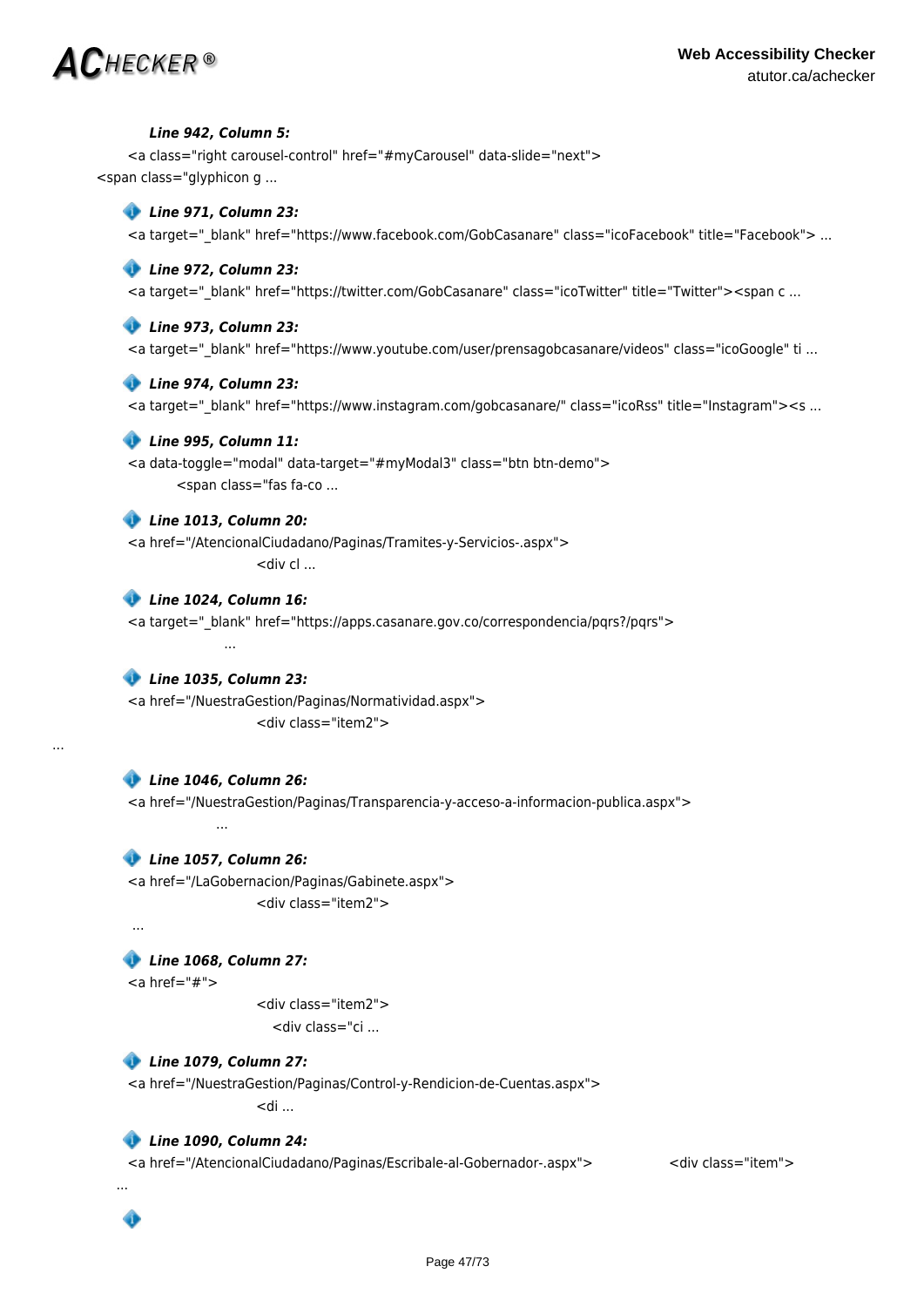...

...

...

### *Line 1101, Column 27:*

<a href="/Prensa/Paginas/Galeria-de-Imagenes.aspx"> <div class="item2">

# *Line 1111, Column 26:*

<a href="/Prensa/Paginas/Noticias.aspx"> <div class="item2">

# *Line 1126, Column 13:*

<a class="left carousel-control" href="#myCarousel3" data-slide="prev"> <span class=" ...

# *Line 1130, Column 13:*

<a class="right carousel-control" href="#myCarousel3" data-slide="next"> <span class= ...

# *Line 1149, Column 11:*

<a href="/LaGobernacion/Paginas/Directorio-de-Dependencias.aspx" class="btn btn-demo">  $<$ spa ...

# *Line 1208, Column 17:*

<a href="/NuestraGestion/Paginas/Transparencia-y-acceso-a-informacion-publica.aspx">

# *Line 1223, Column 17:*

<a href="/Dependencias/Planeacion/Paginas/Rendicion-de-Cuentas-2020.aspx">  $\lt$ div c ...

# *Line 1269, Column 17:*

<a href="/Paginas/Impuestos.aspx"> <div class="circulo-link"> <span class="fa fa- ...

# *Line 1284, Column 17:*

<a href="/dependencias/planeacion/paginas/Plan-de-Desarrollo-2020-2023.aspx">  $>$ di ...

# *Line 1297, Column 17:*

<a href="https://www.casanare.gov.co/NuestraGestion/Paginas/Ciencia-Tecnologia-e-Innovacion-de-Casan ...

# *Line 1330, Column 9:*

<a href="/Prensa/Ninos/Paginas/default.aspx">PORTAL INFANTIL</a>

# *Line 1331, Column 9:*

<a href="/Dependencias/SecretariadelaMujer/Paginas/default.aspx">MUJER</a>

# *Line 1332, Column 9:*

<a href="/Dependencias/Salud">SALUD</a>

# *Line 1333, Column 9:*

<a href="/Dependencias/Educacion">EDUCACIÓN</a>

# *Line 1334, Column 9:*

<a href="/Dependencias/ObrasPublicas">INFRAESTRUCTURA</a>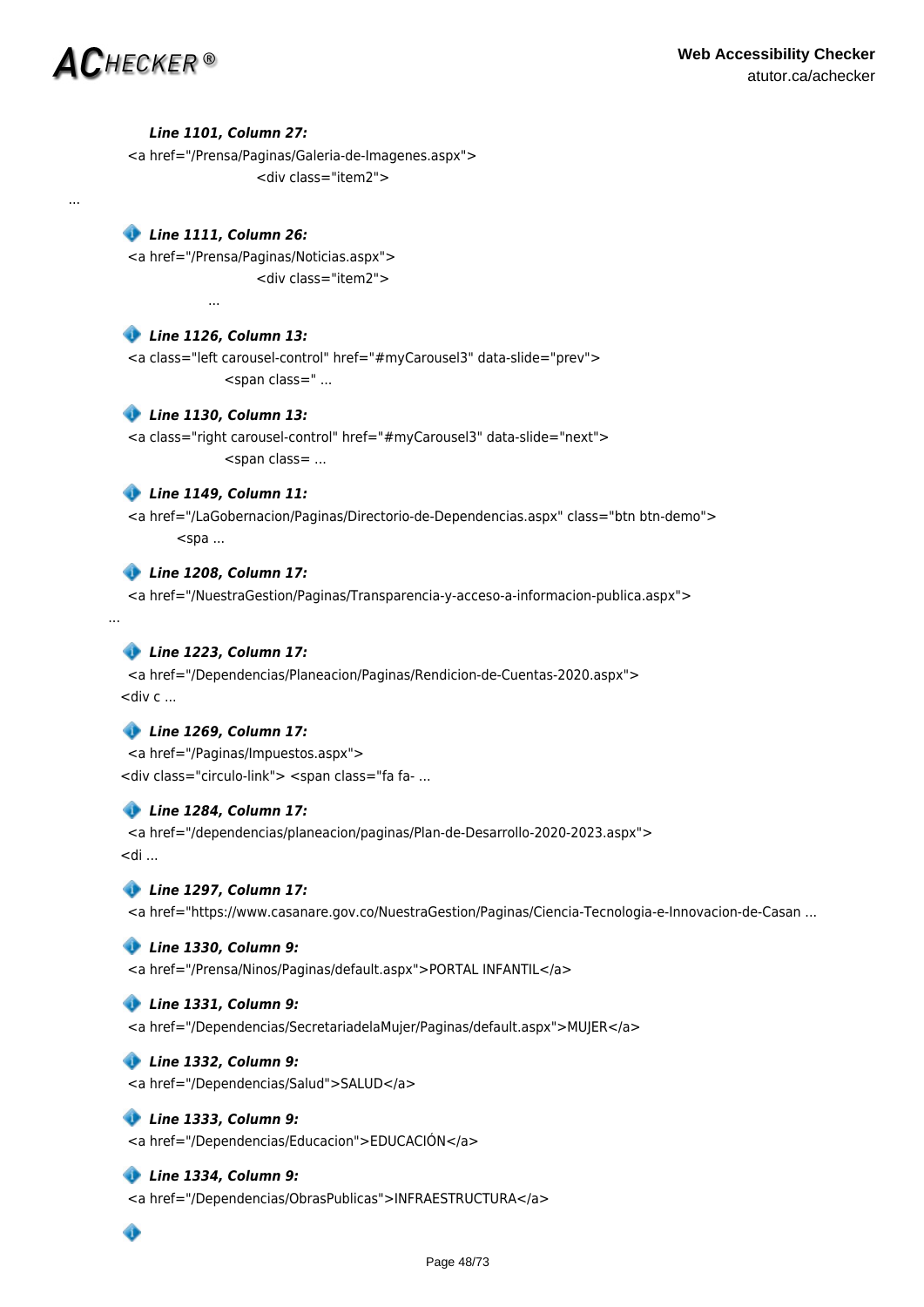# **Web Accessibility Checker** atutor.ca/achecker

# $\mathsf{AC}$ hecker®

 *Line 1335, Column 9:* <a href="/Dependencias/Planeacion">PLANEACIÓN</a>

# *Line 1336, Column 9:*

<a href="/Dependencias/Agricultura">AGRICULTURA</a>

# *Line 1337, Column 31:*

<a href="/Dependencias/Gobierno">GOBIERNO</a>

# *Line 1391, Column 213:*

<a href='https://forms.office.com/Pages/ResponsePage.aspx?id=syGTxwCy-Um2iRgN5gvj518W00D1Pa5BvxMv-0x ...

#### *Line 1391, Column 716:*

<a href='https://forms.office.com/Pages/ResponsePage.aspx?id=syGTxwCy-Um2iRgN5gvj518W00D1Pa5BvxMv-0x ...

### *Line 1393, Column 171:*

<a href='#'> <div class='w3\_agile\_event\_grid1'> <img src='/RendiciondeCuentas/Deudas-impuesto-fb.png ...

### *Line 1393, Column 503:*

<a href='#'>Ponte al día con Casanare</a>

### *Line 1435, Column 546:*

<a href='/Prensa/SaladePrensa/Paginas/Vías-en-buenas-condiciones-para-la-comunidad-de-San-Luis-de-P ...

### *Line 1435, Column 1512:*

<a href='/Prensa/SaladePrensa/Paginas/Falta-un-día-para-el-cierre-de-la-Encuesta-de-Participación- ...

# *Line 1435, Column 2544:*

<a href='/Prensa/SaladePrensa/Paginas/Gobernación-de-Casanare-hace-entrega-de-elementos-de-biosegur ...

#### *Line 1435, Column 3601:*

<a href='/Prensa/SaladePrensa/Paginas/Gobernación-socializó-proyecto-de-unidades-productivas-para- ...

#### *Line 1435, Column 4564:*

<a href='/Prensa/SaladePrensa/Paginas/88-proyectos-de-Casanare-inscritos-en-el-Programa-Nacional-de- ...

#### *Line 1435, Column 5658:*

<a href='/Prensa/SaladePrensa/Paginas/Secretaría-de-la-Mujer-se-vinculó-a-la-celebración-del-Día ...

# *Line 1444, Column 4:*

<a href="/Prensa/Paginas/Noticias.aspx" style="margin: 0 0 33px 34em;" class="btn btn-primary" role= ...

# *Line 1472, Column 6:*

<a class="twitter-timeline" data-width="100%" data-height="475px" href="https://twitter.com/GobCasan ...

# *Line 1479, Column 494:*

<a href="https://www.instagram.com/tv/CBE79cpgKBB/?utm\_source=ig\_embed&amp;utm\_campaign=loading" sty ...

#### *Line 1479, Column 6071:*

<a href="https://www.instagram.com/tv/CBE79cpgKBB/?utm\_source=ig\_embed&amp;utm\_campaign=loading" sty ...

#### *Line 1479, Column 6828:*

<a href="https://www.instagram.com/gobcasanare/?utm\_source=ig\_embed&amp;utm\_campaign=loading" style= ...

# *Line 1598, Column 13:*

<a id="ctl00\_PlaceHolderMain\_g\_984f9146\_9e05\_409a\_8808\_44b8d954b6bf\_ctl00\_Hiper" class="small texto\_ ...

# ◈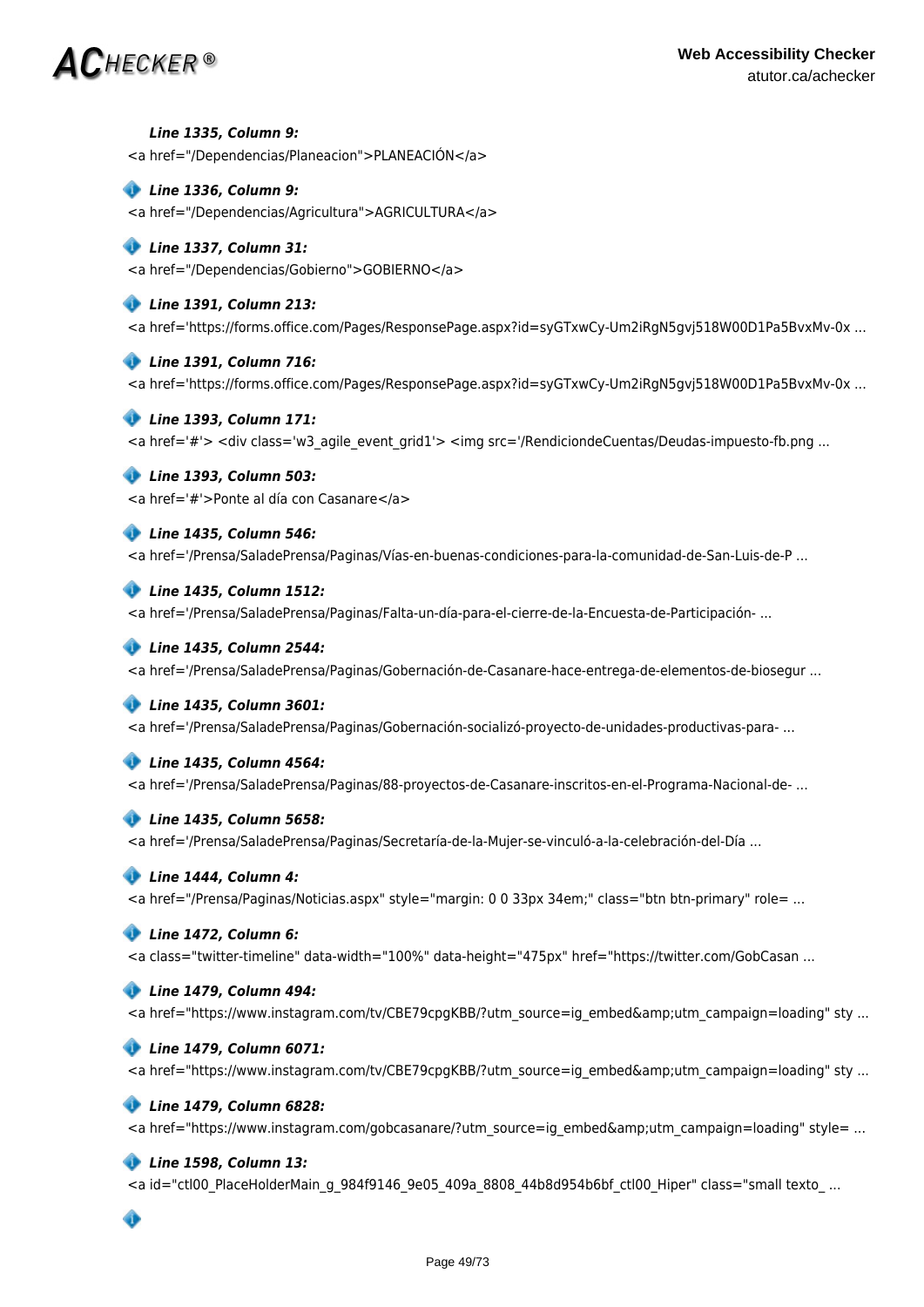#### *Line 1808, Column 26:*

<a href="/Dependencias/Planeacion/Paginas/Director-Tecnico-de-Banco-Programas-y-Proyectos.aspx"><spa ...

#### *Line 1810, Column 27:*

<a target="\_blank" href="http://www.sig.casanare.gov.co/"><span class="fa-li fas fa-check-circle"></ ...

#### *Line 1812, Column 27:*

<a target=" blank" href="http://www.chip.gov.co/schip rt/index.jsf"><span class="fa-li fas fa-check- ...

#### *Line 1814, Column 27:*

<a target="\_blank" href="http://sigotn.igac.gov.co/sigotn/frames\_pagina.aspx"><span class="fa-li fas ...

#### *Line 1836, Column 5:*

<a href="https://www.serviciodeempleo.gov.co/"><img src="/Style%20Library/Images/iconos/3.jpg" longd ...

#### *Line 1839, Column 4:*

<a href="https://www.serviciodeempleo.gov.co/"> <span style="font-weight: 900">Empleo</span>

### *Line 1849, Column 5:*

...

<a href="/Dependencias/Planeacion/Paginas/Organo-Colegiado-de-Administracion-y-decision---OCAD.aspx" ...

#### *Line 1852, Column 4:*

<a href="/Dependencias/Planeacion/Paginas/Organo-Colegiado-de-Administracion-y-decision---OCAD.aspx" ...

#### *Line 1864, Column 5:*

<a href="https://www.colombiacompra.gov.co/colombia-compra/colombia-compra-eficiente"><img src="/Sty ...

#### *Line 1867, Column 4:*

<a href="https://www.colombiacompra.gov.co/colombia-compra/colombia-compra-eficiente"> <span st ...

#### *Line 1877, Column 5:*

<a href="/Paginas/Gobierno-en-Linea.aspx"><img src="/Style%20Library/Images/iconos/01GobDig.png" lon ...

#### *Line 1885, Column 5:*

<a href="http://www.urnadecristal.gov.co/"><img src="/Style%20Library/Images/iconos/8.jpg" longdesc= ...

#### *Line 1888, Column 4:*

<a href="http://www.urnadecristal.gov.co/"> <span style="font-weight: 900">Urna de Cristal</spa ...

#### *Line 1913, Column 5:*

<a href="#"><img src="/Style%20Library/Images/iconos/11.jpg" longdesc="https://www.google.com.co/" ...

#### *Line 1916, Column 4:*

 $<$ a href="#"> <span style="font-weight: 900">Vivienda</span> <p style="font-size: 88%;">Un ...

### *Line 1927, Column 5:*

<a href="http://horalegal.inm.gov.co/"><img src="/Style%20Library/Images/iconos/12.jpg" longdesc="ht ...

#### *Line 1930, Column 4:*

<a href="http://horalegal.inm.gov.co/">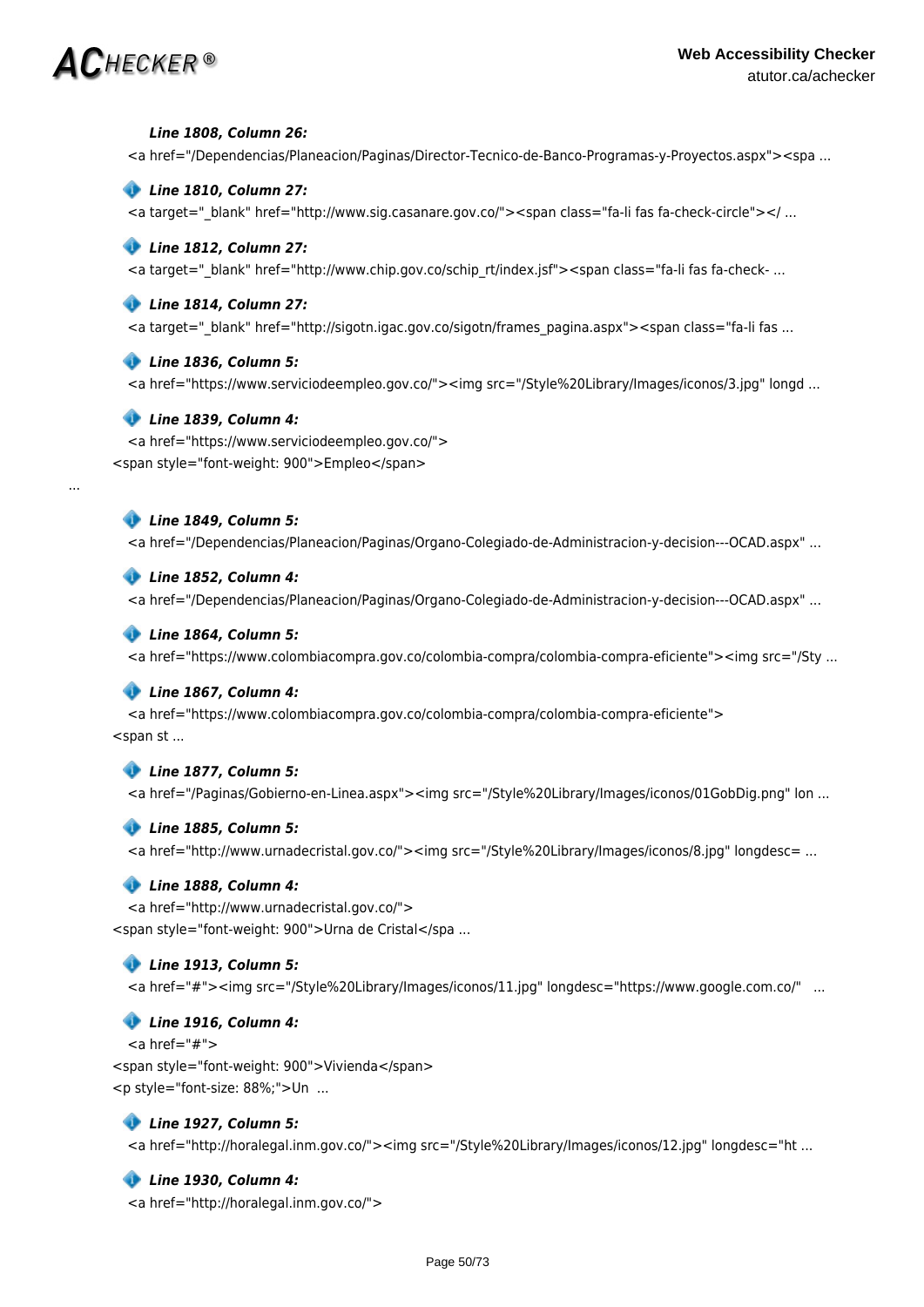# $\mathsf{A}\mathcal{C}$ hecker ®

<span style="font-weight: 900">Hora Legal Colombia</spa ...

#### *Line 1941, Column 5:*

<a href="http://web.casanare.gov.co/odih/"><img src="/Style%20Library/Images/iconos/22.jpg" longdesc ...

#### *Line 1944, Column 4:*

<a href="http://web.casanare.gov.co/odih/"> <span style="font-weight: 800">Observatorio</span> ...

#### *Line 1969, Column 5:*

<a href="http://www.convertic.gov.co/641/w3-channel.html"><img src="/Style%20Library/Images/iconos/1 ...

#### *Line 1972, Column 4:*

<a href="http://www.convertic.gov.co/641/w3-channel.html"> <span style="font-weight: 900">ConVe ...

#### *Line 1982, Column 5:*

<a href="https://www.casanare.gov.co/AtencionalCiudadano/Paginas/Encuestas.aspx"><img src="/Style%20 ...

#### *Line 1985, Column 4:*

<a href="https://www.casanare.gov.co/AtencionalCiudadano/Paginas/Encuestas.aspx"> <span style=" ...

## *Line 1995, Column 5:*

<a href="/Dependencias/Gobierno/Paginas/Oficina-de-Prevencion-y-Atencion-de-Emergencias-y-Desastres. ...

#### *Line 1998, Column 4:*

<a href="/Dependencias/Gobierno/Paginas/Oficina-de-Prevencion-y-Atencion-de-Emergencias-y-Desastres. ...

#### *Line 2009, Column 5:*

<a href="http://www.multilegis.com/casanare/"><img src="/Style%20Library/Images/iconos/17.jpg" longd ...

#### *Line 2012, Column 4:*

<a href="http://www.multilegis.com/casanare/">

<span style="font-weight: 900">Multilegis</span> ...

#### *Line 2022, Column 5:*

<a href="https://prestadores.minsalud.gov.co/habilitacion/ingreso.aspx?ets\_codigo=85"><img src="/Sty ...

#### *Line 2025, Column 4:*

<a href="https://prestadores.minsalud.gov.co/habilitacion/ingreso.aspx?ets\_codigo=85">  $\le$ span st ...

#### *Line 2035, Column 5:*

<a href="https://prestadores.minsalud.gov.co/habilitacion/ingreso\_prestadores.aspx?ets\_codigo=85"><i ...

#### *Line 2038, Column 4:*

<a href="https://prestadores.minsalud.gov.co/habilitacion/ingreso\_prestadores.aspx?ets\_codigo=85">

## *Line 2048, Column 5:*

<a href="/Paginas/Denuncie-hechos-de-corrupcion.aspx"><img src="/Style%20Library/Images/iconos/20.jp ...

### *Line 2051, Column 4:*

â

<a href="/Paginas/Denuncie-hechos-de-corrupcion.aspx"> <span style="font-weight: 900">Denuncie< ...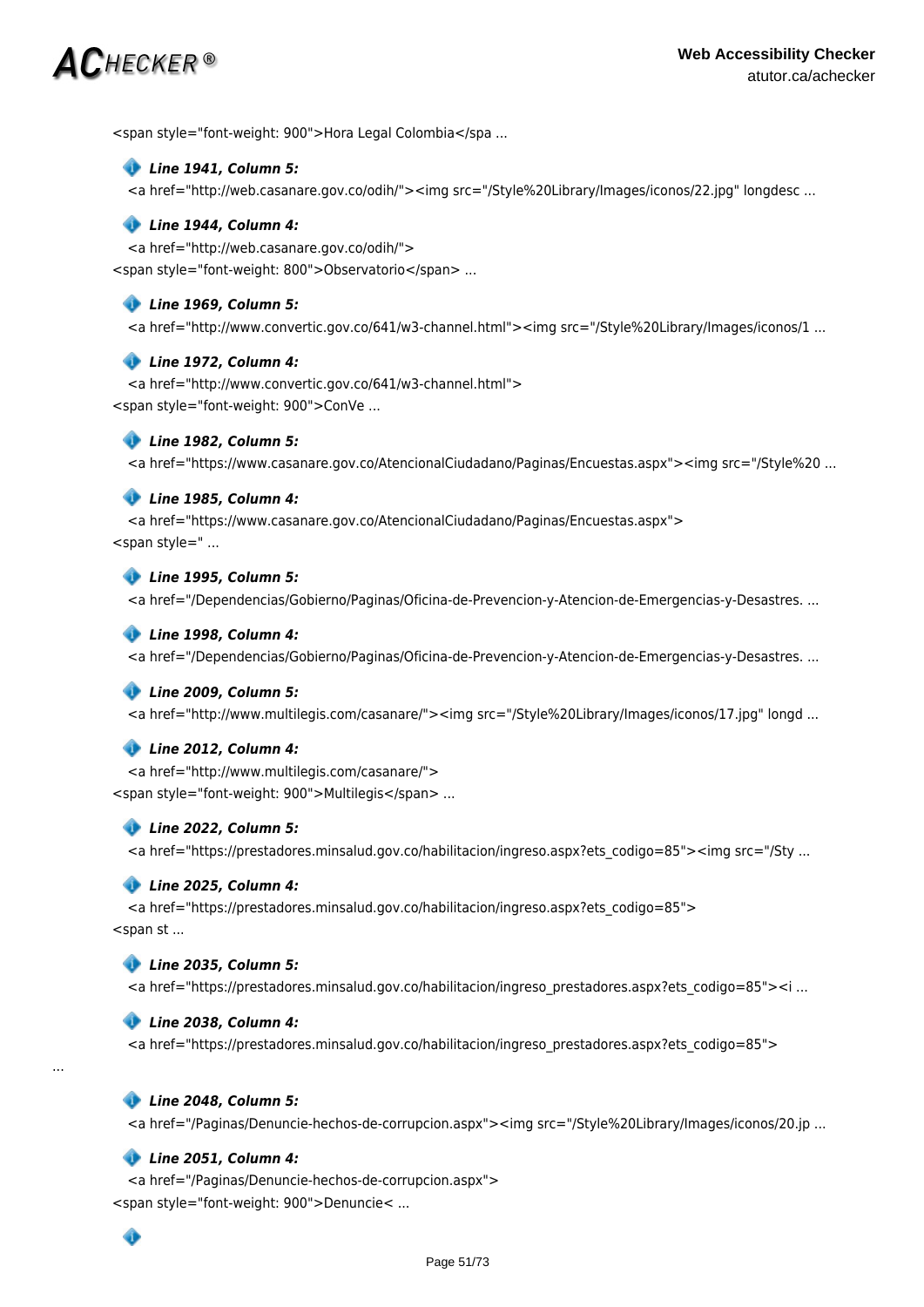

...

#### *Line 2061, Column 5:*

<a href="https://www.datos.gov.co/browse?q=casanare&sortBy=relevance&utf8=%E2%9C%93&page=1"><img src

### *Line 2064, Column 4:*

<a href="https://www.datos.gov.co/browse?q=casanare&sortBy=relevance&utf8=%E2%9C%93&page=1">  $<$ s ...

#### *Line 2110, Column 6:*

<a target=" blank" href="http://www.portalterritorial.gov.co/index.shtml"><img src="/Style Library/i ...

#### *Line 2111, Column 6:*

<a target=" blank" href="http://www.sirvoamipais.gov.co/"><img src="/Style Library/images/logos/6.pn ...

#### *Line 2112, Column 6:*

<a target=" blank" href="https://www.nomasfilas.gov.co/"><img src="/Style Library/images/logos/27.pn ...

#### *Line 2113, Column 6:*

<a target="\_blank" href="http://estrategia.gobiernoenlinea.gov.co/623/w3-channel.html"><img src="/St ...

#### *Line 2114, Column 6:*

<a target=" blank" href="http://www.colombiacompra.gov.co/es/colombia-compra-eficiente"><img src="/S ...

#### *Line 2115, Column 6:*

<a target="\_blank" href="http://www.nomascelularesrobados.gov.co/"><img src="/Style Library/images/l ...

#### *Line 2116, Column 6:*

<a target="\_blank" href="http://www.vur.gov.co/"><img src="/Style Library/images/logos/12.png" title ...

#### *Line 2117, Column 6:*

<a target="\_blank" href="https://www.sisben.gov.co/"><img src="/Style Library/images/logos/13.png" t ...

#### *Line 2118, Column 6:*

<a target="\_blank" href="http://horalegal.inm.gov.co/"><img src="/Style Library/images/logos/7.png" ...

#### *Line 2119, Column 6:*

<a target="\_blank" href="http://www.mintic.gov.co/portal/604/w3-channel.html"><img src="/Style Libra ...

# *Line 2120, Column 6:*

<a target="\_blank" href="https://www.ejercito.mil.co/"><img src="/Style Library/images/logos/22.png" ...

#### *Line 2121, Column 6:*

<a target="\_blank" href="https://www.policia.gov.co/"><img src="/Style Library/images/logos/17.png" ...

#### *Line 2122, Column 6:*

<a target=" blank" href="https://www.minsalud.gov.co/salud/PServicios/Paginas/sistemade-informacion- ...

#### *Line 2123, Column 6:*

<a target="\_blank" href="https://www.simit.org.co/"><img src="/Style Library/images/logos/32.png" ti ...

#### *Line 2124, Column 6:*

<a target="\_blank" href="http://www.lexbase.co/"><img src="/Style Library/images/logos/20.png" title ...

#### *Line 2125, Column 6:*

 $\leq$ a target=" blank" href="http://www.1cero1.com/"><img src="/Style Library/images/logos/33.png" title ...

◈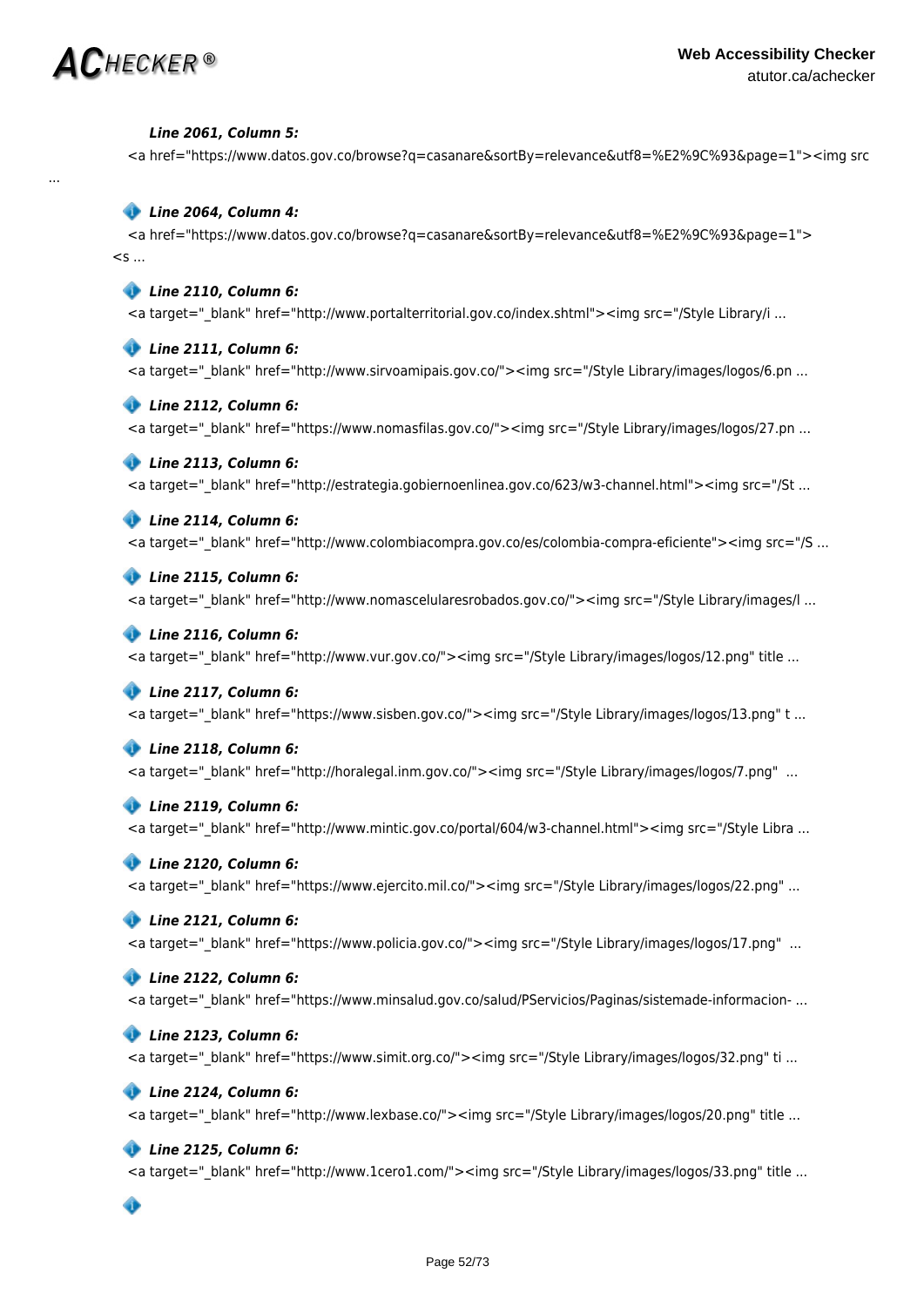*Line 2127, Column 6:* <a target=" blank" href="http://www.urnadecristal.gov.co/"><img src="/Style Library/images/logos/9.p ...  *Line 2128, Column 6:*

<a target=" blank" href="http://www.altocomisionadoparalapaz.gov.co/mesadeconversaciones/index.html" ...

# *Line 2129, Column 6:*

<a target=" blank" href="https://www.dnp.gov.co/Pagina%20Inicio/inicio.aspx"><img src="/Style Librar ...

## *Line 2130, Column 6:*

<a target=" blank" href="http://www.prosperidadsocial.gov.co/Paginas/Inicio.aspx"><img src="/Style L ...

#### *Line 2131, Column 6:*

<a target="\_blank" href="https://www.armada.mil.co/"><img src="/Style Library/images/logos/23.png" t ...

### *Line 2132, Column 6:*

<a target="\_blank" href="https://www.minsalud.gov.co/Paginas/default.aspx"><img src="/Style Library/ ...

### *Line 2133, Column 6:*

<a target="\_blank" href="http://www.haztemarino.mil.co/"><img src="/Style Library/images/logos/30.pn ...

## *Line 2168, Column 24:*

<a title="Políticas Privacidad" href="/Paginas/Politicas-de-Privacidad-y-Condiciones-de-Uso.aspx">P ...

### *Line 2169, Column 24:*

<a title="Políticas Editoriales" href="/Paginas/Politica-Editorial-y-de-Actualizacion.aspx">Políti ...

### *Line 2170, Column 55:*

<a title="Notificaciones" href="mailto:defensajudicial@casanare.gov.co">defensajudicial@casanare.gov ...

#### *Line 2202, Column 82:*

<a title="1cero1" href="http://www.1cero1.com/" target="\_blank"><img src="/SiteAssets/Images/1cero1- ...

#### *Line 2207, Column 23:*

<a target=" blank" href="https://www.facebook.com/GobCasanare" class="icoFacebook" title="Facebook"> ...

### *Line 2208, Column 23:*

<a target=" blank" href="https://twitter.com/GobCasanare" class="icoTwitter" title="Twitter"><span c ...

#### *Line 2209, Column 23:*

<a target="\_blank" href="https://www.youtube.com/user/prensagobcasanare/videos" class="icoGoogle" ti ...

#### *Line 2210, Column 23:*

<a target=" blank" href="https://www.instagram.com/gobcasanare/" class="icoRss" title="Instagram"><s ...

# **Check 197: Anchor text may not identify the link destination.**

### *Line 466, Column 10:*

<a title="Image" href="javascript:;" id="ms-pageDescriptionDiv" style="display:none;">  $\leq$ s ...

#### *Line 532, Column 86:*

<a style="margin:0" target="\_blank" href="http://www.essentialaccessibility.com/es/download" title=" ...

# *Line 533, Column 85:*

<a style="margin:0" target="\_blank" href="http://micrositios.mintic.gov.co/convertic/" title="CONVER ...

# ◈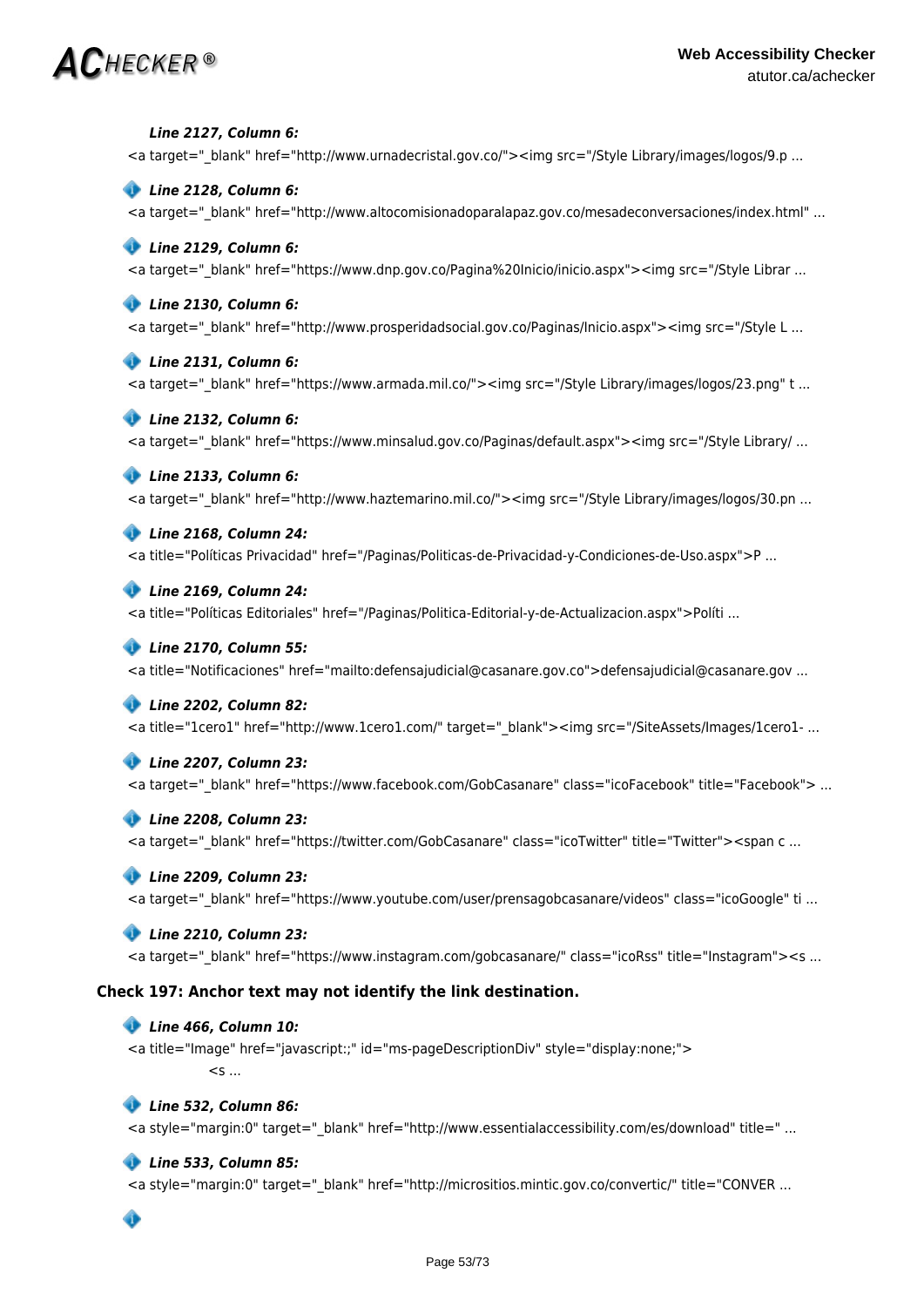*Line 575, Column 42:* <a title="slidebtn" href="/" class="slide-panel-btn"><span style="display:none">.</span></a>  *Line 592, Column 23:* <a title="Inicio" href="/"><span class="glyphicon glyphicon-home"></span>Inicio</a>  *Line 593, Column 25:* <a title="Ayudas" class="dropdown-toggle" data-toggle="dropdown" href="#">Ayudas para navegar en el ...  *Line 596, Column 29:* <a title="Mapa del Sitio" href="/Paginas/Mapa-del-Sitio.aspx"><span>Mapa del Sitio</span></a>  *Line 597, Column 29:* <a title="Glosario" href="/Paginas/Glosario.aspx"><span>Glosario</span></a>  *Line 598, Column 29:* <a title="Preguntas" href="/Paginas/Preguntas-Frecuentes.aspx"><span>Preguntas Frecuentes</span></a>  *Line 599, Column 29:* <a title="Tutorial Búsqueda" href="/Paginas/Tutorial-de-busqueda.aspx"><span>Tutorial de búsqueda< ...  *Line 600, Column 29:* <a title="Tutorial Trámites" href="/Paginas/Tutorial-de-tramites-y-servicios.aspx"><span>Tutorial d ...  *Line 603, Column 25:* <a title="Correo" target="\_blank" href="https://mail.casanare.gov.co/"><span class="glyphicon glyphi ...  *Line 604, Column 25:* <a title="Tic" target="\_blank" href="/Paginas/TIC.aspx">TIC</a>  *Line 605, Column 42:* <a href="javascript:AltoContraste();"><span class="glyphicon glyphicon-adjust"></span>Alto Contraste ...  *Line 616, Column 2:* <a href="/ layouts/15/Authenticate.aspx?Source=/Paginas/default.aspx" id="ctl00 g 14c144a5 a61f 47c5 ...  *Line 621, Column 42:* <a title="Inciar sesión" href="#"><span class="glyphicon glyphicon-log-in"></span>Iniciar sesión</ ...  *Line 641, Column 35:* <a href="/" title="Gobernación de Casanare"><img class="img-responsive" src="/SiteAssets/Images/Log ...  *Line 642, Column 29:* <a target="\_blank" title="República de Colombia" href="https://id.presidencia.gov.co/"><img class=" ...  *Line 676, Column 21:* <a title="El Casanare" href="#/">EL CASANARE</a>  *Line 678, Column 31:* <a accesskey="p" href="/ElCasanare/Paginas/Presentacion.aspx">Presentación</a>  *Line 679, Column 34:* <a accesskey="i" href="/ElCasanare/Paginas/Informacion-del-Departamento.aspx">Información del Depar ...  *Line 680, Column 34:* <a href="/ElCasanare/Paginas/Municipios.aspx">Municipios</a> ◈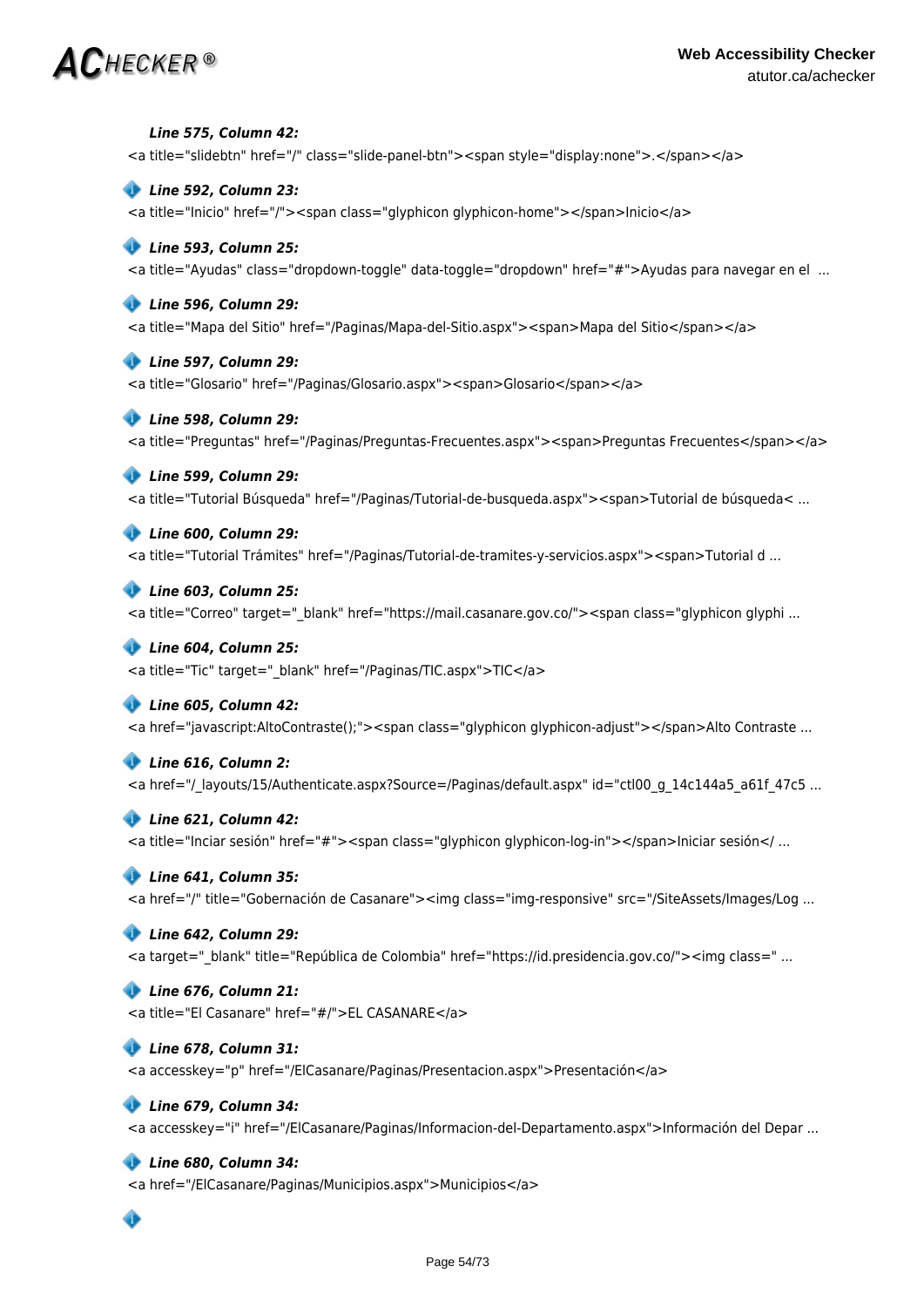*Line 681, Column 34:* <a href="/ElCasanare/Paginas/Localizacion-Fisica.aspx">Localización Física</a>

 *Line 682, Column 34:* <a href="/ElCasanare/Paginas/Historia.aspx">Historia</a>

 *Line 683, Column 34:* <a href="/ElCasanare/Paginas/Nuestros-Simbolos.aspx">Nuestros Símbolos</a>

 *Line 684, Column 34:* <a href="#">Turismo</a>

 *Line 686, Column 36:* <a href="/ElCasanare/Paginas/Vias-de-Comunicacion.aspx">Vías de Comunicación</a>

 *Line 687, Column 36:* <a href="/ElCasanare/Paginas/Ecologia.aspx">Ecología</a>

 *Line 688, Column 36:* <a href="/ElCasanare/Paginas/Economia.aspx">Economía</a>

 *Line 692, Column 34:* <a href="/ElCasanare/Paginas/Cifras.aspx">Cifras</a>

 *Line 693, Column 34:* <a href="/ElCasanare/Paginas/Gente.aspx">Gente</a>

 *Line 697, Column 10:* <a href="#/">LA GOBERNACIÓN</a>

 *Line 701, Column 35:* <a href="/LaGobernacion/Paginas/Mision.aspx">Misión</a>

 *Line 702, Column 35:* <a href="/LaGobernacion/Paginas/Vision.aspx">Visión</a>

 *Line 703, Column 35:* <a href="/LaGobernacion/Paginas/Objetivos-y-Funciones.aspx">Objetivos y Funciones</a>

 *Line 704, Column 35:* <a href="/LaGobernacion/Paginas/Organigrama.aspx">Organigrama</a>

 *Line 709, Column 35:* <a accesskey="g" href="/LaGobernacion/Paginas/Perfil.aspx">Perfil</a>

 *Line 710, Column 35:* <a href="/LaGobernacion/Paginas/Gabinete.aspx">Gabinete</a>

 *Line 711, Column 35:* <a href="/LaGobernacion/Paginas/Historico-Gobernadores.aspx">Histórico Gobernadores</a>

 *Line 716, Column 35:* <a href="/LaGobernacion/Paginas/Defensoria-del-Pueblo.aspx">Defensoría del Pueblo</a>

 *Line 717, Column 35:*

<a href="/LaGobernacion/Paginas/Transparencia-por-Colombia.aspx">Transparencia por Colombia</a>

# $\bullet$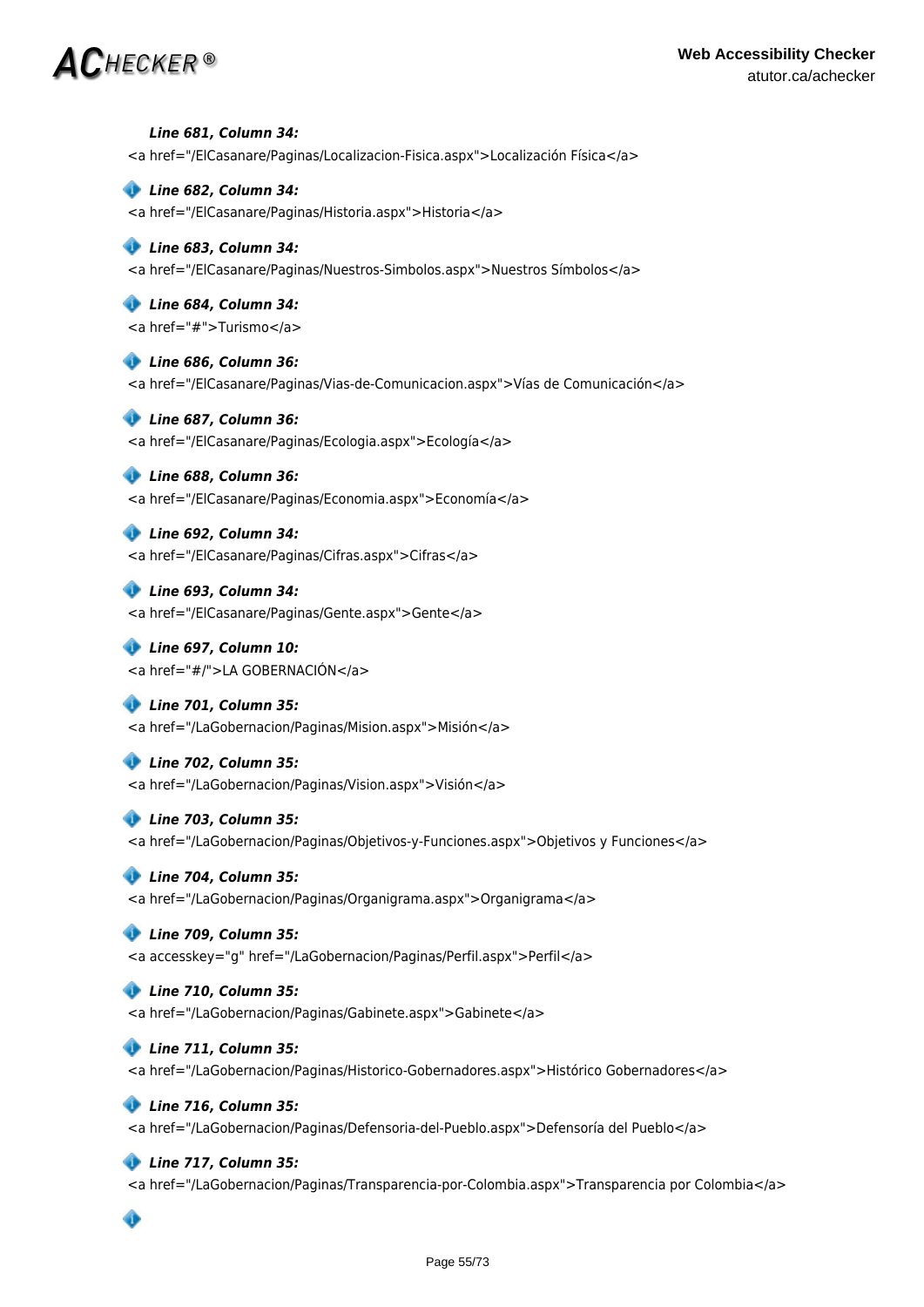*Line 718, Column 35:* <a href="/LaGobernacion/Paginas/Fiscalia-General-de-la-Nacion.aspx">Fiscalía General de la Nación< ...

### *Line 719, Column 35:*

<a href="/LaGobernacion/Paginas/Contaduria-General-de-la-Nacion.aspx">Contaduría General de la Naci ...

### *Line 720, Column 35:*

<a href="/LaGobernacion/Paginas/Procuraduria-General-de-la-Nacion.aspx">Procuraduría General de la ...

#### *Line 721, Column 35:*

<a href="/LaGobernacion/Paginas/Contraloria-General-de-la-Republica.aspx">Contraloría General de la ...

#### *Line 722, Column 35:*

<a href="/LaGobernacion/Paginas/Contraloria-Departamental-de-Casanare.aspx">Contraloría Departament ...

#### *Line 723, Column 35:*

<a href="/LaGobernacion/Paginas/Programa-presidencial-de-lucha-contra-la-corrupcion.aspx">Programa P ...

#### *Line 726, Column 31:*

<a href="/LaGobernacion/Paginas/Manuales.aspx">Manuales</a>

# *Line 727, Column 31:*

<a href="/LaGobernacion/Paginas/Directorio-de-Dependencias.aspx">Directorio de Dependencias</a>

#### *Line 728, Column 31:*

<a href="/LaGobernacion/Paginas/Directorio-de-Entidades-Descentralizadas.aspx">Directorio de Entidad ...

### *Line 729, Column 31:*

<a href="/LaGobernacion/Paginas/Calendario-de-Eventos.aspx">Calendario de Eventos</a>

# *Line 735, Column 10:*

<a href="#/">PRENSA</a>

#### *Line 737, Column 14:*

<a accesskey="n" href="/Prensa/Paginas/Noticias.aspx">Noticias</a>

#### *Line 738, Column 14:*

<a href="/Prensa/Paginas/Galeria-de-Imagenes.aspx">Galería de Imágenes</a>

#### *Line 739, Column 14:*

<a href="/Prensa/Paginas/Galeria-de-Mapas.aspx">Galería de Mapas</a>

#### *Line 740, Column 14:*

<a href="/Prensa/Paginas/Galeria-de-Audios.aspx">Galería de Audios</a>

#### *Line 741, Column 14:*

<a href="/Prensa/Paginas/Galeria-Videos.aspx">Galería de Videos</a>

#### *Line 742, Column 14:*

<a href="/Prensa/Paginas/Foro.aspx">Foro</a>

#### *Line 743, Column 14:*

<a href="/Prensa/Paginas/Boletin-Virtual.aspx">Boletín Virtual</a>

### *Line 744, Column 14:*

<a href="/Prensa/Ninos/Paginas/default.aspx">Niños</a>

# $\bullet$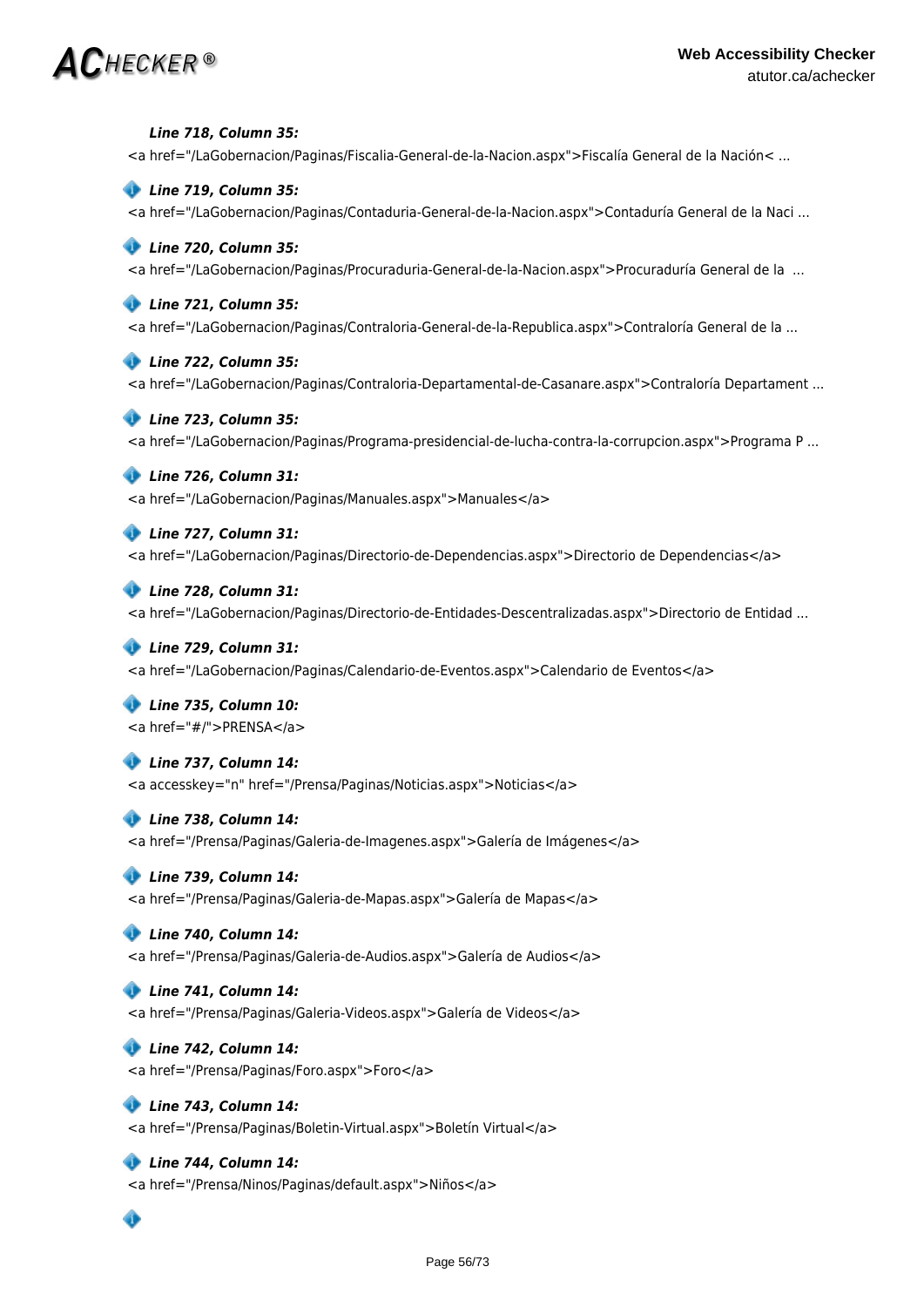*Line 748, Column 10:* <a href="#/">ATENCIÓN AL CIUDADANO</a>

 *Line 750, Column 14:* <a accesskey="t" href="/AtencionalCiudadano/Paginas/Tramites-y-Servicios-.aspx">Trámites y Servicio ...

# *Line 751, Column 14:*

<a accesskey="l" href="/AtencionalCiudadano/Paginas/Pagos-.aspx">Pagos</a>

## *Line 752, Column 14:*

<a target="\_blank" accesskey="q" href="https://apps.casanare.gov.co/correspondencia/pqrs?/pqrs">Peti ...

#### *Line 753, Column 14:*

<a href="/Paginas/Preguntas-Frecuentes.aspx">Preguntas Frecuentes</a>

### *Line 754, Column 14:*

<a href="/Paginas/Glosario.aspx">Glosario</a>

### *Line 755, Column 14:*

<a href="/AtencionalCiudadano/Paginas/Notificaciones-.aspx">Notificaciones</a>

 *Line 756, Column 14:*

<a target=" blank" href="https://agenciapublicadeempleo.sena.edu.co/Paginas/inicio.aspx">Ofertas de ...

 *Line 757, Column 14:*

<a href="/AtencionalCiudadano/Paginas/Encuestas.aspx">Encuestas</a>

#### *Line 758, Column 14:*

<a href="/AtencionalCiudadano/Paginas/Carta-del-trato-digno.aspx">Carta del Trato Digno</a>

#### *Line 759, Column 14:*

<a href="/AtencionalCiudadano/Paginas/Escribale-al-Gobernador-.aspx">Escríbale al Gobernador</a>

#### *Line 760, Column 14:*

<a target=" blank" href="https://www.datos.gov.co/browse?q=casanare&sortBy=relevance">Datos Abiertos ...

### *Line 761, Column 14:*

<a href="/AtencionalCiudadano/Paginas/Estadisticas-del-sitio-web.aspx">Estadísiticas del Sitio Web< ...

# *Line 765, Column 10:*

<a href="#/">NUESTRA GESTIÓN</a>

#### *Line 767, Column 16:*

<a href="/NuestraGestion/Paginas/Transparencia-y-acceso-a-informacion-publica.aspx">Transparencia y ...

#### *Line 768, Column 14:*

<a href="/NuestraGestion/Paginas/Normatividad.aspx">Normatividad</a>

#### *Line 769, Column 14:*

<a href="/NuestraGestion/Paginas/Planeacion-Gestion-y-Control.aspx">Planeación, Gestión y Control< ...

#### *Line 770, Column 14:*

<a href="/NuestraGestion/Paginas/Control-y-Rendicion-de-Cuentas.aspx">Control y Rendición de Cuenta ...

### *Line 771, Column 14:*

<a href="/NuestraGestion/Paginas/Informacion-Financiera-y-Contable.aspx">Información Financiera y C ...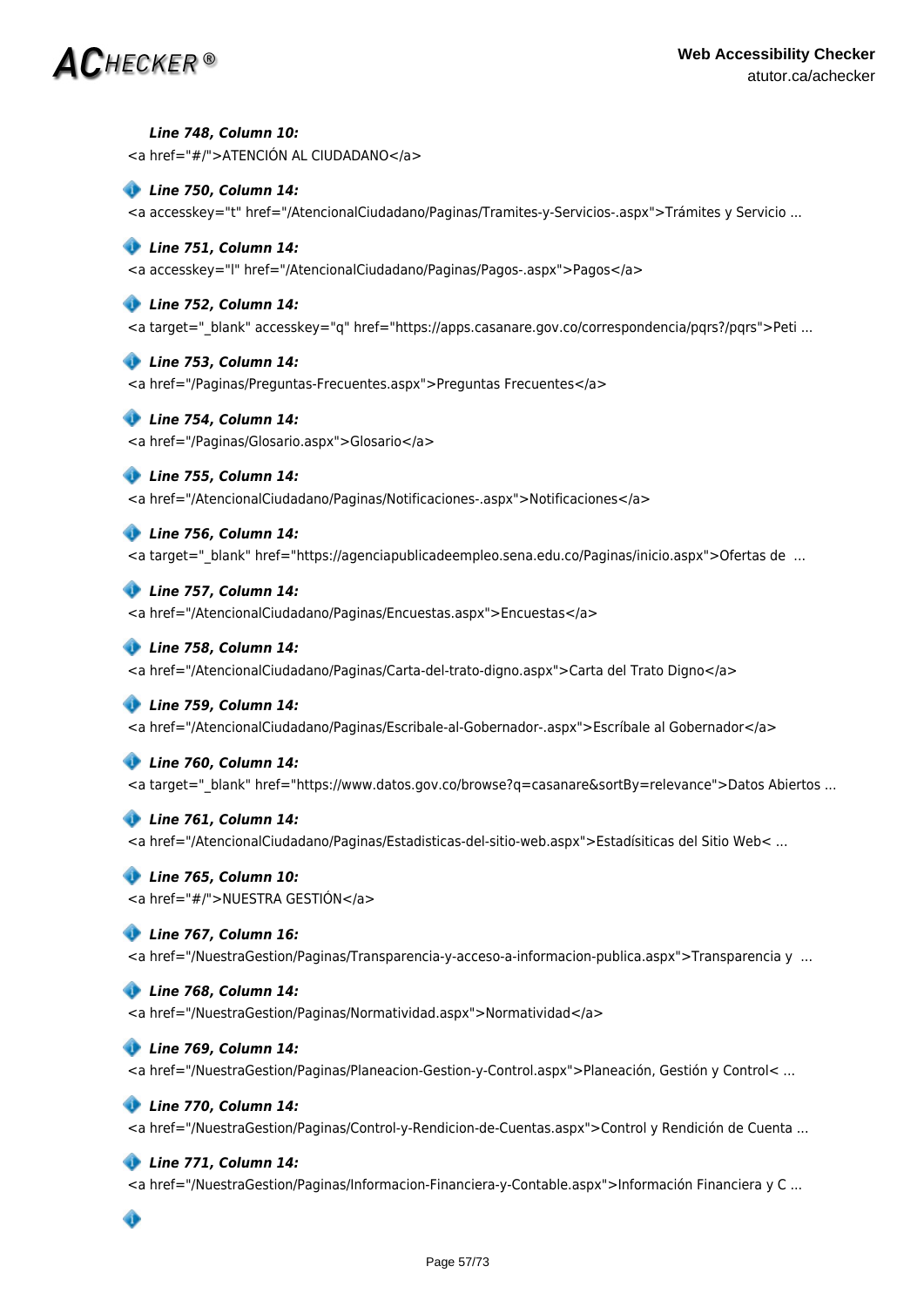# $\bm{AC}$ hecker ®

 *Line 772, Column 14:*

<a href="/Dependencias/SecretariaGeneral/Paginas/Datos-Abiertos.aspx">Datos Abiertos</a>  *Line 773, Column 14:* <a href="/NuestraGestion/Paginas/Ciencia-Tecnologia-e-Innovacion-de-Casanare.aspx">Ciencia, Tecnolog ...  *Line 774, Column 14:* <a href="/NuestraGestion/Paginas/Informacion-Adicional.aspx">Información Adicional</a>  *Line 775, Column 14:* <a href="/NuestraGestion/Paginas/Estudios-Investigaciones-y-otras-Publicaciones.aspx">Estudios, Inve ...  *Line 778, Column 16:* <a href="/NuestraGestion/Paginas/Presupuesto-General-Asignado.aspx">Presupuesto General Asignado</a>  *Line 779, Column 16:* <a href="/NuestraGestion/Paginas/Ejecucion-Presupuestal-Historica-Anual.aspx">Ejecución Presupuesta ...  *Line 780, Column 16:* <a href="/NuestraGestion/Paginas/Estados-Financieros.aspx">Estados Financieros</a>  *Line 785, Column 16:* <a href="/NuestraGestion/Paginas/Boletines.aspx">Boletines</a>  *Line 786, Column 16:* <a href="/NuestraGestion/Paginas/Manual-Procesos-y-Procedimientos.aspx">Manual, Procesos y Procedimi ...  *Line 787, Column 16:* <a href="/NuestraGestion/Paginas/Mapa-de-Procesos.aspx">Mapa de Procesos</a>  *Line 790, Column 14:* <a href="/NuestraGestion/Paginas/Defensa.aspx">Defensa</a>  *Line 791, Column 14:* <a href="/NuestraGestion/Paginas/Contratacion.aspx">Contratación</a>  *Line 792, Column 14:* <a href="/NuestraGestion/Paginas/Convocatorias.aspx">Convocatorias</a>  *Line 793, Column 14:* <a href="/NuestraGestion/Paginas/Gestion-Humana.aspx">Gestión Humana</a>  *Line 794, Column 14:* <a href="/NuestraGestion/Paginas/Gestion-Documental.aspx">Gestión Documental</a>  *Line 795, Column 14:* <a href="/NuestraGestion/Paginas/Informes.aspx">Informes</a>  *Line 796, Column 14:* <a href="/NuestraGestion/Paginas/Seguimiento-al-Plan-Anticorrupcion-y-de-Servicio-al-Ciudadano.aspx" ...  *Line 797, Column 14:* <a href="/NuestraGestion/Paginas/Banco-de-Documentos.aspx">Banco de Documentos</a>  *Line 798, Column 14:* Ô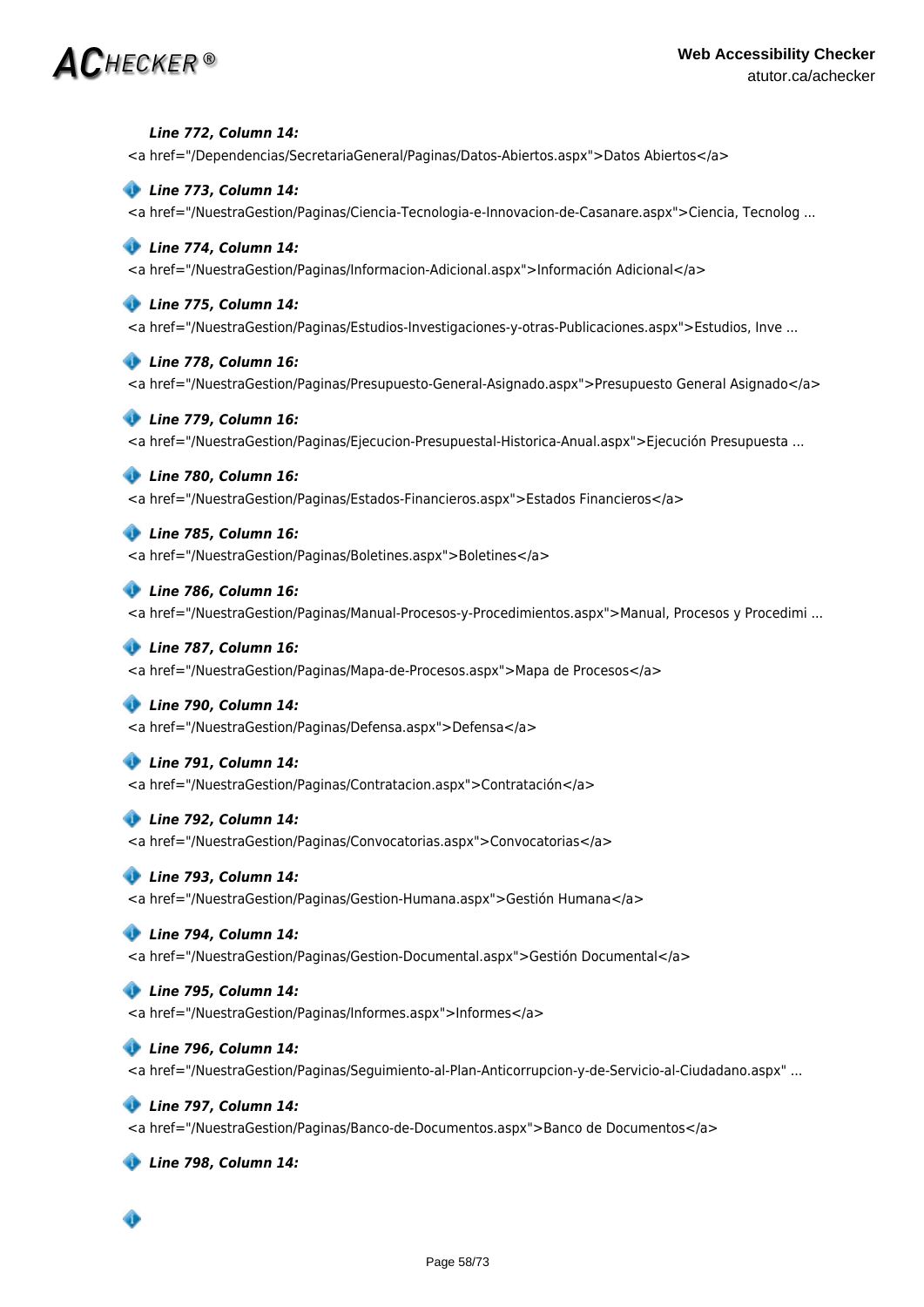*Line 799, Column 14:* <a href="/NuestraGestion/Paginas/Informes-Pormenorizado-y-de-Gestion.aspx">Reportes de Control Inter ...

### *Line 800, Column 14:*

<a href="/NuestraGestion/Paginas/Metas-Objetivos-e-Indicadores-de-Gestion-yo-Desempeno.aspx">Metas, ...

### *Line 801, Column 14:*

<a href="/NuestraGestion/Paginas/Protocolo-de-Comunicaciones.aspx">Protocolo de Comunicaciones</a>

#### *Line 802, Column 14:*

<a href="/NuestraGestion/Paginas/Plan-Estrategico-Institucional.aspx">Plan Estratégico Instituciona ...

#### *Line 803, Column 14:*

<a href="/NuestraGestion/Paginas/Plan-Anual-de-Adquisiciones.aspx">Plan Anual de Adquisiciones</a>

#### *Line 804, Column 14:*

<a href="/NuestraGestion/Paginas/Estadistica-SIIC.aspx">Estadística SIIC</a>

### *Line 805, Column 14:*

<a href="/NuestraGestion/Paginas/Rendicion-de-Cuentas.aspx">Rendición de Cuentas</a>

#### *Line 806, Column 14:*

<a href="/NuestraGestion/PlaneacionGestionyControl/Plan%20de%20Desarrollo%202016%20-%202019.pdf">Pla ...

#### *Line 807, Column 14:*

<a target="\_blank" href="https://www.casanare.gov.co/NuestraGestion/Paginas/Gestion-Documental.aspx" ...

#### *Line 808, Column 14:*

<a target=" blank" href="https://sites.google.com/site/sgigobcasanare/HOME/gestin-documental/">Índi ...

#### *Line 809, Column 14:*

<a href="/NuestraGestion/Paginas/Sistema-General-de-Regalias.aspx">Sistema General de Regalías</a>

### *Line 810, Column 14:*

<a href="/NuestraGestion/Paginas/Esquema-de-Publicacion-de-Informacion.aspx">Esquema de Publicación ...

#### *Line 811, Column 14:*

<a href="/NuestraGestion/Paginas/Registro-de-Publicaciones.aspx">Registro de Publicaciones</a>

#### *Line 812, Column 14:*

<a href="/NuestraGestion/Paginas/Acto-Administrativo-de-Costos-de-Reproduccion-de-la-Informacion-Pub ...

# *Line 816, Column 10:* <a href="#/">PROYECTOS</a>

#### *Line 818, Column 14:*

<a href="/Proyectos/Paginas/Proyectos-Vigentes.aspx">Proyectos Vigentes</a>

#### *Line 819, Column 14:*

<a href="/Proyectos/Paginas/Conozca-mas-proyectos.aspx">Conozca más Proyectos</a>

#### *Line 820, Column 14:*

<a href="/Proyectos/Paginas/SECOP.aspx">SECOP</a>

# *Line 825, Column 10:*

<a href="#/">DEPENDENCIAS</a>

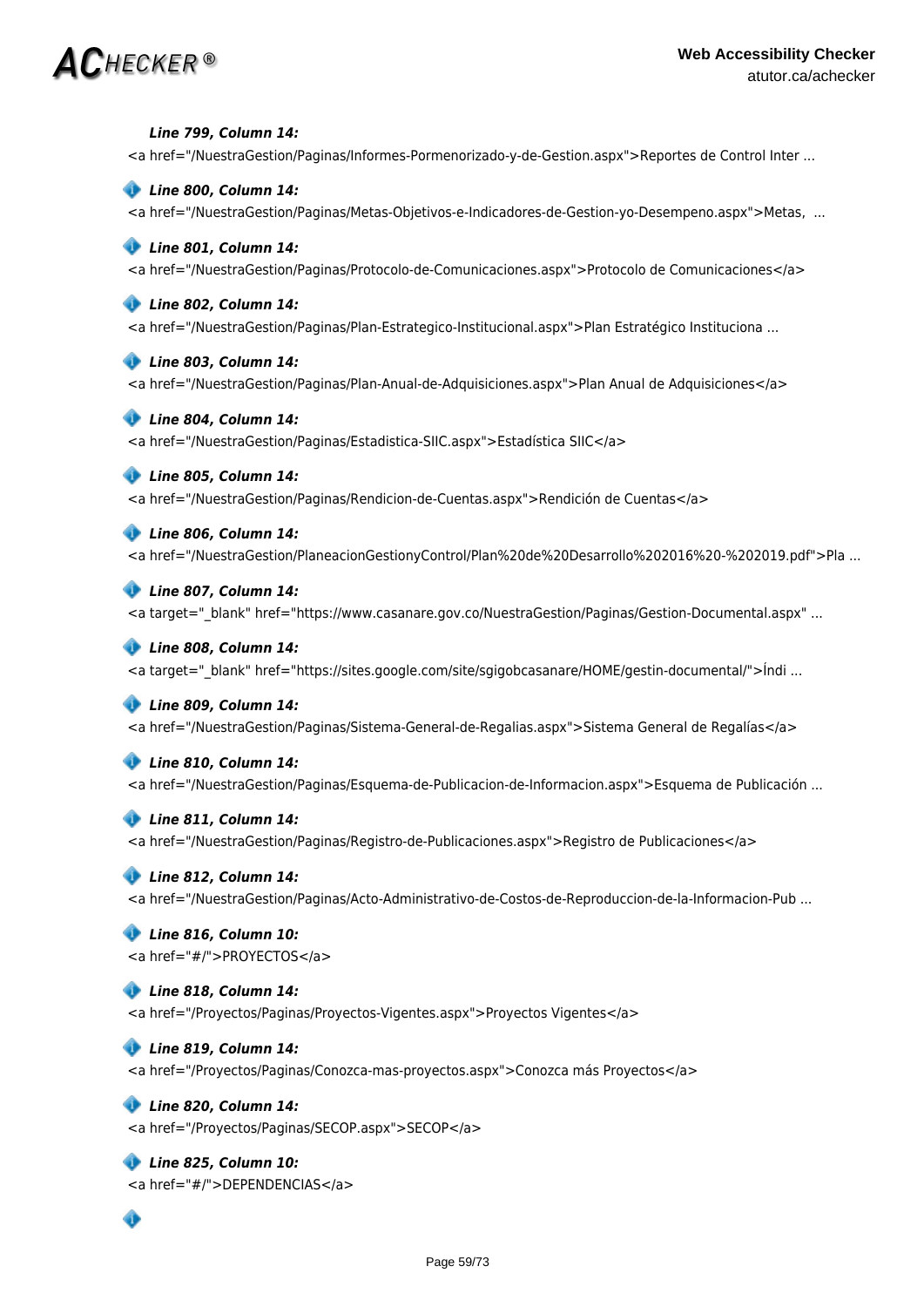<a href="/LaGobernacion/Paginas/Perfil.aspx">Despacho del Gobernador</a>  *Line 829, Column 34:* <a href="/Dependencias/SecretariaPrivada/Paginas/default.aspx">Secretaría Privada</a>  *Line 830, Column 34:* <a href="/Dependencias/Paginas/Oficina-Asesora-Juridica.aspx">Oficina Asesora Juridica</a>  *Line 831, Column 34:* <a href="/LaGobernacion/Paginas/Gabinete/Oficina-de-Defensa-Judicial.aspx">Oficina de Defensa Judici ...  *Line 832, Column 34:* <a href="/LaGobernacion/Paginas/Gabinete/Oficina-de-Control-Interno-Disciplinario.aspx">Oficina de C ...

 *Line 833, Column 34:* <a href="/LaGobernacion/Paginas/Gabinete/ControlInternodeGestión/Oficina-de-Control-Interno-de-Gest ...

# *Line 834, Column 31:*

 *Line 827, Column 16:*

<a href="/Dependencias/PrensayComunicacion/Paginas/Oficina-de-Comunicaciones.aspx">Oficina Asesora d ...

 *Line 835, Column 34:*

<a href="/Dependencias/CulturayTurismo">Dirección Departamental de Cultura y Turismo</a>

 *Line 838, Column 44:* <a href="/Dependencias/SecretariaPrivada/Paginas/default.aspx">Secretaría Privada</a>

 *Line 840, Column 29:* <a href="/Dependencias/Secretariageneral">Secretaría General</a>

# *Line 842, Column 34:*

<a href="/Dependencias/SecretariaGeneral/Paginas/Dirección%20TIC.aspx">Dirección de Tecnologías d ...

 *Line 843, Column 34:*

<a href="/Dependencias/SecretariaGeneral/Paginas/Dirección-de-Servicios-Administrativos.aspx">Direc ...

### *Line 844, Column 34:*

<a href="/Dependencias/SecretariaGeneral/Paginas/Direccion-de-Talento-Humano.aspx">Dirección de Tal ...

# *Line 847, Column 23:*

<a href="/Dependencias/SecretariadeHacienda">Secretaría de Hacienda</a>

#### *Line 849, Column 34:*

<a href="/Dependencias/SecretariadeHacienda/Paginas/Direccion-de-Rentas.aspx">Dirección de Rentas</ ...

#### *Line 851, Column 34:*

<a href="/Dependencias/SecretariadeHacienda/ProgramaAnticontrabando/Paginas/default.aspx" style="fon ...

#### *Line 854, Column 34:*

<a href="/Dependencias/SecretariadeHacienda/Paginas/Direccion-de-Presupuesto.aspx">Dirección de Pre ...

# *Line 855, Column 34:*

<a href="/Dependencias/SecretariadeHacienda/Paginas/Direccion-de-Tesoreria.aspx">Dirección de Tesor ...

# *Line 856, Column 34:*

<a href="/Dependencias/SecretariadeHacienda/Paginas/Direccion-de-Contabilidad.aspx">Dirección de Co ...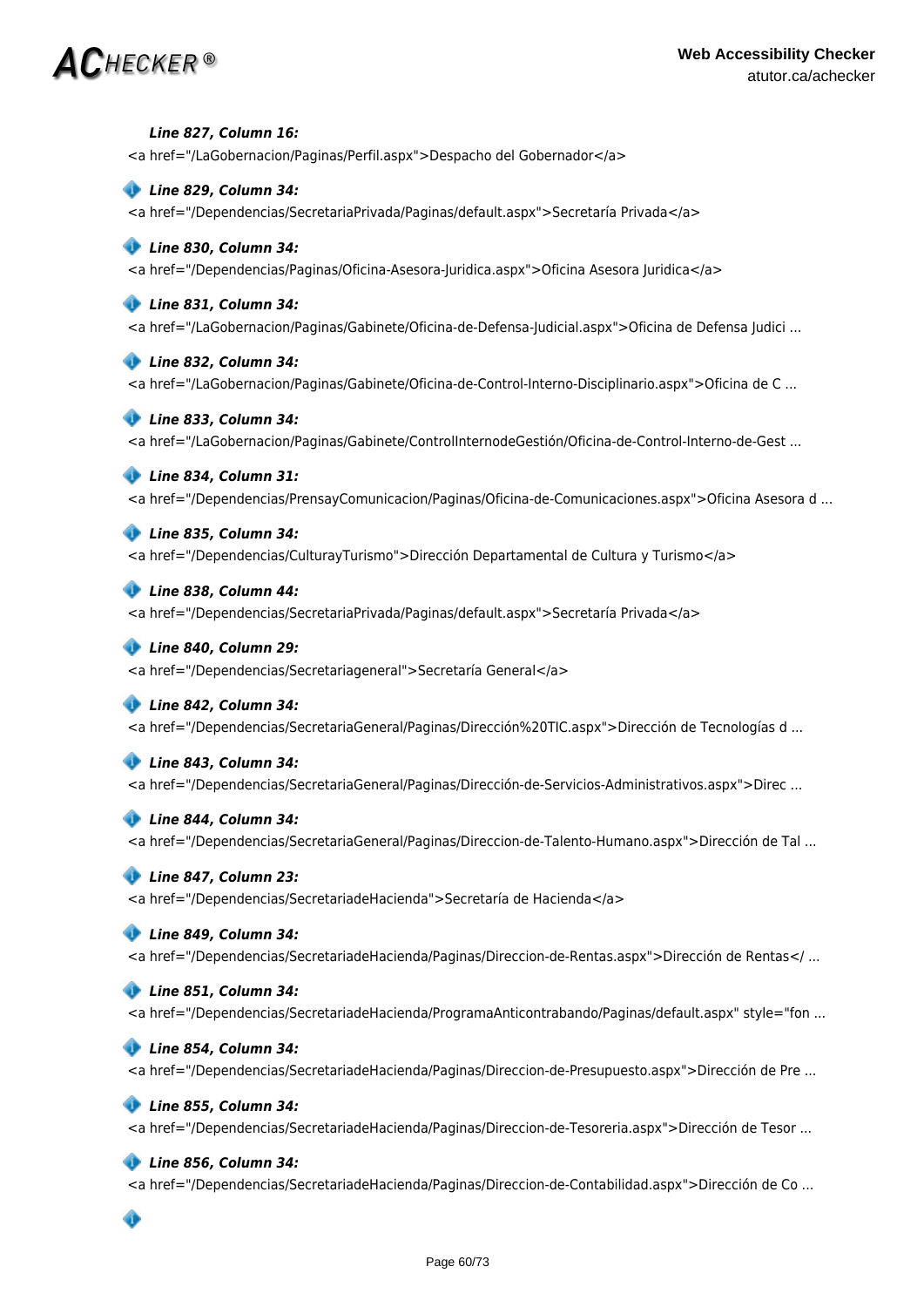*Line 857, Column 34:*

<a href="/Dependencias/SecretariadeHacienda/Paginas/Direccion-de-CobroCoactivo.aspx">Dirección de C ...

#### *Line 860, Column 24:*

<a href="/Dependencias/Gobierno">Secretaría de Gobierno, Convivencia y Seguridad Ciudadana</a>

### *Line 863, Column 34:*

<a href="/Dependencias/Gobierno/Paginas/Dirección-de-Desarrollo-Comunitario.aspx">Dirección de Des ...

#### *Line 864, Column 34:*

<a href="/Dependencias/Gobierno/Paginas/Direccion-de-Asuntos-Municipales.aspx">Dirección de Segurid ...

#### *Line 865, Column 34:*

<a href="/Dependencias/Gobierno/Paginas/Oficina-de-Prevencion-y-Atencion-de-Emergencias-y-Desastres. ...

#### *Line 868, Column 23:*

<a href="/Dependencias/ObrasPublicas">Secretaría de Infraestructura</a>

 *Line 870, Column 34:*

# *Line 871, Column 34:*

<a href="/Dependencias/ObrasPublicas/Paginas/Direccion-de-Construcciones.aspx">Dirección de Constru ...

# *Line 872, Column 34:*

<a href="/Dependencias/Transito/Paginas/default.aspx">Dirección de Tránsito, Transporte y Movilida ...

#### *Line 876, Column 10:*

<a href="/Dependencias/SecretariadelaMujer/Paginas/default.aspx">Secretaría de Integración, Desarr ...

#### *Line 878, Column 34:*

<a href="/Dependencias/SecretariadelaMujer/Paginas/DireccionIyDS.aspx">Dirección de Inclusión y De ...

#### *Line 879, Column 34:*

<a href="/Dependencias/DirecciondeVivienda">Dirección de Vivienda</a>

### *Line 882, Column 24:*

<a href="/Dependencias/Educacion">Secretaría de Educación</a>

#### *Line 884, Column 34:*

<a href="/Dependencias/Educacion/Paginas/Direccion-de-Calidad-Educativa.aspx">Dirección de Calidad ...

#### *Line 885, Column 34:*

<a href="/Dependencias/Educacion/Paginas/Direccion-de-Cobertura-Educativa.aspx">Dirección de Cobert ...

### *Line 886, Column 34:*

<a href="/Dependencias/Educacion/Paginas/Direccion-Administrativa.aspx">Dirección Administrativa</a ...

#### *Line 889, Column 23:*

<a href="/Dependencias/Salud">Secretaría de Salud</a>

# *Line 891, Column 34:*

<a href="/Dependencias/Salud/Paginas/Direccion-Administrativa-y-Financiera.aspx">Dirección Administ ...

# *Line 892, Column 34:*

<a href="/Dependencias/Salud/Paginas/Direccion-de-Salud-Publica.aspx">Dirección de Salud Pública</ ...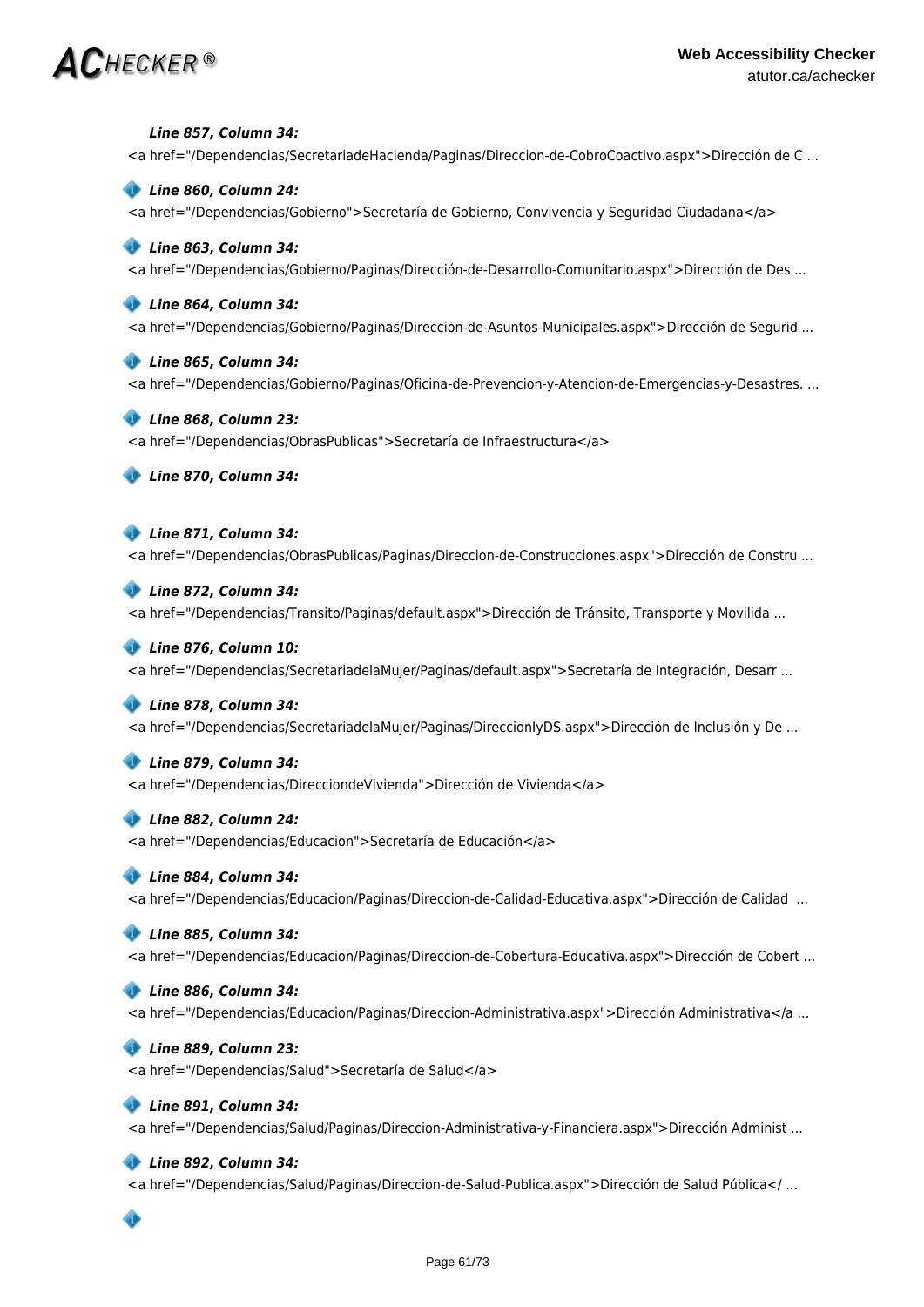*Line 893, Column 34:*

<a href="/Dependencias/Salud/Paginas/Direccion-de-Seguridad-Social-y-Garantia-de-la-Calidad.aspx">Di ...

### *Line 897, Column 24:*

<a href="/Dependencias/Agricultura">Secretaria de Desarrollo Economico,<br>Agricultura,Ganaderia y M ...

#### *Line 899, Column 34:*

<a href="/Dependencias/Agricultura/Paginas/Dirección-Empresarial-.aspx">Dirección Empresarial</a>

#### *Line 900, Column 34:*

<a href="/Dependencias/Agricultura/Paginas/Desarrollo-Rural.aspx">Dirección de Desarrollo Rural</a>

#### *Line 901, Column 34:*

<a href="/Dependencias/Agricultura/Paginas/Medio-Ambiente.aspx">Dirección de Medio Ambiente</a>

#### *Line 904, Column 13:*

<a href="/Dependencias/Planeacion">Departamento Administrativo de Planeación</a>

#### *Line 906, Column 34:*

<a href="/Dependencias/Planeacion/Paginas/Directora-Tecnica-de-Politica-Sectorial.aspx">Dirección d ...

# *Line 907, Column 34:*

<a href="/Dependencias/Planeacion/Paginas/Director-Tecnico-de-Banco-Programas-y-Proyectos.aspx">Dire ...

#### *Line 911, Column 12:*

<a href="/Dependencias/PrensayComunicacion/Paginas/NoticiasCovid-19.aspx">COVID-19</a>

#### *Line 935, Column 282:*

<a href='javascript:void(0);' class='btn btn-primary' role='button'>Ver más...</a>

#### *Line 935, Column 551:*

<a href='javascript:void(0);' class='btn btn-primary' role='button'>Ver más...</a>

#### *Line 935, Column 796:*

<a href='javascript:void(0);' class='btn btn-primary' role='button'>Ver más...</a>

#### *Line 935, Column 1033:*

<a href='https://forms.office.com/Pages/ResponsePage.aspx?id=syGTxwCy-Um2iRgN5gvj518W00D1Pa5BvxMv-0x ...

#### *Line 935, Column 1405:*

<a href='javascript:void(0);' class='btn btn-primary' role='button'>Ver más...</a>

#### *Line 935, Column 1694:*

<a href='https://vehiculos.casanare.gov.co/impuesto-vehiculos' class='btn btn-primary' role='button' ...

#### *Line 938, Column 5:*

<a class="left carousel-control" href="#myCarousel" data-slide="prev"> <span class="glyphicon gl ...

#### *Line 942, Column 5:*

<a class="right carousel-control" href="#myCarousel" data-slide="next"> <span class="glyphicon g ...

#### *Line 971, Column 23:*

<a target="\_blank" href="https://www.facebook.com/GobCasanare" class="icoFacebook" title="Facebook"> ...

Ô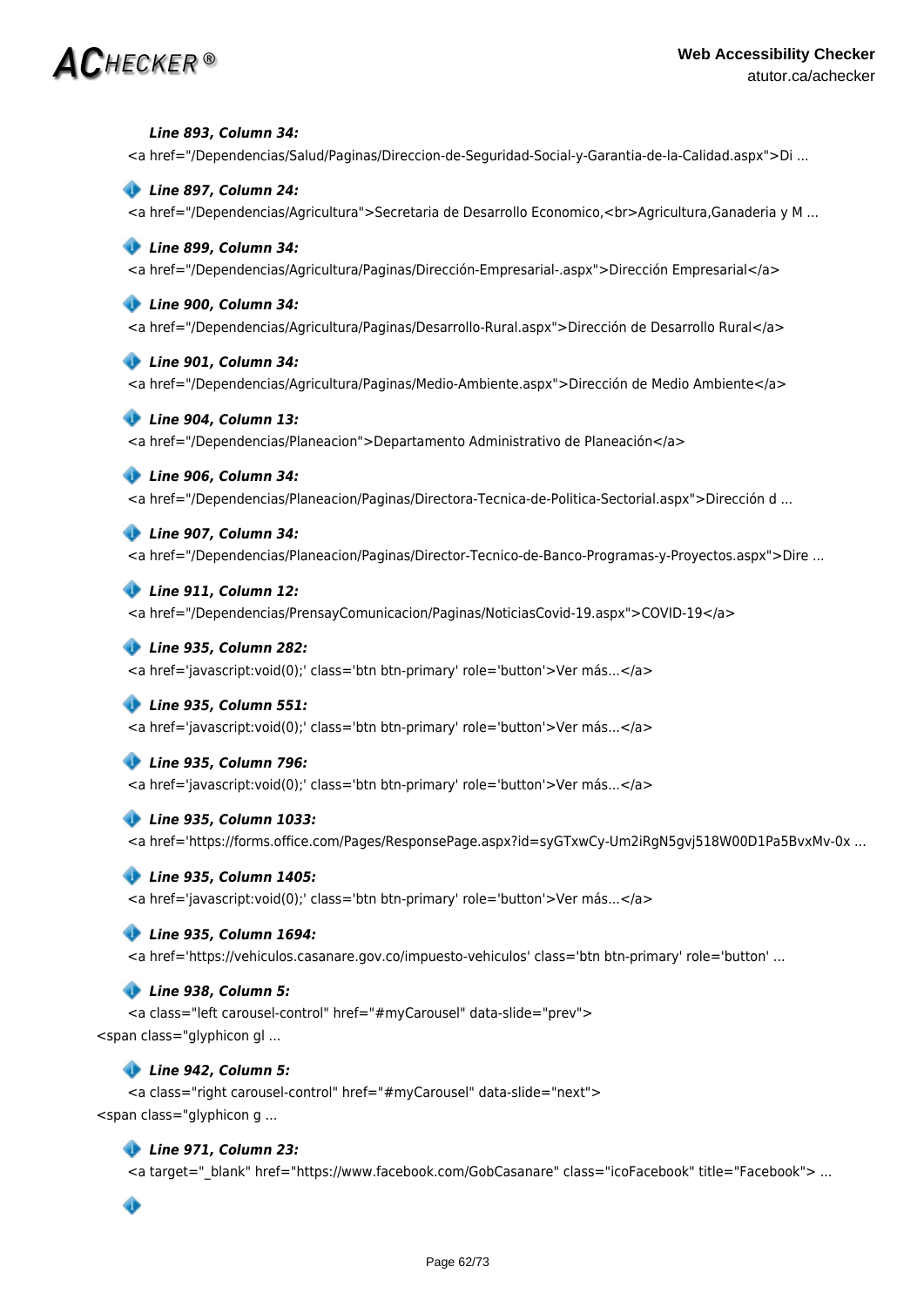...

 *Line 972, Column 23:* <a target=" blank" href="https://twitter.com/GobCasanare" class="icoTwitter" title="Twitter"><span c ...  *Line 973, Column 23:* <a target="\_blank" href="https://www.youtube.com/user/prensagobcasanare/videos" class="icoGoogle" ti ...  *Line 974, Column 23:* <a target=" blank" href="https://www.instagram.com/gobcasanare/" class="icoRss" title="Instagram"><s ...  *Line 1013, Column 20:* <a href="/AtencionalCiudadano/Paginas/Tramites-y-Servicios-.aspx"> <div cl ...  *Line 1024, Column 16:* <a target="\_blank" href="https://apps.casanare.gov.co/correspondencia/pqrs?/pqrs"> ...  *Line 1035, Column 23:* <a href="/NuestraGestion/Paginas/Normatividad.aspx"> <div class="item2">  *Line 1046, Column 26:* <a href="/NuestraGestion/Paginas/Transparencia-y-acceso-a-informacion-publica.aspx"> ...  *Line 1057, Column 26:* <a href="/LaGobernacion/Paginas/Gabinete.aspx"> <div class="item2"> ...  *Line 1068, Column 27:*  $<$ a href="#"> <div class="item2"> <div class="ci ...  *Line 1079, Column 27:* <a href="/NuestraGestion/Paginas/Control-y-Rendicion-de-Cuentas.aspx">  $>$ di ...  *Line 1090, Column 24:* <a href="/AtencionalCiudadano/Paginas/Escribale-al-Gobernador-.aspx"> <div class="item"> ...  *Line 1101, Column 27:* <a href="/Prensa/Paginas/Galeria-de-Imagenes.aspx"> <div class="item2">  *Line 1111, Column 26:* <a href="/Prensa/Paginas/Noticias.aspx"> <div class="item2"> ...

...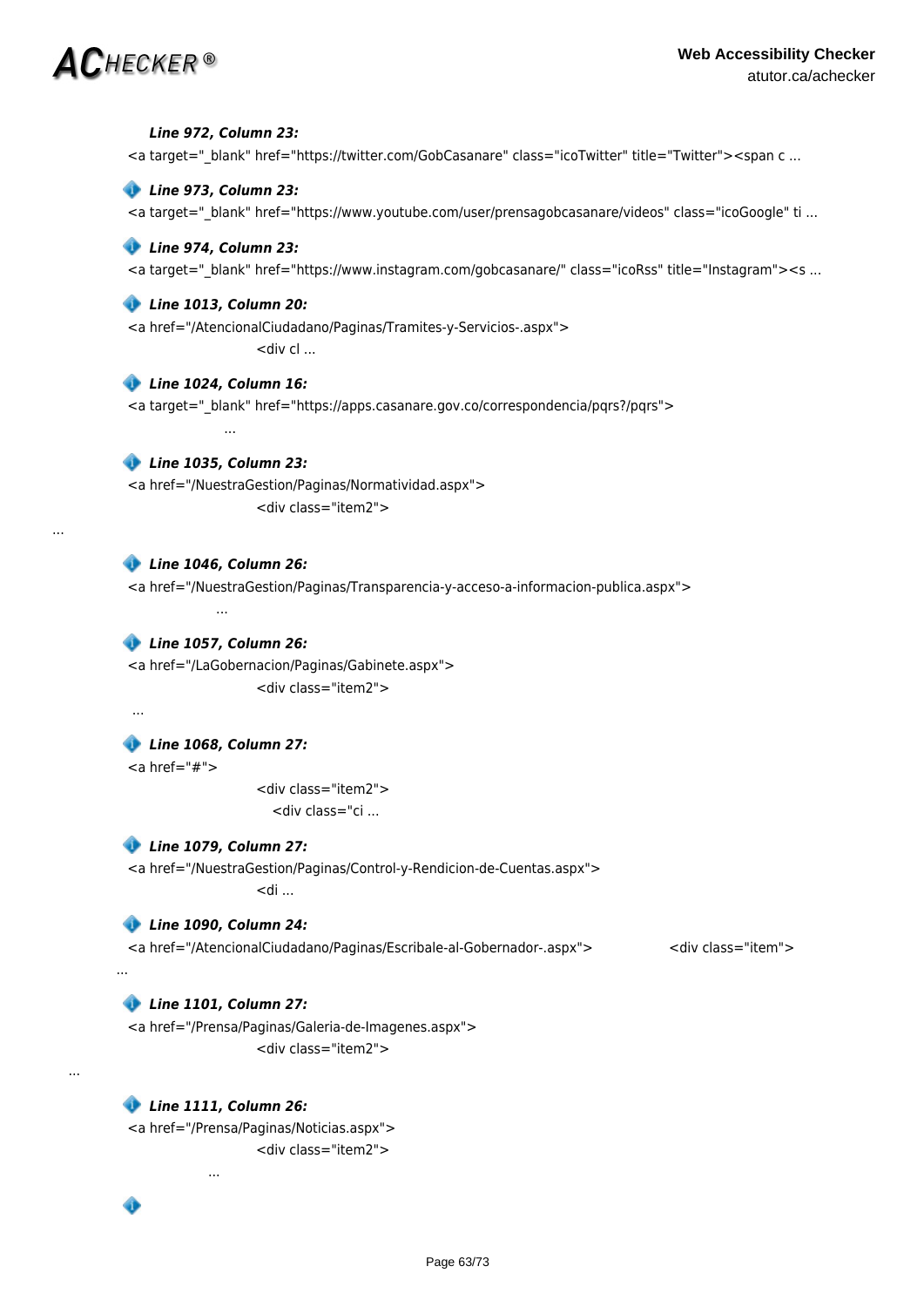...

# *Line 1126, Column 13:*

<a class="left carousel-control" href="#myCarousel3" data-slide="prev"> <span class=" ...

# *Line 1130, Column 13:*

<a class="right carousel-control" href="#myCarousel3" data-slide="next"> <span class= ...

# *Line 1149, Column 11:*

<a href="/LaGobernacion/Paginas/Directorio-de-Dependencias.aspx" class="btn btn-demo">  $<$ spa ...

# *Line 1208, Column 17:*

<a href="/NuestraGestion/Paginas/Transparencia-y-acceso-a-informacion-publica.aspx">

# *Line 1223, Column 17:*

<a href="/Dependencias/Planeacion/Paginas/Rendicion-de-Cuentas-2020.aspx">  $\lt$ div c ...

# *Line 1269, Column 17:*

<a href="/Paginas/Impuestos.aspx"> <div class="circulo-link"> <span class="fa fa- ...

# *Line 1284, Column 17:*

<a href="/dependencias/planeacion/paginas/Plan-de-Desarrollo-2020-2023.aspx">  $<$ di ...

# *Line 1297, Column 17:*

<a href="https://www.casanare.gov.co/NuestraGestion/Paginas/Ciencia-Tecnologia-e-Innovacion-de-Casan ...

# *Line 1330, Column 9:*

<a href="/Prensa/Ninos/Paginas/default.aspx">PORTAL INFANTIL</a>

# *Line 1331, Column 9:*

<a href="/Dependencias/SecretariadelaMujer/Paginas/default.aspx">MUJER</a>

# *Line 1332, Column 9:*

<a href="/Dependencias/Salud">SALUD</a>

# *Line 1333, Column 9:*

<a href="/Dependencias/Educacion">EDUCACIÓN</a>

# *Line 1334, Column 9:*

<a href="/Dependencias/ObrasPublicas">INFRAESTRUCTURA</a>

# *Line 1335, Column 9:*

<a href="/Dependencias/Planeacion">PLANEACIÓN</a>

# *Line 1336, Column 9:*

<a href="/Dependencias/Agricultura">AGRICULTURA</a>

# *Line 1337, Column 31:*

<a href="/Dependencias/Gobierno">GOBIERNO</a>

 *Line 1391, Column 213:*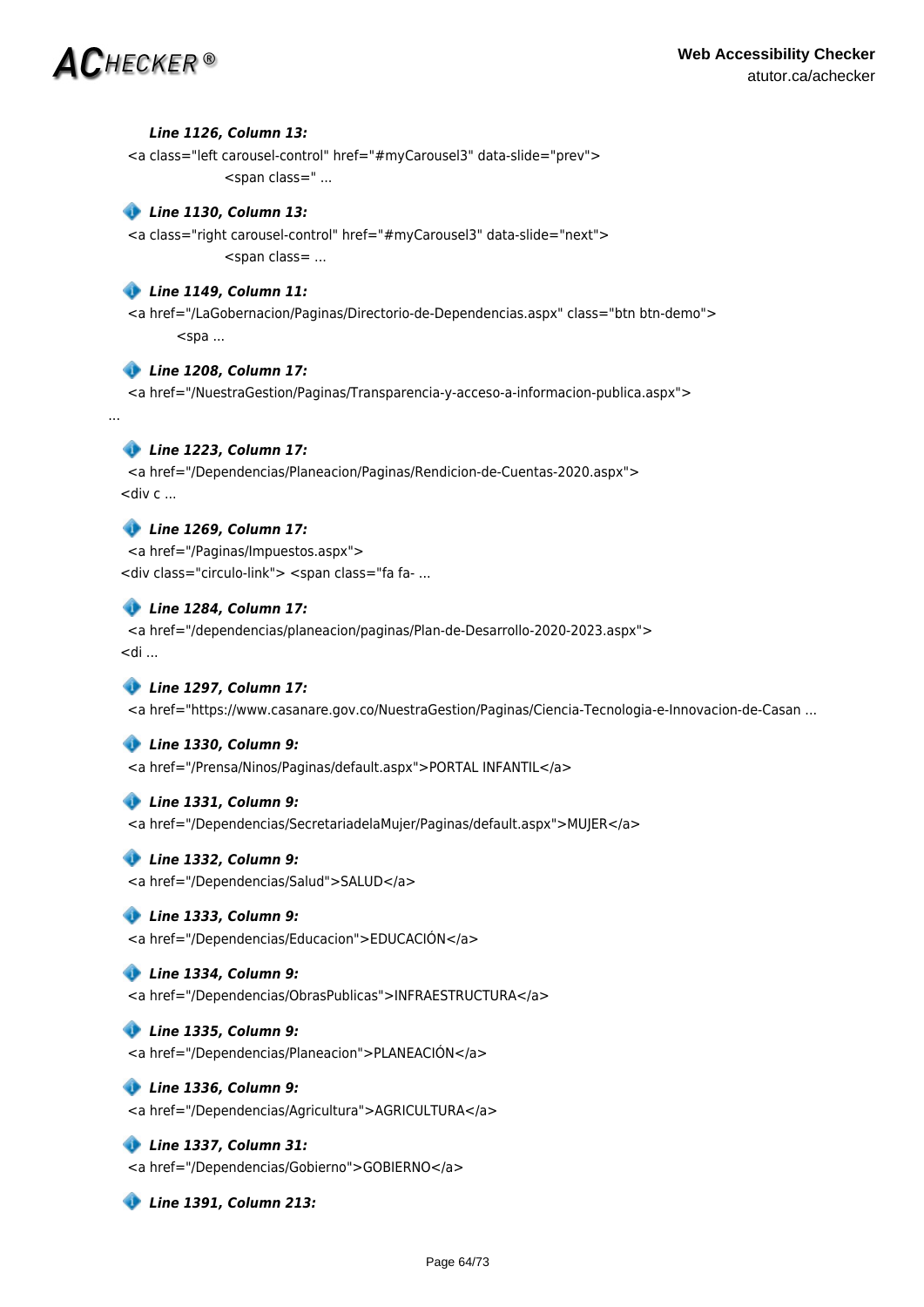<a href='https://forms.office.com/Pages/ResponsePage.aspx?id=syGTxwCy-Um2iRgN5gvj518W00D1Pa5BvxMv-0x ...



<a href='https://forms.office.com/Pages/ResponsePage.aspx?id=syGTxwCy-Um2iRgN5gvj518W00D1Pa5BvxMv-0x ...

### *Line 1393, Column 171:*

<a href='#'> <div class='w3\_agile\_event\_grid1'> <img src='/RendiciondeCuentas/Deudas-impuesto-fb.png ...

## *Line 1393, Column 503:*

<a href='#'>Ponte al día con Casanare</a>

### *Line 1435, Column 546:*

<a href='/Prensa/SaladePrensa/Paginas/Vías-en-buenas-condiciones-para-la-comunidad-de-San-Luis-de-P ...

#### *Line 1435, Column 1512:*

<a href='/Prensa/SaladePrensa/Paginas/Falta-un-día-para-el-cierre-de-la-Encuesta-de-Participación- ...

### *Line 1435, Column 2544:*

<a href='/Prensa/SaladePrensa/Paginas/Gobernación-de-Casanare-hace-entrega-de-elementos-de-biosegur ...

### *Line 1435, Column 3601:*

<a href='/Prensa/SaladePrensa/Paginas/Gobernación-socializó-proyecto-de-unidades-productivas-para- ...

#### *Line 1435, Column 4564:*

<a href='/Prensa/SaladePrensa/Paginas/88-proyectos-de-Casanare-inscritos-en-el-Programa-Nacional-de- ...

#### *Line 1435, Column 5658:*

<a href='/Prensa/SaladePrensa/Paginas/Secretaría-de-la-Mujer-se-vinculó-a-la-celebración-del-Día ...

#### *Line 1444, Column 4:*

<a href="/Prensa/Paginas/Noticias.aspx" style="margin: 0 0 33px 34em;" class="btn btn-primary" role= ...

#### *Line 1472, Column 6:*

<a class="twitter-timeline" data-width="100%" data-height="475px" href="https://twitter.com/GobCasan ...

#### *Line 1479, Column 494:*

<a href="https://www.instagram.com/tv/CBE79cpgKBB/?utm\_source=ig\_embed&amp;utm\_campaign=loading" sty ...

#### *Line 1479, Column 6071:*

<a href="https://www.instagram.com/tv/CBE79cpgKBB/?utm\_source=ig\_embed&amp;utm\_campaign=loading" sty ...

#### *Line 1479, Column 6828:*

<a href="https://www.instagram.com/gobcasanare/?utm\_source=ig\_embed&amp;utm\_campaign=loading" style= ...

#### *Line 1598, Column 13:*

<a id="ctl00\_PlaceHolderMain\_g\_984f9146\_9e05\_409a\_8808\_44b8d954b6bf\_ctl00\_Hiper" class="small texto\_ ...

### *Line 1808, Column 26:*

<a href="/Dependencias/Planeacion/Paginas/Director-Tecnico-de-Banco-Programas-y-Proyectos.aspx"><spa ...

#### *Line 1810, Column 27:*

<a target=" blank" href="http://www.sig.casanare.gov.co/"><span class="fa-li fas fa-check-circle"></ ...

#### *Line 1812, Column 27:*

<a target=" blank" href="http://www.chip.gov.co/schip\_rt/index.jsf"><span class="fa-li fas fa-check- ...

 *Line 1814, Column 27:*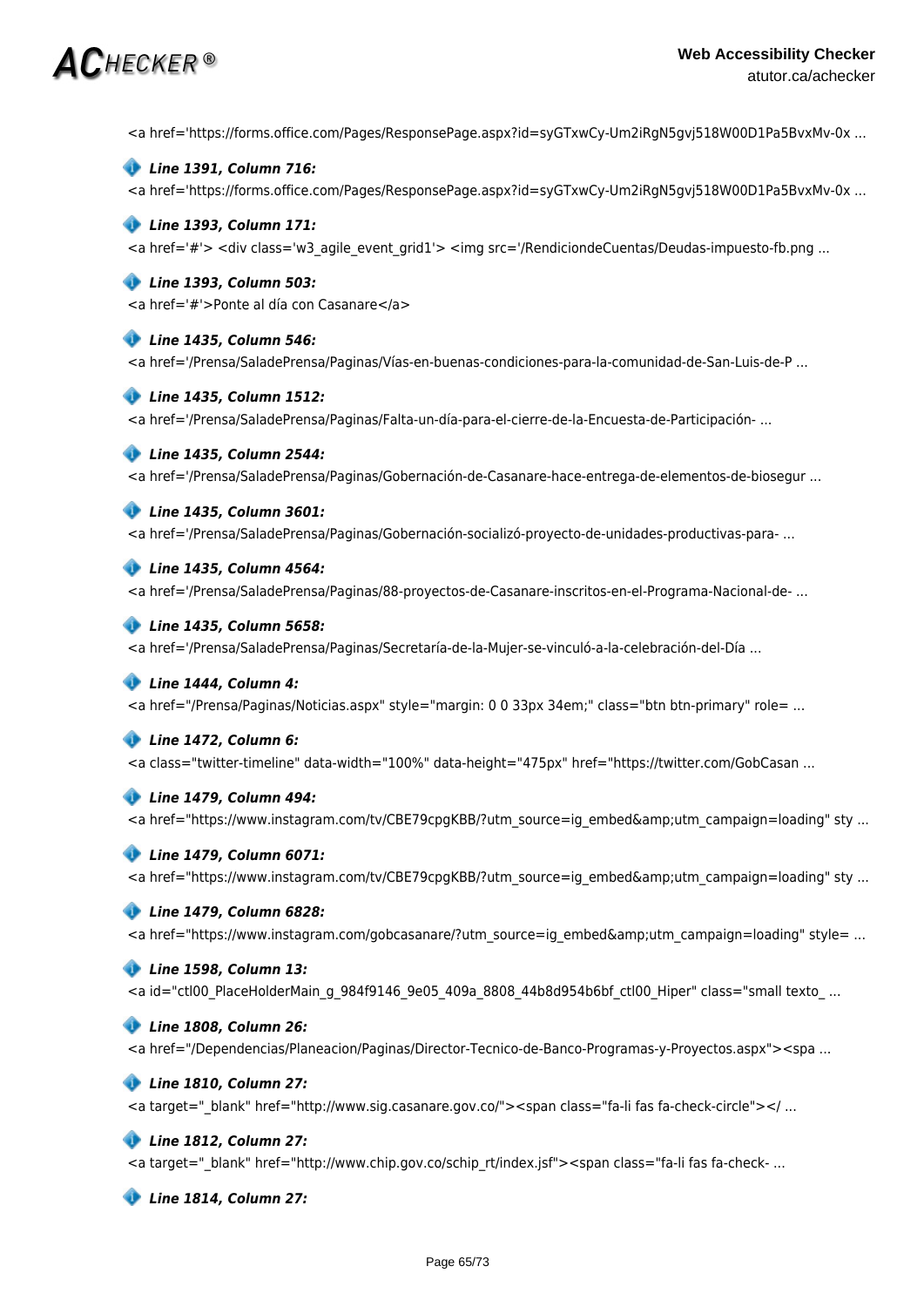...

<a target="\_blank" href="http://sigotn.igac.gov.co/sigotn/frames\_pagina.aspx"><span class="fa-li fas ...

#### *Line 1836, Column 5:*

<a href="https://www.serviciodeempleo.gov.co/"><img src="/Style%20Library/Images/iconos/3.jpg" longd ...

#### *Line 1839, Column 4:*

<a href="https://www.serviciodeempleo.gov.co/"> <span style="font-weight: 900">Empleo</span>

#### *Line 1849, Column 5:*

<a href="/Dependencias/Planeacion/Paginas/Organo-Colegiado-de-Administracion-y-decision---OCAD.aspx" ...

#### *Line 1852, Column 4:*

<a href="/Dependencias/Planeacion/Paginas/Organo-Colegiado-de-Administracion-y-decision---OCAD.aspx" ...

#### *Line 1864, Column 5:*

<a href="https://www.colombiacompra.gov.co/colombia-compra/colombia-compra-eficiente"><img src="/Sty ...

#### *Line 1867, Column 4:*

<a href="https://www.colombiacompra.gov.co/colombia-compra/colombia-compra-eficiente"> <span st ...

### *Line 1877, Column 5:*

<a href="/Paginas/Gobierno-en-Linea.aspx"><img src="/Style%20Library/Images/iconos/01GobDig.png" lon ...

#### *Line 1885, Column 5:*

<a href="http://www.urnadecristal.gov.co/"><img src="/Style%20Library/Images/iconos/8.jpg" longdesc= ...

#### *Line 1888, Column 4:*

<a href="http://www.urnadecristal.gov.co/"> <span style="font-weight: 900">Urna de Cristal</spa ...

#### *Line 1913, Column 5:*

<a href="#"><img src="/Style%20Library/Images/iconos/11.jpg" longdesc="https://www.google.com.co/" ...

#### *Line 1916, Column 4:*

 $<$ a href="#" $>$  <span style="font-weight: 900">Vivienda</span> <p style="font-size: 88%;">Un ...

#### *Line 1927, Column 5:*

<a href="http://horalegal.inm.gov.co/"><img src="/Style%20Library/Images/iconos/12.jpg" longdesc="ht ...

#### *Line 1930, Column 4:*

<a href="http://horalegal.inm.gov.co/"> <span style="font-weight: 900">Hora Legal Colombia</spa ...

#### *Line 1941, Column 5:*

<a href="http://web.casanare.gov.co/odih/"><img src="/Style%20Library/Images/iconos/22.jpg" longdesc ...

### *Line 1944, Column 4:*

<a href="http://web.casanare.gov.co/odih/"> <span style="font-weight: 800">Observatorio</span> ...

 *Line 1969, Column 5:*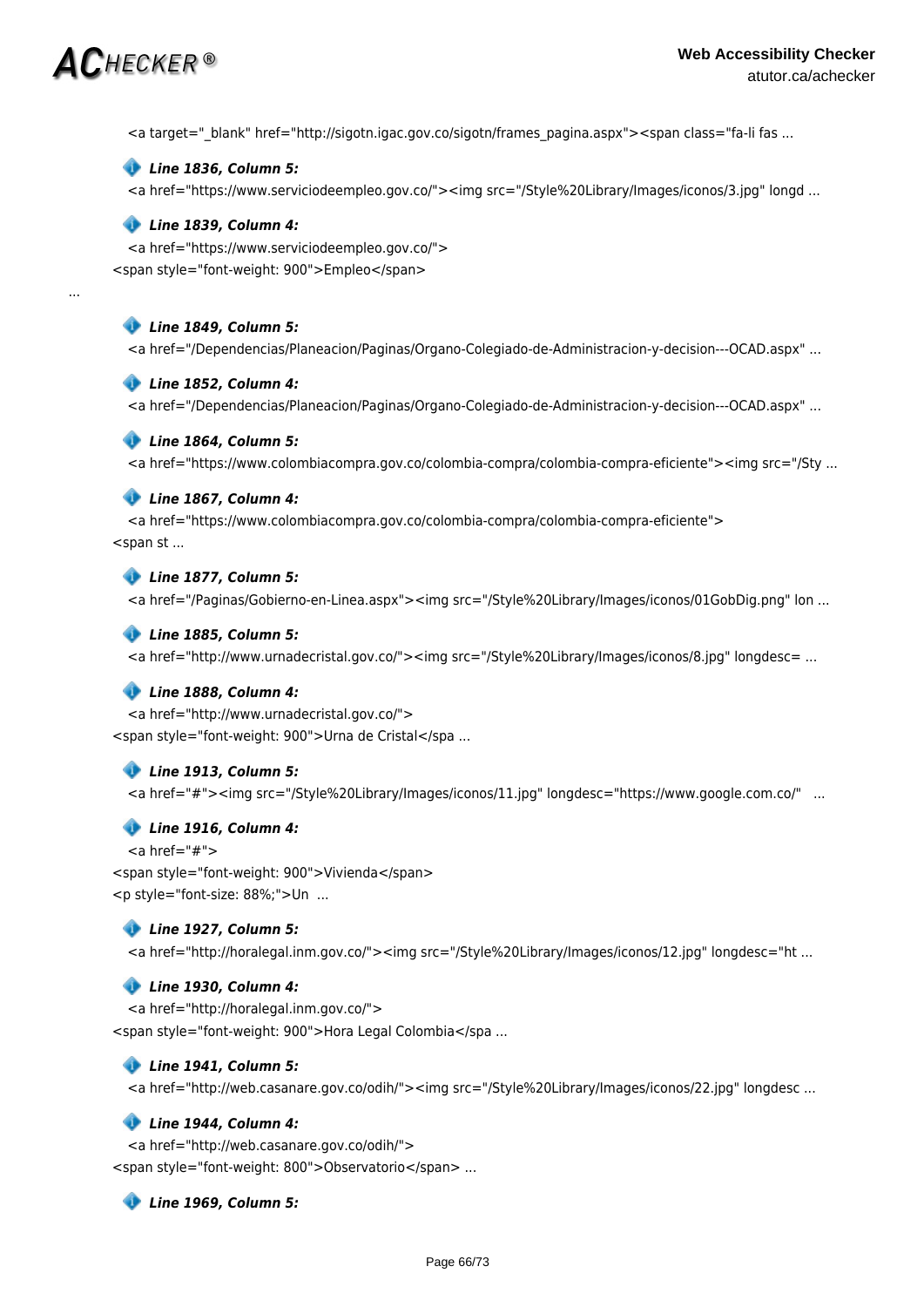<a href="http://www.convertic.gov.co/641/w3-channel.html"><img src="/Style%20Library/Images/iconos/1 ...

### *Line 1972, Column 4:*

<a href="http://www.convertic.gov.co/641/w3-channel.html"> <span style="font-weight: 900">ConVe ...

#### *Line 1982, Column 5:*

<a href="https://www.casanare.gov.co/AtencionalCiudadano/Paginas/Encuestas.aspx"><img src="/Style%20 ...

#### *Line 1985, Column 4:*

<a href="https://www.casanare.gov.co/AtencionalCiudadano/Paginas/Encuestas.aspx"> <span style=" ...

#### *Line 1995, Column 5:*

<a href="/Dependencias/Gobierno/Paginas/Oficina-de-Prevencion-y-Atencion-de-Emergencias-y-Desastres. ...

#### *Line 1998, Column 4:*

<a href="/Dependencias/Gobierno/Paginas/Oficina-de-Prevencion-y-Atencion-de-Emergencias-y-Desastres. ...

#### *Line 2009, Column 5:*

<a href="http://www.multilegis.com/casanare/"><img src="/Style%20Library/Images/iconos/17.jpg" longd ...

#### *Line 2012, Column 4:*

<a href="http://www.multilegis.com/casanare/"> <span style="font-weight: 900">Multilegis</span> ...

#### *Line 2022, Column 5:*

<a href="https://prestadores.minsalud.gov.co/habilitacion/ingreso.aspx?ets\_codigo=85"><img src="/Sty ...

#### *Line 2025, Column 4:*

<a href="https://prestadores.minsalud.gov.co/habilitacion/ingreso.aspx?ets\_codigo=85"> <span st ...

#### *Line 2035, Column 5:*

<a href="https://prestadores.minsalud.gov.co/habilitacion/ingreso\_prestadores.aspx?ets\_codigo=85"><i ...

#### *Line 2038, Column 4:*

<a href="https://prestadores.minsalud.gov.co/habilitacion/ingreso\_prestadores.aspx?ets\_codigo=85">

#### *Line 2048, Column 5:*

...

...

<a href="/Paginas/Denuncie-hechos-de-corrupcion.aspx"><img src="/Style%20Library/Images/iconos/20.jp ...

#### *Line 2051, Column 4:*

<a href="/Paginas/Denuncie-hechos-de-corrupcion.aspx"> <span style="font-weight: 900">Denuncie< ...

### *Line 2061, Column 5:*

<a href="https://www.datos.gov.co/browse?q=casanare&sortBy=relevance&utf8=%E2%9C%93&page=1"><img src

#### *Line 2064, Column 4:*

<a href="https://www.datos.gov.co/browse?q=casanare&sortBy=relevance&utf8=%E2%9C%93&page=1">  $\lt$ s ...

 *Line 2110, Column 6:*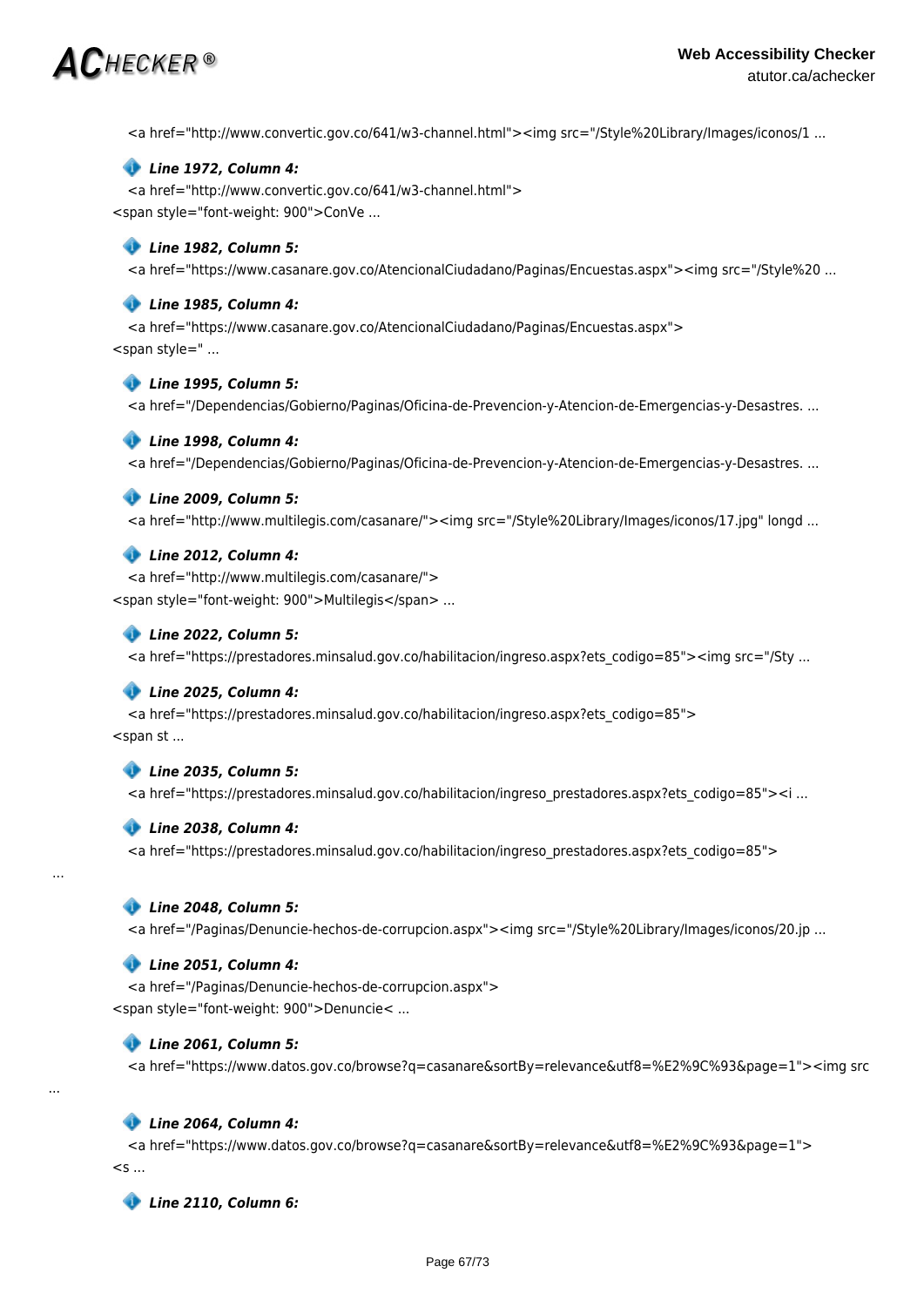<a target=" blank" href="http://www.portalterritorial.gov.co/index.shtml"><img src="/Style Library/i ...

 *Line 2111, Column 6:* <a target=" blank" href="http://www.sirvoamipais.gov.co/"><img src="/Style Library/images/logos/6.pn ...

 *Line 2112, Column 6:* <a target="\_blank" href="https://www.nomasfilas.gov.co/"><img src="/Style Library/images/logos/27.pn ...

### *Line 2113, Column 6:*

<a target="\_blank" href="http://estrategia.gobiernoenlinea.gov.co/623/w3-channel.html"><img src="/St ...

 *Line 2114, Column 6:*

<a target=" blank" href="http://www.colombiacompra.gov.co/es/colombia-compra-eficiente"><img src="/S ...

 *Line 2115, Column 6:* <a target=" blank" href="http://www.nomascelularesrobados.gov.co/"><img src="/Style Library/images/l ...

 *Line 2116, Column 6:* <a target="\_blank" href="http://www.vur.gov.co/"><img src="/Style Library/images/logos/12.png" title ...

 *Line 2117, Column 6:* <a target=" blank" href="https://www.sisben.gov.co/"><img src="/Style Library/images/logos/13.png" t ...

 *Line 2118, Column 6:* <a target=" blank" href="http://horalegal.inm.gov.co/"><img src="/Style Library/images/logos/7.png" ...

 *Line 2119, Column 6:* <a target=" blank" href="http://www.mintic.gov.co/portal/604/w3-channel.html"><img src="/Style Libra ...

#### *Line 2120, Column 6:*

<a target="\_blank" href="https://www.ejercito.mil.co/"><img src="/Style Library/images/logos/22.png" ...

#### *Line 2121, Column 6:*

<a target="\_blank" href="https://www.policia.gov.co/"><img src="/Style Library/images/logos/17.png" ...

#### *Line 2122, Column 6:*

<a target=" blank" href="https://www.minsalud.gov.co/salud/PServicios/Paginas/sistemade-informacion- ...

#### *Line 2123, Column 6:*

<a target="\_blank" href="https://www.simit.org.co/"><img src="/Style Library/images/logos/32.png" ti ...

#### *Line 2124, Column 6:*

<a target=" blank" href="http://www.lexbase.co/"><img src="/Style Library/images/logos/20.png" title ...

#### *Line 2125, Column 6:*

<a target=" blank" href="http://www.1cero1.com/"><img src="/Style Library/images/logos/33.png" title ...

 *Line 2127, Column 6:*

<a target=" blank" href="http://www.urnadecristal.gov.co/"><img src="/Style Library/images/logos/9.p ...

 *Line 2128, Column 6:*

<a target=" blank" href="http://www.altocomisionadoparalapaz.gov.co/mesadeconversaciones/index.html" ...

#### *Line 2129, Column 6:*

<a target=" blank" href="https://www.dnp.gov.co/Pagina%20Inicio/inicio.aspx"><img src="/Style Librar ...

 *Line 2130, Column 6:*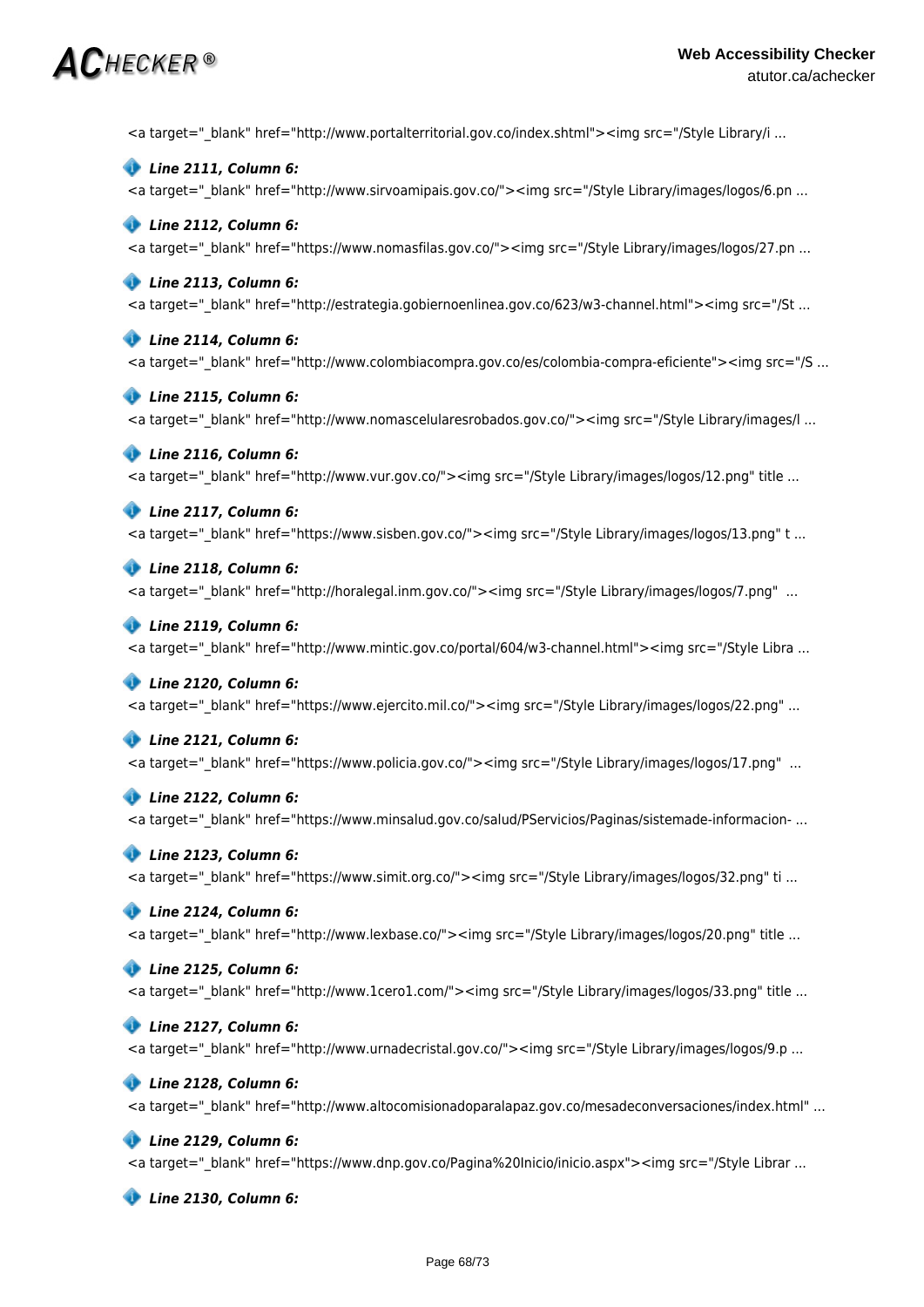*Line 2131, Column 6:* <a target="\_blank" href="https://www.armada.mil.co/"><img src="/Style Library/images/logos/23.png" t ...  *Line 2132, Column 6:* <a target=" blank" href="https://www.minsalud.gov.co/Paginas/default.aspx"><img src="/Style Library/ ...  *Line 2133, Column 6:* <a target="\_blank" href="http://www.haztemarino.mil.co/"><img src="/Style Library/images/logos/30.pn ...  *Line 2168, Column 24:* <a title="Políticas Privacidad" href="/Paginas/Politicas-de-Privacidad-y-Condiciones-de-Uso.aspx">P ...  *Line 2169, Column 24:* <a title="Políticas Editoriales" href="/Paginas/Politica-Editorial-y-de-Actualizacion.aspx">Políti ...  *Line 2170, Column 55:* <a title="Notificaciones" href="mailto:defensajudicial@casanare.gov.co">defensajudicial@casanare.gov ...  *Line 2202, Column 82:* <a title="1cero1" href="http://www.1cero1.com/" target=" blank"><img src="/SiteAssets/Images/1cero1- ...  *Line 2207, Column 23:* <a target=" blank" href="https://www.facebook.com/GobCasanare" class="icoFacebook" title="Facebook"> ...  *Line 2208, Column 23:* <a target=" blank" href="https://twitter.com/GobCasanare" class="icoTwitter" title="Twitter"><span c ...  *Line 2209, Column 23:* <a target="\_blank" href="https://www.youtube.com/user/prensagobcasanare/videos" class="icoGoogle" ti ...  *Line 2210, Column 23:*

<a target=" blank" href="http://www.prosperidadsocial.gov.co/Paginas/Inicio.aspx"><img src="/Style L ...

<a target=" blank" href="https://www.instagram.com/gobcasanare/" class="icoRss" title="Instagram"><s ...

# **Success Criteria 2.4.5 Multiple Ways (AA)**

# **Check 184: Site missing site map.**

# *Line 252, Column 2:*

<body onload="CoregirErrores(); CllZo(); startFunction();"> <!-- ===== STARTER: SP IDs / Prefetch ...

# **3.2 Predictable: Make Web pages appear and operate in predictable ways.**

# **Success Criteria 3.2.1 On Focus (A)**

# **Check 275: Loading web page may cause new window to open.**

# *Line 252, Column 2:*

<body onload="CoregirErrores(); CllZo(); startFunction();"> <!-- ===== STARTER: SP IDs / Prefetch ...

# **Success Criteria 3.2.3 Consistent Navigation (AA)**

**Check 276: Repeated components may not appear in the same relative order each time they appear.**

ô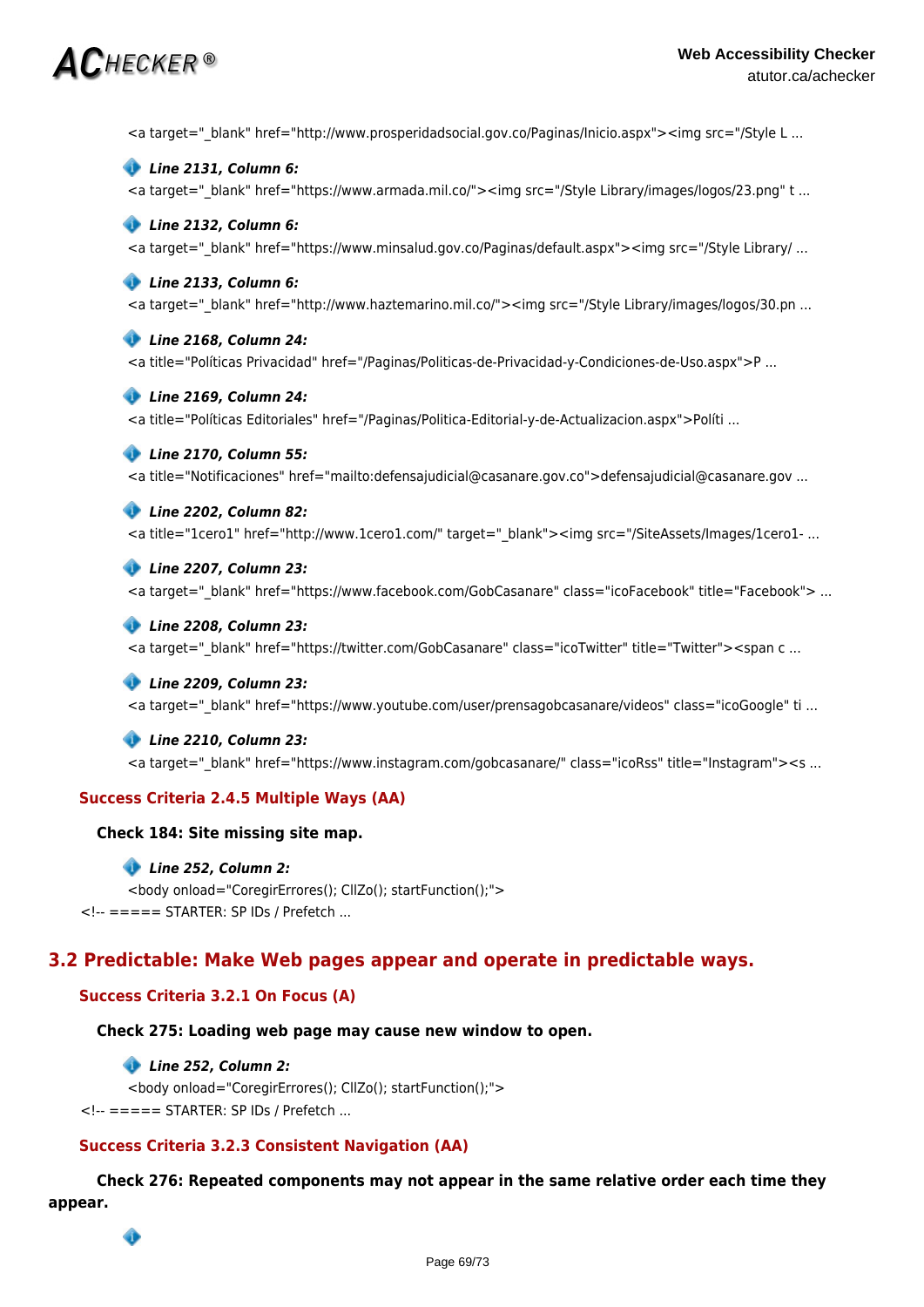

#### *Line 252, Column 2:*

<body onload="CoregirErrores(); CllZo(); startFunction();"> <!-- ===== STARTER: SP IDs / Prefetch ...

## **Check 265: Tab order may not follow logical order.**

#### *Line 267, Column 3:*

<form method="post" action="./default.aspx" id="aspnetForm"> <input type="hidden" name="\_wpcmWpid" ...

# **Success Criteria 3.2.4 Consistent Identification (AA)**

### **Check 100: blockquote may be used for indentation.**

### *Line 1479, Column 6:*

<blockquote class="instagram-media" data-instgrm-captioned data-instgrm-permalink="https://www.insta ...

# **Check 131: Long quotations may not be marked using the blockquote element.**

#### *Line 252, Column 2:*

<body onload="CoregirErrores(); CllZo(); startFunction();"> <!-- ===== STARTER: SP IDs / Prefetch ...

# **3.3 Input Assistance: Help users avoid and correct mistakes.**

# **Success Criteria 3.3.1 Error Identification (A)**

## **Check 267: Form submission error messages may not identify empty required fields.**

#### *Line 267, Column 3:*

<form method="post" action="./default.aspx" id="aspnetForm"> <input type="hidden" name="\_wpcmWpid" ...

# **Success Criteria 3.3.2 Labels or Instructions (A)**

# **Check 246: All required form fields may not be indicated as required.**

#### *Line 267, Column 3:*

<form method="post" action="./default.aspx" id="aspnetForm"> <input type="hidden" name="\_wpcmWpid" ...

# **Check 189: label may not describe its associated control.**

 *Line 268, Column 1:* <input type="hidden" name="\_wpcmWpid" id="\_wpcmWpid" value="" />

# *Line 269, Column 1:*

<input type="hidden" name="wpcmVal" id="wpcmVal" value="" />

#### *Line 270, Column 1:*

<input type="hidden" name="MSOWebPartPage\_PostbackSource" id="MSOWebPartPage\_PostbackSource" value="

#### *Line 271, Column 1:*

...

<input type="hidden" name="MSOTlPn\_SelectedWpId" id="MSOTlPn\_SelectedWpId" value="" />

 *Line 272, Column 1:*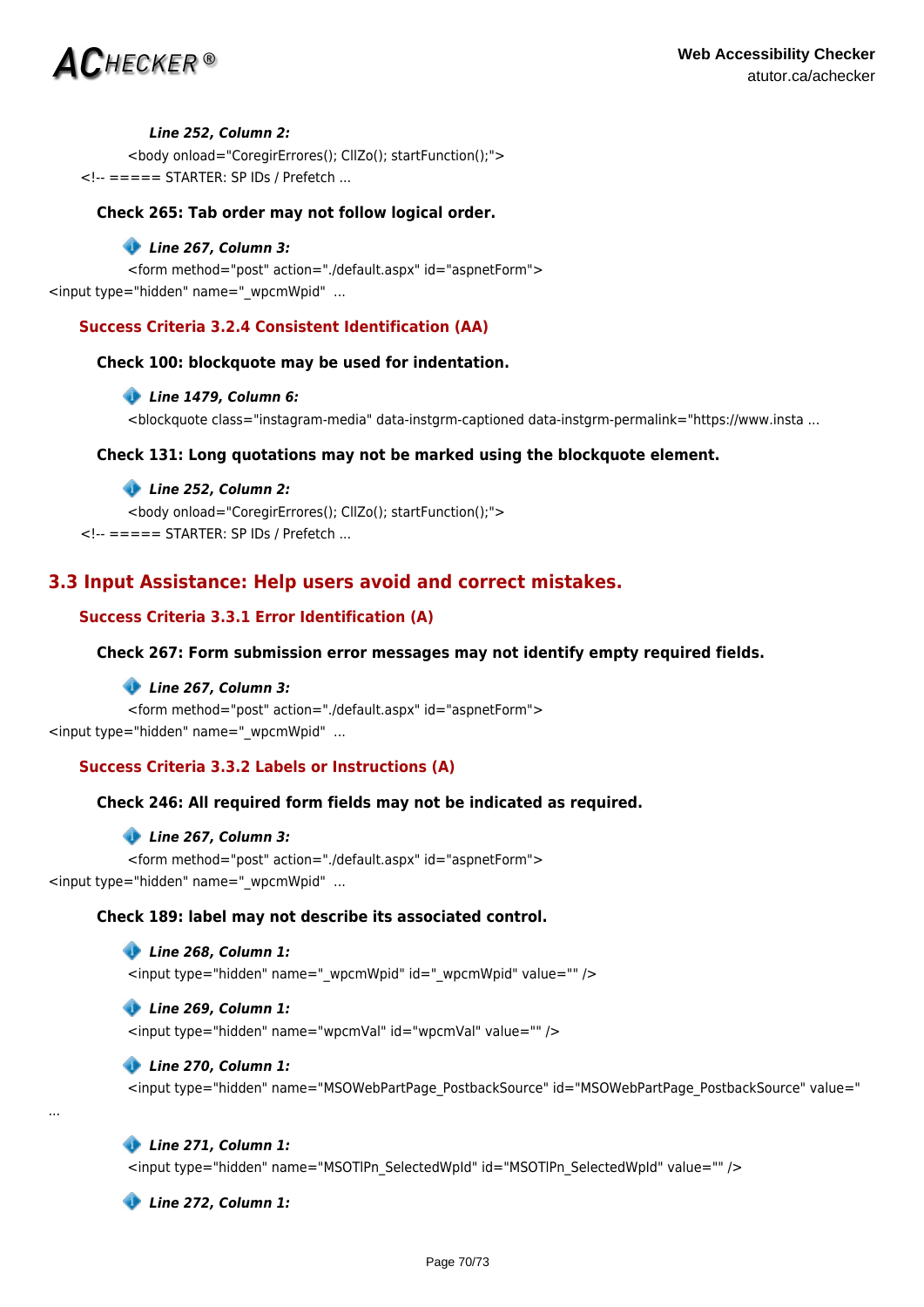<input type="hidden" name="MSOTlPn\_View" id="MSOTlPn\_View" value="0" />

#### *Line 273, Column 1:*

<input type="hidden" name="MSOTIPn\_ShowSettings" id="MSOTIPn\_ShowSettings" value="False" />

#### *Line 274, Column 1:*

<input type="hidden" name="MSOGallery\_SelectedLibrary" id="MSOGallery\_SelectedLibrary" value="" />

#### *Line 275, Column 1:*

<input type="hidden" name="MSOGallery\_FilterString" id="MSOGallery\_FilterString" value="" />

#### *Line 276, Column 1:*

<input type="hidden" name="MSOTlPn\_Button" id="MSOTlPn\_Button" value="none" />

#### *Line 277, Column 1:*

<input type="hidden" name="\_\_REQUESTDIGEST" id="\_\_REQUESTDIGEST" value="0x191AF62EDEA01CFCE24F6DE4EE ...

# *Line 278, Column 1:*

<input type="hidden" name="MSOSPWebPartManager\_DisplayModeName" id="MSOSPWebPartManager\_DisplayModeN ...

# *Line 279, Column 1:*

<input type="hidden" name="MSOSPWebPartManager\_ExitingDesignMode" id="MSOSPWebPartManager\_ExitingDes

#### ...

...

### *Line 280, Column 1:*

<input type="hidden" name="MSOWebPartPage\_Shared" id="MSOWebPartPage\_Shared" value="" />

#### *Line 281, Column 1:*

<input type="hidden" name="MSOLayout\_LayoutChanges" id="MSOLayout\_LayoutChanges" value="" />

#### *Line 282, Column 1:*

<input type="hidden" name="MSOLayout\_InDesignMode" id="MSOLayout\_InDesignMode" value="" />

#### *Line 283, Column 1:*

<input type="hidden" name=" wpSelected" id=" wpSelected" value="MSOZoneCell WebPartWPQ1" />

#### *Line 284, Column 1:*

<input type="hidden" name="\_wzSelected" id="\_wzSelected" value="" />

#### *Line 285, Column 1:*

<input type="hidden" name="MSOSPWebPartManager\_OldDisplayModeName" id="MSOSPWebPartManager\_OldDispla ...

#### *Line 286, Column 1:*

<input type="hidden" name="MSOSPWebPartManager\_StartWebPartEditingName" id="MSOSPWebPartManager\_Star

## *Line 287, Column 1:*

<input type="hidden" name="MSOSPWebPartManager\_EndWebPartEditing" id="MSOSPWebPartManager\_EndWebPart ...

# *Line 288, Column 1:*

<input type="hidden" name="\_\_VIEWSTATE" id="\_\_VIEWSTATE" value="/wEPDwUBMA9kFgJmD2QWAgICD2QWBAIBD2QW ...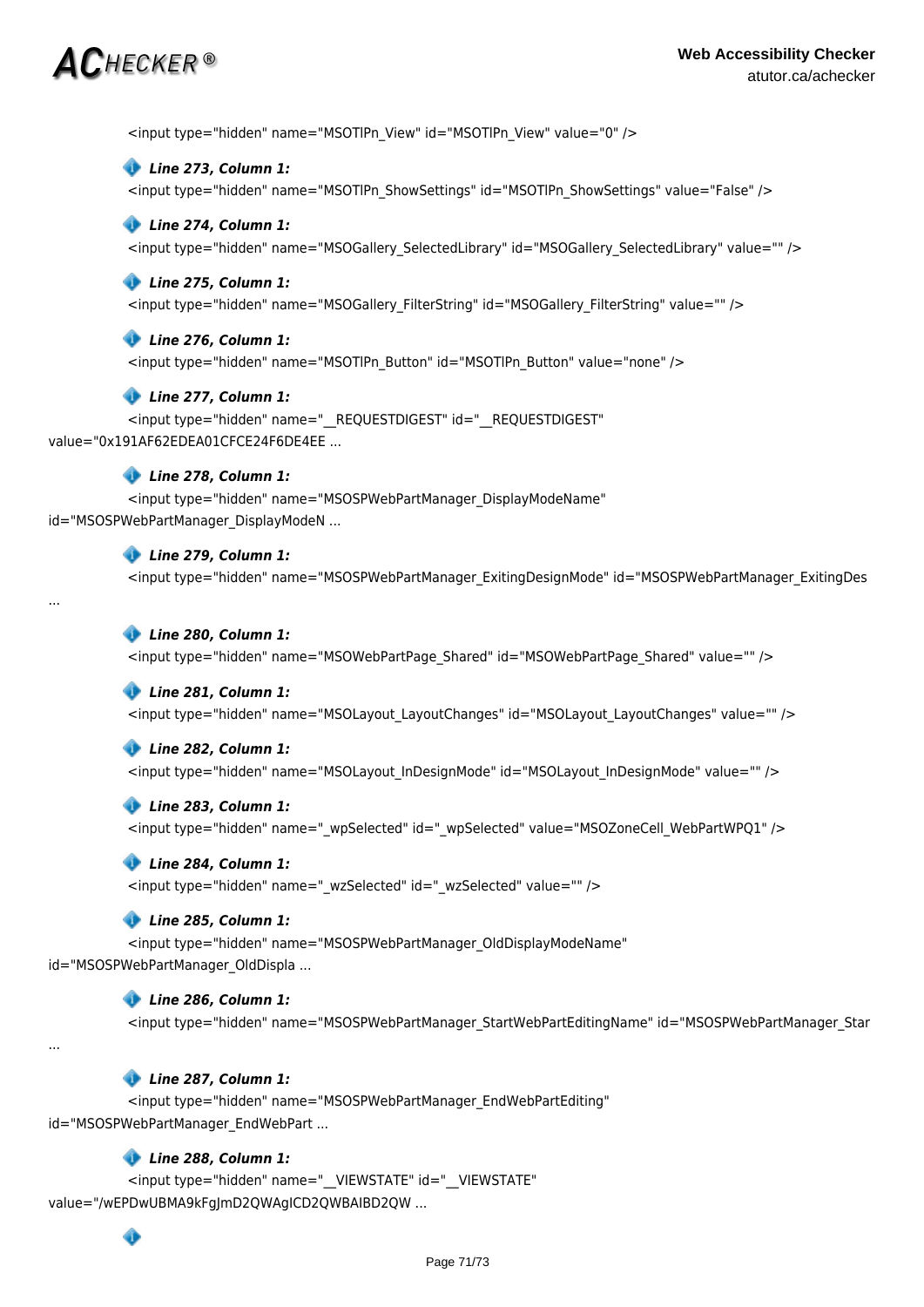...

#### *Line 401, Column 1:*

<input type="hidden" name="\_VIEWSTATEGENERATOR" id="\_VIEWSTATEGENERATOR" value="BAB98CB3" />

#### *Line 402, Column 1:*

<input type="hidden" name="\_\_EVENTVALIDATION" id="\_\_EVENTVALIDATION" value="/wEdAAc4kN+SkQ6ztXPU/zKm

# *Line 671, Column 9:*

<input id="main-menu-state" type="checkbox" title="Menu"/>

#### *Line 980, Column 27:*

<input type="text" class="form-control input-lg" id="SBAc" onkeypress="SearchSt(event);" title="Bus ...

#### *Line 1571, Column 161:*

<input id="ctl00\_PlaceHolderMain\_g\_984f9146\_9e05\_409a\_8808\_44b8d954b6bf\_ctl00\_RadioButtonListRespues ...

### *Line 1571, Column 542:*

<input id="ctl00\_PlaceHolderMain\_g\_984f9146\_9e05\_409a\_8808\_44b8d954b6bf\_ctl00\_RadioButtonListRespues ...

### *Line 1571, Column 901:*

<input id="ctl00\_PlaceHolderMain\_g\_984f9146\_9e05\_409a\_8808\_44b8d954b6bf\_ctl00\_RadioButtonListRespues ...

### *Line 1571, Column 1262:*

<input id="ctl00\_PlaceHolderMain\_g\_984f9146\_9e05\_409a\_8808\_44b8d954b6bf\_ctl00\_RadioButtonListRespues ...

#### *Line 1595, Column 14:*

<input type="submit" name="ctl00\$PlaceHolderMain\$g\_984f9146\_9e05\_409a\_8808\_44b8d954b6bf\$ctl00\$BtnVot ...

# **Check 218: input element, type of "text", label may not describe the purpose or function of the control.**

# *Line 980, Column 27:*

<input type="text" class="form-control input-lg" id="SBAc" onkeypress="SearchSt(event);" title="Bus ...

# **Check 219: input element, type of "checkbox", label may not describe the purpose or function of the control.**

# *Line 671, Column 9:*

<input id="main-menu-state" type="checkbox" title="Menu"/>

# **Check 220: input element, type of "radio", label may not describe the purpose or function of the control.**

### *Line 1571, Column 161:*

<input id="ctl00\_PlaceHolderMain\_g\_984f9146\_9e05\_409a\_8808\_44b8d954b6bf\_ctl00\_RadioButtonListRespues ...

#### *Line 1571, Column 542:*

<input id="ctl00\_PlaceHolderMain\_g\_984f9146\_9e05\_409a\_8808\_44b8d954b6bf\_ctl00\_RadioButtonListRespues ...

#### *Line 1571, Column 901:*

<input id="ctl00\_PlaceHolderMain\_g\_984f9146\_9e05\_409a\_8808\_44b8d954b6bf\_ctl00\_RadioButtonListRespues ...

# *Line 1571, Column 1262:*

<input id="ctl00\_PlaceHolderMain\_g\_984f9146\_9e05\_409a\_8808\_44b8d954b6bf\_ctl00\_RadioButtonListRespues ...

# **Success Criteria 3.3.3 Error Suggestion (AA)**